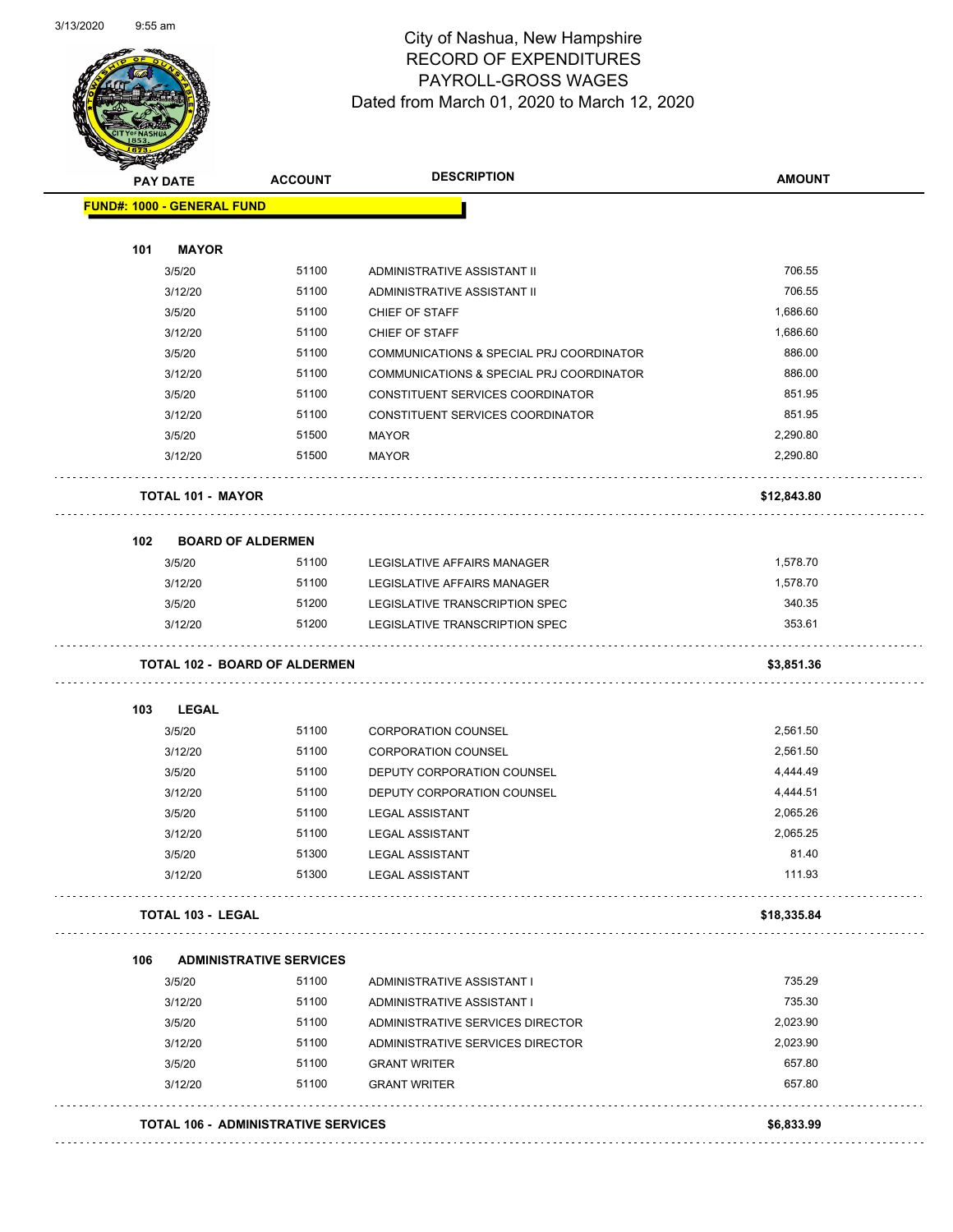|     | <b>PAY DATE</b>                   | <b>ACCOUNT</b>                       | <b>DESCRIPTION</b>                               | <b>AMOUNT</b> |
|-----|-----------------------------------|--------------------------------------|--------------------------------------------------|---------------|
|     | <b>FUND#: 1000 - GENERAL FUND</b> |                                      |                                                  |               |
| 107 | <b>CITY CLERK</b>                 |                                      |                                                  |               |
|     | 3/5/20                            | 51100                                | <b>CITY CLERK</b>                                | 1,897.40      |
|     | 3/12/20                           | 51100                                | <b>CITY CLERK</b>                                | 1,897.40      |
|     | 3/5/20                            | 51100                                | <b>CLERK VITAL RECORDS II</b>                    | 1,867.50      |
|     | 3/12/20                           | 51100                                | <b>CLERK VITAL RECORDS II</b>                    | 1,867.50      |
|     | 3/5/20                            | 51100                                | DEPARTMENT COORDINATOR, CC                       | 730.70        |
|     | 3/12/20                           | 51100                                | DEPARTMENT COORDINATOR, CC                       | 730.70        |
|     | 3/5/20                            | 51300                                | DEPARTMENT COORDINATOR, CC                       | 27.40         |
|     | 3/12/20                           | 51300                                | DEPARTMENT COORDINATOR, CC                       | 20.55         |
|     | 3/5/20                            | 51400                                | <b>CITY CLERK TEMP</b>                           | 180.00        |
|     | 3/12/20                           | 51400                                | <b>CITY CLERK TEMP</b>                           | 180.00        |
|     | 3/2/20                            | 51514                                | ELECTED BALLOT INSPECTOR                         | (350.00)      |
|     | <b>TOTAL 107 - CITY CLERK</b>     |                                      |                                                  | \$9,049.15    |
| 110 |                                   | <b>ARLINGTON ST COMMUNITY CENTER</b> |                                                  |               |
|     | 3/5/20                            | 51100                                | ARLINGTON ST COMMUNITY CENTER DIRECTOR           | 1,043.55      |
|     | 3/12/20                           | 51100                                | ARLINGTON ST COMMUNITY CENTER DIRECTOR           | 1,043.55      |
|     |                                   |                                      | <b>TOTAL 110 - ARLINGTON ST COMMUNITY CENTER</b> | \$2,087.10    |
|     |                                   |                                      |                                                  |               |
| 111 | <b>HUMAN RESOURCES</b>            |                                      |                                                  |               |
|     | 3/5/20                            | 51100                                | HR SPECIALIST                                    | 973.00        |
|     | 3/12/20                           | 51100                                | HR SPECIALIST                                    | 973.00        |
|     | 3/5/20                            | 51100                                | HRIS & PAYROLL ANALYST                           | 1,239.00      |
|     | 3/5/20                            | 51100                                | HUMAN RESOURCES DIRECTOR                         | 1,907.35      |
|     | 3/12/20                           | 51100                                | <b>HUMAN RESOURCES DIRECTOR</b>                  | 1,907.35      |
|     | 3/5/20                            | 51100                                | HUMAN RESOURCES MANAGER                          | 1,313.50      |
|     | 3/12/20                           | 51100                                | HUMAN RESOURCES MANAGER                          | 1,313.50      |
|     | 3/5/20                            | 51100                                | PAYROLL ANALYST                                  | 2,349.96      |
|     | 3/12/20                           | 51100                                | PAYROLL ANALYST                                  | 2,349.95      |
|     | 3/5/20                            | 51100                                | PAYROLL MANAGER                                  | 1,651.40      |
|     | 3/12/20                           | 51100                                | PAYROLL MANAGER                                  | 1,651.40      |
|     | 3/5/20                            | 51200                                | ADMINISTRATIVE ASSISTANT I                       | 412.29        |
|     | 3/12/20                           | 51200                                | ADMINISTRATIVE ASSISTANT I                       | 404.04        |
|     | 3/5/20                            | 51300                                | PAYROLL ANALYST                                  | 22.35         |
|     | 3/5/20                            | 51750                                | HRIS & PAYROLL ANALYST                           | 5,603.40      |

#### **120 TELECOMMUNICATIONS**

3/5/20 55109 TELEPHONE-VOICE 3/5000 50.00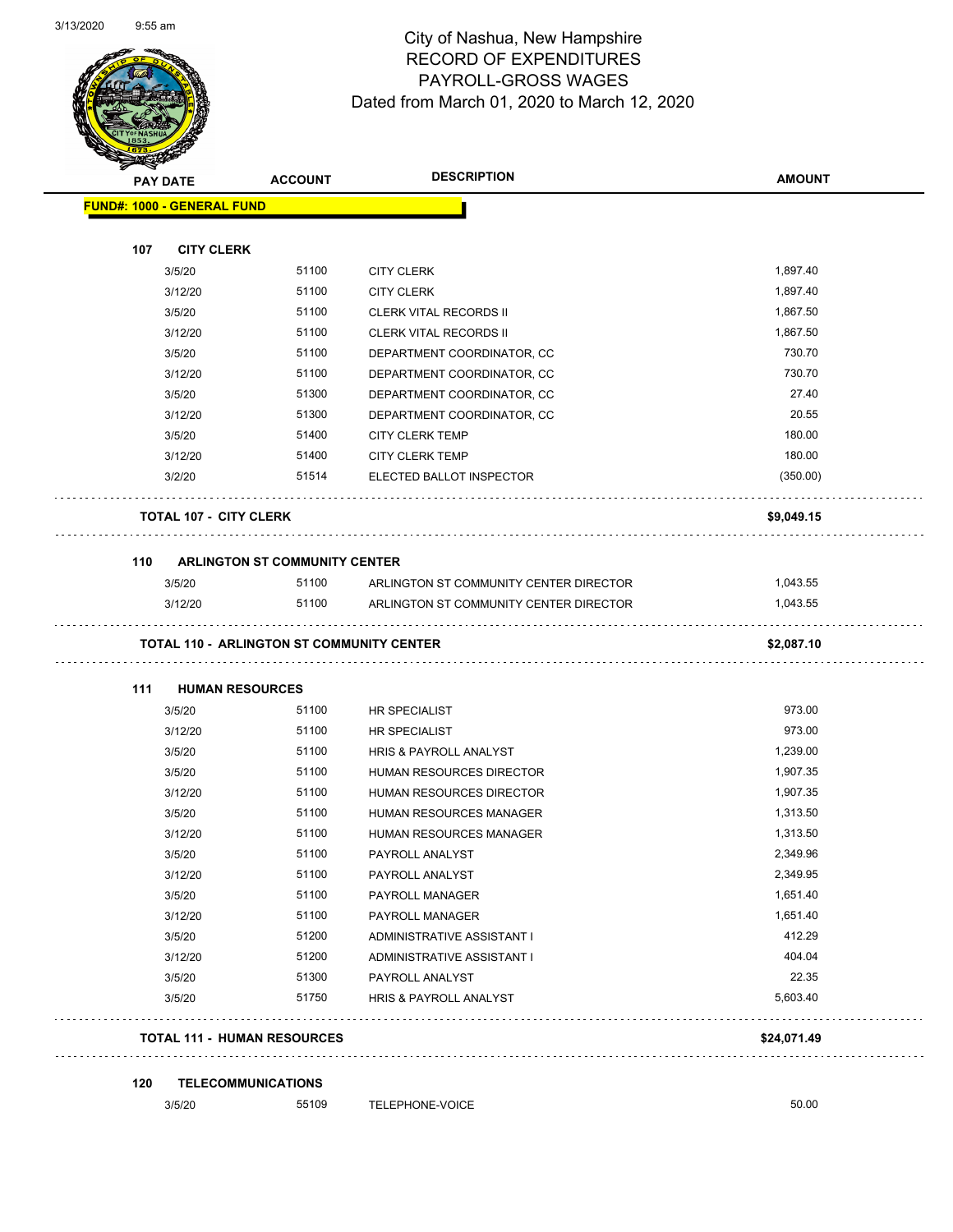Page 44 of 97

|     |                                   |                                           | <b>DESCRIPTION</b>                       | <b>AMOUNT</b> |
|-----|-----------------------------------|-------------------------------------------|------------------------------------------|---------------|
|     | <b>PAY DATE</b>                   | <b>ACCOUNT</b>                            |                                          |               |
|     | <b>FUND#: 1000 - GENERAL FUND</b> |                                           |                                          |               |
|     |                                   | <b>TOTAL 120 - TELECOMMUNICATIONS</b>     |                                          | \$50.00       |
| 122 |                                   | <b>INFORMATION TECHNOLOGY</b>             |                                          |               |
|     | 3/5/20                            | 51100                                     | ADMIN ASSISTANT III                      | 824.10        |
|     | 3/12/20                           | 51100                                     | ADMIN ASSISTANT III                      | 824.10        |
|     | 3/5/20                            | 51100                                     | ENTERPRISE SYS ADMINISTRATOR             | 1,651.40      |
|     | 3/12/20                           | 51100                                     | <b>ENTERPRISE SYS ADMINISTRATOR</b>      | 1,651.40      |
|     | 3/5/20                            | 51100                                     | ERP SYSTEM ADMIN DBA                     | 1,973.35      |
|     | 3/12/20                           | 51100                                     | ERP SYSTEM ADMIN DBA                     | 1,973.35      |
|     | 3/5/20                            | 51100                                     | IT APPLICATIONS ANALYST                  | 1,445.40      |
|     | 3/12/20                           | 51100                                     | IT APPLICATIONS ANALYST                  | 1,445.40      |
|     | 3/5/20                            | 51100                                     | IT DIVISION DIRECTOR                     | 2,427.25      |
|     | 3/12/20                           | 51100                                     | IT DIVISION DIRECTOR                     | 2,427.25      |
|     | 3/5/20                            | 51100                                     | IT INFRASTRUCTURE ANALYST                | 1,334.10      |
|     | 3/12/20                           | 51100                                     | IT INFRASTRUCTURE ANALYST                | 1,334.10      |
|     | 3/5/20                            | 51100                                     | IT MANAGER, INFRASTRUCTURE               | 2,177.35      |
|     | 3/12/20                           | 51100                                     | IT MANAGER, INFRASTRUCTURE               | 2,177.35      |
|     | 3/5/20                            | 51100                                     | IT MANAGER, PROJECT/DEVELOPMENT SERVICES | 1,684.20      |
|     | 3/12/20                           | 51100                                     | IT MANAGER, PROJECT/DEVELOPMENT SERVICES | 1,684.20      |
|     | 3/5/20                            | 51100                                     | IT MANAGER, TECHNICAL SERVICES           | 1,620.45      |
|     | 3/12/20                           | 51100                                     | IT MANAGER, TECHNICAL SERVICES           | 1,620.45      |
|     | 3/5/20                            | 51100                                     | TECHNICAL SPEC II NET SUPPORT            | 1,273.15      |
|     | 3/12/20                           | 51100                                     | TECHNICAL SPEC II NET SUPPORT            | 1,273.15      |
|     | 3/5/20                            | 51100                                     | <b>TECHNICAL SPECIALIST I</b>            | 888.90        |
|     | 3/12/20                           | 51100                                     | <b>TECHNICAL SPECIALIST I</b>            | 888.90        |
|     | 3/5/20                            | 51100                                     | WEB ADMINISTRATOR/GRAPHIC DESINGER       | 983.40        |
|     | 3/12/20                           | 51100                                     | WEB ADMINISTRATOR/GRAPHIC DESINGER       | 983.40        |
|     | 3/12/20                           | 51300                                     | WEB ADMINISTRATOR/GRAPHIC DESINGER       | 110.64        |
|     |                                   | <b>TOTAL 122 - INFORMATION TECHNOLOGY</b> |                                          | \$36,676.74   |
| 126 |                                   | <b>FINANCIAL SERVICES</b>                 |                                          |               |
|     | 3/5/20                            | 51100                                     | <b>ACCOUNTANT</b>                        | 1,062.30      |
|     | 3/12/20                           | 51100                                     | ACCOLINITANT                             | 1.062.30      |

| טגוטוט  | <b>UIIUU</b> | <b>AUUUILIANI</b>            | 1,002.00 |
|---------|--------------|------------------------------|----------|
| 3/12/20 | 51100        | <b>ACCOUNTANT</b>            | 1,062.30 |
| 3/5/20  | 51100        | ACCOUNTS PAYABLE COORDINATOR | 2,362.35 |
| 3/12/20 | 51100        | ACCOUNTS PAYABLE COORDINATOR | 2.362.36 |
| 3/5/20  | 51100        | ACCOUNTS PAYABLE SUPV        | 1,158.35 |
| 3/12/20 | 51100        | ACCOUNTS PAYABLE SUPV        | 1.158.35 |
| 3/5/20  | 51100        | CFO COMPTROLLER              | 2.664.05 |
| 3/12/20 | 51100        | <b>CFO COMPTROLLER</b>       | 2.664.05 |
| 3/5/20  | 51100        | DEP TREASURER TAX COLLECTOR  | 1.243.25 |
| 3/12/20 | 51100        | DEP TREASURER TAX COLLECTOR  | 1.243.25 |
| 3/5/20  | 51100        | FINANCE AND ADMIN MANAGER    | 888.05   |
| 3/12/20 | 51100        | FINANCE AND ADMIN MANAGER    | 888.05   |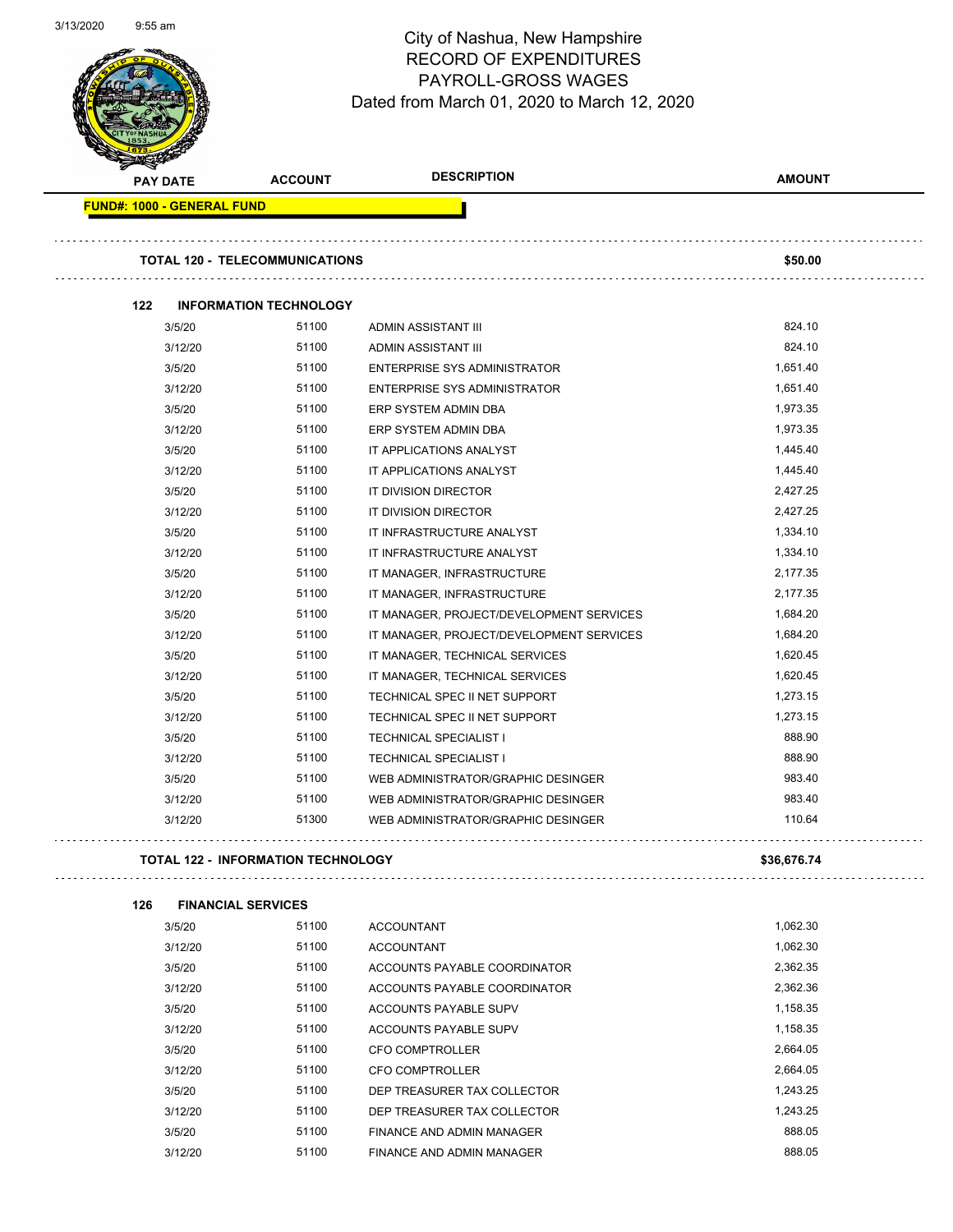

Page 45 of 97

| <b>PAY DATE</b>                       | <b>ACCOUNT</b> | <b>DESCRIPTION</b>               | <b>AMOUNT</b> |
|---------------------------------------|----------------|----------------------------------|---------------|
| <b>FUND#: 1000 - GENERAL FUND</b>     |                |                                  |               |
|                                       |                |                                  |               |
| 126<br><b>FINANCIAL SERVICES</b>      |                |                                  | 598.35        |
| 3/5/20                                | 51100          | <b>MVR CLERK I</b>               | 598.35        |
| 3/12/20                               | 51100          | <b>MVR CLERK I</b>               |               |
| 3/5/20                                | 51100          | <b>MVR CLERK II</b>              | 2,206.09      |
| 3/12/20                               | 51100          | <b>MVR CLERK II</b>              | 2,206.09      |
| 3/5/20                                | 51100          | MVR CLERK III                    | 1,565.40      |
| 3/12/20                               | 51100          | MVR CLERK III                    | 1,565.40      |
| 3/5/20                                | 51100          | ORDINANCE VIOLATIONS COORDINATOR | 299.55        |
| 3/12/20                               | 51100          | ORDINANCE VIOLATIONS COORDINATOR | 299.55        |
| 3/5/20                                | 51100          | REVENUE ACCOUNTS SPEC            | 898.05        |
| 3/12/20                               | 51100          | REVENUE ACCOUNTS SPEC            | 898.05        |
| 3/5/20                                | 51100          | REVENUE COORDINATOR              | 1,103.65      |
| 3/12/20                               | 51100          | REVENUE COORDINATOR              | 1,103.64      |
| 3/5/20                                | 51100          | <b>SENIOR FINANCE MANAGER</b>    | 1,776.05      |
| 3/12/20                               | 51100          | <b>SENIOR FINANCE MANAGER</b>    | 1,776.05      |
| 3/5/20                                | 51100          | SENIOR FINANCIAL ANALYST         | 1,268.05      |
| 3/12/20                               | 51100          | SENIOR FINANCIAL ANALYST         | 1,268.06      |
| 3/5/20                                | 51100          | SR MGR ACCT FIN REPORTING        | 1,381.35      |
| 3/12/20                               | 51100          | SR MGR ACCT FIN REPORTING        | 1,381.35      |
| 3/5/20                                | 51100          | SUPV VEHICLE REGISTRATION        | 1,282.70      |
| 3/12/20                               | 51100          | SUPV VEHICLE REGISTRATION        | 1,282.70      |
| 3/5/20                                | 51100          | TREASURER TAX COLLECTOR          | 2,177.35      |
| 3/12/20                               | 51100          | TREASURER TAX COLLECTOR          | 2,177.35      |
| 3/5/20                                | 51200          | <b>ACCOUNTING TEMP</b>           | 266.25        |
| 3/12/20                               | 51200          | <b>ACCOUNTING TEMP</b>           | 206.25        |
| 3/5/20                                | 51200          | TRUST ACCOUNTANT PT              | 773.00        |
| 3/12/20                               | 51200          | <b>TRUST ACCOUNTANT PT</b>       | 773.00        |
| 3/5/20                                | 51300          | <b>MVR CLERK I</b>               | 5.61          |
| 3/12/20                               | 51300          | <b>MVR CLERK I</b>               | 5.61          |
| 3/5/20                                | 51300          | <b>MVR CLERK II</b>              | 86.08         |
| 3/12/20                               | 51300          | <b>MVR CLERK II</b>              | 23.43         |
| 3/5/20                                | 51300          | MVR CLERK III                    | 14.67         |
| 3/12/20                               | 51300          | MVR CLERK III                    | 14.67         |
| <b>TOTAL 126 - FINANCIAL SERVICES</b> |                |                                  | \$50,038.46   |

| 129 | <b>CITY BUILDINGS</b> |
|-----|-----------------------|
|-----|-----------------------|

| 3/5/20  | 51100 | <b>BUILDING MANAGER</b> | 1,305.25 |
|---------|-------|-------------------------|----------|
| 3/12/20 | 51100 | <b>BUILDING MANAGER</b> | 1,305.25 |
| 3/5/20  | 51100 | CUSTODIAN I             | 1,267.30 |
| 3/12/20 | 51100 | CUSTODIAN I             | 1,282.70 |
| 3/5/20  | 51100 | <b>ENERGY MANAGER</b>   | 1,403.30 |
| 3/12/20 | 51100 | <b>ENERGY MANAGER</b>   | 1,403.30 |
| 3/5/20  | 51100 | MAINTENANCE SPEC        | 1.366.55 |
| 3/12/20 | 51100 | MAINTENANCE SPEC        | 1.366.55 |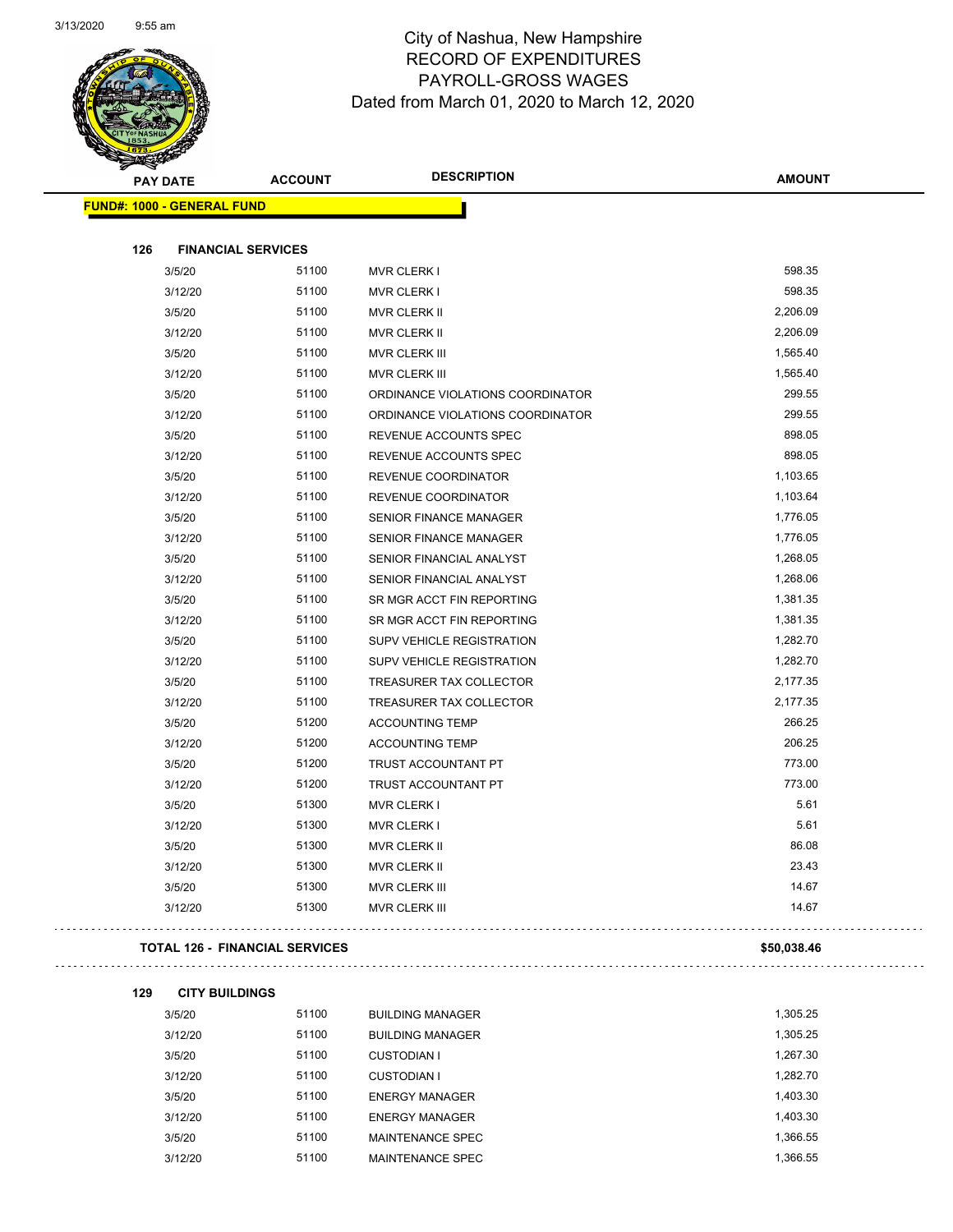Page 46 of 97

|     | <b>PAY DATE</b>                   | <b>ACCOUNT</b> | <b>DESCRIPTION</b>             | <b>AMOUNT</b> |
|-----|-----------------------------------|----------------|--------------------------------|---------------|
|     | <b>FUND#: 1000 - GENERAL FUND</b> |                |                                |               |
| 129 | <b>CITY BUILDINGS</b>             |                |                                |               |
|     | 3/5/20                            | 51200          | <b>CUSTODIAN I</b>             | 355.68        |
|     | 3/12/20                           | 51200          | <b>CUSTODIAN I</b>             | 355.68        |
|     | 3/12/20                           | 51300          | <b>BUILDING MANAGER</b>        | 24.48         |
|     | 3/5/20                            | 51300          | <b>CUSTODIAN I</b>             | 23.10         |
|     | 3/5/20                            | 51300          | <b>MAINTENANCE SPEC</b>        | 129.39        |
|     | 3/12/20                           | 51300          | <b>MAINTENANCE SPEC</b>        | 155.25        |
|     | <b>TOTAL 129 - CITY BUILDINGS</b> |                |                                | \$11,743.78   |
|     |                                   |                |                                |               |
| 130 | <b>PURCHASING</b><br>3/5/20       | 51100          | <b>PURCHASING AGENT I</b>      | 774.95        |
|     | 3/12/20                           | 51100          | PURCHASING AGENT I             | 774.95        |
|     | 3/5/20                            | 51100          | PURCHASING AGENT II            | 920.06        |
|     | 3/12/20                           | 51100          | PURCHASING AGENT II            | 962.15        |
|     | 3/5/20                            | 51100          | PURCHASING MANAGER             | 1,776.05      |
|     | 3/12/20                           | 51100          | PURCHASING MANAGER             | 1,776.05      |
|     | 3/5/20                            | 51200          | MESSENGER MAIL DISTRIBUTION CL | 326.80        |
|     | 3/12/20                           | 51200          | MESSENGER MAIL DISTRIBUTION CL | 330.89        |
|     | 3/5/20                            | 51300          | PURCHASING AGENT I             | 7.26          |
|     | <b>TOTAL 130 - PURCHASING</b>     |                |                                | \$7,649.16    |
| 131 | <b>HUNT BUILDING</b>              |                |                                |               |
|     | 3/5/20                            | 51100          | HUNT MEMORIAL BLDG & ARTS ADM  | 394.18        |
|     | 3/12/20                           | 51100          | HUNT MEMORIAL BLDG & ARTS ADM  | 394.20        |
|     | <b>TOTAL 131 - HUNT BUILDING</b>  |                |                                | \$788.38      |
| 132 | <b>ASSESSING</b>                  |                |                                |               |
|     | 3/5/20                            | 51100          | ASSESSING ADMIN SPEC II CSR    | 767.65        |
|     | 3/12/20                           | 51100          | ASSESSING ADMIN SPEC II CSR    | 767.64        |
|     | 3/5/20                            | 51100          | ASSESSING ADMIN SPEC III CSR   | 1,020.05      |
|     | 3/12/20                           | 51100          | ASSESSING ADMIN SPEC III CSR   | 1,020.05      |
|     | 3/5/20                            | 51100          | ASSESSOR I                     | 813.45        |
|     | 3/12/20                           | 51100          | ASSESSOR I                     | 813.45        |
|     | 3/5/20                            | 51100          | ASSESSOR II                    | 1,171.16      |
|     | 3/12/20                           | 51100          | ASSESSOR II                    | 1,171.15      |
|     | 3/5/20                            | 51100          | ASSESSOR III                   | 2,518.80      |
|     | 3/12/20                           | 51100          | ASSESSOR III                   | 2,518.80      |
|     | 3/5/20                            | 51100          | DEPARTMENT COORDINATOR         | 806.75        |
|     | 3/12/20                           | 51100          | DEPARTMENT COORDINATOR         | 806.75        |
|     | 3/5/20                            | 51300          | ASSESSING ADMIN SPEC II CSR    | 43.19         |
|     | 3/12/20                           | 51300          | ASSESSING ADMIN SPEC II CSR    | 64.78         |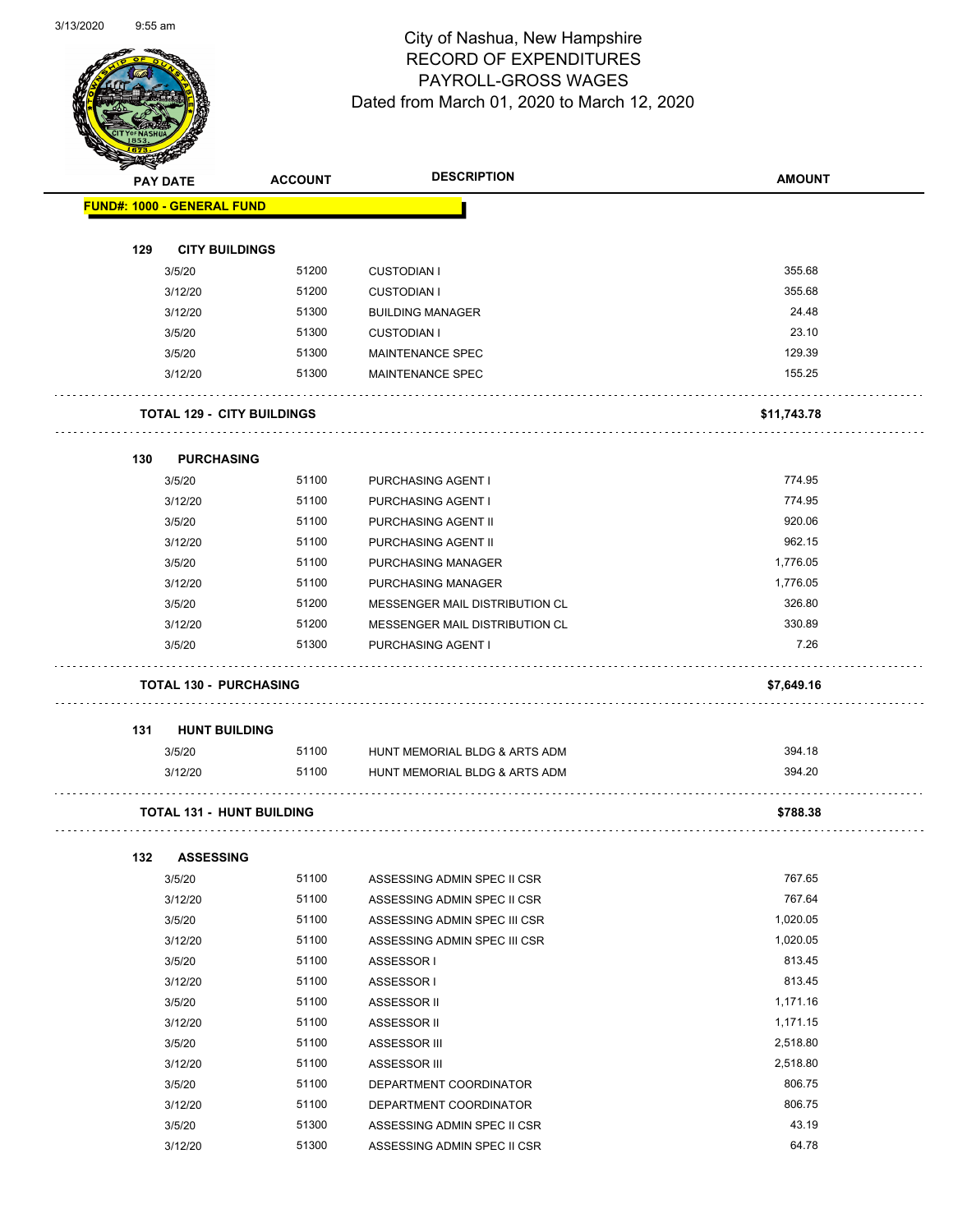#### City of Nashua, New Hampshire RECORD OF EXPENDITURES PAYROLL-GROSS WAGES Dated from March 01, 2020 to March 12, 2020

Page 47 of 97

| <b>PAY DATE</b>                   | <b>ACCOUNT</b>                            | <b>DESCRIPTION</b>            | <b>AMOUNT</b> |
|-----------------------------------|-------------------------------------------|-------------------------------|---------------|
| <b>FUND#: 1000 - GENERAL FUND</b> |                                           |                               |               |
| 132                               | <b>ASSESSING</b>                          |                               |               |
| 3/12/20                           | 51300                                     | ASSESSOR I                    | 53.38         |
| 3/5/20                            | 51300                                     | DEPARTMENT COORDINATOR        | 45.36         |
| 3/12/20                           | 51300                                     | DEPARTMENT COORDINATOR        | 181.51        |
| 3/5/20                            | 51512                                     | <b>CITY CLERK TEMP</b>        | 125.00        |
| 3/5/20                            | 51512                                     | ELECTED BOARD MEMBER          | 250.00        |
|                                   | <b>TOTAL 132 - ASSESSING</b>              |                               | \$14,958.92   |
| 134<br><b>GIS</b>                 |                                           |                               |               |
| 3/5/20                            | 51100                                     | <b>GIS TECHNICIAN II</b>      | 1,199.70      |
| 3/12/20                           | 51100                                     | <b>GIS TECHNICIAN II</b>      | 1,199.70      |
| <b>TOTAL 134 - GIS</b>            |                                           |                               | \$2,399.40    |
| 140                               | <b>PINEWOOD CEMETERY</b>                  |                               |               |
| 3/5/20                            | 55314                                     | FIXED RATE MILEAGE ALLOWANCE  | 100.00        |
|                                   | <b>TOTAL 140 - PINEWOOD CEMETERY</b>      |                               | \$100.00      |
| 142                               | <b>WOODLAWN CEMETERY</b>                  |                               |               |
| 3/5/20                            | 51100                                     | <b>GROUNDSKEEPER CEMETERY</b> | 1,480.00      |
| 3/12/20                           | 51100                                     | <b>GROUNDSKEEPER CEMETERY</b> | 1,480.00      |
| 3/5/20                            | 51100                                     | SUBFOREMAN CEMETERY           | 901.25        |
| 3/12/20                           | 51100                                     | SUBFOREMAN CEMETERY           | 901.25        |
| 3/5/20                            | 51100                                     | SUPERINTENDENT CEMETERY I     | 1,263.75      |
| 3/12/20                           | 51100                                     | SUPERINTENDENT CEMETERY I     | 1,263.75      |
|                                   | <b>TOTAL 142 - WOODLAWN CEMETERY</b>      |                               | \$7,290.00    |
| 144                               | <b>EDGEWOOD &amp; SUBURBAN CEMETERIES</b> |                               |               |
| 3/5/20                            | 51100                                     | <b>GROUNDSKEEPER CEMETERY</b> | 1,286.25      |
| 3/12/20                           | 51100                                     | <b>GROUNDSKEEPER CEMETERY</b> | 1,286.25      |
| 3/5/20                            | 51100                                     | SUBFOREMAN CEMETERY           | 778.65        |
| 3/12/20                           | 51100                                     | SUBFOREMAN CEMETERY           | 778.65        |
| 3/5/20                            | 51100                                     | SUPERINTENDENT CEMETERY II    | 1,282.70      |
| 3/12/20                           | 51100                                     | SUPERINTENDENT CEMETERY II    | 1,282.70      |
| 3/5/20                            | 51300                                     | <b>GROUNDSKEEPER CEMETERY</b> | 70.27         |
| 3/12/20                           | 51300                                     | <b>GROUNDSKEEPER CEMETERY</b> | 80.64         |
| 3/12/20                           | 51300                                     | SUBFOREMAN CEMETERY           | 94.90         |
| 3/5/20                            | 55314                                     | FIXED RATE MILEAGE ALLOWANCE  | 100.00        |
|                                   |                                           |                               |               |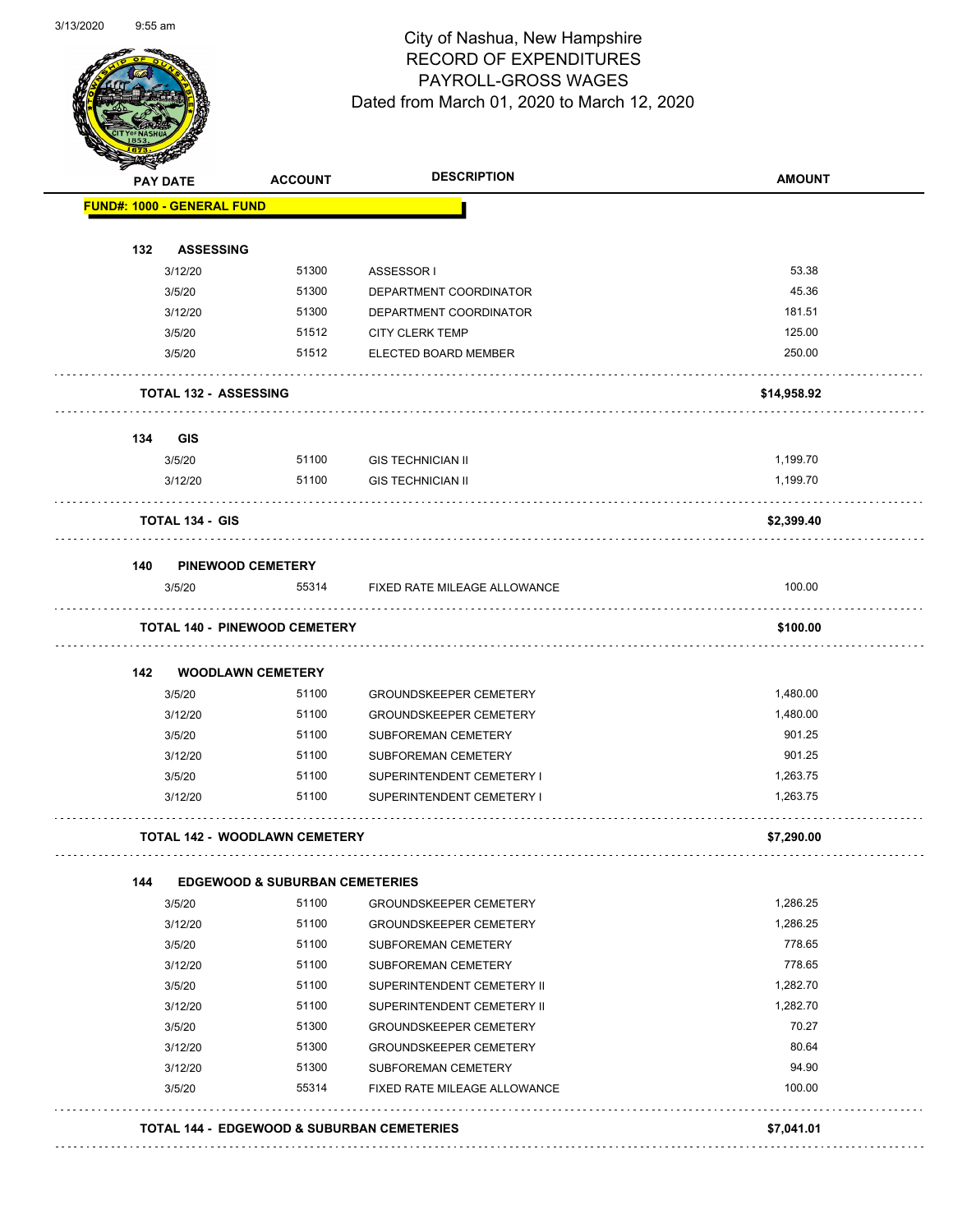

Page 48 of 97

|     | <b>PAY DATE</b>                   | <b>ACCOUNT</b> | <b>DESCRIPTION</b>                   | <b>AMOUNT</b> |
|-----|-----------------------------------|----------------|--------------------------------------|---------------|
|     | <b>FUND#: 1000 - GENERAL FUND</b> |                |                                      |               |
|     |                                   |                |                                      |               |
| 150 | <b>POLICE</b>                     |                |                                      |               |
|     | 3/5/20                            | 51100          | <b>1ST YEAR OFFICERS</b>             | 2,104.80      |
|     | 3/12/20                           | 51100          | <b>1ST YEAR OFFICERS</b>             | 2,104.80      |
|     | 3/5/20                            | 51100          | 1ST YR OFFICERS CERTIFIED SPEC       | 1,099.90      |
|     | 3/12/20                           | 51100          | 1ST YR OFFICERS CERTIFIED SPEC       | 1,099.90      |
|     | 3/5/20                            | 51100          | 1st YR SPECIAL OFFICER CERTIFIED II  | 1,430.00      |
|     | 3/12/20                           | 51100          | 1st YR SPECIAL OFFICER CERTIFIED II  | 1,430.00      |
|     | 3/5/20                            | 51100          | <b>ACCOUNT CLERK III</b>             | 2,333.76      |
|     | 3/12/20                           | 51100          | <b>ACCOUNT CLERK III</b>             | 2,333.75      |
|     | 3/5/20                            | 51100          | ADMIN ASSISTANT I DETECTIVES         | 2,172.89      |
|     | 3/12/20                           | 51100          | ADMIN ASSISTANT I DETECTIVES         | 2,172.90      |
|     | 3/5/20                            | 51100          | ADMIN ASSISTANT I LEGAL              | 774.05        |
|     | 3/12/20                           | 51100          | ADMIN ASSISTANT I LEGAL              | 774.05        |
|     | 3/5/20                            | 51100          | ADMIN ASSISTANT II LEGAL             | 784.25        |
|     | 3/12/20                           | 51100          | ADMIN ASSISTANT II LEGAL             | 784.25        |
|     | 3/5/20                            | 51100          | ADMIN ASSISTANT III PROF STANDARDS   | 983.25        |
|     | 3/12/20                           | 51100          | ADMIN ASSISTANT III PROF STANDARDS   | 983.25        |
|     | 3/5/20                            | 51100          | ADMIN ASSISTANT III SERVICES         | 810.55        |
|     | 3/12/20                           | 51100          | ADMIN ASSISTANT III SERVICES         | 810.56        |
|     | 3/5/20                            | 51100          | ADMIN ASSISTANT IV UNIFORM FIELD OPS | 853.00        |
|     | 3/12/20                           | 51100          | ADMIN ASSISTANT IV UNIFORM FIELD OPS | 853.00        |
|     | 3/5/20                            | 51100          | ADMIN SUPERVISOR DETECTIVES          | 994.15        |
|     | 3/12/20                           | 51100          | ADMIN SUPERVISOR DETECTIVES          | 994.15        |
|     | 3/5/20                            | 51100          | ADMINISTRATIVE PROJECT SPEC          | 1,315.60      |
|     | 3/12/20                           | 51100          | ADMINISTRATIVE PROJECT SPEC          | 1,315.60      |
|     | 3/5/20                            | 51100          | ANIMAL CONTROL OFFICER               | 1,028.90      |
|     | 3/12/20                           | 51100          | ANIMAL CONTROL OFFICER               | 1,028.90      |
|     | 3/5/20                            | 51100          | ASSISTANT RECORDS MANAGER            | 1,082.90      |
|     | 3/12/20                           | 51100          | ASSISTANT RECORDS MANAGER            | 1,082.90      |
|     | 3/5/20                            | 51100          | AUTO MECHANIC 1ST CLASS              | 1,755.20      |
|     | 3/12/20                           | 51100          | AUTO MECHANIC 1ST CLASS              | 1,755.20      |
|     | 3/5/20                            | 51100          | <b>BUILDING MAINTENANCE SUPV</b>     | 1,082.90      |
|     | 3/12/20                           | 51100          | <b>BUILDING MAINTENANCE SUPV</b>     | 1,082.90      |
|     | 3/5/20                            | 51100          | <b>CAPTAIN</b>                       | 16,638.30     |
|     | 3/12/20                           | 51100          | <b>CAPTAIN</b>                       | 16,638.30     |
|     | 3/5/20                            | 51100          | CHIEF OF POLICE                      | 2,928.65      |
|     | 3/12/20                           | 51100          | CHIEF OF POLICE                      | 2,928.65      |
|     | 3/5/20                            | 51100          | COMM TECH ALL DESIGNATIONS           | 8,097.13      |
|     | 3/12/20                           | 51100          | COMM TECH ALL DESIGNATIONS           | 8,593.95      |
|     | 3/5/20                            | 51100          | COMMUNITY POLICE COORD CEMD          | 1,426.20      |
|     | 3/12/20                           | 51100          | COMMUNITY POLICE COORD CEMD          | 1,426.20      |
|     | 3/5/20                            | 51100          | <b>CRIME ANALYST</b>                 | 1,096.70      |
|     | 3/12/20                           | 51100          | <b>CRIME ANALYST</b>                 | 1,096.70      |
|     | 3/5/20                            | 51100          | <b>CUSTODIAN III</b>                 | 2,384.55      |
|     | 3/12/20                           | 51100          | <b>CUSTODIAN III</b>                 | 2,384.55      |
|     |                                   |                |                                      |               |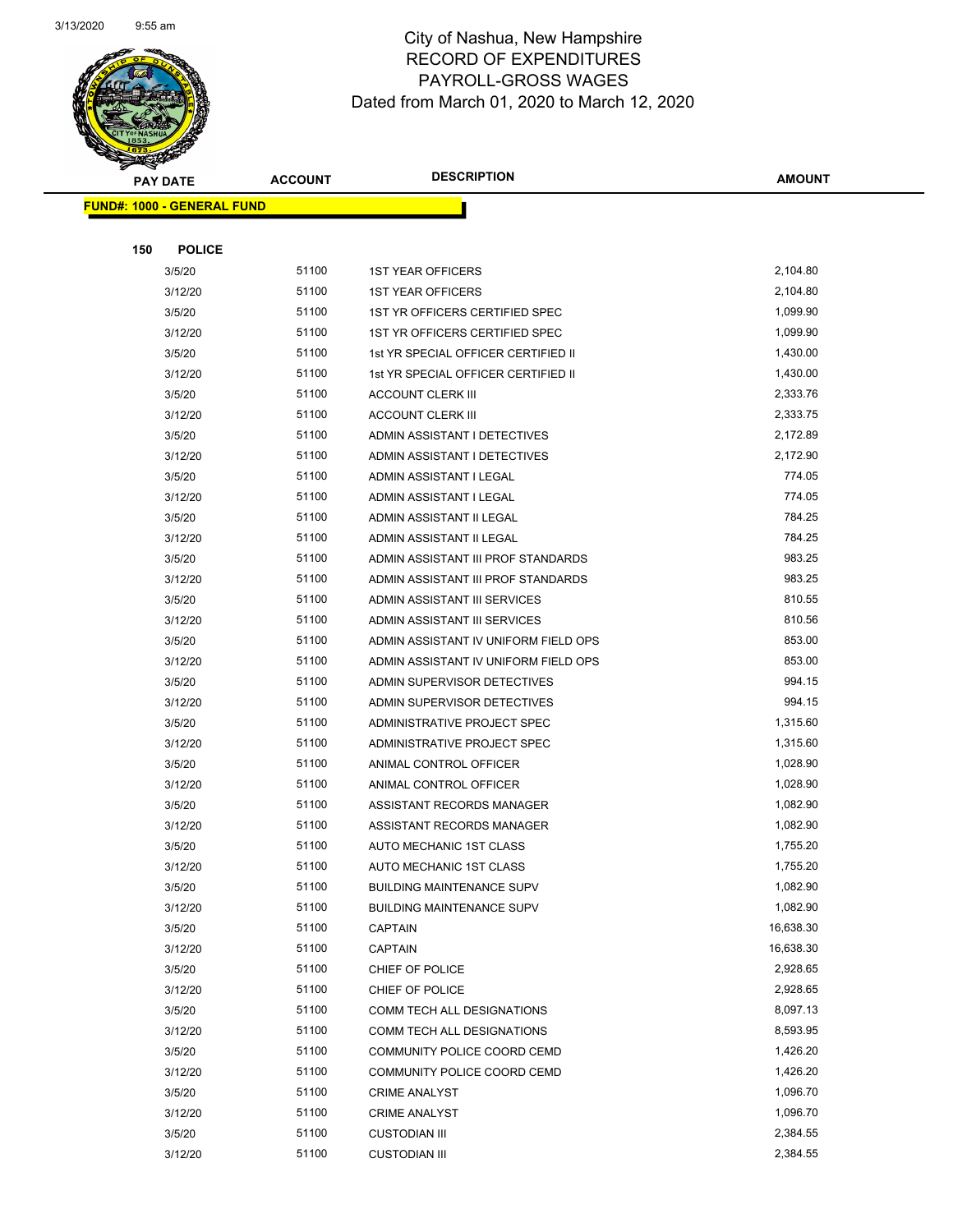

Page 49 of 97

|     | <b>PAY DATE</b>                   | <b>ACCOUNT</b> | <b>DESCRIPTION</b>                       | <b>AMOUNT</b>        |
|-----|-----------------------------------|----------------|------------------------------------------|----------------------|
|     | <b>FUND#: 1000 - GENERAL FUND</b> |                |                                          |                      |
|     |                                   |                |                                          |                      |
| 150 | <b>POLICE</b>                     |                |                                          |                      |
|     | 3/5/20                            | 51100          | DEPUTY CHIEF OF POLICE                   | 5,307.80             |
|     | 3/12/20                           | 51100          | DEPUTY CHIEF OF POLICE                   | 5,307.80             |
|     | 3/5/20                            | 51100          | DETENTION SPEC                           | 2,719.30             |
|     | 3/12/20                           | 51100          | <b>DETENTION SPEC</b>                    | 2,719.30             |
|     | 3/5/20                            | 51100          | <b>DISPATCHERS ALL DESIGNATIONS</b>      | 2,347.11             |
|     | 3/12/20                           | 51100          | DISPATCHERS ALL DESIGNATIONS             | 2,347.12             |
|     | 3/5/20                            | 51100          | FLEET MAINTENANCE ASST SUPV              | 1,014.40             |
|     | 3/12/20                           | 51100          | FLEET MAINTENANCE ASST SUPV              | 1,014.40             |
|     | 3/5/20                            | 51100          | IT MANAGER/SOFTWARE SPECIALIST           | 1,819.90             |
|     | 3/12/20                           | 51100          | IT MANAGER/SOFTWARE SPECIALIST           | 1,819.90             |
|     | 3/5/20                            | 51100          | IT PROGRAMS ADMIN & INSTRUCTOR           | 1,139.00             |
|     | 3/12/20                           | 51100          | IT PROGRAMS ADMIN & INSTRUCTOR           | 1,139.00             |
|     | 3/5/20                            | 51100          | LIEUTENANT                               | 18,227.10            |
|     | 3/12/20                           | 51100          | LIEUTENANT                               | 18,227.10            |
|     | 3/5/20                            | 51100          | NPD BUSINESS COORDINATOR                 | 1,138.10             |
|     | 3/12/20                           | 51100          | NPD BUSINESS COORDINATOR                 | 1,138.10             |
|     | 3/5/20                            | 51100          | <b>NPD BUSINESS MANAGER</b>              | 1,802.00             |
|     | 3/12/20                           | 51100          | NPD BUSINESS MANAGER                     | 1,802.00             |
|     | 3/5/20                            | 51100          | NPD NETWORK ADMINISTRATOR                | 1,450.75             |
|     | 3/12/20                           | 51100          | NPD NETWORK ADMINISTRATOR                | 1,450.75             |
|     | 3/5/20                            | 51100          | PARALEGAL                                | 871.10               |
|     | 3/12/20                           | 51100          | PARALEGAL                                | 871.10               |
|     | 3/5/20                            | 51100          | PATROLMAN ALL RANKS                      | 172,875.98           |
|     | 3/12/20                           | 51100          | PATROLMAN ALL RANKS                      | 173,162.01           |
|     | 3/5/20                            | 51100          | POLICE ATTORNEY                          | 3,098.78             |
|     | 3/12/20                           | 51100          | POLICE ATTORNEY                          | 3,098.78             |
|     | 3/5/20                            | 51100          | <b>RECORDS &amp; COMMUNICATIONS MGR</b>  | 1,673.90             |
|     | 3/12/20                           | 51100          | <b>RECORDS &amp; COMMUNICATIONS MGR</b>  | 1,673.90             |
|     | 3/5/20                            | 51100          | <b>RECORDS TECHNICIAN I</b>              | 2,098.20<br>2,098.20 |
|     | 3/12/20                           | 51100          | RECORDS TECHNICIAN I                     | 909.90               |
|     | 3/5/20<br>3/12/20                 | 51100<br>51100 | RECORDS TECHNICIAN II                    | 909.90               |
|     | 3/5/20                            | 51100          | RECORDS TECHNICIAN II<br><b>SERGEANT</b> | 44,531.35            |
|     | 3/12/20                           | 51100          | <b>SERGEANT</b>                          | 44,065.94            |
|     | 3/5/20                            | 51100          | SHIFT LEADER                             | 2,185.00             |
|     | 3/12/20                           | 51100          | SHIFT LEADER                             | 2,185.00             |
|     | 3/5/20                            | 51100          | SUPV POLICE FLEET                        | 1,375.81             |
|     | 3/12/20                           | 51100          | SUPV POLICE FLEET                        | 1,375.80             |
|     | 3/5/20                            | 51200          | <b>ACCREDITATION MANAGER</b>             | 1,151.84             |
|     | 3/12/20                           | 51200          | <b>ACCREDITATION MANAGER</b>             | 1,151.84             |
|     | 3/5/20                            | 51200          | SENIOR RELATIONS SPECIALIST              | 739.92               |
|     | 3/12/20                           | 51200          | SENIOR RELATIONS SPECIALIST              | 739.92               |
|     | 3/12/20                           | 51300          | 1ST YR OFFICERS CERTIFIED SPEC           | 371.22               |
|     | 3/5/20                            | 51300          | PATROLMAN ALL RANKS                      | 2,217.04             |
|     |                                   |                |                                          |                      |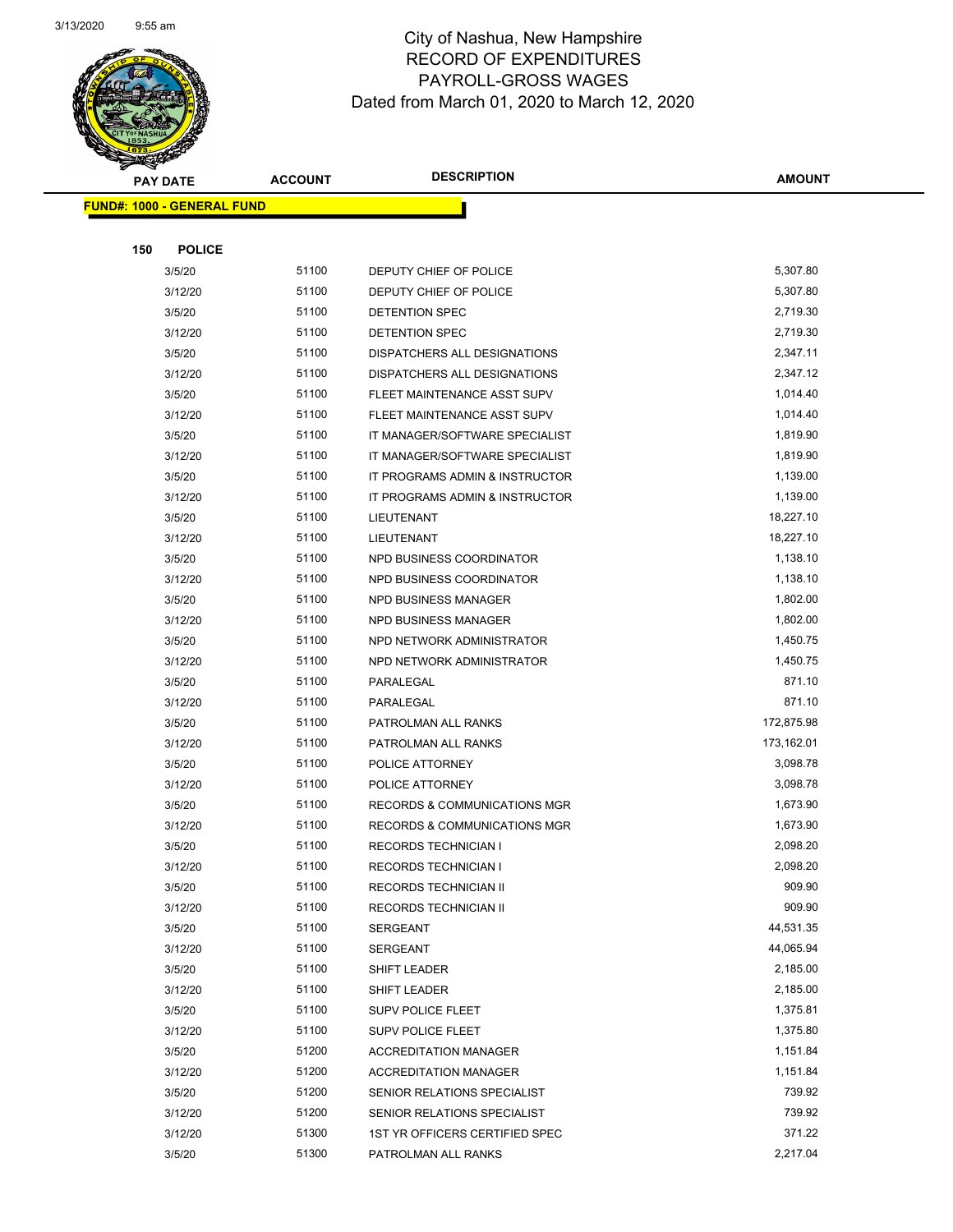

Page 50 of 97

| <b>SARGA</b>                      |                |                                   |                  |  |
|-----------------------------------|----------------|-----------------------------------|------------------|--|
| <b>PAY DATE</b>                   | <b>ACCOUNT</b> | <b>DESCRIPTION</b>                | <b>AMOUNT</b>    |  |
| <b>FUND#: 1000 - GENERAL FUND</b> |                |                                   |                  |  |
|                                   |                |                                   |                  |  |
| 150<br><b>POLICE</b>              |                |                                   |                  |  |
| 3/12/20                           | 51300          | PATROLMAN ALL RANKS               | 1,912.47         |  |
| 3/12/20                           | 51300          | <b>RECORDS TECHNICIAN I</b>       | 13.12            |  |
| 3/12/20                           | 51300          | <b>SERGEANT</b>                   | 281.69           |  |
| 3/5/20                            | 51309          | 1ST YR OFFICERS CERTIFIED SPEC    | 41.25            |  |
| 3/5/20                            | 51315          | PATROLMAN ALL RANKS               | 1,787.66         |  |
| 3/12/20                           | 51315          | PATROLMAN ALL RANKS               | 2,259.58         |  |
| 3/5/20                            | 51315          | <b>SERGEANT</b>                   | 208.89           |  |
| 3/12/20                           | 51315          | <b>SERGEANT</b>                   | 563.37           |  |
| 3/5/20                            | 51322          | PATROLMAN ALL RANKS               | 4,324.91         |  |
| 3/12/20                           | 51322          | PATROLMAN ALL RANKS               | 7,040.68         |  |
| 3/12/20                           | 51322          | <b>SERGEANT</b>                   | 214.97           |  |
| 3/5/20                            | 51330          | COMM TECH ALL DESIGNATIONS        | 694.70           |  |
| 3/12/20                           | 51330          | <b>COMM TECH ALL DESIGNATIONS</b> | 669.46           |  |
| 3/5/20                            | 51330          | DETENTION SPEC                    | 549.51           |  |
| 3/12/20                           | 51330          | <b>DETENTION SPEC</b>             | 829.86           |  |
| 3/5/20                            | 51330          | DISPATCHERS ALL DESIGNATIONS      | 251.14           |  |
| 3/12/20                           | 51330          | DISPATCHERS ALL DESIGNATIONS      | 1,021.66         |  |
| 3/5/20                            | 51330          | LIEUTENANT                        | 1,230.30         |  |
| 3/5/20                            | 51330          | PATROLMAN ALL RANKS               | 18,637.08        |  |
| 3/12/20                           | 51330          | PATROLMAN ALL RANKS               | 21,491.69        |  |
| 3/5/20                            | 51330          | <b>RECORDS TECHNICIAN I</b>       | 104.91           |  |
| 3/5/20                            | 51330          | <b>SERGEANT</b>                   | 6,808.98         |  |
| 3/12/20                           | 51330          | <b>SERGEANT</b>                   | 6,431.28         |  |
| 3/12/20                           | 51330          | SHIFT LEADER                      | 649.80           |  |
|                                   | 51412          |                                   | 299.61           |  |
| 3/5/20                            | 51412          | PER DIEM<br>PER DIEM              | 199.74           |  |
| 3/12/20                           | 51600          |                                   | 500.00           |  |
| 3/5/20                            |                | ADMIN ASSISTANT I LEGAL           |                  |  |
| 3/5/20                            | 51700<br>52800 | IT PROGRAMS ADMIN & INSTRUCTOR    | 170.86<br>900.00 |  |
| 3/12/20                           | 52809          | EDUCATIONAL ASSISTANCE            | 178.92           |  |
| 3/12/20                           | 61107          | <b>WELLNESS PROGRAM</b>           |                  |  |
| 3/5/20                            |                | <b>CLOTHING &amp; UNIFORMS</b>    | 1,013.50         |  |
| 3/12/20                           | 61107          | <b>CLOTHING &amp; UNIFORMS</b>    | 178.99           |  |
| TOTAL 150 - POLICE                |                |                                   | \$727,676.03     |  |
| 152<br><b>FIRE</b>                |                |                                   |                  |  |
| 3/5/20                            | 51100          | ADMINISTRATIVE ASSISTANT II       | 2,378.65         |  |
| 3/12/20                           | 51100          | ADMINISTRATIVE ASSISTANT II       | 2,378.65         |  |
| 3/5/20                            | 51100          | <b>ASST FIRE CHIEF</b>            | 2,525.92         |  |
| 3/12/20                           | 51100          | <b>ASST FIRE CHIEF</b>            | 2,525.92         |  |
| 3/5/20                            | 51100          | ASST SUPERINTENDENT FIRE ALARM    | 1,629.56         |  |
| 3/12/20                           | 51100          | ASST SUPERINTENDENT FIRE ALARM    | 1,629.56         |  |
| 3/5/20                            | 51100          | ASST SUPERINTENDENT FIRE FLEET    | 1,527.64         |  |
| 3/12/20                           | 51100          | ASST SUPERINTENDENT FIRE FLEET    | 1,527.64         |  |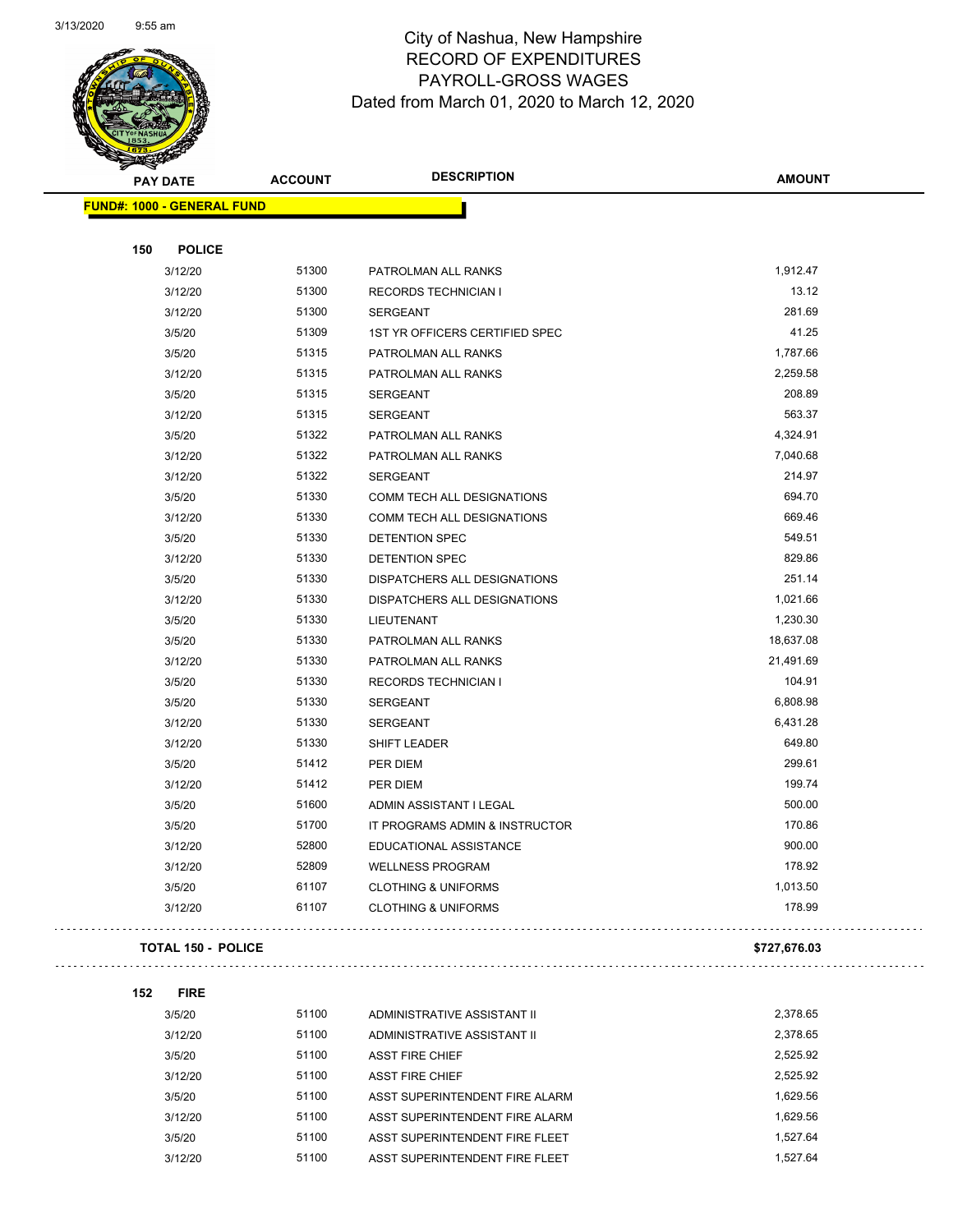

Page 51 of 97

| $\tilde{\phantom{a}}$<br><b>PAY DATE</b> | <b>ACCOUNT</b> | <b>DESCRIPTION</b>                           | <b>AMOUNT</b>    |
|------------------------------------------|----------------|----------------------------------------------|------------------|
| <b>FUND#: 1000 - GENERAL FUND</b>        |                |                                              |                  |
|                                          |                |                                              |                  |
| 152<br><b>FIRE</b>                       |                |                                              |                  |
| 3/5/20                                   | 51100          | ASST SUPERINTENDENT PREVENTION               | 3,426.44         |
| 3/12/20                                  | 51100          | ASST SUPERINTENDENT PREVENTION               | 3,308.24         |
| 3/5/20                                   | 51100          | <b>CAPTAIN</b>                               | 11,623.22        |
| 3/12/20                                  | 51100          | <b>CAPTAIN</b>                               | 11,623.21        |
| 3/5/20                                   | 51100          | CAPTAIN FIRE TRAINING SAFETY                 | 1,799.56         |
| 3/12/20                                  | 51100          | CAPTAIN FIRE TRAINING SAFETY                 | 1,799.56         |
| 3/5/20                                   | 51100          | DEPUTY FIRE CHIEF                            | 7,352.63         |
| 3/12/20                                  | 51100          | DEPUTY FIRE CHIEF                            | 7,352.63         |
| 3/5/20                                   | 51100          | <b>EXEC ASST BUSINESS COORD</b>              | 888.00           |
| 3/12/20                                  | 51100          | <b>EXEC ASST BUSINESS COORD</b>              | 888.00           |
| 3/5/20                                   | 51100          | FIRE CHIEF                                   | 2,762.72         |
| 3/12/20                                  | 51100          | FIRE CHIEF                                   | 2,762.72         |
| 3/5/20                                   | 51100          | FIRE DISPATCH ALL RANKS                      | 11,436.49        |
| 3/12/20                                  | 51100          | FIRE DISPATCH ALL RANKS                      | 12,142.68        |
| 3/5/20                                   | 51100          | FIRE DISPATCHER CLERK TRAINER                | 1,682.42         |
| 3/12/20                                  | 51100          | FIRE DISPATCHER CLERK TRAINER                | 1,191.71         |
| 3/5/20                                   | 51100          | FIRE LIEUTENANT                              | 41,357.03        |
| 3/12/20                                  | 51100          | <b>FIRE LIEUTENANT</b>                       | 41,293.89        |
| 3/5/20                                   | 51100          | <b>FIRE MECHANIC</b>                         | 1,368.08         |
| 3/12/20                                  | 51100          | <b>FIRE MECHANIC</b>                         | 1,368.08         |
| 3/5/20                                   | 51100          | FIRE TRAINING OFFICER                        | 1,746.60         |
| 3/12/20                                  | 51100          | FIRE TRAINING OFFICER                        | 1,645.88         |
| 3/5/20                                   | 51100          | FIREFIGHTERS ALL RANKS                       | 132,033.94       |
| 3/12/20                                  | 51100          | <b>FIREFIGHTERS ALL RANKS</b>                | 131,580.63       |
| 3/5/20                                   | 51100          | SUPERINTENDENT FIRE ALARM                    | 1,835.72         |
| 3/12/20                                  | 51100          | SUPERINTENDENT FIRE ALARM                    | 1,835.72         |
| 3/5/20                                   | 51100          | SUPERINTENDENT FIRE FLEET                    | 1,799.56         |
| 3/12/20                                  | 51100          | SUPERINTENDENT FIRE FLEET                    | 1,799.56         |
| 3/5/20                                   | 51100          | SUPERINTENDENT FIRE PREVENTION               | 1,817.56         |
| 3/12/20                                  | 51100          | SUPERINTENDENT FIRE PREVENTION               | 1,817.56         |
| 3/5/20                                   | 51300          | FIREFIGHTERS ALL RANKS                       | 45.01            |
| 3/5/20                                   | 51330          | <b>CAPTAIN</b>                               | 1,004.63         |
| 3/12/20                                  | 51330          | <b>CAPTAIN</b>                               | 668.14<br>402.55 |
| 3/5/20                                   | 51330<br>51330 | DEPUTY FIRE CHIEF                            | 887.17           |
| 3/12/20                                  | 51330          | DEPUTY FIRE CHIEF<br>FIRE DISPATCH ALL RANKS | 4,172.87         |
| 3/5/20<br>3/12/20                        | 51330          | FIRE DISPATCH ALL RANKS                      | 2,562.44         |
| 3/5/20                                   | 51330          | FIRE DISPATCHER CLERK TRAINER                | 140.20           |
| 3/5/20                                   | 51330          | FIRE LIEUTENANT                              | 5,246.47         |
| 3/12/20                                  | 51330          | FIRE LIEUTENANT                              | 2,475.61         |
| 3/5/20                                   | 51330          | FIREFIGHTERS ALL RANKS                       | 10,241.55        |
| 3/12/20                                  | 51330          | FIREFIGHTERS ALL RANKS                       | 9,966.23         |
| 3/5/20                                   | 51650          | <b>CAPTAIN</b>                               | 2,298.53         |
| 3/12/20                                  | 51650          | <b>CAPTAIN</b>                               | 2,144.32         |
|                                          |                |                                              |                  |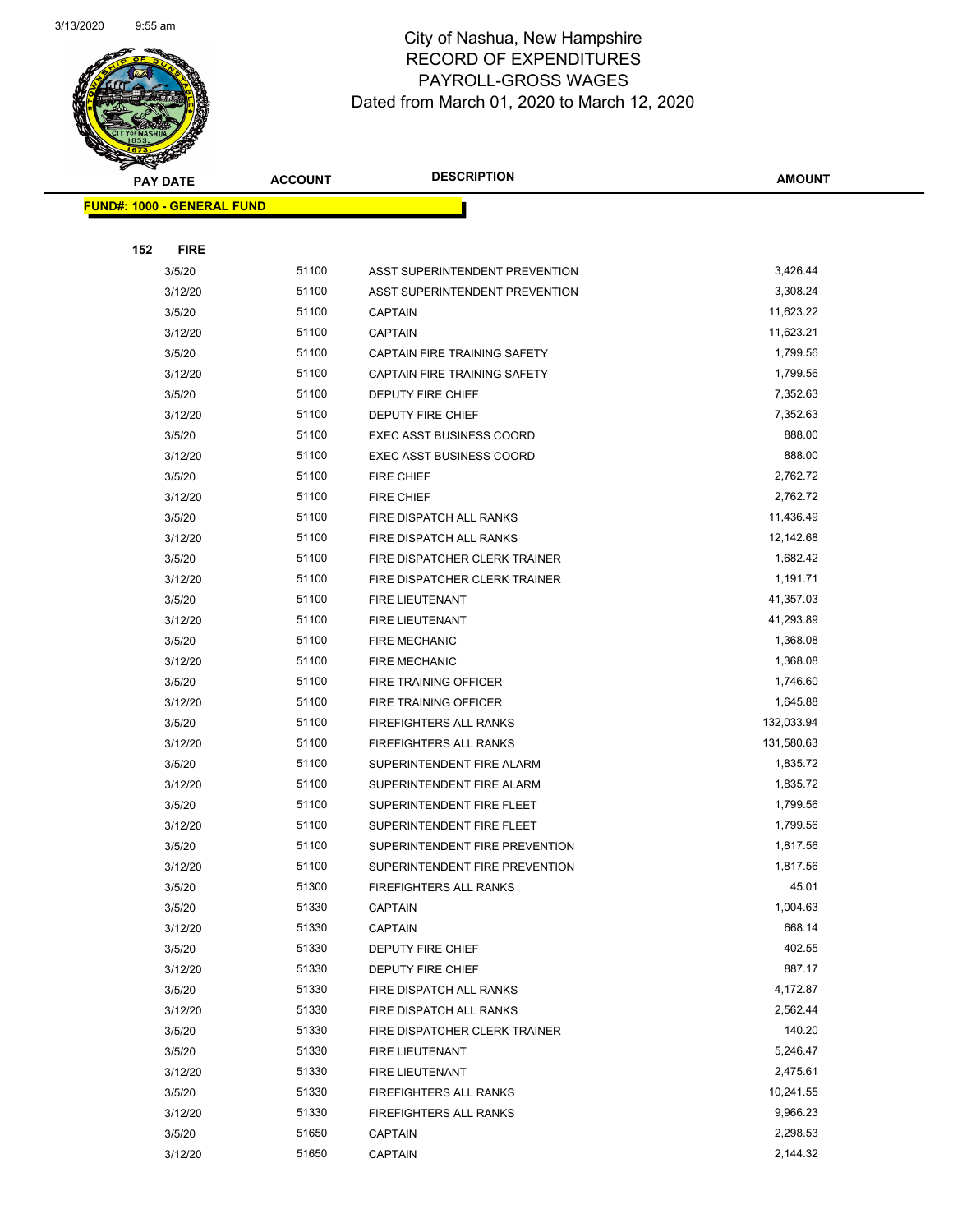and the contract of the contract of the contract of the contract of the contract of the contract of the contract of the contract of the contract of the contract of the contract of the contract of the contract of the contra



# City of Nashua, New Hampshire RECORD OF EXPENDITURES PAYROLL-GROSS WAGES Dated from March 01, 2020 to March 12, 2020

Page 52 of 97

| <b>SANGRA</b>                     |                |                                       |               |
|-----------------------------------|----------------|---------------------------------------|---------------|
| <b>PAY DATE</b>                   | <b>ACCOUNT</b> | <b>DESCRIPTION</b>                    | <b>AMOUNT</b> |
| <b>FUND#: 1000 - GENERAL FUND</b> |                |                                       |               |
|                                   |                |                                       |               |
| <b>FIRE</b><br>152                |                |                                       |               |
| 3/5/20                            | 51650          | <b>DEPUTY FIRE CHIEF</b>              | 1,211.04      |
| 3/12/20                           | 51650          | DEPUTY FIRE CHIEF                     | 2,450.33      |
| 3/5/20                            | 51650          | <b>FIRE LIEUTENANT</b>                | 11,795.56     |
| 3/12/20                           | 51650          | <b>FIRE LIEUTENANT</b>                | 5,716.69      |
| 3/5/20                            | 51650          | <b>FIREFIGHTERS ALL RANKS</b>         | 28,575.59     |
| 3/12/20                           | 51650          | <b>FIREFIGHTERS ALL RANKS</b>         | 24,783.62     |
| 3/5/20                            | 51700          | ASST SUPERINTENDENT FIRE ALARM        | 20.37         |
| 3/12/20                           | 51700          | ASST SUPERINTENDENT FIRE ALARM        | 20.37         |
| 3/5/20                            | 51700          | ASST SUPERINTENDENT PREVENTION        | 41.35         |
| 3/12/20                           | 51700          | ASST SUPERINTENDENT PREVENTION        | 41.35         |
| 3/5/20                            | 51700          | <b>CAPTAIN</b>                        | 296.89        |
| 3/12/20                           | 51700          | <b>CAPTAIN</b>                        | 296.89        |
| 3/5/20                            | 51700          | CAPTAIN FIRE TRAINING SAFETY          | 22.49         |
| 3/12/20                           | 51700          | <b>CAPTAIN FIRE TRAINING SAFETY</b>   | 22.49         |
| 3/5/20                            | 51700          | FIRE DISPATCH ALL RANKS               | 14.98         |
| 3/12/20                           | 51700          | FIRE DISPATCH ALL RANKS               | 14.98         |
| 3/5/20                            | 51700          | FIRE DISPATCHER CLERK TRAINER         | 17.53         |
| 3/12/20                           | 51700          | FIRE DISPATCHER CLERK TRAINER         | 17.53         |
| 3/5/20                            | 51700          | FIRE LIEUTENANT                       | 1,288.52      |
| 3/12/20                           | 51700          | FIRE LIEUTENANT                       | 1,288.52      |
| 3/5/20                            | 51700          | FIRE TRAINING OFFICER                 | 20.57         |
| 3/12/20                           | 51700          | FIRE TRAINING OFFICER                 | 20.57         |
| 3/5/20                            | 51700          | <b>FIREFIGHTERS ALL RANKS</b>         | 2,893.25      |
| 3/12/20                           | 51700          | <b>FIREFIGHTERS ALL RANKS</b>         | 2,893.25      |
| 3/5/20                            | 51700          | SUPERINTENDENT FIRE ALARM             | 22.95         |
| 3/12/20                           | 51700          | SUPERINTENDENT FIRE ALARM             | 22.95         |
| 3/5/20                            | 51700          | SUPERINTENDENT FIRE FLEET             | 22.49         |
| 3/12/20                           | 51700          | SUPERINTENDENT FIRE FLEET             | 22.49         |
| 3/5/20                            | 51700          | SUPERINTENDENT FIRE PREVENTION        | 22.72         |
| 3/12/20                           | 51700          | SUPERINTENDENT FIRE PREVENTION        | 22.72         |
| 3/12/20                           | 61107          | <b>CLOTHING &amp; UNIFORMS</b>        | 24.00         |
|                                   |                |                                       |               |
| <b>TOTAL 152 - FIRE</b>           |                |                                       | \$587,644.35  |
| 153<br><b>BUILDING INSPECTION</b> |                |                                       |               |
| 3/5/20                            | 51100          | BLD INSP ASST PLANS EXAMINER          | 1,069.30      |
| 3/12/20                           | 51100          | <b>BLD INSP ASST PLANS EXAMINER</b>   | 1,069.30      |
| 3/5/20                            | 51100          | <b>BUILDING AND UTILITIES INSPCTR</b> | 3,713.45      |
| 3/12/20                           | 51100          | <b>BUILDING AND UTILITIES INSPCTR</b> | 3,713.45      |
| 3/5/20                            | 51100          | <b>BUILDING DEPARTMENT MANAGER</b>    | 1,677.35      |
| 3/12/20                           | 51100          | <b>BUILDING DEPARTMENT MANAGER</b>    | 1,677.35      |
| 3/5/20                            | 51100          | PERMIT TECHNICIAN I                   | 1,315.65      |
|                                   |                |                                       |               |

3/12/20 51100 PERMIT TECHNICIAN I 1,315.65 3/5/20 51100 PLANS EXAMINER 1,298.65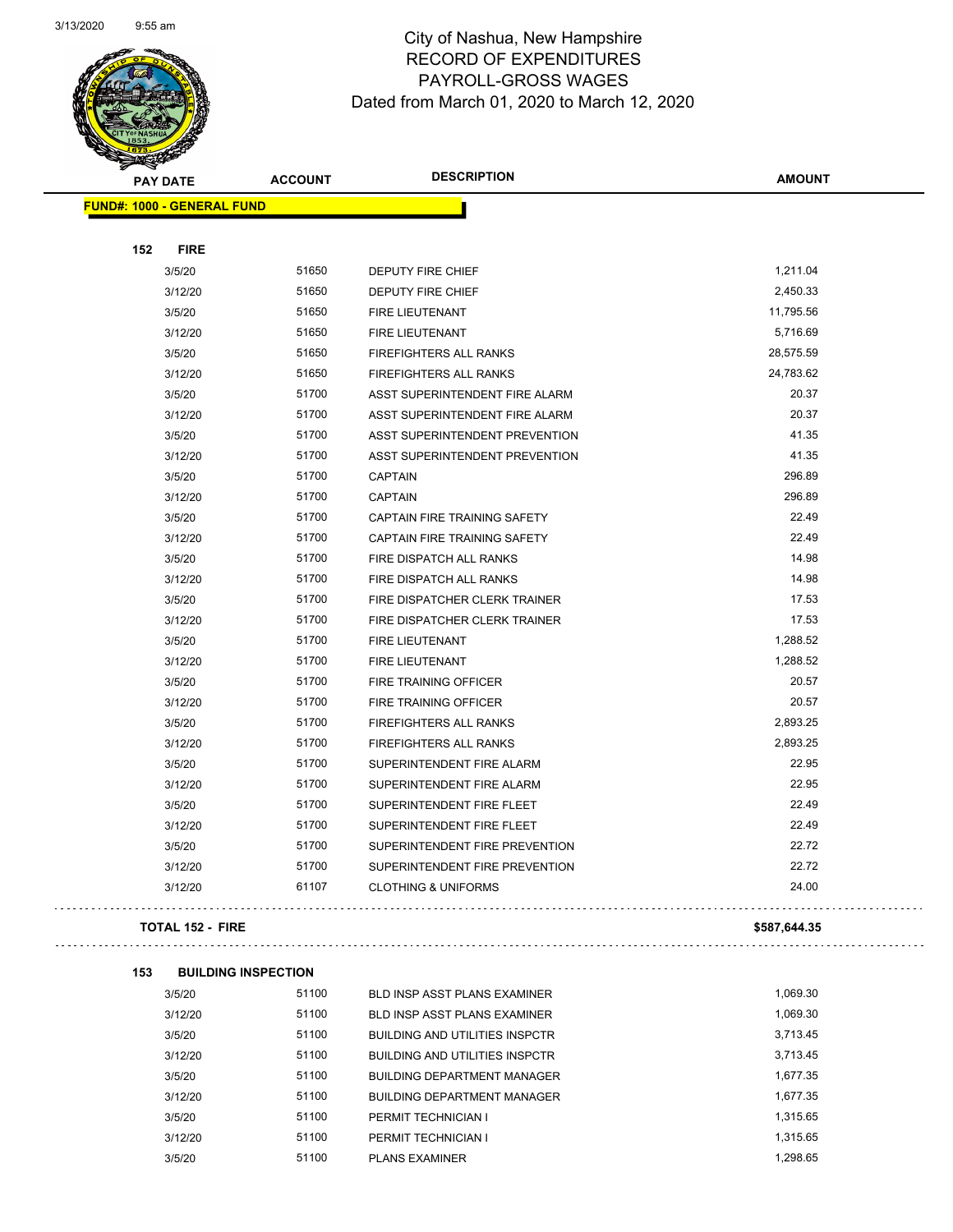Page 53 of 97

|                                   | <b>PAY DATE</b>   | <b>ACCOUNT</b>                             | <b>DESCRIPTION</b>                   | <b>AMOUNT</b> |
|-----------------------------------|-------------------|--------------------------------------------|--------------------------------------|---------------|
| <b>FUND#: 1000 - GENERAL FUND</b> |                   |                                            |                                      |               |
|                                   |                   |                                            |                                      |               |
| 153                               |                   | <b>BUILDING INSPECTION</b>                 |                                      |               |
|                                   | 3/12/20           | 51100                                      | <b>PLANS EXAMINER</b>                | 1,298.65      |
|                                   |                   | <b>TOTAL 153 - BUILDING INSPECTION</b>     |                                      | \$18,148.80   |
| 155                               |                   | <b>CODE ENFORCEMENT</b>                    |                                      |               |
|                                   | 3/5/20            | 51100                                      | CODE ENFORCEMENT OFFICER II          | 2,822.42      |
|                                   | 3/12/20           | 51100                                      | <b>CODE ENFORCEMENT OFFICER II</b>   | 2,822.41      |
|                                   | 3/5/20            | 51100                                      | MGR CODE ENFORCEMENT DEPT            | 1,607.75      |
|                                   | 3/12/20           | 51100                                      | MGR CODE ENFORCEMENT DEPT            | 1.607.75      |
|                                   |                   | <b>TOTAL 155 - CODE ENFORCEMENT</b>        |                                      | \$8,860.33    |
| 156                               |                   | <b>EMERGENCY MANAGEMENT</b>                |                                      |               |
|                                   | 3/5/20            | 51100                                      | <b>EMERGENCY MANAGEMENT DIRECTOR</b> | 1,776.05      |
|                                   | 3/12/20           | 51100                                      | <b>EMERGENCY MANAGEMENT DIRECTOR</b> | 1,776.04      |
|                                   | 3/5/20            | 51200                                      | EMERGENCY MANAGEMENT COORDINAT       | 742.37        |
|                                   | 3/12/20           | 51200                                      | EMERGENCY MANAGEMENT COORDINAT       | 563.76        |
|                                   | 3/12/20           | 51750                                      | EMERGENCY MANAGEMENT COORDINAT       | 1,634.31      |
|                                   |                   | <b>TOTAL 156 - EMERGENCY MANAGEMENT</b>    |                                      | \$6,492.53    |
| 157                               |                   | <b>CITYWIDE COMMUNICATIONS</b>             |                                      |               |
|                                   | 3/5/20            | 51100                                      | <b>COMM SYS ENGR TECH</b>            | 1,702.75      |
|                                   | 3/12/20           | 51100                                      | <b>COMM SYS ENGR TECH</b>            | 1,702.75      |
|                                   | 3/5/20            | 51200                                      | <b>RADIO SYSTEMS MANAGER</b>         | 1,444.92      |
|                                   | 3/12/20           | 51200                                      | RADIO SYSTEMS MANAGER                | 1,444.92      |
|                                   | 3/5/20            | 51600                                      | <b>COMM SYS ENGR TECH</b>            | 700.00        |
|                                   |                   | <b>TOTAL 157 - CITYWIDE COMMUNICATIONS</b> |                                      | \$6,995.34    |
| 160                               |                   | <b>PW-ADMIN &amp; ENGINEERING</b>          |                                      |               |
|                                   | 3/5/20            | 51100                                      | ADMINISTRATIVE ASSISTANT II          | 786.85        |
|                                   | 3/12/20           | 51100                                      | ADMINISTRATIVE ASSISTANT II          | 786.85        |
|                                   | 3/5/20            | 51100                                      | ASSISTANT DIRECTOR OF PUBLIC WORKS   | 1,711.30      |
|                                   | 3/12/20           | 51100                                      | ASSISTANT DIRECTOR OF PUBLIC WORKS   | 1,711.30      |
|                                   | 3/5/20            | 51100                                      | <b>CITY ENGINEER</b>                 | 1,167.60      |
|                                   | 3/12/20           | 51100                                      | <b>CITY ENGINEER</b>                 | 1,167.60      |
|                                   | 3/5/20            | 51100                                      | <b>CITY SURVEYOR</b>                 | 1,257.20      |
|                                   | 3/12/20           | 51100                                      | <b>CITY SURVEYOR</b>                 | 1,257.20      |
|                                   | 3/5/20            | 51100                                      | DEPUTY CITY ENGINEER                 | 780.45        |
|                                   |                   | 51100                                      | DEPUTY CITY ENGINEER                 | 780.45        |
|                                   |                   |                                            |                                      |               |
|                                   | 3/12/20<br>3/5/20 | 51100                                      | DIRECTOR PUBLIC WORKS                | 1,933.90      |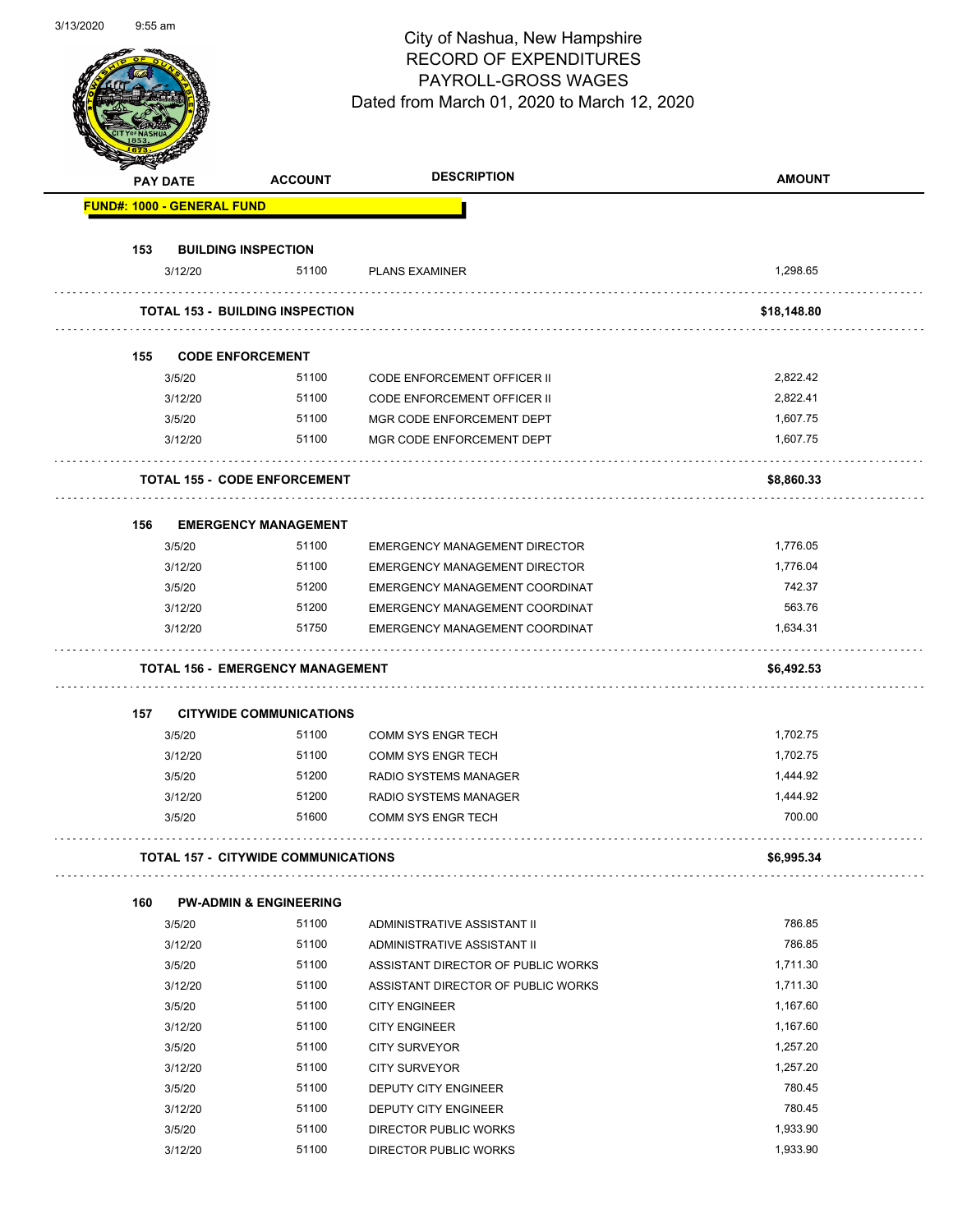Ğ,

. . . . . . . . . . .



# City of Nashua, New Hampshire RECORD OF EXPENDITURES PAYROLL-GROSS WAGES Dated from March 01, 2020 to March 12, 2020

Page 54 of 97

| <b>PAY DATE</b>                   | <b>ACCOUNT</b>                    | <b>DESCRIPTION</b>                 | <b>AMOUNT</b> |
|-----------------------------------|-----------------------------------|------------------------------------|---------------|
| <b>FUND#: 1000 - GENERAL FUND</b> |                                   |                                    |               |
| 160                               | <b>PW-ADMIN &amp; ENGINEERING</b> |                                    |               |
| 3/5/20                            | 51100                             | DIVISION OPERATIONS MANAGER        | 1,546.45      |
| 3/12/20                           | 51100                             | <b>DIVISION OPERATIONS MANAGER</b> | 1,546.45      |
| 3/5/20                            | 51100                             | DPW CONTRACT ADMINISTRATOR         | 372.85        |
| 3/12/20                           | 51100                             | DPW CONTRACT ADMINISTRATOR         | 372.85        |
| 3/5/20                            | 51100                             | <b>ENGINEERING INSPECTOR</b>       | 2,093.65      |
| 3/12/20                           | 51100                             | <b>ENGINEERING INSPECTOR</b>       | 2,093.64      |
| 3/5/20                            | 51100                             | <b>EXECUTIVE ASSISTANT</b>         | 810.86        |
| 3/12/20                           | 51100                             | <b>EXECUTIVE ASSISTANT</b>         | 810.85        |
| 3/5/20                            | 51100                             | <b>GIS SPECIALIST</b>              | 479.75        |
| 3/12/20                           | 51100                             | <b>GIS SPECIALIST</b>              | 479.75        |
| 3/5/20                            | 51100                             | PUBLIC RELATIONS ADMINISTRATOR     | 752.95        |
| 3/12/20                           | 51100                             | PUBLIC RELATIONS ADMINISTRATOR     | 752.95        |
| 3/5/20                            | 51100                             | <b>SENIOR STAFF ENGINEER</b>       | 1,795.99      |
| 3/12/20                           | 51100                             | <b>SENIOR STAFF ENGINEER</b>       | 1,796.00      |
| 3/5/20                            | 51100                             | <b>SENIOR TRAFFIC ENGINEER</b>     | 1,776.04      |
| 3/12/20                           | 51100                             | <b>SENIOR TRAFFIC ENGINEER</b>     | 1,776.04      |
| 3/5/20                            | 51100                             | <b>STAFF ENGINEER</b>              | 702.88        |
| 3/12/20                           | 51100                             | <b>STAFF ENGINEER</b>              | 702.88        |
| 3/5/20                            | 51100                             | STREET CONSTRUCTION ENGINEER       | 1,480.05      |
| 3/12/20                           | 51100                             | STREET CONSTRUCTION ENGINEER       | 1,480.04      |
| 3/5/20                            | 51300                             | <b>DIVISION OPERATIONS MANAGER</b> | 14.50         |
| 3/5/20                            | 51300                             | <b>ENGINEERING INSPECTOR</b>       | 116.61        |
| 3/12/20                           | 51300                             | <b>ENGINEERING INSPECTOR</b>       | 9.91          |

#### **TOTAL 160 - PW-ADMIN & ENGINEERING \$39,038.54**

. . . . . . . . . . . . . .

 $\mathbb{Z}^2$  ,  $\mathbb{Z}^2$  ,

| 161 | <b>STREETS</b> |       |                                |          |
|-----|----------------|-------|--------------------------------|----------|
|     | 3/5/20         | 51100 | ADMINISTRATIVE ASSISTANT II    | 822.90   |
|     | 3/12/20        | 51100 | ADMINISTRATIVE ASSISTANT II    | 822.90   |
|     | 3/5/20         | 51100 | AUTO MECH 1ST CLASS NIGHTS     | 4,353.60 |
|     | 3/12/20        | 51100 | AUTO MECH 1ST CLASS NIGHTS     | 4,353.61 |
|     | 3/5/20         | 51100 | AUTO MECH 2ND CLASS            | 2,950.80 |
|     | 3/12/20        | 51100 | AUTO MECH 2ND CLASS            | 2,950.80 |
|     | 3/5/20         | 51100 | AUTO MECHANIC 1ST CLASS        | 3,229.21 |
|     | 3/12/20        | 51100 | AUTO MECHANIC 1ST CLASS        | 3,229.20 |
|     | 3/5/20         | 51100 | <b>EQUIP OPR STREET REPAIR</b> | 7,169.08 |
|     | 3/12/20        | 51100 | <b>EQUIP OPR STREET REPAIR</b> | 7,169.08 |
|     | 3/5/20         | 51100 | FLEET MAINTENANCE FOREMAN      | 1,324.60 |
|     | 3/12/20        | 51100 | FLEET MAINTENANCE FOREMAN      | 1,324.60 |
|     | 3/5/20         | 51100 | FLEET MANAGER STREET DEPT      | 1,207.70 |
|     | 3/12/20        | 51100 | FLEET MANAGER STREET DEPT      | 1,207.70 |
|     | 3/5/20         | 51100 | <b>FOREMAN LABOR STREET</b>    | 2,649.20 |
|     | 3/12/20        | 51100 | <b>FOREMAN LABOR STREET</b>    | 2,649.20 |
|     | 3/5/20         | 51100 | <b>MASON PIPELAYER</b>         | 3,759.21 |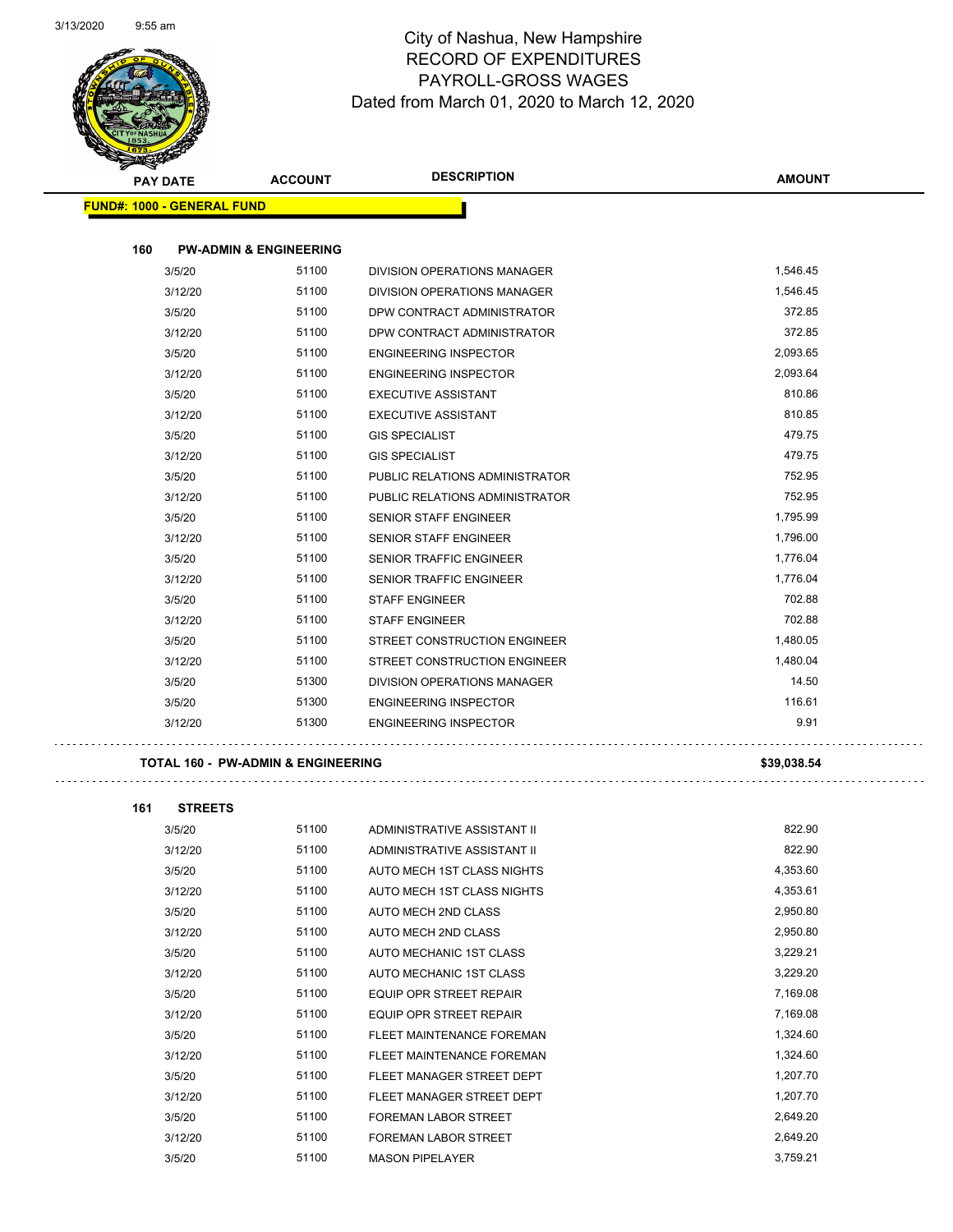

Page 55 of 97

| <b>PAY DATE</b>                   | <b>ACCOUNT</b> | <b>DESCRIPTION</b>               | <b>AMOUNT</b> |
|-----------------------------------|----------------|----------------------------------|---------------|
| <b>FUND#: 1000 - GENERAL FUND</b> |                |                                  |               |
|                                   |                |                                  |               |
| 161<br><b>STREETS</b>             |                |                                  |               |
| 3/12/20                           | 51100          | <b>MASON PIPELAYER</b>           | 3,759.20      |
| 3/5/20                            | 51100          | OPERATIONS SUPERVISOR            | 1,116.35      |
| 3/12/20                           | 51100          | OPERATIONS SUPERVISOR            | 1,116.35      |
| 3/5/20                            | 51100          | <b>SIGN MAINTENANCE</b>          | 2,797.20      |
| 3/12/20                           | 51100          | <b>SIGN MAINTENANCE</b>          | 2,797.21      |
| 3/5/20                            | 51100          | STOREKEEPER PWD                  | 1,027.95      |
| 3/12/20                           | 51100          | STOREKEEPER PWD                  | 1,027.95      |
| 3/5/20                            | 51100          | <b>STREET FOREMAN</b>            | 2,649.20      |
| 3/12/20                           | 51100          | <b>STREET FOREMAN</b>            | 2,649.20      |
| 3/5/20                            | 51100          | SUPERINTENDENT OF STREETS        | 1,973.35      |
| 3/12/20                           | 51100          | SUPERINTENDENT OF STREETS        | 1,973.35      |
| 3/5/20                            | 51100          | <b>TRAFFIC FOREMAN</b>           | 1,351.10      |
| 3/12/20                           | 51100          | <b>TRAFFIC FOREMAN</b>           | 1,351.10      |
| 3/5/20                            | 51100          | TRAFFIC TECHNICIAN I             | 2,231.20      |
| 3/12/20                           | 51100          | <b>TRAFFIC TECHNICIAN I</b>      | 2,231.20      |
| 3/5/20                            | 51100          | TRUCK DRIVER STREET REPAIR       | 13,044.03     |
| 3/12/20                           | 51100          | TRUCK DRIVER STREET REPAIR       | 13,060.42     |
| 3/5/20                            | 51100          | <b>WELDER FIRST CLASS</b>        | 1,060.80      |
| 3/12/20                           | 51100          | <b>WELDER FIRST CLASS</b>        | 1,060.80      |
| 3/5/20                            | 51300          | AUTO MECH 1ST CLASS NIGHTS       | 225.26        |
| 3/12/20                           | 51300          | AUTO MECH 1ST CLASS NIGHTS       | 184.89        |
| 3/5/20                            | 51300          | AUTO MECH 2ND CLASS              | 178.63        |
| 3/12/20                           | 51300          | AUTO MECH 2ND CLASS              | 169.23        |
| 3/5/20                            | 51300          | AUTO MECHANIC 1ST CLASS          | 184.21        |
| 3/12/20                           | 51300          | AUTO MECHANIC 1ST CLASS          | 184.21        |
| 3/5/20                            | 51300          | AUTOMATED TRASH COLLECTION OPR   | 674.21        |
| 3/12/20                           | 51300          | AUTOMATED TRASH COLLECTION OPR   | 674.21        |
| 3/5/20                            | 51300          | <b>COLLECTION EQUIP OPR</b>      | 636.95        |
| 3/12/20                           | 51300          | <b>COLLECTION EQUIP OPR</b>      | 636.95        |
| 3/5/20                            | 51300          | COLLECTION EQUIP OPR LANDFILL    | 333.99        |
| 3/12/20                           | 51300          | COLLECTION EQUIP OPR LANDFILL    | 333.99        |
| 3/5/20                            | 51300          | <b>EQUIP OPR STREET REPAIR</b>   | 178.63        |
| 3/12/20                           | 51300          | EQUIP OPR STREET REPAIR          | 402.04        |
| 3/12/20                           | 51300          | EQUIPMENT OPERATOR, PARKS        | 169.23        |
| 3/5/20                            | 51300          | EQUIPMENT OPR LANDFILL           | 169.97        |
| 3/12/20                           | 51300          | EQUIPMENT OPR LANDFILL           | 169.97        |
| 3/5/20                            | 51300          | FLEET MAINTENANCE FOREMAN        | 384.96        |
| 3/12/20                           | 51300          | FLEET MAINTENANCE FOREMAN        | 360.12        |
| 3/5/20                            | 51300          | FOREMAN LABOR PARK               | 695.40        |
| 3/12/20                           | 51300          | FOREMAN LABOR PARK               | 695.40        |
| 3/5/20                            | 51300          | <b>FOREMAN LABOR STREET</b>      | 695.40        |
| 3/12/20                           | 51300          | FOREMAN LABOR STREET             | 707.82        |
| 3/5/20                            | 51300          | <b>GROUNDSKEEPER MAINTENANCE</b> | 873.80        |
| 3/12/20                           | 51300          | <b>GROUNDSKEEPER MAINTENANCE</b> | 699.04        |
|                                   |                |                                  |               |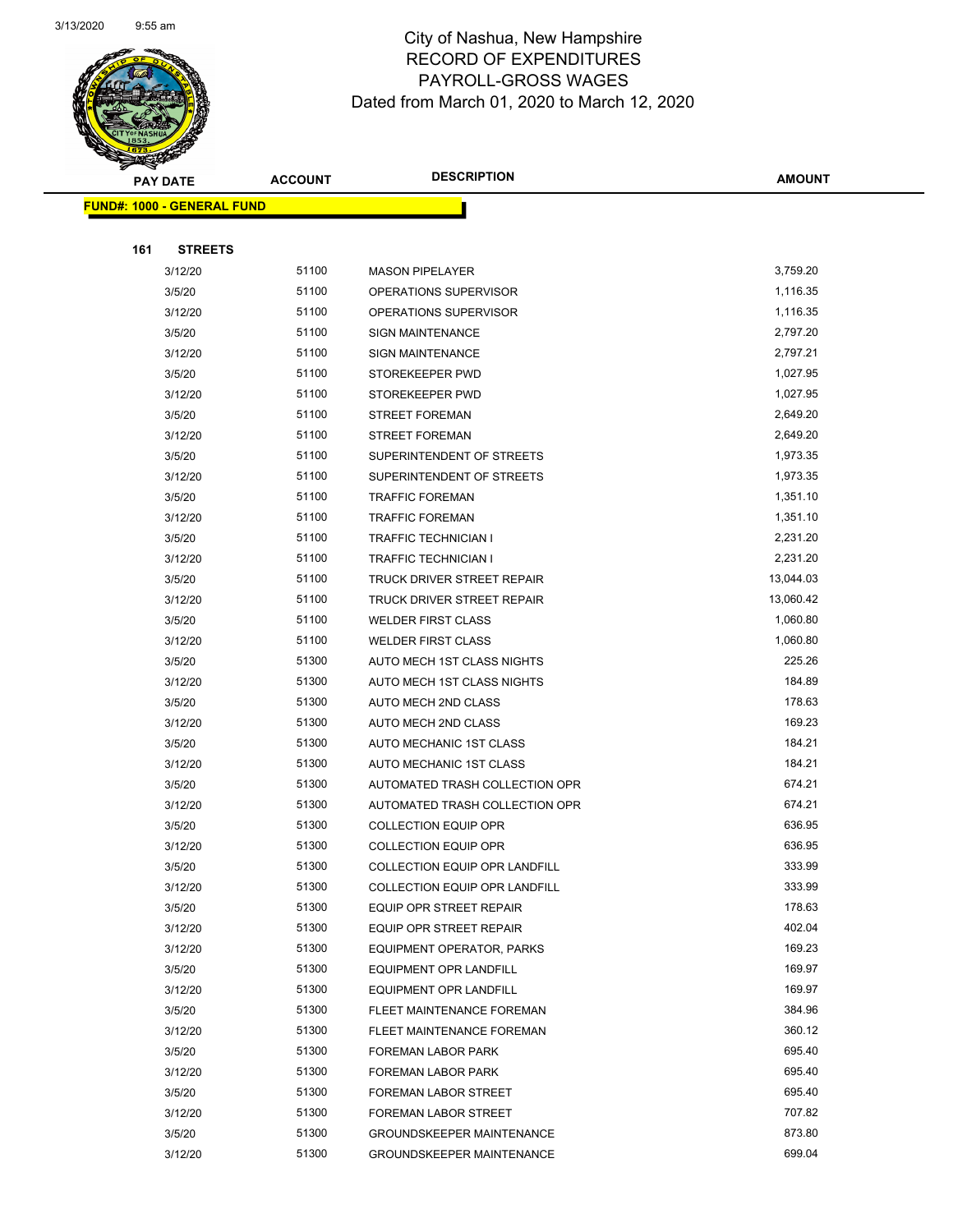

Page 56 of 97

| <b>SANGAN</b>                     |                            |                                       |                                |               |
|-----------------------------------|----------------------------|---------------------------------------|--------------------------------|---------------|
| <b>PAY DATE</b>                   |                            | <b>ACCOUNT</b>                        | <b>DESCRIPTION</b>             | <b>AMOUNT</b> |
| <b>FUND#: 1000 - GENERAL FUND</b> |                            |                                       |                                |               |
|                                   |                            |                                       |                                |               |
| 161                               | <b>STREETS</b>             |                                       |                                |               |
|                                   | 3/5/20                     | 51300                                 | <b>LEAD GROUNDSMAN</b>         | 340.21        |
|                                   | 3/12/20                    | 51300                                 | <b>LEAD GROUNDSMAN</b>         | 340.21        |
|                                   | 3/5/20                     | 51300                                 | <b>MASON PIPELAYER</b>         | 326.04        |
|                                   | 3/12/20                    | 51300                                 | <b>MASON PIPELAYER</b>         | 326.04        |
|                                   | 3/5/20                     | 51300                                 | <b>SIGN MAINTENANCE</b>        | 114.60        |
|                                   | 3/12/20                    | 51300                                 | <b>SIGN MAINTENANCE</b>        | 26.55         |
|                                   | 3/5/20                     | 51300                                 | SOLID WASTE FOREMAN            | 695.40        |
|                                   | 3/12/20                    | 51300                                 | SOLID WASTE FOREMAN            | 695.40        |
|                                   | 3/5/20                     | 51300                                 | STELLOS STADIUM ATTENDANT      | 168.55        |
|                                   | 3/12/20                    | 51300                                 | STELLOS STADIUM ATTENDANT      | 168.55        |
|                                   | 3/5/20                     | 51300                                 | STOREKEEPER PWD                | 9.63          |
|                                   | 3/12/20                    | 51300                                 | STOREKEEPER PWD                | 9.63          |
|                                   | 3/5/20                     | 51300                                 | <b>STREET FOREMAN</b>          | 347.70        |
|                                   | 3/12/20                    | 51300                                 | <b>STREET FOREMAN</b>          | 347.70        |
|                                   | 3/5/20                     | 51300                                 | <b>TRAFFIC TECHNICIAN I</b>    | 297.17        |
|                                   | 3/12/20                    | 51300                                 | <b>TRAFFIC TECHNICIAN I</b>    | 309.35        |
|                                   | 3/5/20                     | 51300                                 | TRUCK DRIVER STREET REPAIR     | 887.36        |
|                                   | 3/12/20                    | 51300                                 | TRUCK DRIVER STREET REPAIR     | 613.12        |
|                                   | 3/5/20                     | 51300                                 | <b>WELDER FIRST CLASS</b>      | 182.93        |
|                                   | 3/12/20                    | 51300                                 | <b>WELDER FIRST CLASS</b>      | 182.93        |
|                                   | 3/5/20                     | 51600                                 | <b>TRAFFIC TECHNICIAN I</b>    | 800.00        |
|                                   | 3/5/20                     | 51600                                 | TRUCK DRIVER STREET REPAIR     | 400.00        |
|                                   | <b>TOTAL 161 - STREETS</b> |                                       |                                | \$127,658.93  |
| 166                               | <b>PARKING OPERATIONS</b>  |                                       |                                |               |
|                                   | 3/5/20                     | 51100                                 | PARKING MAINTENANCE            | 1,333.10      |
|                                   | 3/12/20                    | 51100                                 | PARKING MAINTENANCE            | 1,333.10      |
|                                   | 3/5/20                     | 51100                                 | PARKING MANAGER                | 947.55        |
|                                   | 3/12/20                    | 51100                                 | PARKING MANAGER                | 947.55        |
|                                   | 3/5/20                     | 51300                                 | PARKING MAINTENANCE            | 24.99         |
|                                   | 3/12/20                    | 61107                                 | <b>CLOTHING &amp; UNIFORMS</b> | 74.87         |
|                                   |                            | <b>TOTAL 166 - PARKING OPERATIONS</b> |                                | \$4,661.16    |
| 171                               | <b>COMMUNITY SERVICES</b>  |                                       |                                |               |
|                                   | 3/5/20                     | 51100                                 | DIRECTOR HEALTH AND COMM SVS   | 2,030.45      |
|                                   | 3/12/20                    | 51100                                 | DIRECTOR HEALTH AND COMM SVS   | 2,030.45      |
|                                   | 3/5/20                     | 51100                                 |                                | 1,084.10      |
|                                   |                            | 51100                                 | <b>EPIDEMIOLOGIST</b>          | 1,084.10      |
|                                   | 3/12/20                    | 51100                                 | <b>EPIDEMIOLOGIST</b>          | 973.00        |
|                                   | 3/5/20                     |                                       | <b>HEALTH PROGRAM SPEC</b>     |               |
|                                   | 3/12/20                    | 51100                                 | <b>HEALTH PROGRAM SPEC</b>     | 973.00        |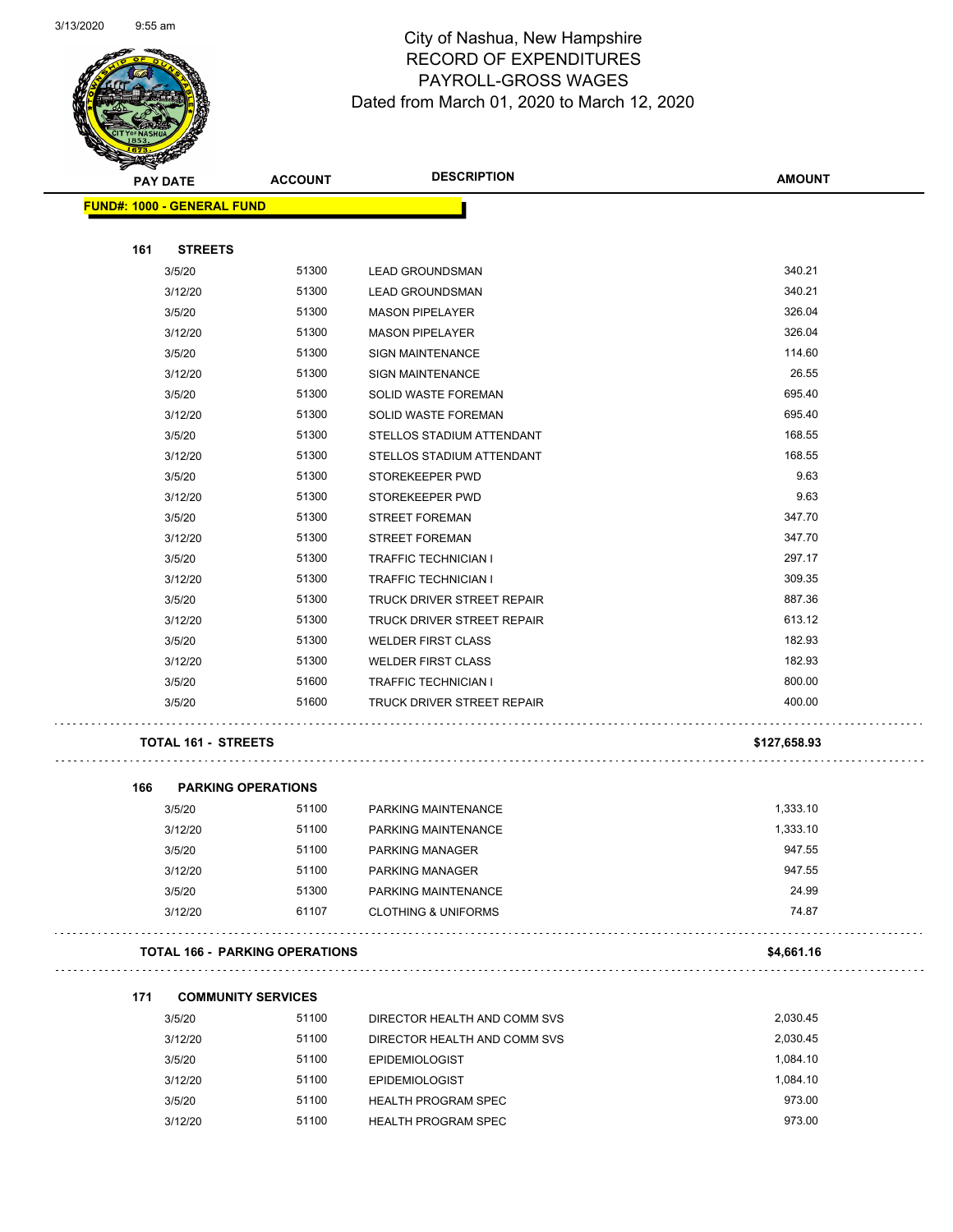

Page 57 of 97

|                                   | <b>PAY DATE</b> | <b>ACCOUNT</b>                            | <b>DESCRIPTION</b>               | <b>AMOUNT</b> |
|-----------------------------------|-----------------|-------------------------------------------|----------------------------------|---------------|
| <b>FUND#: 1000 - GENERAL FUND</b> |                 |                                           |                                  |               |
|                                   |                 | <b>TOTAL 171 - COMMUNITY SERVICES</b>     |                                  | \$8,175.10    |
|                                   |                 |                                           |                                  |               |
| 172                               |                 | <b>COMMUNITY HEALTH</b>                   |                                  |               |
|                                   | 3/5/20          | 51100                                     | ADMINISTRATIVE ASSISTANT II      | 842.70        |
|                                   | 3/12/20         | 51100                                     | ADMINISTRATIVE ASSISTANT II      | 842.70        |
|                                   | 3/5/20          | 51100                                     | <b>BILINGUAL OUTREACH WORKER</b> | 924.60        |
|                                   | 3/12/20         | 51100                                     | <b>BILINGUAL OUTREACH WORKER</b> | 924.60        |
|                                   | 3/5/20          | 51100                                     | CHIEF PUBLIC HEALTH NURSE        | 1,612.80      |
|                                   | 3/12/20         | 51100                                     | CHIEF PUBLIC HEALTH NURSE        | 1,612.80      |
|                                   | 3/5/20          | 51100                                     | PUB HEALTH NURSE                 | 3,654.10      |
|                                   | 3/12/20         | 51100                                     | PUB HEALTH NURSE                 | 3,654.10      |
|                                   | 3/12/20         | 51300                                     | ADMINISTRATIVE ASSISTANT II      | 15.80         |
|                                   |                 | <b>TOTAL 172 - COMMUNITY HEALTH</b>       |                                  | \$14,084.20   |
| 173                               |                 | <b>ENVIRONMENTAL HEALTH</b>               |                                  |               |
|                                   | 3/5/20          | 51100                                     | DEP HEALTH OFFICER/LAB DIRECTOR  | 1,239.00      |
|                                   | 3/12/20         | 51100                                     | DEP HEALTH OFFICER/LAB DIRECTOR  | 1,239.00      |
|                                   | 3/5/20          | 51100                                     | ENVIRONMENTAL HEALTH SPEC        | 2,735.56      |
|                                   | 3/12/20         | 51100                                     | ENVIRONMENTAL HEALTH SPEC        | 2,735.56      |
|                                   | 3/5/20          | 51100                                     | ENVIRONMENTAL TECH OFFICE MGR    | 1,085.35      |
|                                   | 3/12/20         | 51100                                     | ENVIRONMENTAL TECH OFFICE MGR    | 1,085.35      |
|                                   | 3/5/20          | 51100                                     | MANAGER ENVIRONMENTAL HEALTH     | 1,677.35      |
|                                   | 3/12/20         | 51100                                     | MANAGER ENVIRONMENTAL HEALTH     | 1,677.35      |
|                                   | 3/5/20          | 51300                                     | ENVIRONMENTAL HEALTH SPEC        | 19.48         |
|                                   | 3/12/20         | 51300                                     | ENVIRONMENTAL HEALTH SPEC        | 47.28         |
|                                   |                 | <b>TOTAL 173 - ENVIRONMENTAL HEALTH</b>   |                                  | \$13,541.28   |
| 174                               |                 | <b>WELFARE ADMINISTRATION</b>             |                                  |               |
|                                   | 3/5/20          | 51100                                     | CASE TECHNICIAN WELFARE          | 2,633.95      |
|                                   | 3/12/20         | 51100                                     | <b>CASE TECHNICIAN WELFARE</b>   | 2,633.95      |
|                                   | 3/5/20          | 51100                                     | <b>INTAKE WORKER</b>             | 849.39        |
|                                   | 3/12/20         | 51100                                     | <b>INTAKE WORKER</b>             | 849.40        |
|                                   | 3/5/20          | 51100                                     | SENIOR CASE TECHNICIAN           | 1,011.95      |
|                                   | 3/12/20         | 51100                                     | SENIOR CASE TECHNICIAN           | 1,011.95      |
|                                   | 3/5/20          | 51100                                     | <b>WELFARE OFFICER</b>           | 1,776.05      |
|                                   | 3/12/20         | 51100                                     | <b>WELFARE OFFICER</b>           | 1,776.05      |
|                                   |                 | <b>TOTAL 174 - WELFARE ADMINISTRATION</b> |                                  | \$12,542.69   |
| 177                               |                 | <b>PARKS &amp; RECREATION</b>             |                                  |               |
|                                   | 3/5/20          | 51100                                     | ADMINISTRATIVE ASSISTANT II      | 860.17        |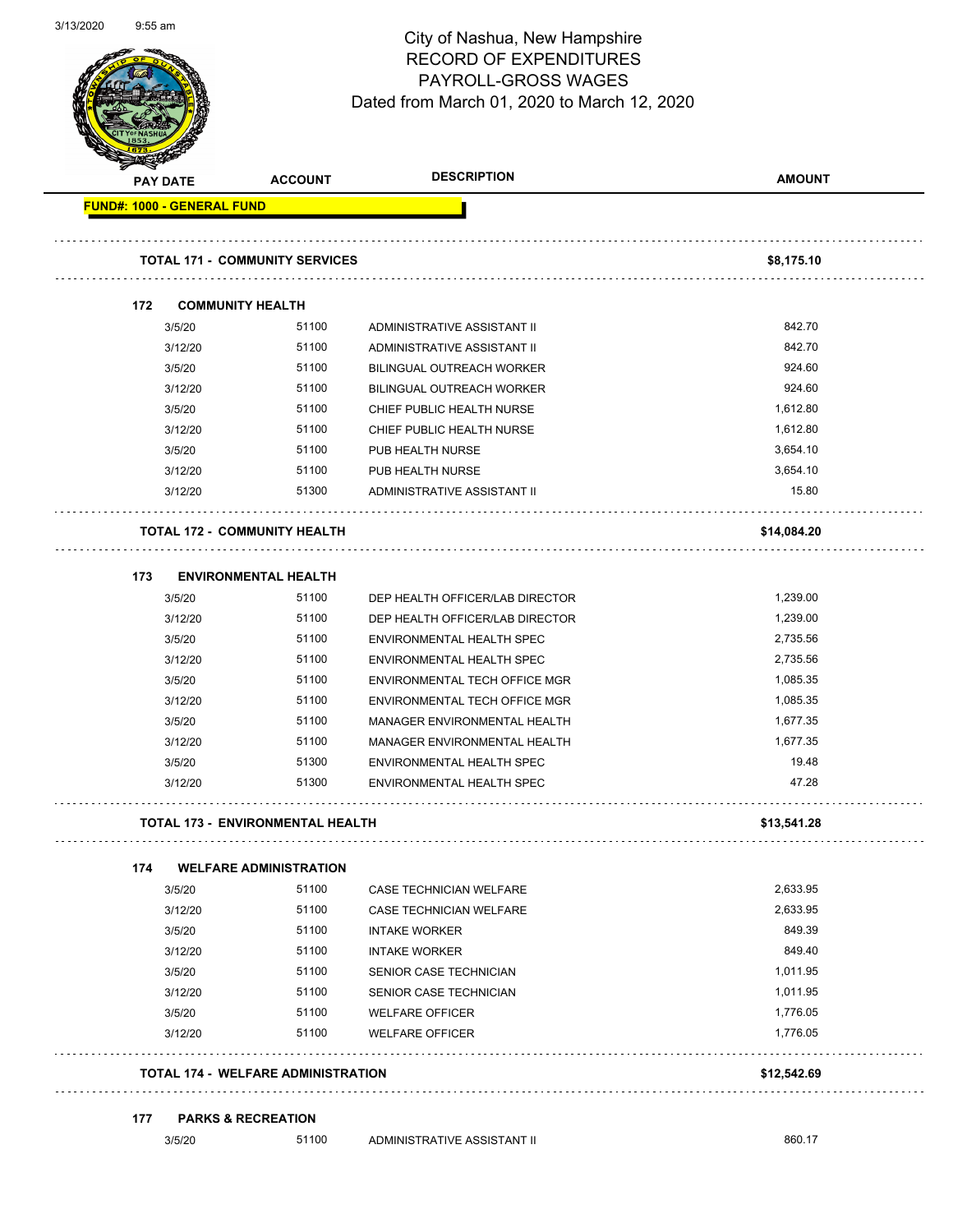

Page 58 of 97

| <b>PAY DATE</b>                   | <b>ACCOUNT</b>                            | <b>DESCRIPTION</b>               | <b>AMOUNT</b> |
|-----------------------------------|-------------------------------------------|----------------------------------|---------------|
| <b>FUND#: 1000 - GENERAL FUND</b> |                                           |                                  |               |
| 177                               | <b>PARKS &amp; RECREATION</b>             |                                  |               |
| 3/12/20                           | 51100                                     | ADMINISTRATIVE ASSISTANT II      | 860.15        |
| 3/5/20                            | 51100                                     | EQUIPMENT OPERATOR, PARKS        | 979.60        |
| 3/12/20                           | 51100                                     | EQUIPMENT OPERATOR, PARKS        | 979.60        |
| 3/5/20                            | 51100                                     | FOREMAN LABOR PARK               | 3,973.78      |
| 3/12/20                           | 51100                                     | <b>FOREMAN LABOR PARK</b>        | 3,973.79      |
| 3/5/20                            | 51100                                     | <b>GROUNDSKEEPER MAINTENANCE</b> | 7,114.80      |
| 3/12/20                           | 51100                                     | <b>GROUNDSKEEPER MAINTENANCE</b> | 7,176.44      |
| 3/5/20                            | 51100                                     | <b>GROUNDSMAN I</b>              | 5,040.00      |
| 3/12/20                           | 51100                                     | <b>GROUNDSMAN I</b>              | 5,040.00      |
| 3/5/20                            | 51100                                     | <b>GROUNDSMAN II</b>             | 882.01        |
| 3/12/20                           | 51100                                     | <b>GROUNDSMAN II</b>             | 882.00        |
| 3/5/20                            | 51100                                     | <b>LEAD GROUNDSMAN</b>           | 1,981.60      |
| 3/12/20                           | 51100                                     | <b>LEAD GROUNDSMAN</b>           | 1,981.60      |
| 3/5/20                            | 51100                                     | PROGRAM COORDINATOR              | 390.90        |
| 3/12/20                           | 51100                                     | PROGRAM COORDINATOR              | 390.90        |
| 3/5/20                            | 51100                                     | RECREATION PROGRAM MANAGER       | 1,092.80      |
| 3/12/20                           | 51100                                     | RECREATION PROGRAM MANAGER       | 1,092.80      |
| 3/5/20                            | 51100                                     | STELLOS STADIUM ATTENDANT        | 979.60        |
| 3/12/20                           | 51100                                     | STELLOS STADIUM ATTENDANT        | 979.60        |
| 3/5/20                            | 51100                                     | SUPERINTENDENT OF PARKS RECR     | 1,973.35      |
| 3/12/20                           | 51100                                     | SUPERINTENDENT OF PARKS RECR     | 1,973.35      |
| 3/5/20                            | 51300                                     | <b>FOREMAN LABOR PARK</b>        | 683.00        |
| 3/12/20                           | 51300                                     | <b>FOREMAN LABOR PARK</b>        | 62.10         |
| 3/12/20                           | 51300                                     | <b>GROUNDSKEEPER MAINTENANCE</b> | 77.68         |
| 3/5/20                            | 51300                                     | <b>LEAD GROUNDSMAN</b>           | 113.63        |
| 3/12/20                           | 51300                                     | PROGRAM COORDINATOR              | 18.32         |
| 3/5/20                            | 51420                                     | <b>CUSTODIAN NHS</b>             | 100.00        |
| 3/5/20                            | 51420                                     | <b>GAME OFFICIALS</b>            | 1,053.00      |
| 3/12/20                           | 51420                                     | <b>GAME OFFICIALS</b>            | 333.00        |
| 3/5/20                            | 51420                                     | <b>TEACHER GR6 ELM</b>           | 38.00         |
| 3/5/20                            | 51420                                     | <b>TICKETSELLER</b>              | 625.00        |
| 3/5/20                            | 51600                                     | EQUIPMENT OPERATOR, PARKS        | 1,200.00      |
| 3/5/20                            | 61107                                     | <b>CLOTHING &amp; UNIFORMS</b>   | 69.00         |
|                                   | <b>TOTAL 177 - PARKS &amp; RECREATION</b> |                                  | \$54,971.57   |

#### 

**179 LIBRARY**

| 3/5/20  | 51100 | ASSISTANT DIRECTOR LIBRARY     | 1.655.50 |
|---------|-------|--------------------------------|----------|
| 3/12/20 | 51100 | ASSISTANT DIRECTOR LIBRARY     | 1.655.50 |
| 3/5/20  | 51100 | ASSISTANT LIBRARIAN CIRCULATIO | 1.084.11 |
| 3/12/20 | 51100 | ASSISTANT LIBRARIAN CIRCULATIO | 1,084.10 |
| 3/5/20  | 51100 | ASSISTANT LIBRARIAN TECH SVS   | 307.32   |
| 3/5/20  | 51100 | ASSISTANT LIBRARIAN YOUTH SERV | 868.90   |
| 3/12/20 | 51100 | ASSISTANT LIBRARIAN YOUTH SERV | 868.90   |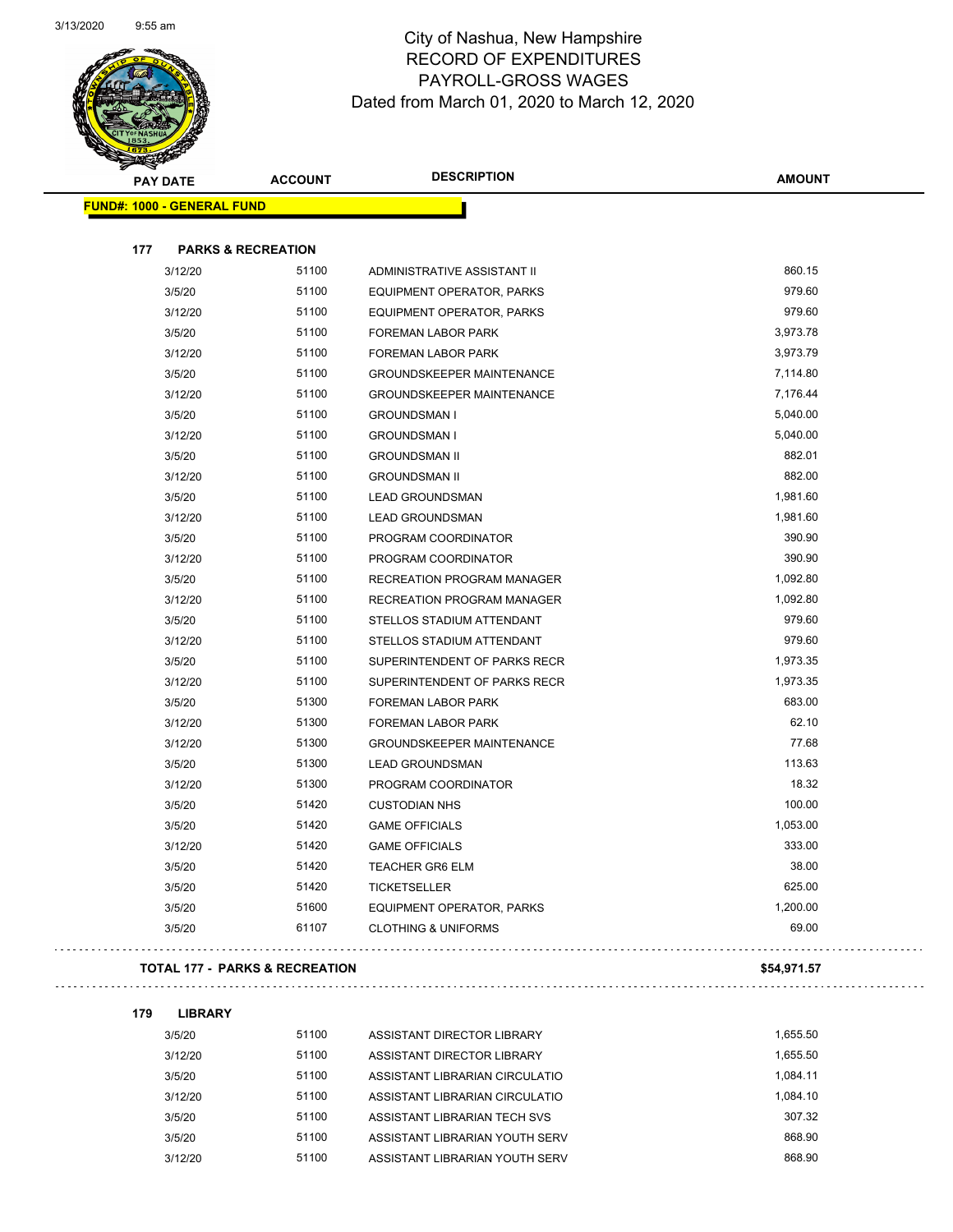

Page 59 of 97

| $\blacktriangleleft$ . | <b>PAY DATE</b>                    | <b>ACCOUNT</b> | <b>DESCRIPTION</b>                   | <b>AMOUNT</b> |
|------------------------|------------------------------------|----------------|--------------------------------------|---------------|
|                        | <u> FUND#: 1000 - GENERAL FUND</u> |                |                                      |               |
|                        |                                    |                |                                      |               |
| 179                    | <b>LIBRARY</b>                     |                |                                      |               |
|                        | 3/5/20                             | 51100          | <b>DIRECTOR LIBRARY</b>              | 2,320.71      |
|                        | 3/12/20                            | 51100          | <b>DIRECTOR LIBRARY</b>              | 2,210.20      |
|                        | 3/5/20                             | 51100          | EXECUTIVE ASST OFFICE MANAGER        | 927.60        |
|                        | 3/12/20                            | 51100          | EXECUTIVE ASST OFFICE MANAGER        | 927.60        |
|                        | 3/5/20                             | 51100          | IT COORDINATOR                       | 962.95        |
|                        | 3/12/20                            | 51100          | <b>IT COORDINATOR</b>                | 962.94        |
|                        | 3/5/20                             | 51100          | <b>JANITOR</b>                       | 552.00        |
|                        | 3/12/20                            | 51100          | <b>JANITOR</b>                       | 552.00        |
|                        | 3/5/20                             | 51100          | LIBRARIAN ADULT SERVICES             | 921.95        |
|                        | 3/12/20                            | 51100          | LIBRARIAN ADULT SERVICES             | 921.95        |
|                        | 3/5/20                             | 51100          | <b>LIBRARIAN CIRCULATION</b>         | 1,089.43      |
|                        | 3/12/20                            | 51100          | <b>LIBRARIAN CIRCULATION</b>         | 1,117.36      |
|                        | 3/5/20                             | 51100          | <b>LIBRARIAN OUTREACH SVS</b>        | 1,113.10      |
|                        | 3/12/20                            | 51100          | <b>LIBRARIAN OUTREACH SVS</b>        | 1,113.10      |
|                        | 3/5/20                             | 51100          | <b>LIBRARIAN TECH SERVICES</b>       | 1,155.30      |
|                        | 3/12/20                            | 51100          | <b>LIBRARIAN TECH SERVICES</b>       | 1,155.30      |
|                        | 3/5/20                             | 51100          | LIBRARIAN YOUTH SERVICES             | 1,657.89      |
|                        | 3/12/20                            | 51100          | LIBRARIAN YOUTH SERVICES             | 1,657.90      |
|                        | 3/5/20                             | 51100          | LIBRARY ASSISTANT CIRCULATION        | 6,566.80      |
|                        | 3/12/20                            | 51100          | <b>LIBRARY ASSISTANT CIRCULATION</b> | 6,566.80      |
|                        | 3/5/20                             | 51100          | LIBRARY ASSISTANT MEDIA SERVIC       | 787.51        |
|                        | 3/12/20                            | 51100          | LIBRARY ASSISTANT MEDIA SERVIC       | 787.51        |
|                        | 3/5/20                             | 51100          | LIBRARY ASSISTANT TECH SVS           | 787.50        |
|                        | 3/12/20                            | 51100          | LIBRARY ASSISTANT TECH SVS           | 787.50        |
|                        | 3/5/20                             | 51100          | LIBRARY ASSISTANT YOUTH SERVIC       | 2,116.13      |
|                        | 3/12/20                            | 51100          | LIBRARY ASSISTANT YOUTH SERVIC       | 2,116.13      |
|                        | 3/5/20                             | 51100          | <b>MAINTENANCE SUPV</b>              | 949.45        |
|                        | 3/12/20                            | 51100          | <b>MAINTENANCE SUPV</b>              | 949.45        |
|                        | 3/5/20                             | 51100          | PAGE & COLLECTION COORDINATOR        | 935.81        |
|                        | 3/12/20                            | 51100          | PAGE & COLLECTION COORDINATOR        | 935.81        |
|                        | 3/5/20                             | 51100          | REFERENCE LIBRARIAN ADULT SERV       | 3,802.60      |
|                        | 3/12/20                            | 51100          | REFERENCE LIBRARIAN ADULT SERV       | 3,802.60      |
|                        | 3/5/20                             | 51100          | REFERENCE LIBRARIAN TECH SVS         | 842.50        |
|                        | 3/12/20                            | 51100          | REFERENCE LIBRARIAN TECH SVS         | 842.50        |
|                        | 3/5/20                             | 51100          | <b>SECURITY LIBRARY</b>              | 651.76        |
|                        | 3/12/20                            | 51100          | <b>SECURITY LIBRARY</b>              | 660.00        |
|                        | 3/5/20                             | 51200          | <b>JANITOR</b>                       | 255.35        |
|                        | 3/12/20                            | 51200          | JANITOR                              | 255.35        |
|                        | 3/5/20                             | 51200          | LIBRARY ASSISTANT TECH SVS           | 462.90        |
|                        | 3/12/20                            | 51200          | LIBRARY ASSISTANT TECH SVS           | 462.90        |
|                        | 3/5/20                             | 51200          | <b>LIBRARY PAGE</b>                  | 1,051.08      |
|                        | 3/12/20                            | 51200          | <b>LIBRARY PAGE</b>                  | 1,164.50      |
|                        | 3/5/20                             | 51200          | <b>SECURITY LIBRARY</b>              | 327.84        |
|                        | 3/12/20                            | 51200          | <b>SECURITY LIBRARY</b>              | 394.24        |
|                        |                                    |                |                                      |               |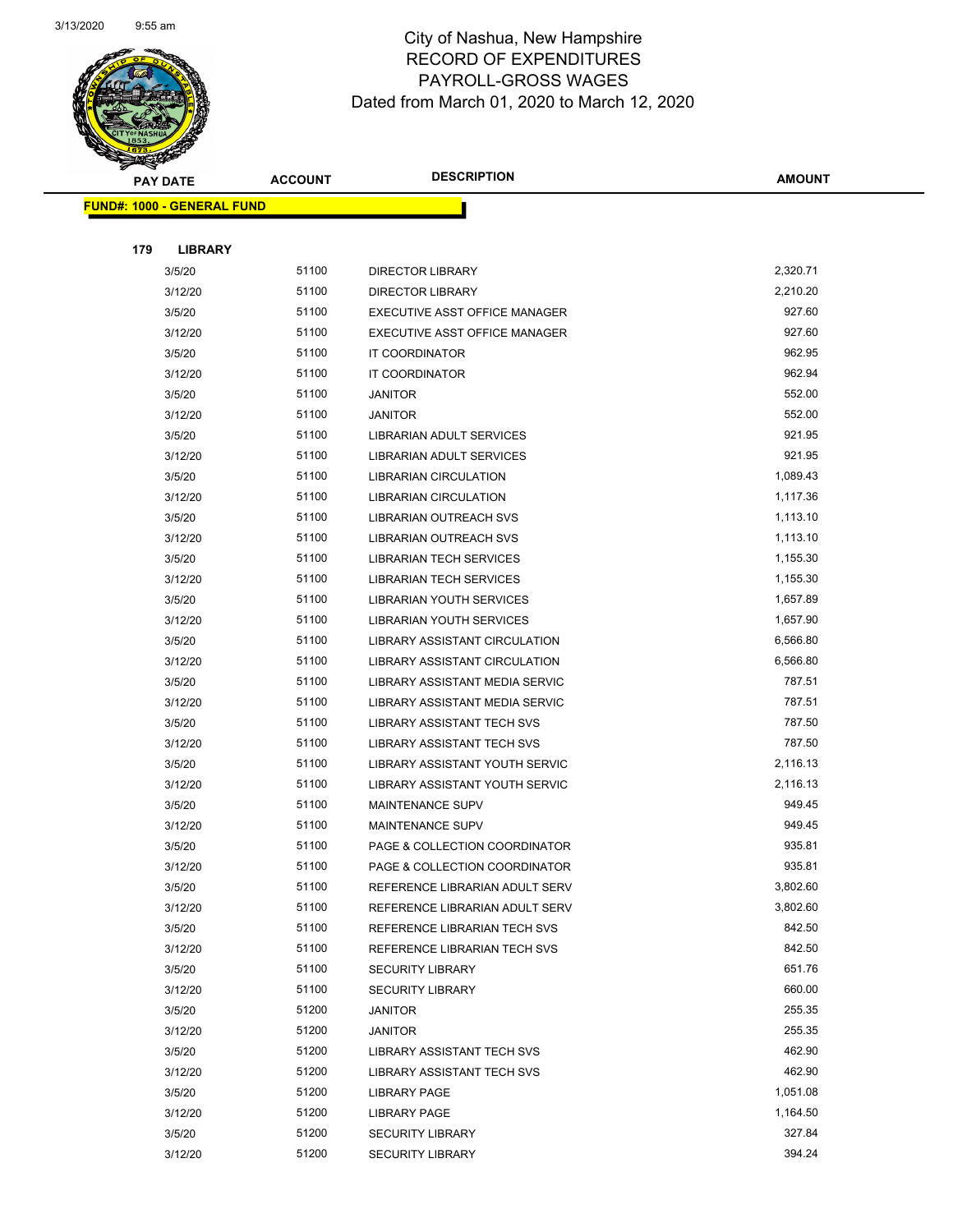$\overline{\phantom{0}}$ 



# City of Nashua, New Hampshire RECORD OF EXPENDITURES PAYROLL-GROSS WAGES Dated from March 01, 2020 to March 12, 2020

Page 60 of 97

| <b>PAY DATE</b>                   | <b>ACCOUNT</b>                           | <b>DESCRIPTION</b>             | <b>AMOUNT</b> |
|-----------------------------------|------------------------------------------|--------------------------------|---------------|
| <b>FUND#: 1000 - GENERAL FUND</b> |                                          |                                |               |
| 179<br><b>LIBRARY</b>             |                                          |                                |               |
| 3/5/20                            | 51300                                    | ASSISTANT LIBRARIAN CIRCULATIO | 162.62        |
| 3/12/20                           | 51300                                    | ASSISTANT LIBRARIAN CIRCULATIO | 182.94        |
| 3/12/20                           | 51300                                    | ASSISTANT LIBRARIAN YOUTH SERV | 130.34        |
| 3/5/20                            | 51300                                    | <b>JANITOR</b>                 | 41.40         |
| 3/5/20                            | 51300                                    | LIBRARIAN CIRCULATION          | 167.61        |
| 3/5/20                            | 51300                                    | <b>LIBRARIAN OUTREACH SVS</b>  | 41.74         |
| 3/5/20                            | 51300                                    | LIBRARIAN YOUTH SERVICES       | 99.09         |
| 3/5/20                            | 51300                                    | LIBRARY ASSISTANT CIRCULATION  | 103.87        |
| 3/12/20                           | 51300                                    | LIBRARY ASSISTANT CIRCULATION  | 108.41        |
| 3/5/20                            | 51300                                    | LIBRARY ASSISTANT MEDIA SERVIC | 118.13        |
| 3/5/20                            | 51300                                    | LIBRARY ASSISTANT YOUTH SERVIC | 105.92        |
| 3/12/20                           | 51300                                    | LIBRARY ASSISTANT YOUTH SERVIC | 6.13          |
| 3/5/20                            | 51300                                    | <b>LIBRARY PAGE</b>            | 60.48         |
| 3/12/20                           | 51300                                    | <b>LIBRARY PAGE</b>            | 60.52         |
| 3/12/20                           | 51300                                    | MAINTENANCE SUPV               | 160.22        |
| 3/5/20                            | 51300                                    | REFERENCE LIBRARIAN ADULT SERV | 126.40        |
| 3/5/20                            | 51300                                    | <b>SECURITY LIBRARY</b>        | 123.75        |
| 3/12/20                           | 51300                                    | <b>SECURITY LIBRARY</b>        | 123.76        |
| <b>TOTAL 179 - LIBRARY</b>        |                                          |                                | \$70,029.46   |
| 181                               | <b>COMMUNITY DEVELOPMENT</b>             |                                |               |
| 3/5/20                            | 51100                                    | ADMINISTRATIVE ASSISTANT II    | 786.82        |
| 3/12/20                           | 51100                                    | ADMINISTRATIVE ASSISTANT II    | 786.85        |
| 3/5/20                            | 51100                                    | DIRECTOR COMMUNITY DEVELOPMENT | 2,427.25      |
| 3/12/20                           | 51100                                    | DIRECTOR COMMUNITY DEVELOPMENT | 2,427.25      |
| 3/5/20                            | 51100                                    | <b>TRANSPORTATION PLANNER</b>  | 1,313.35      |
| 3/12/20                           | 51100                                    | <b>TRANSPORTATION PLANNER</b>  | 1,313.35      |
| 3/5/20                            | 51100                                    | <b>WATERWAYS MANAGER</b>       | 1.612.80      |
| 3/12/20                           | 51100                                    | <b>WATERWAYS MANAGER</b>       | 1,612.80      |
| 3/5/20                            | 51200                                    | ADMINISTRATIVE ASSISTANT I     | 390.64        |
| 3/12/20                           | 51200                                    | ADMINISTRATIVE ASSISTANT I     | 390.64        |
| 3/5/20                            | 51400                                    | <b>INTERN</b>                  | 100.00        |
| 3/12/20                           | 51400                                    | <b>INTERN</b>                  | 100.00        |
|                                   | <b>TOTAL 181 - COMMUNITY DEVELOPMENT</b> |                                | \$13,261.75   |

| 3/5/20  | 51100 | COMMUNICATION SPEC        | 56.99    |
|---------|-------|---------------------------|----------|
| 3/12/20 | 51100 | <b>COMMUNICATION SPEC</b> | 56.99    |
| 3/5/20  | 51100 | DEPARTMENT COORDINATOR    | 1.048.50 |
| 3/12/20 | 51100 | DEPARTMENT COORDINATOR    | 1.048.50 |
| 3/5/20  | 51100 | DEPUTY PLANNING MANAGER   | 2.861.15 |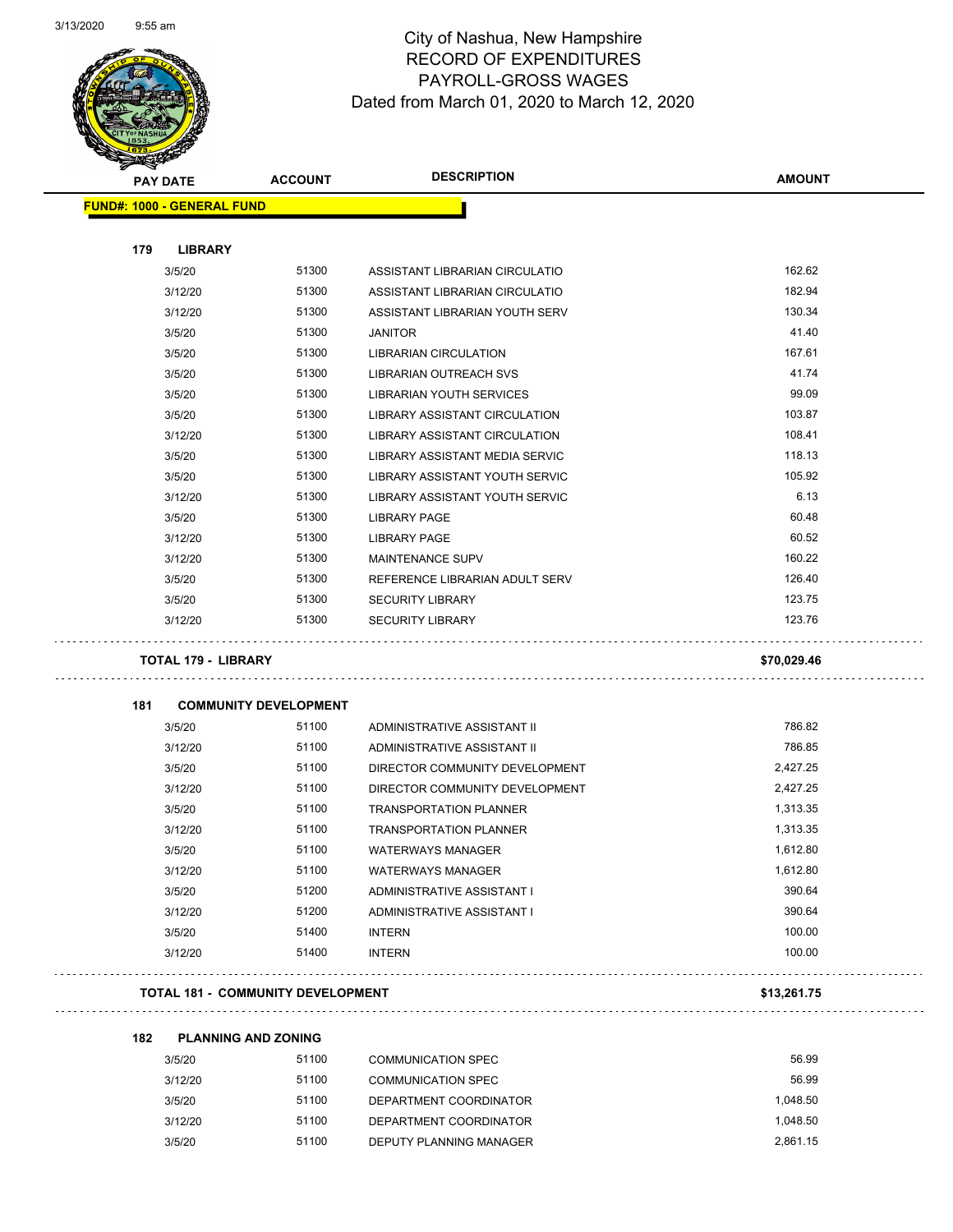

Page 61 of 97

|     | <b>PAY DATE</b>                   | <b>ACCOUNT</b>                          | <b>DESCRIPTION</b>            | <b>AMOUNT</b> |
|-----|-----------------------------------|-----------------------------------------|-------------------------------|---------------|
|     | <b>FUND#: 1000 - GENERAL FUND</b> |                                         |                               |               |
| 182 |                                   | <b>PLANNING AND ZONING</b>              |                               |               |
|     | 3/12/20                           | 51100                                   | DEPUTY PLANNING MANAGER       | 2,861.15      |
|     | 3/5/20                            | 51100                                   | <b>PLANNER I</b>              | 1,918.15      |
|     | 3/12/20                           | 51100                                   | <b>PLANNER I</b>              | 1.918.15      |
|     | 3/5/20                            | 51100                                   | ZONING COORDINATOR            | 839.35        |
|     | 3/12/20                           | 51100                                   | ZONING COORDINATOR            | 839.35        |
|     | 3/5/20                            | 53428                                   | STENOGRAPHIC SERVICES         | 500.00        |
|     |                                   | <b>TOTAL 182 - PLANNING AND ZONING</b>  |                               | \$13,948.28   |
| 183 |                                   | <b>ECONOMIC DEVELOPMENT</b>             |                               |               |
|     | 3/5/20                            | 51100                                   | DWNTWN SPCLST & OED PGRM COOR | 920.90        |
|     | 3/12/20                           | 51100                                   | DWNTWN SPCLST & OED PGRM COOR | 920.90        |
|     | 3/5/20                            | 51100                                   | ECONOMIC DEV DIRECTOR         | 2,202.85      |
|     | 3/12/20                           | 51100                                   | ECONOMIC DEV DIRECTOR         | 2,202.85      |
|     | 3/5/20                            | 51100                                   | HUNT MEMORIAL BLDG & ARTS ADM | 394.20        |
|     | 3/12/20                           | 51100                                   | HUNT MEMORIAL BLDG & ARTS ADM | 394.20        |
|     |                                   | <b>TOTAL 183 - ECONOMIC DEVELOPMENT</b> |                               | \$7,035.90    |
| 191 | <b>SCHOOL</b>                     |                                         |                               |               |
|     | 3/12/20                           | 51100                                   | 21 CENTURY COORDINATOR        | 2,380.10      |
|     | 3/12/20                           | 51100                                   | <b>7PAR CTE NHN</b>           | 442.38        |
|     | 3/12/20                           | 51100                                   | ASSISTANT DIRECTOR BUSINESS   | 3,219.60      |
|     | 3/12/20                           | 51100                                   | ASSISTANT PRINCIPAL AMH       | 1,581.71      |
|     | 3/12/20                           | 51100                                   | ASSISTANT PRINCIPAL BIC       | 2,875.00      |
|     | 3/12/20                           | 51100                                   | ASSISTANT PRINCIPAL BIR       | 1,509.60      |
|     | 3/12/20                           | 51100                                   | ASSISTANT PRINCIPAL BRO       | 3,357.70      |
|     | 3/12/20                           | 51100                                   | ASSISTANT PRINCIPAL CHARL     | 3,292.98      |
|     | 3/12/20                           | 51100                                   | ASSISTANT PRINCIPAL DR CRSP   | 1,646.49      |
|     | 3/12/20                           | 51100                                   | ASSISTANT PRINCIPAL ELM       | 6,769.21      |
|     | 3/12/20                           | 51100                                   | ASSISTANT PRINCIPAL FES       | 2,875.00      |
|     | 3/12/20                           | 51100                                   | ASSISTANT PRINCIPAL FMS       | 3,288.48      |
|     | 3/12/20                           | 51100                                   | ASSISTANT PRINCIPAL LEDGE     | 3,292.92      |
|     | 3/12/20                           | 51100                                   | ASSISTANT PRINCIPAL MDE       | 3,115.39      |
|     | 3/12/20                           | 51100                                   | ASSISTANT PRINCIPAL MTP       | 1,437.50      |
|     | 3/12/20                           | 51100                                   | ASSISTANT PRINCIPAL NHN       | 10,517.90     |
|     | 3/12/20                           | 51100                                   | ASSISTANT PRINCIPAL NHS       | 13,884.62     |
|     | 3/12/20                           | 51100                                   | ASSISTANT PRINCIPAL SHE       | 1,461.58      |
|     | 3/12/20                           | 51100                                   | ASSISTANT SUPERINTENDENT      | 9,051.60      |
|     | 3/12/20                           | 51100                                   | ASST DIRECTOR PLANT OPS       | 4,913.30      |
|     | 3/12/20                           | 51100                                   | ASST DIRECTOR SPED            | 6,623.11      |
|     | 3/12/20                           | 51100                                   | ASST SYSTEMS ADMIN FULL YEAR  | 17,537.60     |
|     |                                   |                                         |                               |               |
|     | 3/12/20                           | 51100                                   | ATTENDANCE OFFICER            | 2,543.80      |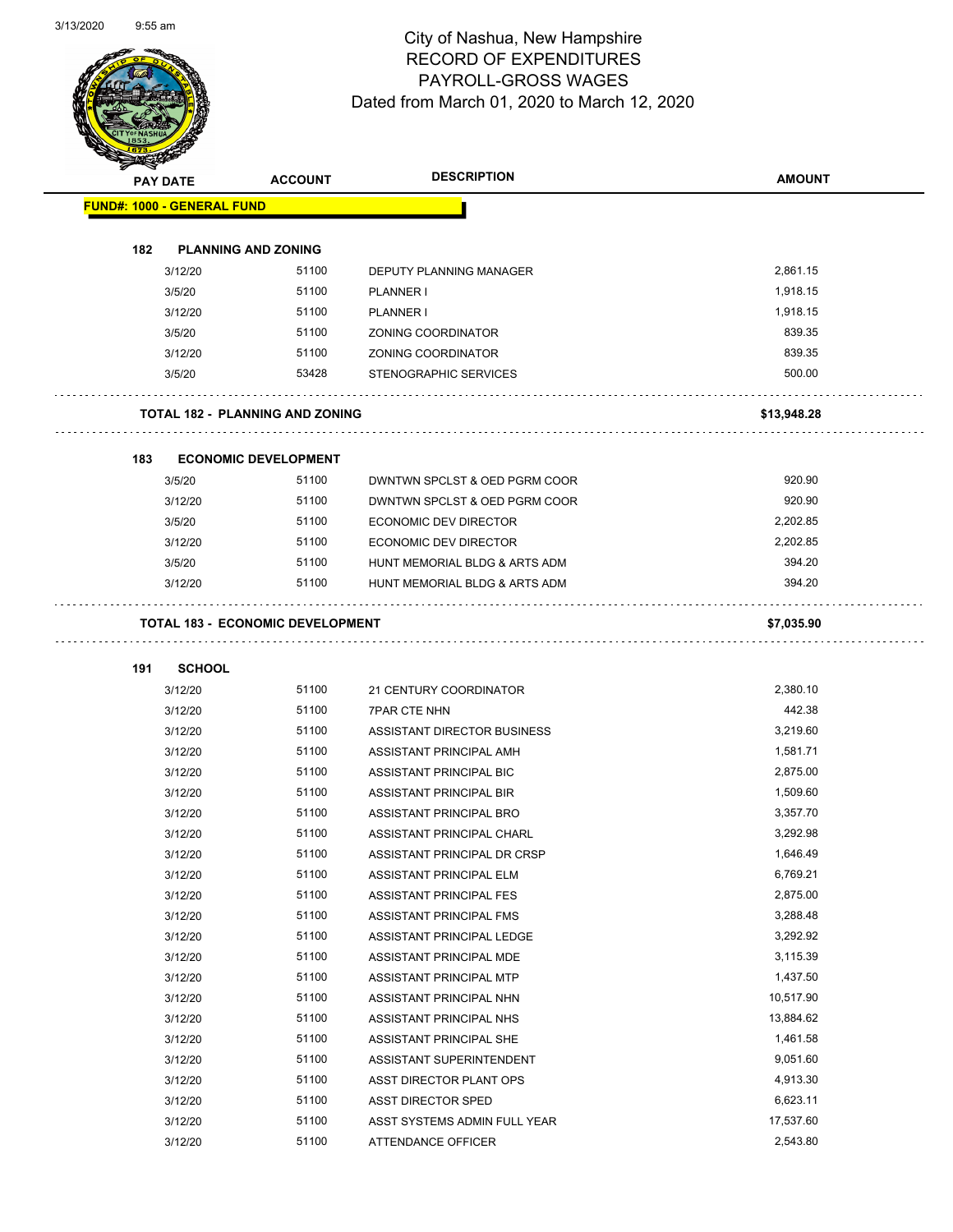

Page 62 of 97

|     | <b>PAY DATE</b>                   | <b>ACCOUNT</b> | <b>DESCRIPTION</b>              | <b>AMOUNT</b> |
|-----|-----------------------------------|----------------|---------------------------------|---------------|
|     | <b>FUND#: 1000 - GENERAL FUND</b> |                |                                 |               |
|     |                                   |                |                                 |               |
| 191 | <b>SCHOOL</b>                     |                |                                 |               |
|     | 3/12/20                           | 51100          | BRENTWOOD COORDINATOR           | 2,779.30      |
|     | 3/12/20                           | 51100          | CAREER CENTER COORD NHS         | 1,557.21      |
|     | 3/12/20                           | 51100          | CHIEF OPERATING OFFICER         | 4,431.80      |
|     | 3/12/20                           | 51100          | CLERICAL ACADEMY NHN            | 3,130.93      |
|     | 3/12/20                           | 51100          | CLERICAL ACADEMY NHS            | 3,041.68      |
|     | 3/5/20                            | 51100          | CLERICAL ASST SUPER SUP         | 1,423.20      |
|     | 3/12/20                           | 51100          | <b>CLERICAL ASST SUPER SUP</b>  | 745.76        |
|     | 3/12/20                           | 51100          | CLERICAL ATHLETIC NHN           | 706.90        |
|     | 3/12/20                           | 51100          | CLERICAL ATHLETIC NHS           | 731.25        |
|     | 3/5/20                            | 51100          | <b>CLERICAL BUSINESS</b>        | 3,319.20      |
|     | 3/12/20                           | 51100          | <b>CLERICAL BUSINESS</b>        | 3,319.19      |
|     | 3/5/20                            | 51100          | CLERICAL CHIEF OP OFFICER SUP   | 756.70        |
|     | 3/12/20                           | 51100          | CLERICAL CHIEF OP OFFICER SUP   | 766.78        |
|     | 3/12/20                           | 51100          | CLERICAL CTE NHN                | 690.62        |
|     | 3/12/20                           | 51100          | CLERICAL CTE NHS                | 326.26        |
|     | 3/12/20                           | 51100          | <b>CLERICAL GUIDANCE ELM</b>    | 695.25        |
|     | 3/12/20                           | 51100          | <b>CLERICAL GUIDANCE NHN</b>    | 2,090.28      |
|     | 3/12/20                           | 51100          | <b>CLERICAL GUIDANCE NHS</b>    | 1,776.60      |
|     | 3/5/20                            | 51100          | <b>CLERICAL HUMAN RESOURCES</b> | 1,615.28      |
|     | 3/12/20                           | 51100          | CLERICAL HUMAN RESOURCES        | 1,615.26      |
|     | 3/5/20                            | 51100          | <b>CLERICAL PAYROLL SUP</b>     | 1,532.30      |
|     | 3/12/20                           | 51100          | <b>CLERICAL PAYROLL SUP</b>     | 1,532.30      |
|     | 3/5/20                            | 51100          | <b>CLERICAL PLANT OPS</b>       | 766.15        |
|     | 3/12/20                           | 51100          | <b>CLERICAL PLANT OPS</b>       | 755.93        |
|     | 3/12/20                           | 51100          | <b>CLERICAL PRINCIPAL AMH</b>   | 1,497.40      |
|     | 3/12/20                           | 51100          | <b>CLERICAL PRINCIPAL BIC</b>   | 1,546.90      |
|     | 3/12/20                           | 51100          | <b>CLERICAL PRINCIPAL BIR</b>   | 1,522.55      |
|     | 3/12/20                           | 51100          | <b>CLERICAL PRINCIPAL BRO</b>   | 1,546.90      |
|     | 3/12/20                           | 51100          | <b>CLERICAL PRINCIPAL CHA</b>   | 1,532.30      |
|     | 3/12/20                           | 51100          | CLERICAL PRINCIPAL DRC          | 1,495.01      |
|     | 3/12/20                           | 51100          | <b>CLERICAL PRINCIPAL ELM</b>   | 2,784.03      |
|     | 3/12/20                           | 51100          | <b>CLERICAL PRINCIPAL FES</b>   | 1,494.28      |
|     | 3/12/20                           | 51100          | <b>CLERICAL PRINCIPAL FMS</b>   | 2,346.43      |
|     | 3/12/20                           | 51100          | <b>CLERICAL PRINCIPAL LDG</b>   | 1,452.13      |
|     | 3/12/20                           | 51100          | CLERICAL PRINCIPAL MDE          | 1,570.55      |
|     | 3/12/20                           | 51100          | <b>CLERICAL PRINCIPAL MTP</b>   | 1,535.65      |
|     | 3/5/20                            | 51100          | CLERICAL PRINCIPAL NHN          | 695.25        |
|     | 3/12/20                           | 51100          | CLERICAL PRINCIPAL NHN          | 2,192.65      |
|     | 3/12/20                           | 51100          | <b>CLERICAL PRINCIPAL NHS</b>   | 2,155.50      |
|     | 3/12/20                           | 51100          | <b>CLERICAL PRINCIPAL NSE</b>   | 1,510.91      |
|     | 3/12/20                           | 51100          | <b>CLERICAL PRINCIPAL PMS</b>   | 1,416.75      |
|     | 3/12/20                           | 51100          | <b>CLERICAL PRINCIPAL SHE</b>   | 1,546.90      |
|     | 3/12/20                           | 51100          | CLERICAL RECEPTIONIST NHN       | 815.64        |
|     | 3/12/20                           | 51100          | CLERICAL RECEPTIONIST NHS       | 695.26        |
|     |                                   |                |                                 |               |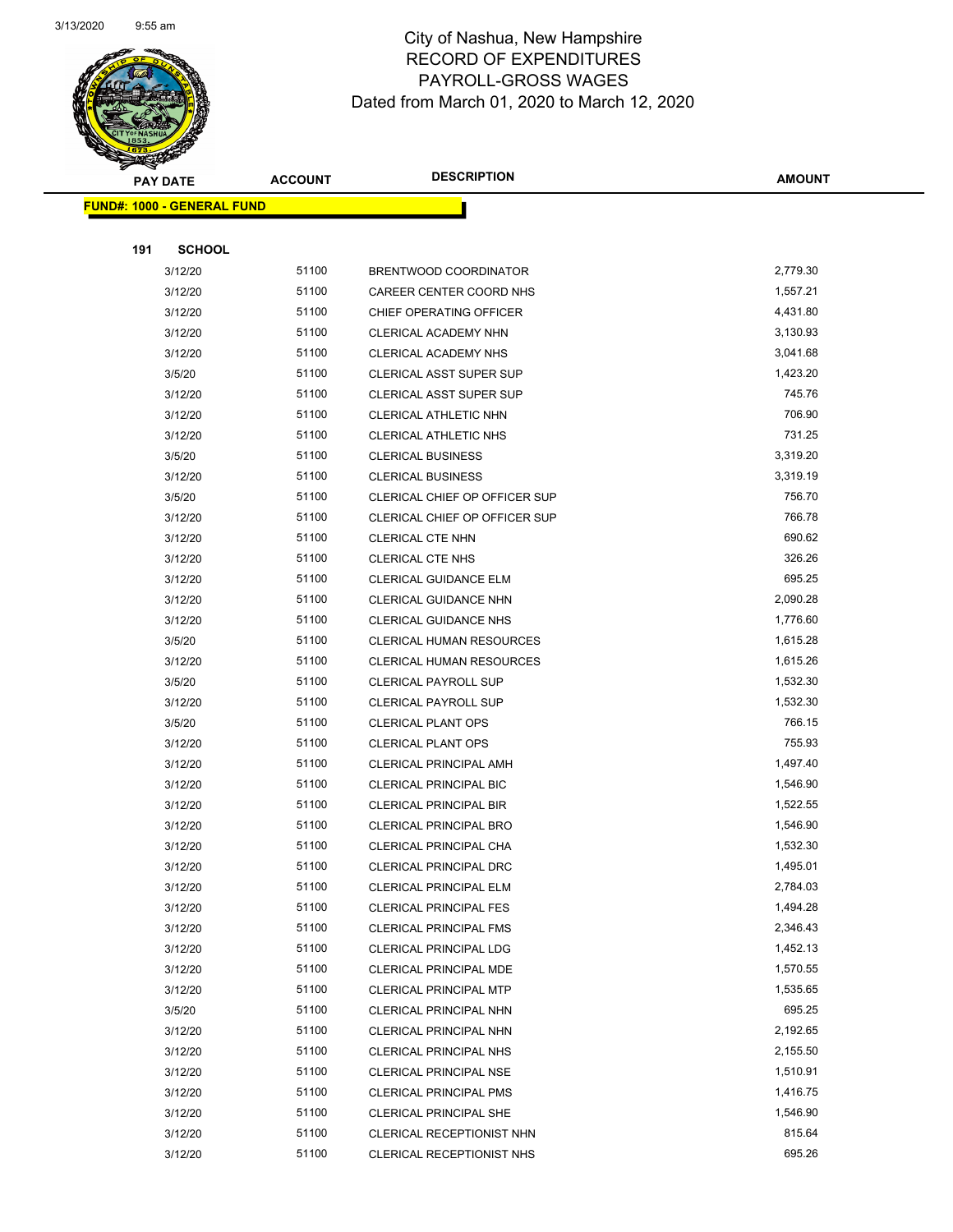

Page 63 of 97

|     | <b>PAY DATE</b>                   | <b>ACCOUNT</b> | <b>DESCRIPTION</b>                                     | <b>AMOUNT</b>    |
|-----|-----------------------------------|----------------|--------------------------------------------------------|------------------|
|     | <b>FUND#: 1000 - GENERAL FUND</b> |                |                                                        |                  |
|     |                                   |                |                                                        |                  |
| 191 | <b>SCHOOL</b>                     |                |                                                        |                  |
|     | 3/12/20                           | 51100          | CLERICAL SPECIAL ED NHN                                | 731.25           |
|     | 3/12/20                           | 51100          | CLERICAL SPECIAL ED NHS                                | 721.51           |
|     | 3/5/20                            | 51100          | CLERICAL SPECIAL ED SUP                                | 1,426.50         |
|     | 3/12/20                           | 51100          | CLERICAL SPECIAL ED SUP                                | 1,426.50         |
|     | 3/5/20                            | 51100          | CLERICAL STUDENT SERV SUP                              | 843.30           |
|     | 3/12/20                           | 51100          | CLERICAL STUDENT SERV SUP                              | 843.30           |
|     | 3/5/20                            | 51100          | <b>CLERICAL SUPERINTENDANT HRLY</b>                    | 804.43           |
|     | 3/12/20                           | 51100          | CLERICAL SUPERINTENDANT HRLY                           | 804.43           |
|     | 3/12/20                           | 51100          | <b>CLERICAL SUPERINTENDANT SUP</b>                     | 1,894.50         |
|     | 3/5/20                            | 51100          | <b>CUSTODIAN AMH</b>                                   | 1,461.60         |
|     | 3/12/20                           | 51100          | <b>CUSTODIAN AMH</b>                                   | 1,492.08         |
|     | 3/5/20                            | 51100          | <b>CUSTODIAN ASST HEAD ELM</b>                         | 832.40           |
|     | 3/12/20                           | 51100          | <b>CUSTODIAN ASST HEAD ELM</b>                         | 832.40           |
|     | 3/5/20                            | 51100          | <b>CUSTODIAN ASST HEAD FMS</b>                         | 338.15           |
|     | 3/12/20                           | 51100          | <b>CUSTODIAN ASST HEAD FMS</b>                         | 338.15           |
|     | 3/5/20                            | 51100          | <b>CUSTODIAN ASST HEAD NHN</b>                         | 1,672.81         |
|     | 3/12/20                           | 51100          | <b>CUSTODIAN ASST HEAD NHN</b>                         | 1,672.81         |
|     | 3/5/20                            | 51100          | <b>CUSTODIAN ASST HEAD NHS</b>                         | 1,672.81         |
|     | 3/12/20                           | 51100          | <b>CUSTODIAN ASST HEAD NHS</b>                         | 1,672.81         |
|     | 3/5/20                            | 51100          | <b>CUSTODIAN ASST HEAD PMS</b>                         | 832.40           |
|     | 3/12/20                           | 51100          | <b>CUSTODIAN ASST HEAD PMS</b>                         | 832.40           |
|     | 3/5/20                            | 51100          | <b>CUSTODIAN BIC</b>                                   | 730.80           |
|     | 3/12/20                           | 51100          | <b>CUSTODIAN BIC</b>                                   | 730.80           |
|     | 3/5/20                            | 51100          | <b>CUSTODIAN BIR</b>                                   | 1,461.60         |
|     | 3/12/20                           | 51100          | <b>CUSTODIAN BIR</b>                                   | 1,461.60         |
|     | 3/5/20                            | 51100          | <b>CUSTODIAN BRO</b>                                   | 730.80           |
|     | 3/12/20                           | 51100          | <b>CUSTODIAN BRO</b>                                   | 730.80           |
|     | 3/5/20                            | 51100          | <b>CUSTODIAN CHA</b>                                   | 1,461.61         |
|     | 3/12/20                           | 51100          | <b>CUSTODIAN CHA</b>                                   | 1,461.60         |
|     | 3/5/20                            | 51100          | <b>CUSTODIAN DRC</b>                                   | 1,461.60         |
|     | 3/12/20                           | 51100          | <b>CUSTODIAN DRC</b>                                   | 1,027.70         |
|     | 3/5/20                            | 51100          | <b>CUSTODIAN ELM</b>                                   | 5,264.81         |
|     | 3/12/20                           | 51100          | <b>CUSTODIAN ELM</b>                                   | 5,292.23         |
|     | 3/5/20                            | 51100          | <b>CUSTODIAN FES</b>                                   | 1,461.60         |
|     | 3/12/20                           | 51100          | <b>CUSTODIAN FES</b>                                   | 1,461.60         |
|     | 3/5/20                            | 51100          | <b>CUSTODIAN FMS</b>                                   | 2,192.40         |
|     | 3/12/20                           | 51100          | <b>CUSTODIAN FMS</b>                                   | 2,192.40         |
|     | 3/5/20                            | 51100          | <b>CUSTODIAN HEAD AMH</b>                              | 832.40<br>832.40 |
|     | 3/12/20                           | 51100<br>51100 | <b>CUSTODIAN HEAD AMH</b>                              | 832.40           |
|     | 3/5/20<br>3/12/20                 | 51100          | <b>CUSTODIAN HEAD BIC</b>                              | 832.40           |
|     | 3/5/20                            | 51100          | <b>CUSTODIAN HEAD BIC</b><br><b>CUSTODIAN HEAD BIR</b> | 832.40           |
|     | 3/12/20                           | 51100          | <b>CUSTODIAN HEAD BIR</b>                              | 832.40           |
|     | 3/5/20                            | 51100          | <b>CUSTODIAN HEAD BRO</b>                              | 832.41           |
|     |                                   |                |                                                        |                  |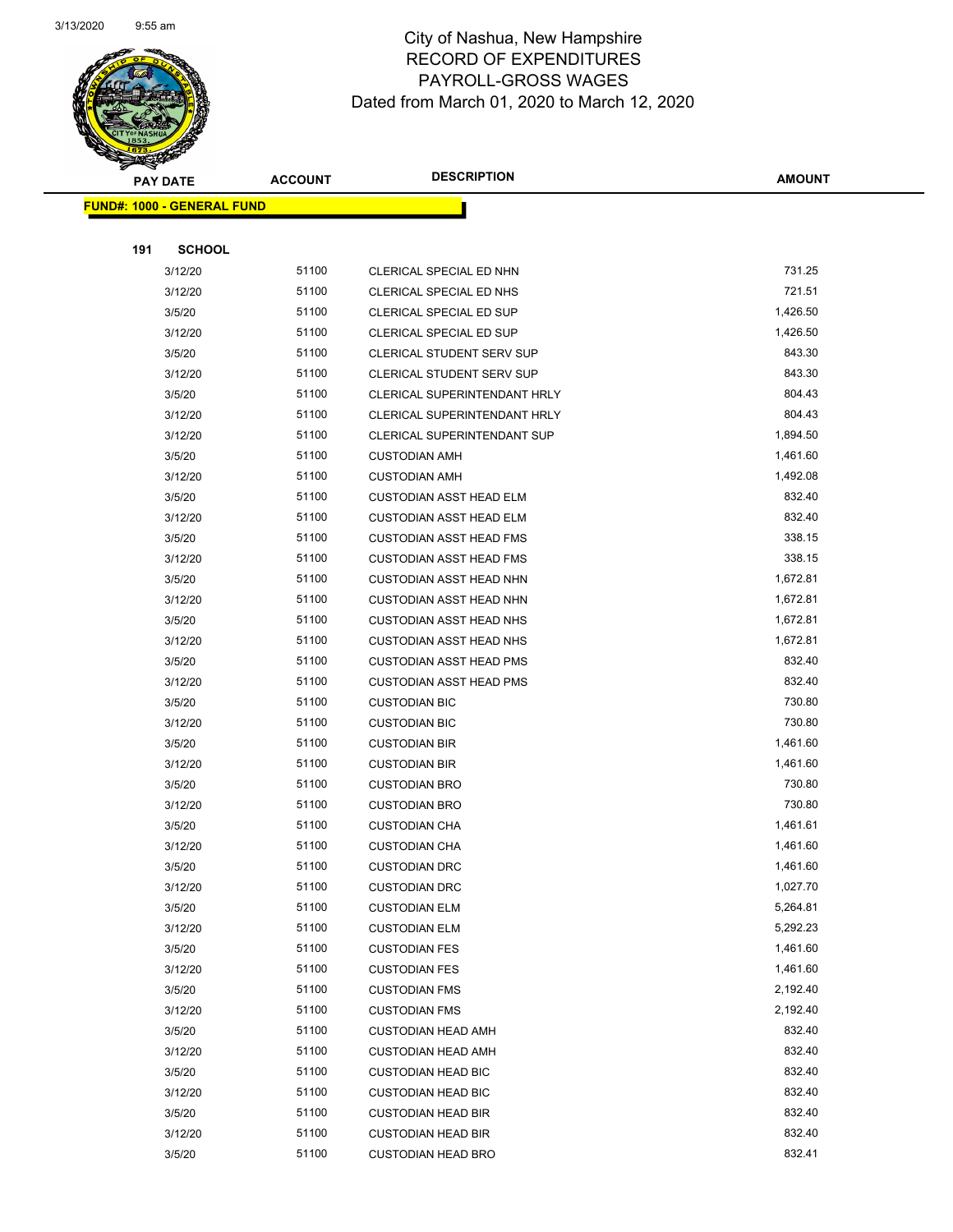

Page 64 of 97

|     | <b>PAY DATE</b>                   | <b>ACCOUNT</b> | <b>DESCRIPTION</b>              | <b>AMOUNT</b> |
|-----|-----------------------------------|----------------|---------------------------------|---------------|
|     | <b>FUND#: 1000 - GENERAL FUND</b> |                |                                 |               |
|     |                                   |                |                                 |               |
| 191 | <b>SCHOOL</b>                     |                |                                 |               |
|     | 3/12/20                           | 51100          | <b>CUSTODIAN HEAD BRO</b>       | 853.22        |
|     | 3/5/20                            | 51100          | <b>CUSTODIAN HEAD CHA</b>       | 832.40        |
|     | 3/12/20                           | 51100          | <b>CUSTODIAN HEAD CHA</b>       | 832.40        |
|     | 3/5/20                            | 51100          | <b>CUSTODIAN HEAD DRC</b>       | 832.40        |
|     | 3/12/20                           | 51100          | <b>CUSTODIAN HEAD DRC</b>       | 832.40        |
|     | 3/5/20                            | 51100          | <b>CUSTODIAN HEAD ELM</b>       | 986.40        |
|     | 3/12/20                           | 51100          | <b>CUSTODIAN HEAD ELM</b>       | 986.40        |
|     | 3/5/20                            | 51100          | <b>CUSTODIAN HEAD FES</b>       | 832.40        |
|     | 3/12/20                           | 51100          | <b>CUSTODIAN HEAD FES</b>       | 832.40        |
|     | 3/5/20                            | 51100          | <b>CUSTODIAN HEAD FMS</b>       | 986.40        |
|     | 3/12/20                           | 51100          | <b>CUSTODIAN HEAD FMS</b>       | 986.40        |
|     | 3/5/20                            | 51100          | <b>CUSTODIAN HEAD LDG</b>       | 905.24        |
|     | 3/12/20                           | 51100          | <b>CUSTODIAN HEAD LDG</b>       | 832.40        |
|     | 3/5/20                            | 51100          | <b>CUSTODIAN HEAD MDE</b>       | 832.42        |
|     | 3/12/20                           | 51100          | <b>CUSTODIAN HEAD MDE</b>       | 832.40        |
|     | 3/5/20                            | 51100          | <b>CUSTODIAN HEAD MTP</b>       | 832.40        |
|     | 3/12/20                           | 51100          | <b>CUSTODIAN HEAD MTP</b>       | 832.40        |
|     | 3/5/20                            | 51100          | <b>CUSTODIAN HEAD NHN</b>       | 992.00        |
|     | 3/12/20                           | 51100          | <b>CUSTODIAN HEAD NHN</b>       | 992.00        |
|     | 3/5/20                            | 51100          | <b>CUSTODIAN HEAD NHS</b>       | 992.00        |
|     | 3/12/20                           | 51100          | <b>CUSTODIAN HEAD NHS</b>       | 992.00        |
|     | 3/5/20                            | 51100          | <b>CUSTODIAN HEAD NSE</b>       | 832.40        |
|     | 3/12/20                           | 51100          | <b>CUSTODIAN HEAD NSE</b>       | 832.40        |
|     | 3/5/20                            | 51100          | <b>CUSTODIAN HEAD PMS</b>       | 394.56        |
|     | 3/12/20                           | 51100          | <b>CUSTODIAN HEAD PMS</b>       | 986.40        |
|     | 3/5/20                            | 51100          | <b>CUSTODIAN HEAD SHE</b>       | 832.40        |
|     | 3/12/20                           | 51100          | <b>CUSTODIAN HEAD SHE</b>       | 832.40        |
|     | 3/5/20                            | 51100          | <b>CUSTODIAN LDG</b>            | 1,461.60      |
|     | 3/12/20                           | 51100          | <b>CUSTODIAN LDG</b>            | 1,461.60      |
|     | 3/5/20                            | 51100          | <b>CUSTODIAN MDE</b>            | 1,461.60      |
|     | 3/12/20                           | 51100          | <b>CUSTODIAN MDE</b>            | 1,461.60      |
|     | 3/5/20                            | 51100          | <b>CUSTODIAN MTP</b>            | 1,461.60      |
|     | 3/12/20                           | 51100          | <b>CUSTODIAN MTP</b>            | 1,461.60      |
|     | 3/5/20                            | 51100          | <b>CUSTODIAN NHN</b>            | 9,033.47      |
|     | 3/12/20                           | 51100          | <b>CUSTODIAN NHN</b>            | 9,069.99      |
|     | 3/5/20                            | 51100          | <b>CUSTODIAN NHS</b>            | 9,564.54      |
|     | 3/12/20                           | 51100          | <b>CUSTODIAN NHS</b>            | 8,825.67      |
|     | 3/5/20                            | 51100          | <b>CUSTODIAN NSE</b>            | 1,461.60      |
|     | 3/12/20                           | 51100          | <b>CUSTODIAN NSE</b>            | 1,461.60      |
|     | 3/5/20                            | 51100          | <b>CUSTODIAN PMS</b>            | 2,192.40      |
|     | 3/12/20                           | 51100          | <b>CUSTODIAN PMS</b>            | 2,192.40      |
|     | 3/5/20                            | 51100          | <b>CUSTODIAN SHE</b>            | 1,461.60      |
|     | 3/12/20                           | 51100          | <b>CUSTODIAN SHE</b>            | 1,461.60      |
|     | 3/12/20                           | 51100          | <b>CUSTODIAN SUPERVISOR WPO</b> | 4,112.60      |
|     |                                   |                |                                 |               |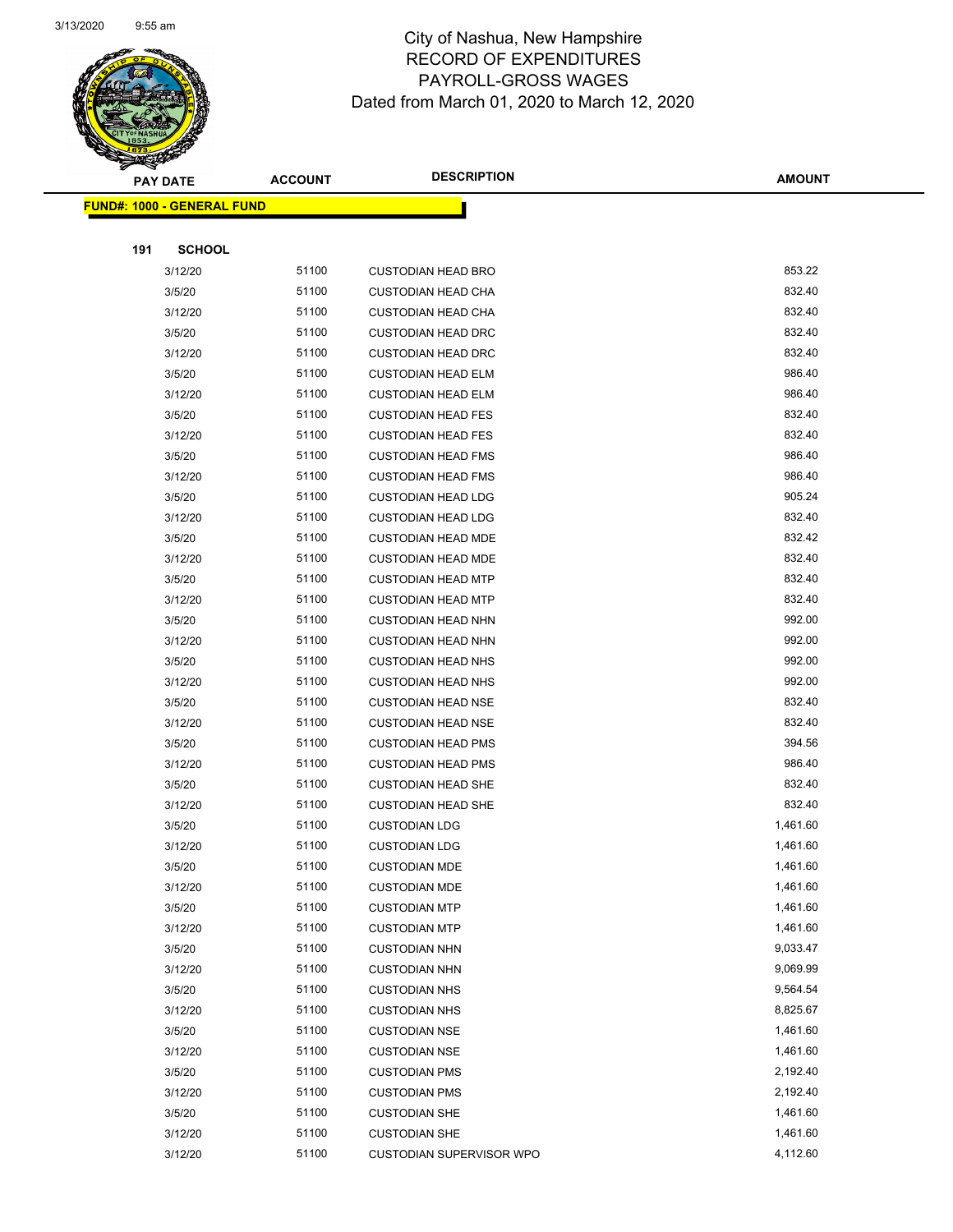

Page 65 of 97

| <b>PAY DATE</b>                   | <b>ACCOUNT</b> | <b>DESCRIPTION</b>                             | <b>AMOUNT</b>        |
|-----------------------------------|----------------|------------------------------------------------|----------------------|
| <b>FUND#: 1000 - GENERAL FUND</b> |                |                                                |                      |
|                                   |                |                                                |                      |
| 191<br><b>SCHOOL</b>              |                |                                                |                      |
| 3/5/20                            | 51100          | <b>CUSTODIAN WID</b>                           | 1,461.60             |
| 3/12/20                           | 51100          | <b>CUSTODIAN WID</b>                           | 1,461.60             |
| 3/12/20                           | 51100          | DATA ANALYST                                   | 3,213.00             |
| 3/12/20                           | 51100          | <b>DIRECTOR ATHLETICS</b>                      | 3,855.50             |
| 3/12/20                           | 51100          | <b>DIRECTOR COM GRANTS</b>                     | 2,528.69             |
| 3/12/20                           | 51100          | <b>DIRECTOR GUIDANCE</b>                       | 7,576.11             |
| 3/12/20                           | 51100          | DIRECTOR HUMAN RESOURCES                       | 3,508.10             |
| 3/12/20                           | 51100          | DIRECTOR PLANT OPS                             | 4,002.20             |
| 3/12/20                           | 51100          | DIRECTOR SPECIAL ED                            | 3,745.20             |
| 3/12/20                           | 51100          | DIRECTOR STUDENT SERVICES                      | 3,515.40             |
| 3/12/20                           | 51100          | DIRECTOR TECHNOLOGY                            | 3,755.90             |
| 3/12/20                           | 51100          | DIRECTOR TRANSPORTATION                        | 3,346.50             |
| 3/12/20                           | 51100          | DIRECTOR VOCATIONAL                            | 3,390.40             |
| 3/12/20                           | 51100          | E-BLOCK TECHNICAL PARA                         | 674.31               |
| 3/12/20                           | 51100          | ELL COMMUNICATIONS COORDINATOR                 | 2,172.00             |
| 3/12/20                           | 51100          | ELL OUTREACH WORKER                            | 1,766.08             |
| 3/12/20                           | 51100          | ELL OUTREACH WORKER HOURLY                     | 375.00               |
| 3/5/20                            | 51100          | <b>GRANT WRITER</b>                            | 657.80               |
| 3/12/20                           | 51100          | <b>GRANT WRITER</b>                            | 657.80               |
| 3/12/20                           | 51100          | GUIDANCE COUNSELOR AMH                         | 2,403.60             |
| 3/12/20                           | 51100          | GUIDANCE COUNSELOR BIC                         | 2,064.72             |
| 3/12/20                           | 51100          | <b>GUIDANCE COUNSELOR BIR</b>                  | 3,015.80             |
| 3/12/20                           | 51100          | GUIDANCE COUNSELOR BRO                         | 1,980.48             |
| 3/12/20                           | 51100          | GUIDANCE COUNSELOR CHA                         | 2,589.65             |
| 3/12/20                           | 51100          | GUIDANCE COUNSELOR DRC                         | 2,923.69             |
| 3/12/20                           | 51100          | <b>GUIDANCE COUNSELOR ELM</b>                  | 12,853.96            |
| 3/12/20                           | 51100          | <b>GUIDANCE COUNSELOR FES</b>                  | 2,923.69             |
| 3/12/20                           | 51100          | <b>GUIDANCE COUNSELOR FMS</b>                  | 6,875.20             |
| 3/12/20                           | 51100          | <b>GUIDANCE COUNSELOR LDG</b>                  | 3,015.80             |
| 3/12/20                           | 51100          | <b>GUIDANCE COUNSELOR MDE</b>                  | 2,895.11             |
| 3/12/20                           | 51100          | <b>GUIDANCE COUNSELOR MTP</b>                  | 2,923.69             |
| 3/12/20                           | 51100          | GUIDANCE COUNSELOR NHN                         | 16,438.16            |
| 3/12/20                           | 51100          | GUIDANCE COUNSELOR NHS                         | 16,665.62            |
| 3/12/20                           | 51100          | GUIDANCE COUNSELOR NSE                         | 2,923.69             |
| 3/12/20                           | 51100          | <b>GUIDANCE COUNSELOR PMS</b>                  | 8,286.60<br>2,923.69 |
| 3/12/20                           | 51100          | <b>GUIDANCE COUNSELOR SHE</b>                  |                      |
| 3/12/20                           | 51100          | HOME SCHOOL CORD TTI                           | 915.00               |
| 3/12/20                           | 51100<br>51100 | JOB DEVELOPER SPED NHN<br><b>LIBRARIAN AMH</b> | 3,015.80<br>1,989.52 |
| 3/12/20                           | 51100          |                                                | 1,904.28             |
| 3/12/20<br>3/12/20                | 51100          | <b>LIBRARIAN BIC</b><br>LIBRARIAN BIR          | 2,187.11             |
| 3/12/20                           | 51100          | LIBRARIAN BRO                                  | 2,204.20             |
| 3/12/20                           | 51100          | LIBRARIAN CHA                                  | 3,015.80             |
| 3/12/20                           | 51100          | LIBRARIAN DRC                                  | 2,250.50             |
|                                   |                |                                                |                      |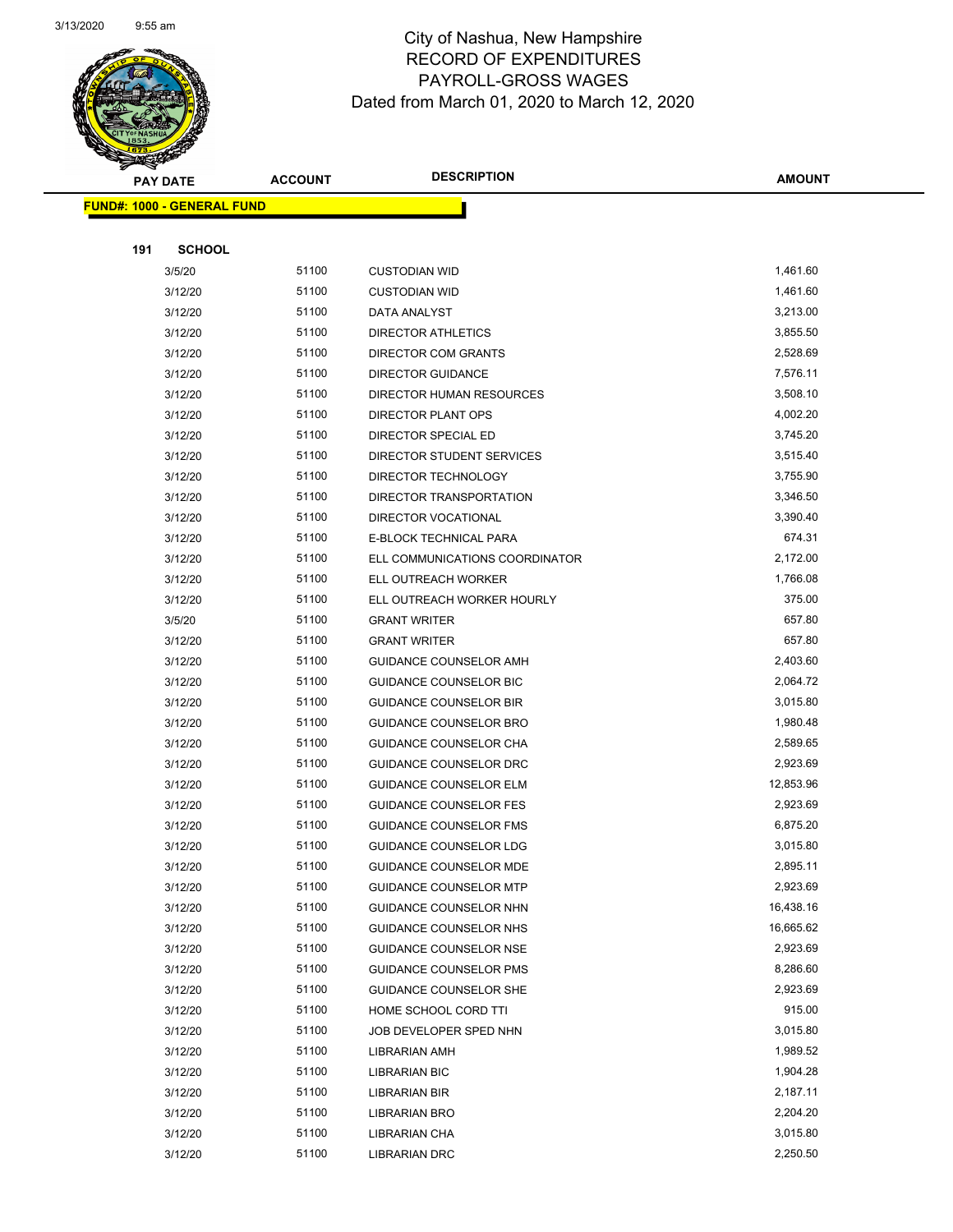

Page 66 of 97

|     | <b>PAY DATE</b>                   | <b>ACCOUNT</b> | <b>DESCRIPTION</b>           | <b>AMOUNT</b> |
|-----|-----------------------------------|----------------|------------------------------|---------------|
|     | <b>FUND#: 1000 - GENERAL FUND</b> |                |                              |               |
|     |                                   |                |                              |               |
| 191 | <b>SCHOOL</b>                     |                |                              |               |
|     | 3/12/20                           | 51100          | LIBRARIAN ELM                | 2,107.11      |
|     | 3/12/20                           | 51100          | <b>LIBRARIAN FES</b>         | 2,923.69      |
|     | 3/12/20                           | 51100          | <b>LIBRARIAN FMS</b>         | 3,015.81      |
|     | 3/12/20                           | 51100          | LIBRARIAN LDG                | 2,426.70      |
|     | 3/12/20                           | 51100          | <b>LIBRARIAN MDE</b>         | 2,895.11      |
|     | 3/12/20                           | 51100          | <b>LIBRARIAN MTP</b>         | 2,476.51      |
|     | 3/12/20                           | 51100          | LIBRARIAN NHN                | 4,926.71      |
|     | 3/12/20                           | 51100          | <b>LIBRARIAN NHS</b>         | 5,984.69      |
|     | 3/12/20                           | 51100          | <b>LIBRARIAN NSE</b>         | 2,895.11      |
|     | 3/12/20                           | 51100          | <b>LIBRARIAN PMS</b>         | 2,040.02      |
|     | 3/12/20                           | 51100          | LIBRARIAN SHE                | 2,923.69      |
|     | 3/12/20                           | 51100          | LICENSED PRACTICAL NURSE ELM | 1,485.30      |
|     | 3/12/20                           | 51100          | LICENSED PRACTICAL NURSE FMS | 1,459.68      |
|     | 3/5/20                            | 51100          | MAINTENANCE ALARM WPO        | 1,017.60      |
|     | 3/12/20                           | 51100          | MAINTENANCE ALARM WPO        | 1,017.60      |
|     | 3/5/20                            | 51100          | MAINTENANCE CARPENTER WPO    | 1,025.60      |
|     | 3/12/20                           | 51100          | MAINTENANCE CARPENTER WPO    | 1,025.60      |
|     | 3/5/20                            | 51100          | MAINTENANCE ELECTRICIAN WPO  | 2,142.40      |
|     | 3/12/20                           | 51100          | MAINTENANCE ELECTRICIAN WPO  | 2,142.40      |
|     | 3/5/20                            | 51100          | MAINTENANCE GRDS FORMEN WPO  | 1,025.60      |
|     | 3/12/20                           | 51100          | MAINTENANCE GRDS FORMEN WPO  | 1,025.60      |
|     | 3/5/20                            | 51100          | MAINTENANCE GROUNDS WPO      | 4,353.61      |
|     | 3/12/20                           | 51100          | MAINTENANCE GROUNDS WPO      | 4,353.60      |
|     | 3/5/20                            | 51100          | MAINTENANCE HVAC WPO         | 6,300.01      |
|     | 3/12/20                           | 51100          | MAINTENANCE HVAC WPO         | 6,300.00      |
|     | 3/5/20                            | 51100          | MAINTENANCE MESSENGER WPO    | 986.40        |
|     | 3/12/20                           | 51100          | MAINTENANCE MESSENGER WPO    | 986.40        |
|     | 3/5/20                            | 51100          | MAINTENANCE PLUMBER WPO      | 1,075.20      |
|     | 3/12/20                           | 51100          | MAINTENANCE PLUMBER WPO      | 1,075.20      |
|     | 3/5/20                            | 51100          | MAINTENANCE TRADES WPO       | 3,118.40      |
|     | 3/12/20                           | 51100          | MAINTENANCE TRADES WPO       | 3,118.40      |
|     | 3/12/20                           | 51100          | <b>MARKETING TEACHER NHS</b> | 2,838.32      |
|     | 3/12/20                           | 51100          | <b>NURSE AMH</b>             | 2,739.60      |
|     | 3/12/20                           | 51100          | <b>NURSE BIC</b>             | 2,739.60      |
|     | 3/12/20                           | 51100          | <b>NURSE BIR</b>             | 2,712.88      |
|     | 3/12/20                           | 51100          | <b>NURSE BRO</b>             | 2,739.60      |
|     | 3/12/20                           | 51100          | <b>NURSE CHA</b>             | 1,776.20      |
|     | 3/12/20                           | 51100          | NURSE DRC                    | 2,739.60      |
|     | 3/12/20                           | 51100          | <b>NURSE ELM</b>             | 3,237.71      |
|     | 3/12/20                           | 51100          | <b>NURSE FES</b>             | 1,906.79      |
|     | 3/12/20                           | 51100          | <b>NURSE FMS</b>             | 1,768.89      |
|     | 3/12/20                           | 51100          | NURSE LDG                    | 2,594.22      |
|     | 3/12/20                           | 51100          | <b>NURSE MDE</b>             | 2,253.48      |
|     | 3/12/20                           | 51100          | <b>NURSE MTP</b>             | 1,858.10      |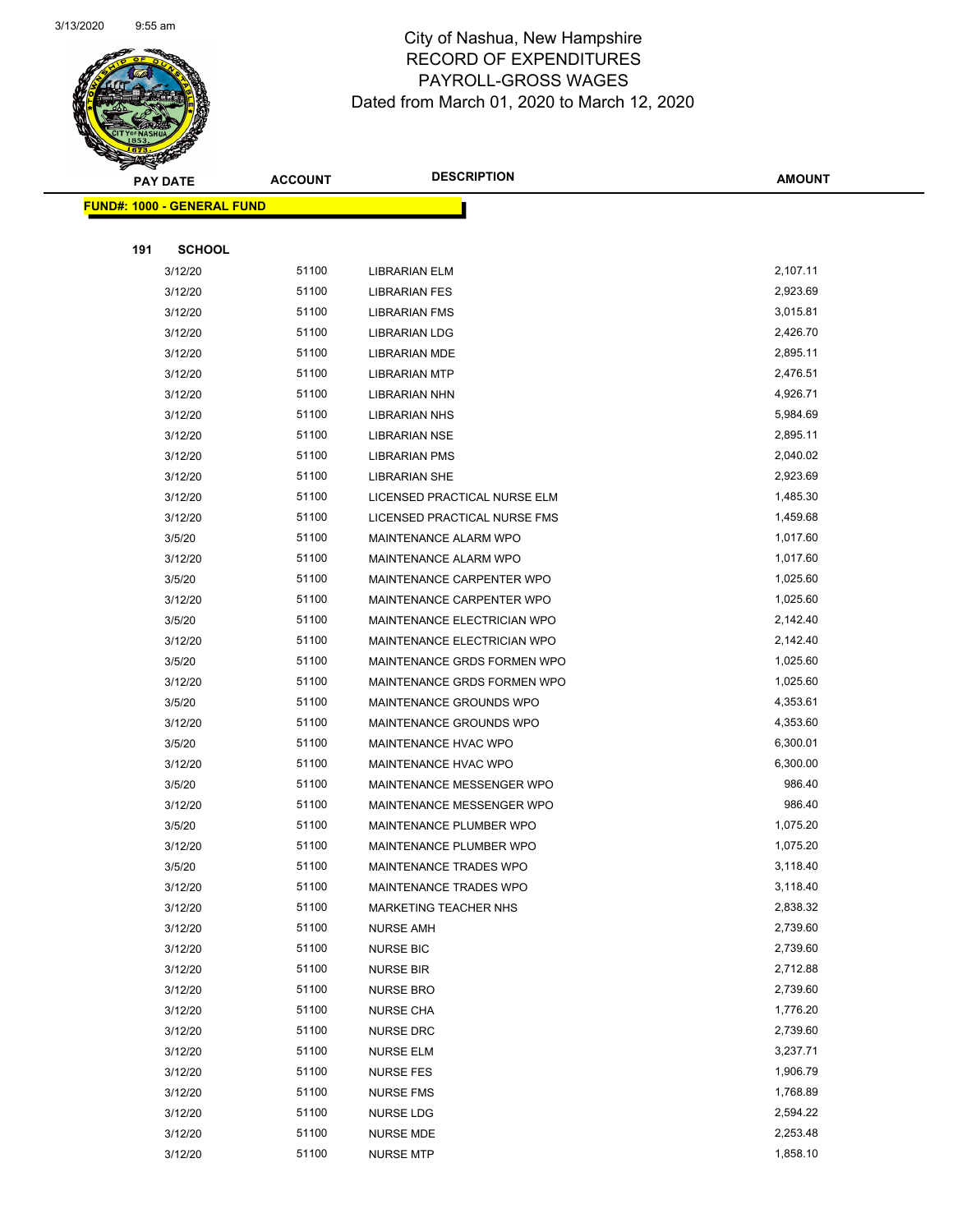

Page 67 of 97

|     | <b>PAY DATE</b>                   | <b>ACCOUNT</b> | <b>DESCRIPTION</b>             | <b>AMOUNT</b>      |
|-----|-----------------------------------|----------------|--------------------------------|--------------------|
|     | <b>FUND#: 1000 - GENERAL FUND</b> |                |                                |                    |
|     |                                   |                |                                |                    |
| 191 | <b>SCHOOL</b>                     |                |                                |                    |
|     | 3/12/20                           | 51100          | <b>NURSE NHN</b>               | 3,513.78           |
|     | 3/12/20                           | 51100          | <b>NURSE NHS</b>               | 4,302.94           |
|     | 3/12/20                           | 51100          | <b>NURSE NSE</b>               | 2,739.60           |
|     | 3/12/20                           | 51100          | <b>NURSE PMS</b>               | 3,199.63           |
|     | 3/12/20                           | 51100          | <b>NURSE SHE</b>               | 1,833.00           |
|     | 3/12/20                           | 51100          | OFFICE MANAGER BUSINESS        | 2,705.90           |
|     | 3/12/20                           | 51100          | OFFICE MANAGER HUMAN RESOURCES | 2,038.50           |
|     | 3/12/20                           | 51100          | OFFICE MANAGER SPED            | 2,052.10           |
|     | 3/12/20                           | 51100          | OUT DISTRICT COORDINATOR       | 2,951.90           |
|     | 3/12/20                           | 51100          | PARA PRE SCHOOL BIR            | 1,319.07           |
|     | 3/12/20                           | 51100          | PARA ALT AMH                   | 637.99             |
|     | 3/12/20                           | 51100          | PARA ALT FMS                   | 648.96             |
|     | 3/12/20                           | 51100          | PARA ALT LDG                   | 409.25             |
|     | 3/12/20                           | 51100          | PARA ALT MTP                   | 470.92             |
|     | 3/12/20                           | 51100          | PARA ALT PMS                   | 445.95             |
|     | 3/12/20                           | 51100          | PARA DW SPEC ED AMH            | 11,017.73          |
|     | 3/12/20                           | 51100          | PARA DW SPEC ED BIR            | 1,644.17           |
|     | 3/12/20                           | 51100          | PARA DW SPEC ED BRO            | 6,268.38           |
|     | 3/12/20                           | 51100          | PARA DW SPEC ED CHA            | 11,387.82          |
|     | 3/12/20                           | 51100          | PARA DW SPEC ED DRC            | 461.80             |
|     | 3/12/20                           | 51100          | PARA DW SPEC ED FMS            | 9,444.05           |
|     | 3/12/20                           | 51100          | PARA DW SPEC ED LDG            | 677.25             |
|     | 3/12/20                           | 51100          | PARA DW SPEC ED MDE            | 9,503.51           |
|     | 3/12/20                           | 51100          | PARA DW SPEC ED MTP            | 487.20             |
|     | 3/12/20                           | 51100          | PARA DW SPEC ED NHN            | 5,055.88           |
|     | 3/5/20                            | 51100          | PARA DW SPEC ED NHS            | (87.96)            |
|     | 3/12/20                           | 51100          | PARA DW SPEC ED NHS            | 7,235.61           |
|     | 3/12/20                           | 51100          | PARA DW SPEC ED NSE            | 4,248.78           |
|     | 3/12/20                           | 51100          | PARA DW SPEC ED PMS            | 1,776.70           |
|     | 3/12/20                           | 51100          | PARA DW SPEC ED SHE            | 11,815.09          |
|     | 3/12/20                           | 51100          | PARA DW SPEC ED WID            | 590.18<br>8,992.07 |
|     | 3/12/20                           | 51100          | PARA DW SPEC ELM               |                    |
|     | 3/12/20<br>3/12/20                | 51100<br>51100 | PARA ELL BIR                   | 594.90<br>649.45   |
|     | 3/12/20                           | 51100          | PARA ELL DRC                   | 879.47             |
|     | 3/12/20                           | 51100          | PARA ELL ELM<br>PARA ELL FES   | 587.74             |
|     | 3/12/20                           | 51100          | PARA ELL FMS                   | 391.25             |
|     | 3/12/20                           | 51100          | PARA ELL LDG                   | 1,219.55           |
|     | 3/12/20                           | 51100          | PARA ELL MTP                   | 454.21             |
|     | 3/12/20                           | 51100          | PARA ELL SHE                   | 649.45             |
|     | 3/12/20                           | 51100          | PARA INST AMH                  | 2,238.91           |
|     | 3/12/20                           | 51100          | PARA INST BIC                  | 4,825.76           |
|     | 3/12/20                           | 51100          | PARA INST BIR                  | 3,826.39           |
|     | 3/12/20                           | 51100          | PARA INST BRO                  | 2,997.72           |
|     |                                   |                |                                |                    |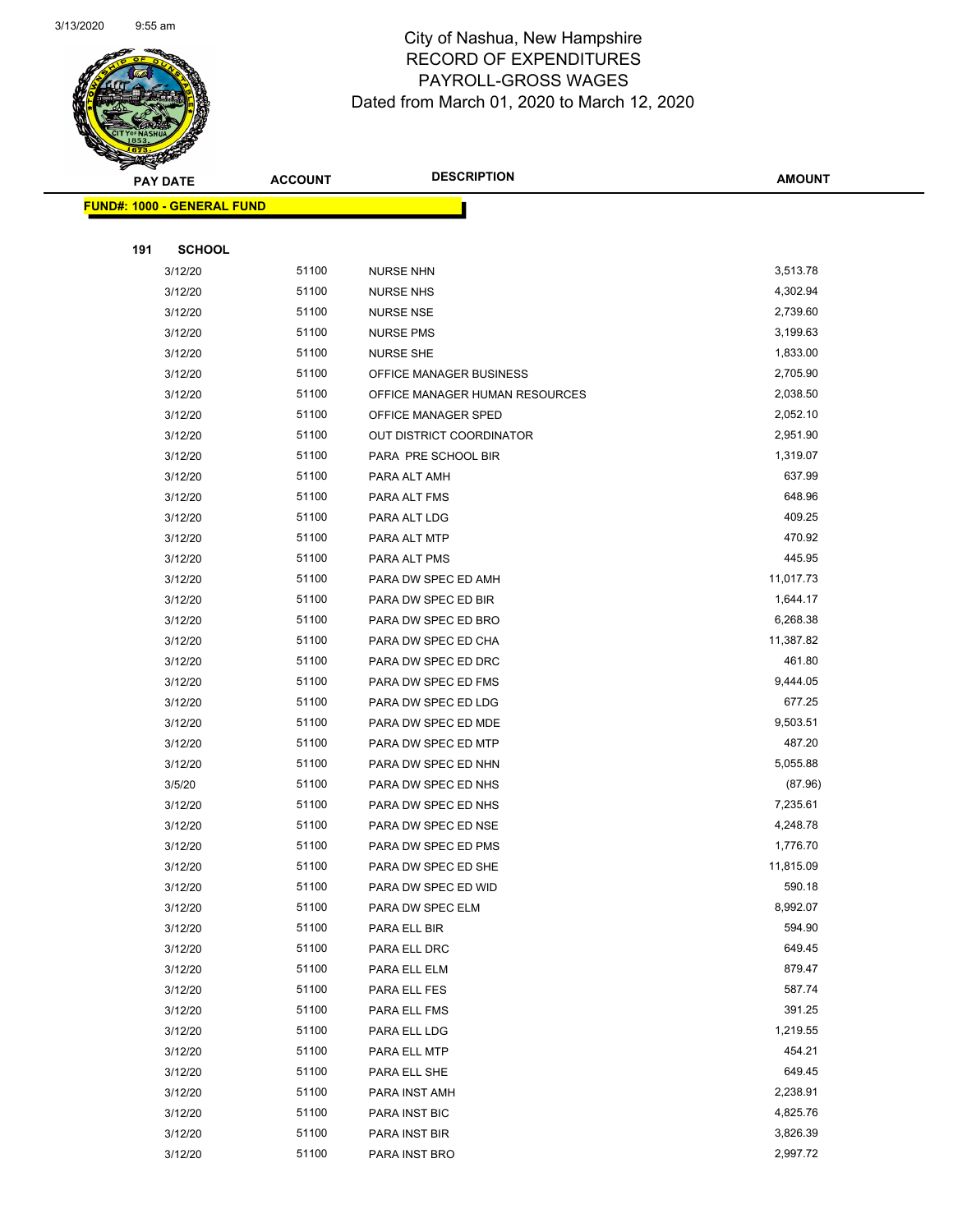

Page 68 of 97

|     | <b>PAY DATE</b>                    | <b>ACCOUNT</b> | <b>DESCRIPTION</b>    | <b>AMOUNT</b> |
|-----|------------------------------------|----------------|-----------------------|---------------|
|     | <u> FUND#: 1000 - GENERAL FUND</u> |                |                       |               |
|     |                                    |                |                       |               |
| 191 | <b>SCHOOL</b>                      |                |                       |               |
|     | 3/12/20                            | 51100          | PARA INST CHA         | 4,706.83      |
|     | 3/12/20                            | 51100          | PARA INST DRC         | 3,633.38      |
|     | 3/12/20                            | 51100          | PARA INST ELM         | 6,228.09      |
|     | 3/12/20                            | 51100          | PARA INST FES         | 5,548.90      |
|     | 3/12/20                            | 51100          | PARA INST FMS         | 4,579.18      |
|     | 3/12/20                            | 51100          | PARA INST LDG         | 5,123.94      |
|     | 3/12/20                            | 51100          | PARA INST MDE         | 3,875.48      |
|     | 3/12/20                            | 51100          | PARA INST MTP         | 3,831.62      |
|     | 3/12/20                            | 51100          | PARA INST NHN         | 1,693.75      |
|     | 3/12/20                            | 51100          | PARA INST NHS         | 2,331.01      |
|     | 3/12/20                            | 51100          | PARA INST NSE         | 4,534.24      |
|     | 3/12/20                            | 51100          | PARA INST PMS         | 4,281.52      |
|     | 3/5/20                             | 51100          | PARA INST SHE         | (27.55)       |
|     | 3/12/20                            | 51100          | PARA INST SHE         | 3,298.89      |
|     | 3/12/20                            | 51100          | PARA JOB COACH        | 505.44        |
|     | 3/12/20                            | 51100          | PARA KIND AMH         | 1,151.89      |
|     | 3/12/20                            | 51100          | PARA KIND BIC         | 831.00        |
|     | 3/12/20                            | 51100          | PARA KIND BRO         | 614.74        |
|     | 3/12/20                            | 51100          | PARA KIND CHA         | 942.37        |
|     | 3/12/20                            | 51100          | PARA KIND DRC         | 590.70        |
|     | 3/12/20                            | 51100          | PARA KIND FES         | 1,104.75      |
|     | 3/12/20                            | 51100          | PARA KIND LDG         | 1,313.77      |
|     | 3/12/20                            | 51100          | PARA KIND MDE         | 1,182.00      |
|     | 3/12/20                            | 51100          | PARA KIND MTP         | 408.57        |
|     | 3/12/20                            | 51100          | PARA KIND NSE         | 634.58        |
|     | 3/12/20                            | 51100          | PARA KIND SHE         | 1,318.45      |
|     | 3/12/20                            | 51100          | PARA LIB NHN          | 301.95        |
|     | 3/12/20                            | 51100          | PARA LIB NHS          | 207.77        |
|     | 3/12/20                            | 51100          | PARA MEDIA NHN        | 704.73        |
|     | 3/12/20                            | 51100          | PARA MEDIA NHS        | 1,011.98      |
|     | 3/12/20                            | 51100          | PARA PRE SCH BIC      | 874.62        |
|     | 3/12/20                            | 51100          | PARA PRE SCH BRO      | 5,591.98      |
|     | 3/12/20                            | 51100          | PARA PRE SCH MTP      | 718.36        |
|     | 3/12/20                            | 51100          | PARA PRE SCH NSE      | 1,180.72      |
|     | 3/12/20                            | 51100          | PARA READ ELM         | 644.50        |
|     | 3/12/20                            | 51100          | PARA SCI NHN          | 643.89        |
|     | 3/12/20                            | 51100          | PARA SCI NHS          | 633.75        |
|     | 3/12/20                            | 51100          | PARA SPED FES         | 487.20        |
|     | 3/12/20                            | 51100          | PARA VOC NHS          | 512.05        |
|     | 3/12/20                            | 51100          | PEER COACH            | 7,905.80      |
|     | 3/12/20                            | 51100          | PRESCHOOL COORDINATOR | 2,562.50      |
|     | 3/12/20                            | 51100          | PRINCIPAL AMH         | 3,979.40      |
|     | 3/12/20                            | 51100          | PRINCIPAL BIC         | 3,815.70      |
|     | 3/12/20                            | 51100          | PRINCIPAL BIR         | 3,966.30      |
|     |                                    |                |                       |               |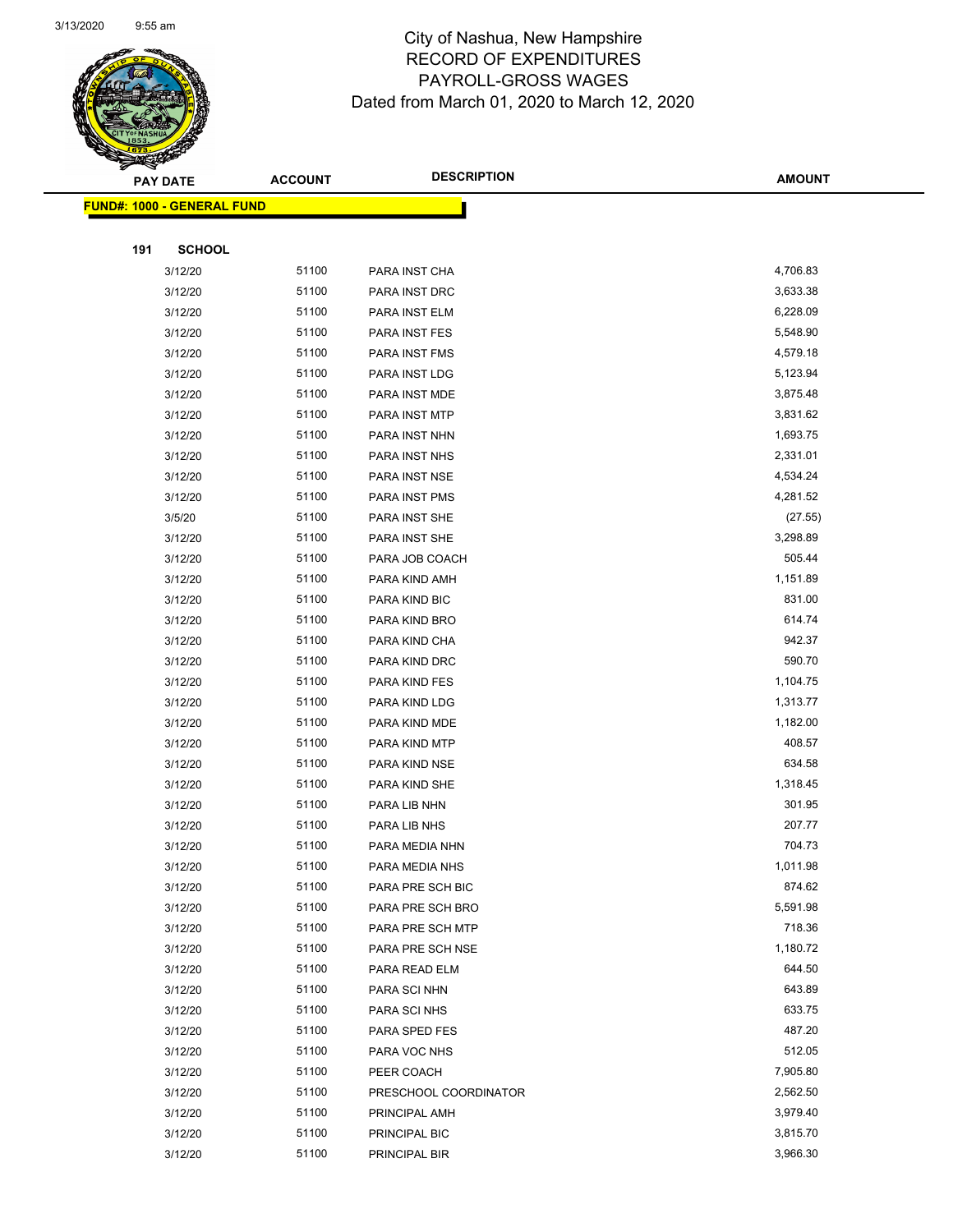

Page 69 of 97

| <b>PAY DATE</b>                   | <b>ACCOUNT</b> | <b>DESCRIPTION</b>                               | <b>AMOUNT</b>        |
|-----------------------------------|----------------|--------------------------------------------------|----------------------|
| <b>FUND#: 1000 - GENERAL FUND</b> |                |                                                  |                      |
|                                   |                |                                                  |                      |
| 191<br><b>SCHOOL</b>              |                |                                                  |                      |
| 3/12/20                           | 51100          | PRINCIPAL BRO                                    | 3,710.00             |
| 3/12/20                           | 51100          | PRINCIPAL CHA                                    | 3,912.80             |
| 3/12/20                           | 51100          | PRINCIPAL DRC                                    | 3,798.10             |
| 3/12/20                           | 51100          | PRINCIPAL ELM                                    | 3,849.40             |
| 3/12/20                           | 51100          | <b>PRINCIPAL FES</b>                             | 3,841.30             |
| 3/12/20                           | 51100          | PRINCIPAL FMS                                    | 4,035.90             |
| 3/12/20                           | 51100          | PRINCIPAL LDG                                    | 4,023.10             |
| 3/12/20                           | 51100          | PRINCIPAL MDE                                    | 3,859.00             |
| 3/12/20                           | 51100          | PRINCIPAL MTP                                    | 3,903.80             |
| 3/12/20                           | 51100          | PRINCIPAL NHN                                    | 4,057.70             |
| 3/12/20                           | 51100          | PRINCIPAL NHS                                    | 4,288.50             |
| 3/12/20                           | 51100          | <b>PRINCIPAL NSE</b>                             | 3,851.00             |
| 3/12/20                           | 51100          | PRINCIPAL PMS                                    | 3,817.30             |
| 3/12/20                           | 51100          | PRINCIPAL SHE                                    | 3,692.30             |
| 3/12/20                           | 51100          | SCHOOL PSYCHOLOGIST WID                          | 40,578.28            |
| 3/12/20                           | 51100          | SCHOOL PSYCHOLOGY INTERN                         | 1,272.74             |
| 3/12/20                           | 51100          | SECURITY MONITOR NHN                             | 2,192.40             |
| 3/12/20                           | 51100          | SECURITY MONITOR NHS                             | 2,923.20             |
| 3/12/20                           | 51100          | SIGN LANGUAGE INTERPRETER                        | 8,084.40             |
| 3/12/20                           | 51100          | SOCIAL WORKER                                    | 101.65               |
| 3/12/20                           | 51100          | SOCIAL WORKER FMS                                | 2,923.70             |
| 3/12/20                           | 51100          | SPEECH LANG PATHOLOGIST WID                      | 59,004.33            |
| 3/12/20                           | 51100          | SPEECH LANGUAGE ASST                             | 739.70               |
| 3/12/20                           | 51100          | STUDENT ACTIVITY COORD NHN                       | 1,120.33             |
| 3/12/20                           | 51100          | <b>SUPERINTENDENT</b>                            | 6,228.50             |
| 3/12/20                           | 51100          | SYSTEMS ADMIN FULL YEAR                          | 8,256.60             |
| 3/12/20                           | 51100          | <b>TEACHER ART AMH</b>                           | 2,739.60             |
| 3/12/20                           | 51100          | TEACHER ART BIC                                  | 2,187.11             |
| 3/12/20                           | 51100          | <b>TEACHER ART BIR</b>                           | 2,923.69             |
| 3/12/20                           | 51100          | <b>TEACHER ART CHA</b>                           | 2,123.49             |
| 3/12/20                           | 51100          | TEACHER ART DRC                                  | 2,064.72             |
| 3/12/20                           | 51100          | <b>TEACHER ART ELM</b>                           | 4,904.17             |
| 3/12/20                           | 51100          | <b>TEACHER ART FES</b>                           | 1,708.72             |
| 3/12/20                           | 51100          | TEACHER ART FMS                                  | 799.92               |
| 3/12/20                           | 51100<br>51100 | <b>TEACHER ART LDG</b>                           | 2,739.60             |
| 3/12/20                           | 51100          | TEACHER ART MDE                                  | 2,064.72<br>2,923.70 |
| 3/12/20                           |                | <b>TEACHER ART MTP</b>                           | 10,902.86            |
| 3/12/20<br>3/12/20                | 51100<br>51100 | TEACHER ART NHN<br>TEACHER ART NHS               | 10,702.46            |
| 3/12/20                           | 51100          |                                                  | 3,015.80             |
| 3/12/20                           | 51100          | <b>TEACHER ART NSE</b><br><b>TEACHER ART PMS</b> | 4,062.42             |
| 3/12/20                           | 51100          | <b>TEACHER ART SHE</b>                           | 1,494.48             |
| 3/12/20                           | 51100          | <b>TEACHER AUTO NHN</b>                          | 2,739.60             |
| 3/12/20                           | 51100          | TEACHER BEHAVIOR SPEC WID                        | 13,343.12            |
|                                   |                |                                                  |                      |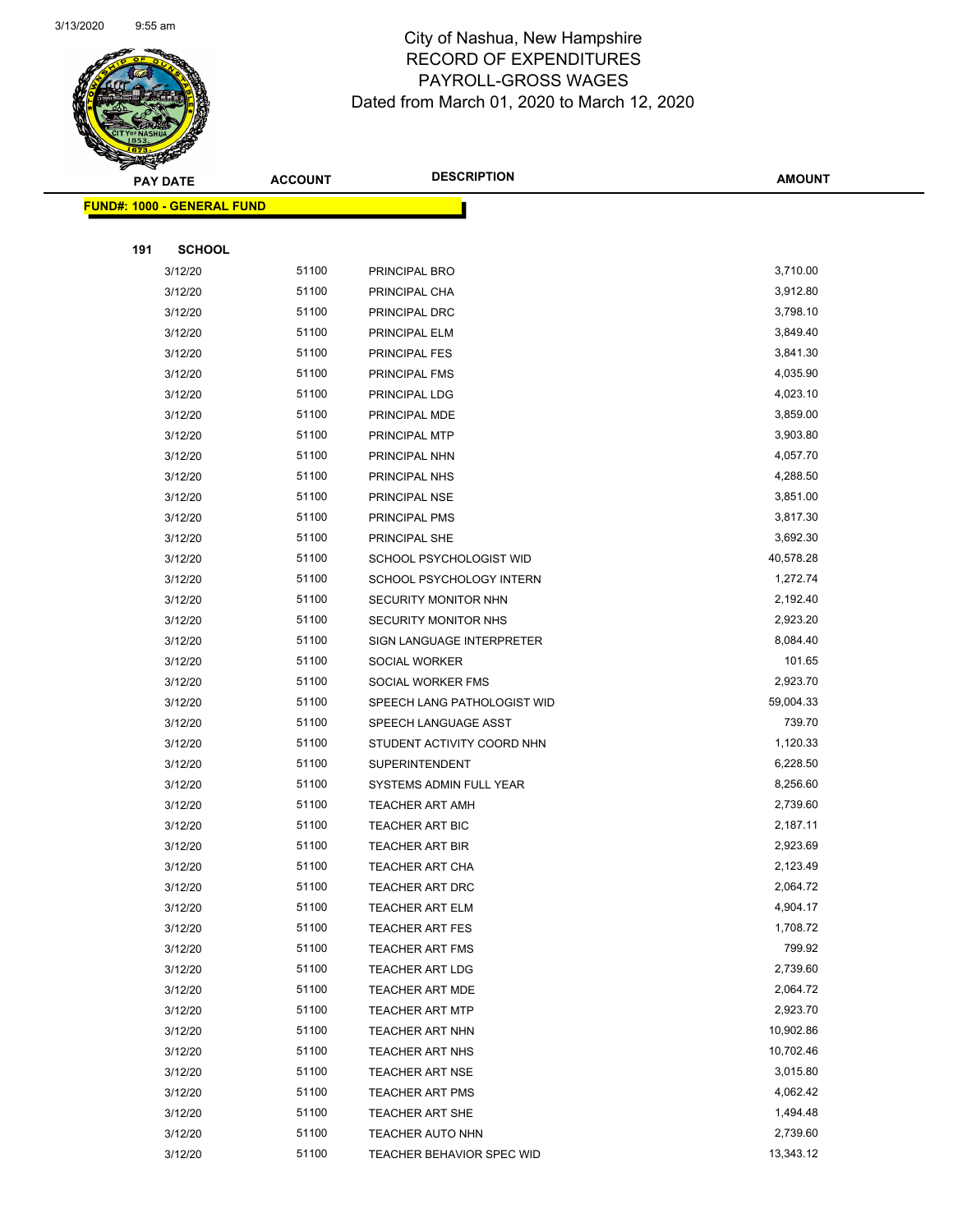

Page 70 of 97

|     | <b>PAY DATE</b>                   | <b>ACCOUNT</b> | <b>DESCRIPTION</b>                 | <b>AMOUNT</b>        |
|-----|-----------------------------------|----------------|------------------------------------|----------------------|
|     | <b>FUND#: 1000 - GENERAL FUND</b> |                |                                    |                      |
|     |                                   |                |                                    |                      |
| 191 | <b>SCHOOL</b>                     |                |                                    |                      |
|     | 3/12/20                           | 51100          | TEACHER BIO TEC NHN                | 2,498.79             |
|     | 3/12/20                           | 51100          | TEACHER BUILD CONST NHS            | 2,739.60             |
|     | 3/12/20                           | 51100          | <b>TEACHER BUSINESS NHN</b>        | 6,031.60             |
|     | 3/12/20                           | 51100          | <b>TEACHER BUSINESS NHS</b>        | 11,506.53            |
|     | 3/12/20                           | 51100          | TEACHER COMPUTER ELM               | 3,664.53             |
|     | 3/12/20                           | 51100          | TEACHER COMPUTER FMS               | 5,399.67             |
|     | 3/12/20                           | 51100          | TEACHER COMPUTER NHN               | 5,423.11             |
|     | 3/12/20                           | 51100          | TEACHER COMPUTER NHS               | 1,599.81             |
|     | 3/12/20                           | 51100          | <b>TEACHER COMPUTER PMS</b>        | 4,720.51             |
|     | 3/12/20                           | 51100          | <b>TEACHER COSMETOLOGY NHN</b>     | 4,404.00             |
|     | 3/12/20                           | 51100          | <b>TEACHER CULINARY NHN</b>        | 5,543.59             |
|     | 3/12/20                           | 51100          | <b>TEACHER DEAF NSE</b>            | 4,767.87             |
|     | 3/12/20                           | 51100          | TEACHER DEAF WID                   | 7,465.77             |
|     | 3/12/20                           | 51100          | <b>TEACHER DWSE AMH</b>            | 2,923.69             |
|     | 3/12/20                           | 51100          | <b>TEACHER DWSE BIR</b>            | 4,804.32             |
|     | 3/12/20                           | 51100          | TEACHER DWSE BRO                   | 3,015.80             |
|     | 3/12/20                           | 51100          | TEACHER DWSE CHA                   | 1,775.50             |
|     | 3/12/20                           | 51100          | TEACHER DWSE ELM                   | 15,065.93            |
|     | 3/12/20                           | 51100          | <b>TEACHER DWSE FMS</b>            | 5,051.03             |
|     | 3/12/20                           | 51100          | TEACHER DWSE MDE                   | 3,896.82             |
|     | 3/12/20                           | 51100          | <b>TEACHER DWSE NHS</b>            | 2,924.89             |
|     | 3/12/20                           | 51100          | <b>TEACHER DWSE SHE</b>            | 5,741.01             |
|     | 3/12/20                           | 51100          | TEACHER ECE NHS                    | 5,847.38             |
|     | 3/12/20                           | 51100          | TEACHER ELECTRICAL NHS             | 2,739.60             |
|     | 3/12/20                           | 51100          | <b>TEACHER ELL AMH</b>             | 2,255.28             |
|     | 3/12/20                           | 51100          | TEACHER ELL BIC                    | 3,931.77             |
|     | 3/12/20                           | 51100          | <b>TEACHER ELL BIR</b>             | 2,923.69             |
|     | 3/12/20                           | 51100          | TEACHER ELL DRC                    | 5,755.31             |
|     | 3/12/20                           | 51100          | <b>TEACHER ELL ELM</b>             | 7,870.81             |
|     | 3/12/20                           | 51100          | TEACHER ELL FES                    | 7,682.99             |
|     | 3/12/20                           | 51100<br>51100 | TEACHER ELL FMS<br>TEACHER ELL LDG | 1,904.28<br>6,191.60 |
|     | 3/12/20<br>3/12/20                | 51100          | TEACHER ELL MTP                    | 2,923.69             |
|     | 3/12/20                           | 51100          | TEACHER ELL NHN                    | 9,384.81             |
|     | 3/12/20                           | 51100          | TEACHER ELL NHS                    | 11,234.42            |
|     | 3/12/20                           | 51100          | <b>TEACHER ELL PMS</b>             | 4,152.40             |
|     | 3/12/20                           | 51100          | TEACHER ELL SHE                    | 2,055.32             |
|     | 3/12/20                           | 51100          | <b>TEACHER ENGINEER NHS</b>        | 3,455.28             |
|     | 3/12/20                           | 51100          | <b>TEACHER ENGLISH ELM</b>         | 28,419.14            |
|     | 3/12/20                           | 51100          | <b>TEACHER ENGLISH FMS</b>         | 16,688.73            |
|     | 3/12/20                           | 51100          | <b>TEACHER ENGLISH NHN</b>         | 44,925.00            |
|     | 3/12/20                           | 51100          | <b>TEACHER ENGLISH NHS</b>         | 44,753.46            |
|     | 3/12/20                           | 51100          | <b>TEACHER ENGLISH PMS</b>         | 16,286.09            |
|     | 3/12/20                           | 51100          | <b>TEACHER FACS ELM</b>            | 2,204.20             |
|     |                                   |                |                                    |                      |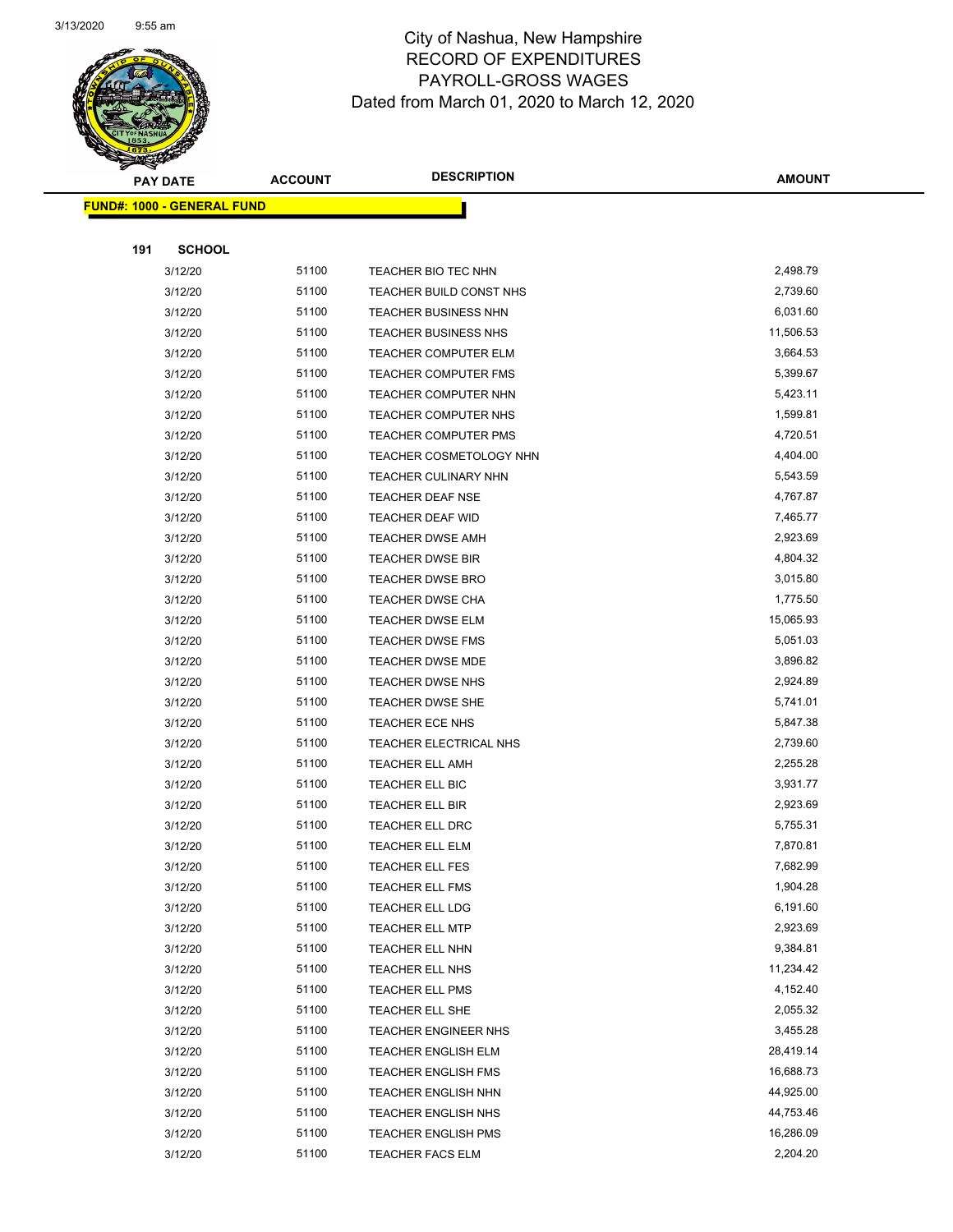

Page 71 of 97

| <b>PAY DATE</b> |                                   | <b>ACCOUNT</b> | <b>DESCRIPTION</b>              | <b>AMOUNT</b> |
|-----------------|-----------------------------------|----------------|---------------------------------|---------------|
|                 | <b>FUND#: 1000 - GENERAL FUND</b> |                |                                 |               |
|                 |                                   |                |                                 |               |
| 191             | <b>SCHOOL</b>                     |                |                                 |               |
|                 | 3/12/20                           | 51100          | <b>TEACHER FACS FMS</b>         | 4,756.69      |
|                 | 3/12/20                           | 51100          | <b>TEACHER FACS NHN</b>         | 7,805.62      |
|                 | 3/12/20                           | 51100          | <b>TEACHER FACS NHS</b>         | 7,587.69      |
|                 | 3/12/20                           | 51100          | <b>TEACHER FACS PMS</b>         | 3,463.76      |
|                 | 3/12/20                           | 51100          | TEACHER FOREIGN LANG ELM        | 6,031.60      |
|                 | 3/12/20                           | 51100          | TEACHER FOREIGN LANG FMS        | 2,923.69      |
|                 | 3/12/20                           | 51100          | <b>TEACHER FOREIGN LANG NHN</b> | 14,433.28     |
|                 | 3/12/20                           | 51100          | TEACHER FOREIGN LANG NHS        | 18,623.04     |
|                 | 3/12/20                           | 51100          | TEACHER FOREIGN LANG PMS        | 5,851.79      |
|                 | 3/12/20                           | 51100          | <b>TEACHER GR1 AMH</b>          | 8,773.22      |
|                 | 3/12/20                           | 51100          | <b>TEACHER GR1 BIC</b>          | 9,792.18      |
|                 | 3/12/20                           | 51100          | <b>TEACHER GR1 BIR</b>          | 9,482.29      |
|                 | 3/12/20                           | 51100          | <b>TEACHER GR1 BRO</b>          | 5,636.57      |
|                 | 3/12/20                           | 51100          | TEACHER GR1 CHA                 | 10,185.10     |
|                 | 3/12/20                           | 51100          | TEACHER GR1 DRC                 | 5,426.00      |
|                 | 3/12/20                           | 51100          | <b>TEACHER GR1 FES</b>          | 8,917.98      |
|                 | 3/12/20                           | 51100          | <b>TEACHER GR1 LDG</b>          | 7,220.53      |
|                 | 3/12/20                           | 51100          | <b>TEACHER GR1 MDE</b>          | 7,882.70      |
|                 | 3/12/20                           | 51100          | <b>TEACHER GR1 MTP</b>          | 6,658.88      |
|                 | 3/12/20                           | 51100          | <b>TEACHER GR1 NSE</b>          | 7,651.80      |
|                 | 3/12/20                           | 51100          | TEACHER GR1 SHE                 | 8,715.75      |
|                 | 3/12/20                           | 51100          | <b>TEACHER GR2 AMH</b>          | 5,927.23      |
|                 | 3/12/20                           | 51100          | TEACHER GR2 BIC                 | 10,470.82     |
|                 | 3/12/20                           | 51100          | TEACHER GR2 BIR                 | 10,552.30     |
|                 | 3/12/20                           | 51100          | <b>TEACHER GR2 BRO</b>          | 7,527.58      |
|                 | 3/12/20                           | 51100          | TEACHER GR2 CHA                 | 7,349.07      |
|                 | 3/12/20                           | 51100          | TEACHER GR2 DRC                 | 5,061.05      |
|                 | 3/12/20                           | 51100          | <b>TEACHER GR2 FES</b>          | 11,221.75     |
|                 | 3/12/20                           | 51100          | TEACHER GR2 LDG                 | 7,476.38      |
|                 | 3/12/20                           | 51100          | <b>TEACHER GR2 MDE</b>          | 10,138.04     |
|                 | 3/12/20                           | 51100          | <b>TEACHER GR2 MTP</b>          | 7,175.52      |
|                 | 3/12/20                           | 51100          | <b>TEACHER GR2 NSE</b>          | 5,479.20      |
|                 | 3/12/20                           | 51100          | <b>TEACHER GR2 SHE</b>          | 6,784.80      |
|                 | 3/12/20                           | 51100          | <b>TEACHER GR3 AMH</b>          | 4,727.29      |
|                 | 3/12/20                           | 51100          | <b>TEACHER GR3 BIC</b>          | 5,419.89      |
|                 | 3/12/20                           | 51100          | TEACHER GR3 BIR                 | 6,739.71      |
|                 | 3/12/20                           | 51100          | <b>TEACHER GR3 BRO</b>          | 5,663.29      |
|                 | 3/12/20                           | 51100          | <b>TEACHER GR3 CHA</b>          | 9,502.11      |
|                 | 3/12/20                           | 51100          | <b>TEACHER GR3 DRC</b>          | 7,601.97      |
|                 | 3/12/20                           | 51100          | <b>TEACHER GR3 FES</b>          | 9,519.63      |
|                 | 3/12/20                           | 51100          | <b>TEACHER GR3 LDG</b>          | 10,524.70     |
|                 | 3/12/20                           | 51100          | <b>TEACHER GR3 MDE</b>          | 10,159.00     |
|                 | 3/12/20                           | 51100          | <b>TEACHER GR3 MTP</b>          | 6,793.84      |
|                 | 3/12/20                           | 51100          | <b>TEACHER GR3 NSE</b>          | 7,730.70      |
|                 |                                   |                |                                 |               |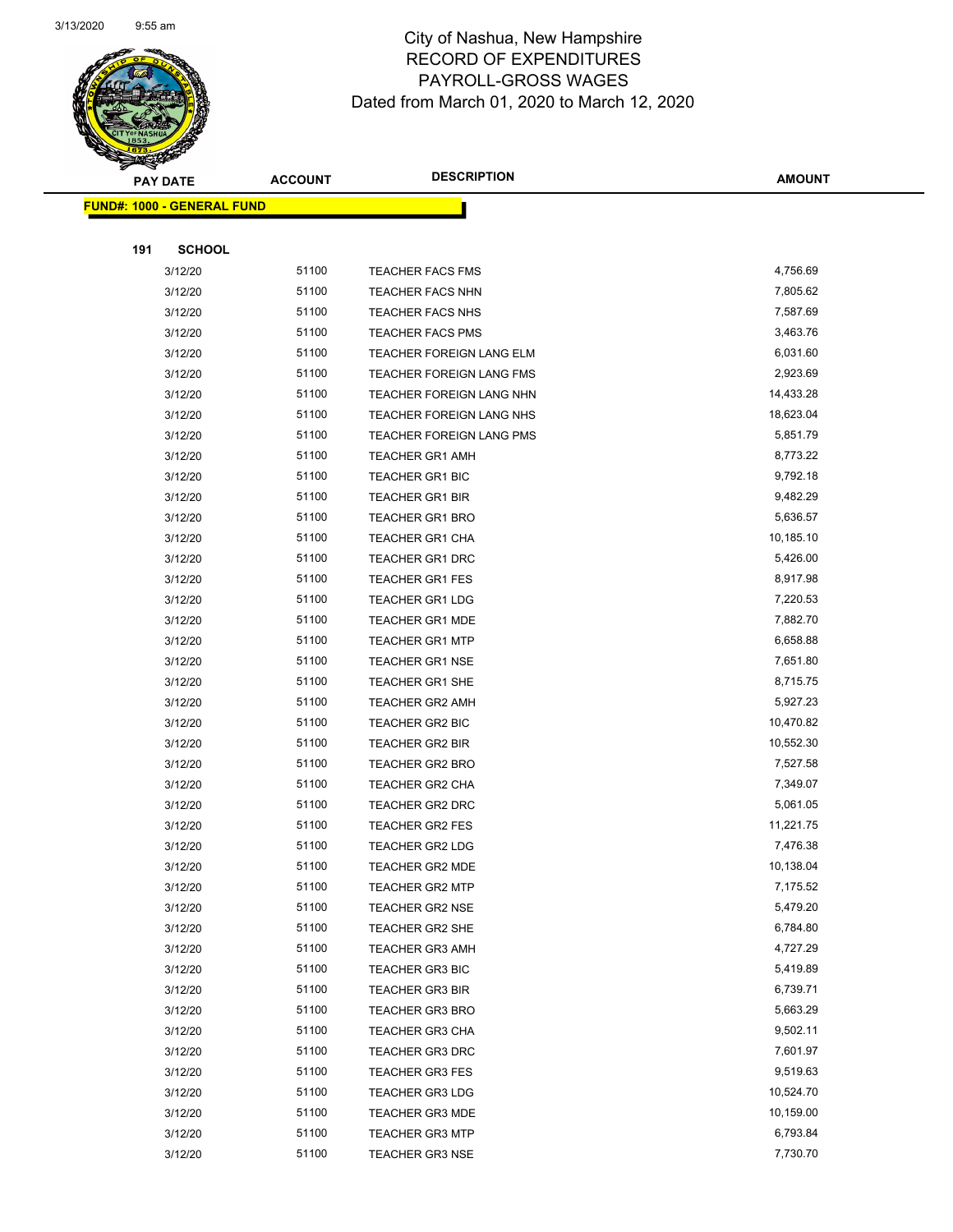

Page 72 of 97

|     | <b>PAY DATE</b>                   | <b>ACCOUNT</b> | <b>DESCRIPTION</b>            | <b>AMOUNT</b> |
|-----|-----------------------------------|----------------|-------------------------------|---------------|
|     | <b>FUND#: 1000 - GENERAL FUND</b> |                |                               |               |
|     |                                   |                |                               |               |
| 191 | <b>SCHOOL</b>                     |                |                               |               |
|     | 3/12/20                           | 51100          | <b>TEACHER GR3 SHE</b>        | 7,492.20      |
|     | 3/12/20                           | 51100          | <b>TEACHER GR4 AMH</b>        | 4,167.59      |
|     | 3/12/20                           | 51100          | <b>TEACHER GR4 BIC</b>        | 13,448.17     |
|     | 3/12/20                           | 51100          | <b>TEACHER GR4 BIR</b>        | 6,210.24      |
|     | 3/12/20                           | 51100          | <b>TEACHER GR4 BRO</b>        | 5,376.21      |
|     | 3/12/20                           | 51100          | <b>TEACHER GR4 CHA</b>        | 10,807.25     |
|     | 3/12/20                           | 51100          | <b>TEACHER GR4 DRC</b>        | 14,686.73     |
|     | 3/12/20                           | 51100          | <b>TEACHER GR4 FES</b>        | 8,608.80      |
|     | 3/12/20                           | 51100          | <b>TEACHER GR4 LDG</b>        | 8,541.60      |
|     | 3/12/20                           | 51100          | <b>TEACHER GR4 MDE</b>        | 10,152.79     |
|     | 3/12/20                           | 51100          | <b>TEACHER GR4 MTP</b>        | 6,962.23      |
|     | 3/12/20                           | 51100          | <b>TEACHER GR4 NSE</b>        | 6,978.50      |
|     | 3/12/20                           | 51100          | TEACHER GR4 SHE               | 6,539.72      |
|     | 3/12/20                           | 51100          | <b>TEACHER GR5 AMH</b>        | 5,663.29      |
|     | 3/12/20                           | 51100          | <b>TEACHER GR5 BIC</b>        | 8,968.61      |
|     | 3/12/20                           | 51100          | <b>TEACHER GR5 BIR</b>        | 9,965.29      |
|     | 3/12/20                           | 51100          | <b>TEACHER GR5 BRO</b>        | 5,847.38      |
|     | 3/12/20                           | 51100          | <b>TEACHER GR5 CHA</b>        | 11,095.51     |
|     | 3/12/20                           | 51100          | <b>TEACHER GR5 DRC</b>        | 4,305.41      |
|     | 3/12/20                           | 51100          | <b>TEACHER GR5 FES</b>        | 8,919.64      |
|     | 3/12/20                           | 51100          | <b>TEACHER GR5 LDG</b>        | 9,724.50      |
|     | 3/12/20                           | 51100          | <b>TEACHER GR5 MDE</b>        | 10,142.83     |
|     | 3/12/20                           | 51100          | <b>TEACHER GR5 MTP</b>        | 6,704.63      |
|     | 3/12/20                           | 51100          | <b>TEACHER GR5 NSE</b>        | 8,679.00      |
|     | 3/12/20                           | 51100          | <b>TEACHER GR5 SHE</b>        | 7,473.71      |
|     | 3/12/20                           | 51100          | <b>TEACHER GR6 ELM</b>        | 31,774.85     |
|     | 3/12/20                           | 51100          | <b>TEACHER GR6 FMS</b>        | 25,598.39     |
|     | 3/12/20                           | 51100          | <b>TEACHER GR6 PMS</b>        | 19,717.86     |
|     | 3/12/20                           | 51100          | <b>TEACHER GRAPH NHS</b>      | 3,533.49      |
|     | 3/12/20                           | 51100          | TEACHER GRAPHICS NHN          | 6,216.62      |
|     | 3/12/20                           | 51100          | TEACHER HEALTH NHN            | 5,300.91      |
|     | 3/12/20                           | 51100          | TEACHER HEALTH NHS            | 2,739.60      |
|     | 3/12/20                           | 51100          | TEACHER HEALTHOC NHS          | 5,135.30      |
|     | 3/12/20                           | 51100          | TEACHER HVAC NHS              | 1,989.52      |
|     | 3/12/20                           | 51100          | TEACHER IN SCH SUSPENSION ELM | 1,844.18      |
|     | 3/12/20                           | 51100          | TEACHER IN SCH SUSPENSION NHN | 5,399.67      |
|     | 3/12/20                           | 51100          | TEACHER IN SCH SUSPENSION NHS | 1,844.30      |
|     | 3/12/20                           | 51100          | <b>TEACHER KIND AMH</b>       | 5,847.38      |
|     | 3/12/20                           | 51100          | <b>TEACHER KIND BIC</b>       | 10,491.26     |
|     | 3/12/20                           | 51100          | <b>TEACHER KIND BIR</b>       | 7,316.69      |
|     | 3/12/20                           | 51100          | <b>TEACHER KIND BRO</b>       | 5,755.40      |
|     | 3/12/20                           | 51100          | <b>TEACHER KIND CHA</b>       | 6,879.51      |
|     | 3/12/20                           | 51100          | <b>TEACHER KIND DRC</b>       | 10,032.07     |
|     | 3/12/20                           | 51100          | <b>TEACHER KIND FES</b>       | 11,568.94     |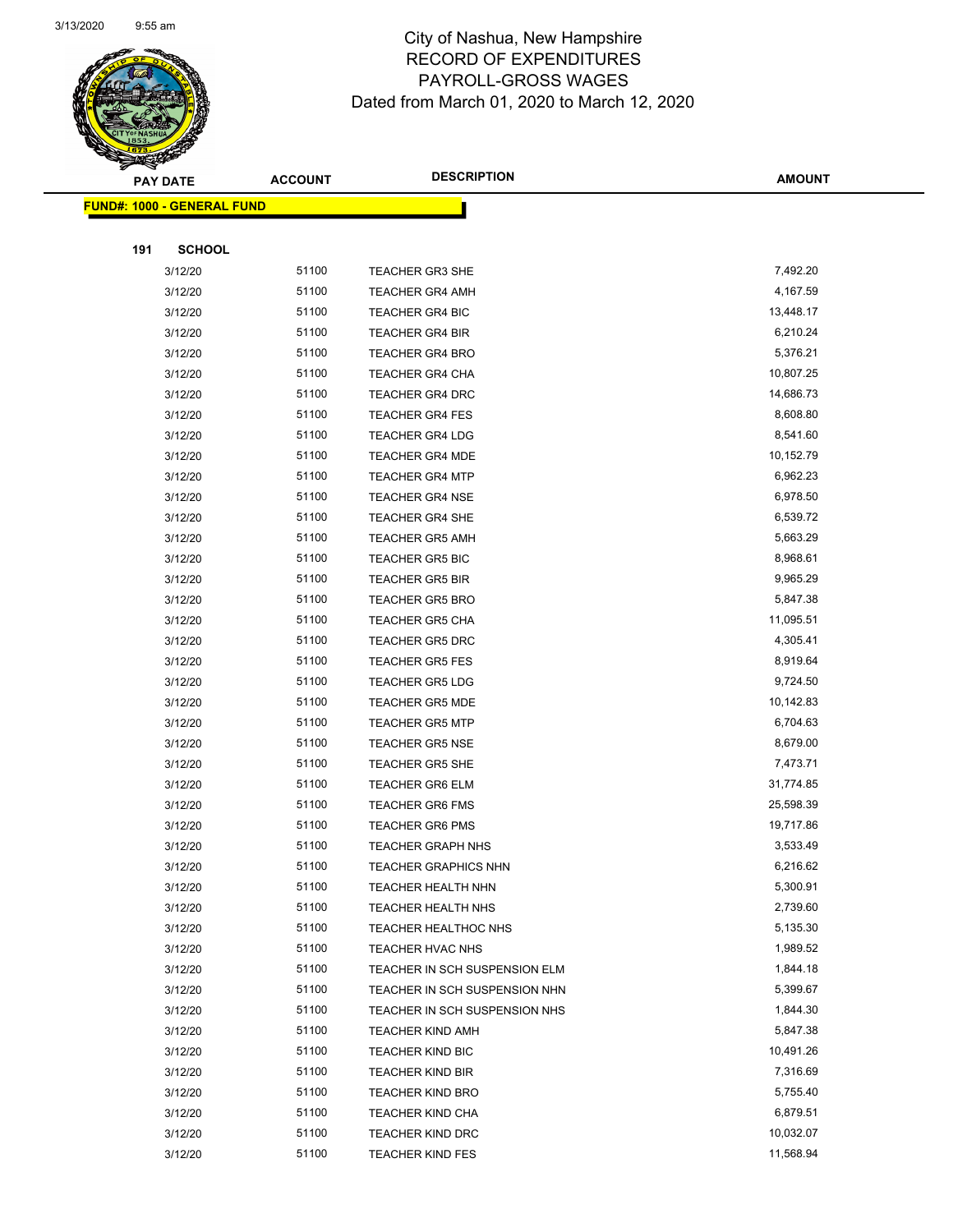

Page 73 of 97

|     | <b>PAY DATE</b>                   | <b>ACCOUNT</b> | <b>DESCRIPTION</b>           | <b>AMOUNT</b> |
|-----|-----------------------------------|----------------|------------------------------|---------------|
|     | <b>FUND#: 1000 - GENERAL FUND</b> |                |                              |               |
|     |                                   |                |                              |               |
| 191 | <b>SCHOOL</b>                     |                |                              |               |
|     | 3/12/20                           | 51100          | <b>TEACHER KIND LDG</b>      | 10,855.30     |
|     | 3/12/20                           | 51100          | <b>TEACHER KIND MDE</b>      | 10,523.78     |
|     | 3/12/20                           | 51100          | <b>TEACHER KIND MTP</b>      | 4,305.61      |
|     | 3/12/20                           | 51100          | <b>TEACHER KIND NSE</b>      | 5,354.82      |
|     | 3/12/20                           | 51100          | <b>TEACHER KIND SHE</b>      | 7,101.44      |
|     | 3/12/20                           | 51100          | <b>TEACHER MATH ELM</b>      | 21,372.76     |
|     | 3/12/20                           | 51100          | <b>TEACHER MATH FMS</b>      | 13,577.50     |
|     | 3/12/20                           | 51100          | TEACHER MATH NHN             | 37,760.61     |
|     | 3/12/20                           | 51100          | <b>TEACHER MATH NHS</b>      | 44,688.63     |
|     | 3/12/20                           | 51100          | <b>TEACHER MATH PMS</b>      | 12,867.41     |
|     | 3/12/20                           | 51100          | <b>TEACHER MUSIC AMH</b>     | 1,858.10      |
|     | 3/12/20                           | 51100          | <b>TEACHER MUSIC BIC</b>     | 2,739.60      |
|     | 3/12/20                           | 51100          | <b>TEACHER MUSIC BIR</b>     | 1,768.89      |
|     | 3/12/20                           | 51100          | <b>TEACHER MUSIC BRO</b>     | 1,702.99      |
|     | 3/12/20                           | 51100          | <b>TEACHER MUSIC CHA</b>     | 2,923.69      |
|     | 3/12/20                           | 51100          | <b>TEACHER MUSIC DRC</b>     | 2,831.62      |
|     | 3/12/20                           | 51100          | <b>TEACHER MUSIC ELM</b>     | 4,699.69      |
|     | 3/12/20                           | 51100          | <b>TEACHER MUSIC FES</b>     | 1,708.72      |
|     | 3/12/20                           | 51100          | <b>TEACHER MUSIC FMS</b>     | 5,847.38      |
|     | 3/12/20                           | 51100          | <b>TEACHER MUSIC LDG</b>     | 1,587.82      |
|     | 3/12/20                           | 51100          | <b>TEACHER MUSIC MDE</b>     | 2,255.29      |
|     | 3/12/20                           | 51100          | <b>TEACHER MUSIC NHN</b>     | 4,767.87      |
|     | 3/12/20                           | 51100          | <b>TEACHER MUSIC NHS</b>     | 5,479.20      |
|     | 3/12/20                           | 51100          | <b>TEACHER MUSIC NSE</b>     | 2,665.28      |
|     | 3/12/20                           | 51100          | <b>TEACHER MUSIC PMS</b>     | 4,327.42      |
|     | 3/12/20                           | 51100          | <b>TEACHER MUSIC SHE</b>     | 1,689.18      |
|     | 3/12/20                           | 51100          | TEACHER PE BIC               | 2,529.41      |
|     | 3/12/20                           | 51100          | <b>TEACHER PE BIR</b>        | 3,015.80      |
|     | 3/12/20                           | 51100          | <b>TEACHER PE BRO</b>        | 2,831.62      |
|     | 3/12/20                           | 51100          | <b>TEACHER PE CHA</b>        | 2,712.88      |
|     | 3/12/20                           | 51100          | TEACHER PE DRC               | 2,923.69      |
|     | 3/12/20                           | 51100          | TEACHER PE ELM               | 9,690.81      |
|     | 3/12/20                           | 51100          | <b>TEACHER PE FES</b>        | 1,768.89      |
|     | 3/12/20                           | 51100          | <b>TEACHER PE FMS</b>        | 5,479.20      |
|     | 3/12/20                           | 51100          | <b>TEACHER PE LDG</b>        | 2,051.19      |
|     | 3/12/20                           | 51100          | TEACHER PE MDE               | 3,015.80      |
|     | 3/12/20                           | 51100          | <b>TEACHER PE MTP</b>        | 2,033.81      |
|     | 3/12/20                           | 51100          | TEACHER PE NHN               | 9,009.78      |
|     | 3/12/20                           | 51100          | TEACHER PE NHS               | 9,794.71      |
|     | 3/12/20                           | 51100          | <b>TEACHER PE NSE</b>        | 2,989.31      |
|     | 3/12/20                           | 51100          | TEACHER PE PMS               | 3,792.02      |
|     | 3/12/20                           | 51100          | TEACHER PE SHE               | 2,774.02      |
|     | 3/12/20                           | 51100          | TEACHER PRE SCHOOL BIR       | 4,646.90      |
|     | 3/12/20                           | 51100          | <b>TEACHER PRESCHOOL BIC</b> | 5,755.31      |
|     |                                   |                |                              |               |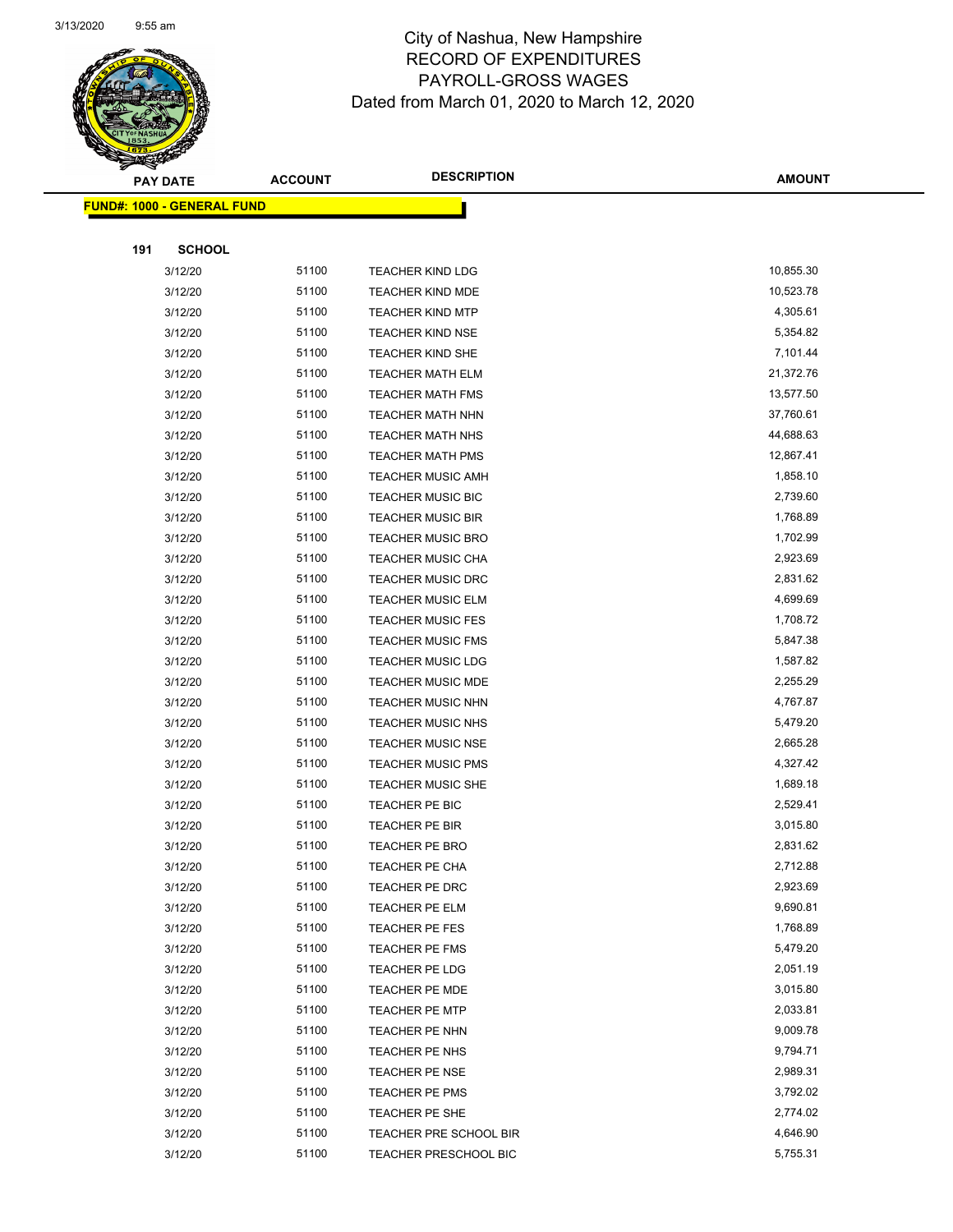

Page 74 of 97

|     | <b>PAY DATE</b>                   | <b>ACCOUNT</b> | <b>DESCRIPTION</b>                                 | <b>AMOUNT</b>         |
|-----|-----------------------------------|----------------|----------------------------------------------------|-----------------------|
|     | <b>FUND#: 1000 - GENERAL FUND</b> |                |                                                    |                       |
|     |                                   |                |                                                    |                       |
| 191 | <b>SCHOOL</b>                     |                |                                                    |                       |
|     | 3/12/20                           | 51100          | TEACHER PRESCHOOL BRO                              | 14,013.28             |
|     | 3/12/20                           | 51100          | <b>TEACHER PRESCHOOL MTP</b>                       | 1,768.89              |
|     | 3/12/20                           | 51100          | <b>TEACHER PRESCHOOL NSE</b>                       | 7,136.02              |
|     | 3/12/20                           | 51100          | <b>TEACHER READ AMH</b>                            | 3,015.80              |
|     | 3/12/20                           | 51100          | TEACHER READ BIC                                   | 2,923.69              |
|     | 3/12/20                           | 51100          | TEACHER READ BIR                                   | 2,923.69              |
|     | 3/12/20                           | 51100          | <b>TEACHER READ BRO</b>                            | 2,923.69              |
|     | 3/12/20                           | 51100          | <b>TEACHER READ CHA</b>                            | 2,123.49              |
|     | 3/12/20                           | 51100          | TEACHER READ DRC                                   | 3,015.80              |
|     | 3/12/20                           | 51100          | <b>TEACHER READ ELM</b>                            | 5,939.49              |
|     | 3/12/20                           | 51100          | <b>TEACHER READ FES</b>                            | 2,923.69              |
|     | 3/12/20                           | 51100          | <b>TEACHER READ FMS</b>                            | 2,923.69              |
|     | 3/12/20                           | 51100          | <b>TEACHER READ LDG</b>                            | 3,564.11              |
|     | 3/12/20                           | 51100          | <b>TEACHER READ MDE</b>                            | 2,923.69              |
|     | 3/12/20                           | 51100          | <b>TEACHER READ MTP</b>                            | 2,426.70              |
|     | 3/12/20                           | 51100          | <b>TEACHER READ NHN</b>                            | 1,989.52              |
|     | 3/12/20                           | 51100          | <b>TEACHER READ NHS</b>                            | 2,923.69              |
|     | 3/12/20                           | 51100          | <b>TEACHER READ NSE</b>                            | 2,627.82              |
|     | 3/12/20                           | 51100          | <b>TEACHER READ PMS</b>                            | 5,178.97              |
|     | 3/12/20                           | 51100          | TEACHER READ SHE                                   | 2,923.69              |
|     | 3/12/20                           | 51100          | TEACHER ROTC NHN                                   | 2,204.20              |
|     | 3/12/20                           | 51100          | <b>TEACHER SCIENCE ELM</b>                         | 25,513.42             |
|     | 3/12/20                           | 51100          | <b>TEACHER SCIENCE FMS</b>                         | 9,549.10              |
|     | 3/12/20                           | 51100          | TEACHER SCIENCE NHN                                | 30,570.06             |
|     | 3/12/20                           | 51100          | TEACHER SCIENCE NHS                                | 37,675.20             |
|     | 3/12/20                           | 51100          | <b>TEACHER SCIENCE PMS</b>                         | 10,924.53             |
|     | 3/12/20                           | 51100          | TEACHER SOCIAL STUDIES ELM                         | 17,264.96             |
|     | 3/12/20                           | 51100          | TEACHER SOCIAL STUDIES FMS                         | 12,669.20             |
|     | 3/12/20                           | 51100          | TEACHER SOCIAL STUDIES NHN                         | 33,168.63             |
|     | 3/12/20                           | 51100          | TEACHER SOCIAL STUDIES NHS                         | 42,521.20             |
|     | 3/12/20                           | 51100          | TEACHER SOCIAL STUDIES PMS                         | 13,420.24             |
|     | 3/12/20                           | 51100          | <b>TEACHER SPED AMH</b>                            | 8,355.61              |
|     | 3/12/20                           | 51100          | TEACHER SPED BIC                                   | 5,560.39              |
|     | 3/12/20                           | 51100          | <b>TEACHER SPED BIR</b>                            | 5,663.29              |
|     | 3/12/20                           | 51100          | TEACHER SPED BRO                                   | 6,429.59              |
|     | 3/12/20                           | 51100          | <b>TEACHER SPED CHA</b>                            | 8,073.42<br>5,560.30  |
|     | 3/12/20                           | 51100          | <b>TEACHER SPED DRC</b>                            | 12,371.20             |
|     | 3/12/20                           | 51100          | <b>TEACHER SPED ELM</b><br><b>TEACHER SPED FES</b> |                       |
|     | 3/12/20                           | 51100<br>51100 |                                                    | 3,620.18<br>13,069.29 |
|     | 3/12/20                           | 51100          | <b>TEACHER SPED FMS</b>                            | 6,650.95              |
|     | 3/12/20<br>3/12/20                | 51100          | <b>TEACHER SPED LDG</b><br><b>TEACHER SPED MDE</b> | 4,804.60              |
|     | 3/12/20                           | 51100          | <b>TEACHER SPED MTP</b>                            | 3,947.32              |
|     | 3/12/20                           | 51100          | TEACHER SPED NHN                                   | 22,773.11             |
|     |                                   |                |                                                    |                       |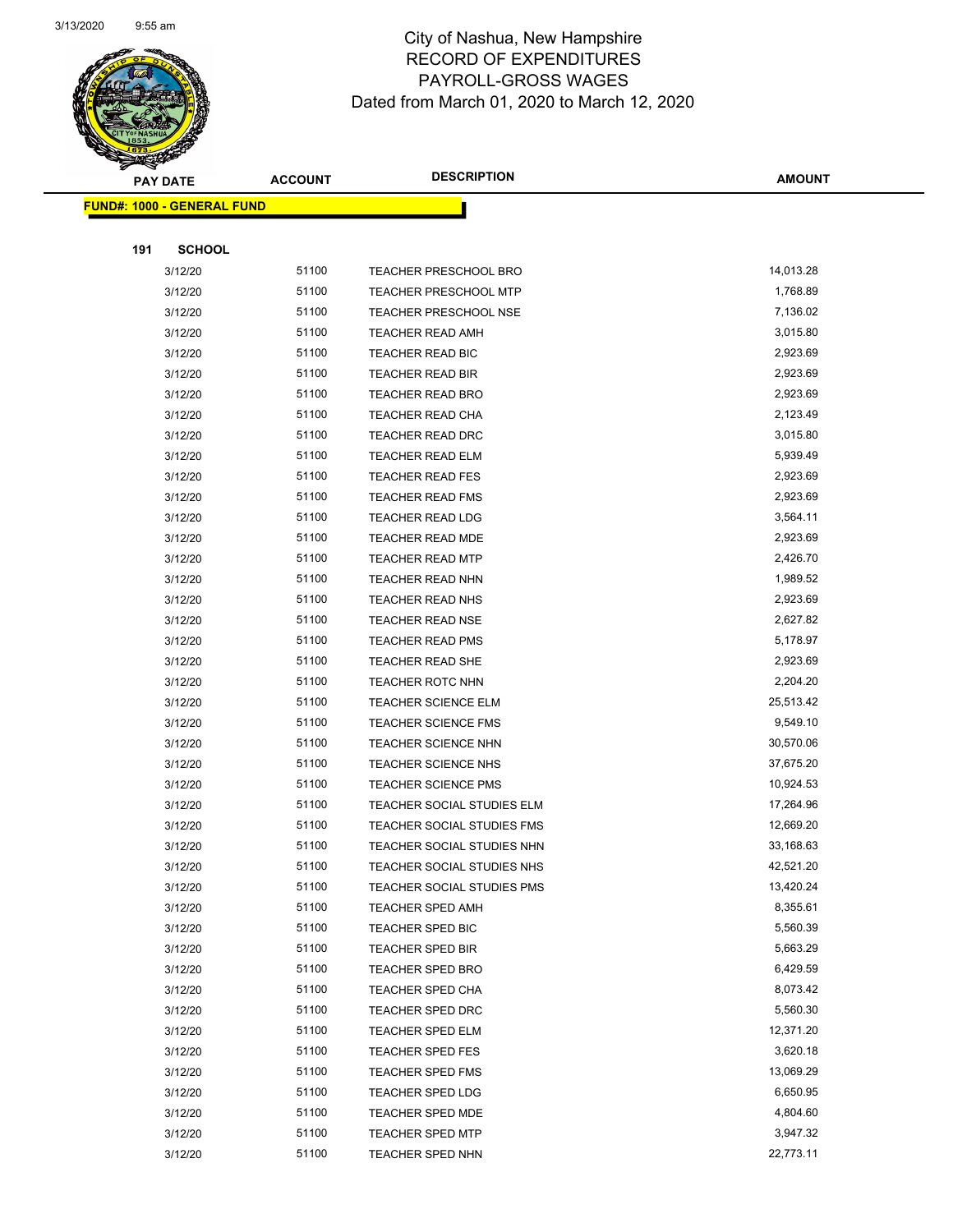

Page 75 of 97

|     | <b>PAY DATE</b>                   | <b>ACCOUNT</b> | <b>DESCRIPTION</b>                            | <b>AMOUNT</b>  |
|-----|-----------------------------------|----------------|-----------------------------------------------|----------------|
|     | <b>FUND#: 1000 - GENERAL FUND</b> |                |                                               |                |
|     |                                   |                |                                               |                |
| 191 | <b>SCHOOL</b>                     |                |                                               |                |
|     | 3/12/20                           | 51100          | TEACHER SPED NHS                              | 35,044.89      |
|     | 3/12/20                           | 51100          | <b>TEACHER SPED NSE</b>                       | 1,641.22       |
|     | 3/12/20                           | 51100          | <b>TEACHER SPED PMS</b>                       | 12,561.42      |
|     | 3/12/20                           | 51100          | TEACHER SPED SHE                              | 7,400.09       |
|     | 3/12/20                           | 51100          | <b>TEACHER TECHED ELM</b>                     | 7,369.88       |
|     | 3/12/20                           | 51100          | <b>TEACHER TECHED FMS</b>                     | 3,609.20       |
|     | 3/12/20                           | 51100          | <b>TEACHER TECHED NHN</b>                     | 7,619.72       |
|     | 3/12/20                           | 51100          | TEACHER TECHED NHS                            | 11,418.69      |
|     | 3/12/20                           | 51100          | <b>TEACHER TECHED PMS</b>                     | 5,847.38       |
|     | 3/12/20                           | 51100          | <b>TEACHER TTI AMH</b>                        | 1,652.58       |
|     | 3/12/20                           | 51100          | <b>TEACHER TTI LDG</b>                        | 1,159.58       |
|     | 3/12/20                           | 51100          | TEACHER TV PROD NHS                           | 2,923.69       |
|     | 3/12/20                           | 51100          | <b>TEACHER VISION WID</b>                     | 5,408.29       |
|     | 3/12/20                           | 51100          | TECH INTERGRATION ASST AMH                    | 607.50         |
|     | 3/12/20                           | 51100          | TECH INTERGRATION ASST BIC                    | 601.37         |
|     | 3/12/20                           | 51100          | TECH INTERGRATION ASST CHA                    | 558.11         |
|     | 3/12/20                           | 51100          | TECH INTERGRATION ASST FES                    | 683.17         |
|     | 3/12/20                           | 51100          | TECH INTERGRATION ASST LDG                    | 589.57         |
|     | 3/12/20                           | 51100          | TECH INTERGRATION ASST MDE                    | 553.50         |
|     | 3/12/20                           | 51100          | TECH INTERGRATION ASST MTP                    | 625.44         |
|     | 3/12/20                           | 51100          | TECH INTERGRATION ASST SHE                    | 598.02         |
|     | 3/5/20                            | 51200          | CLERICAL BOARD OF ED SUP                      | 755.69         |
|     | 3/12/20                           | 51200          | CLERICAL BOARD OF ED SUP                      | 749.87         |
|     | 3/12/20                           | 51200          | <b>CROSSING GUARD WPO</b>                     | 2,292.74       |
|     | 3/12/20                           | 51200          | <b>CUSTODIAN AMH</b>                          | 15.97          |
|     | 3/5/20                            | 51200          | <b>CUSTODIAN ASST HEAD NHN</b>                | 68.39          |
|     | 3/12/20                           | 51200          | <b>CUSTODIAN ASST HEAD NHN</b>                | 131.42         |
|     | 3/12/20                           | 51200          | <b>CUSTODIAN BRO</b>                          | 47.91          |
|     | 3/12/20                           | 51200          | <b>CUSTODIAN FMS</b>                          | 187.68         |
|     | 3/12/20                           | 51200          | <b>CUSTODIAN HEAD AMH</b>                     | 15.97<br>79.85 |
|     | 3/12/20                           | 51200<br>51200 | <b>CUSTODIAN HEAD BRO</b>                     | 2,724.79       |
|     | 3/12/20<br>3/12/20                | 51200          | DIRECTOR ADULT ED<br>FOOD SERVICE ASST PT AMH | 51.25          |
|     | 3/12/20                           | 51200          | FOOD SERVICE ASST PT CHA                      | 51.25          |
|     | 3/12/20                           | 51200          | FOOD SERVICE ASST PT NHS                      | 37.05          |
|     | 3/12/20                           | 51200          | GUIDANCE COUNSELOR NHS                        | 1,727.62       |
|     | 3/12/20                           | 51200          | <b>INSTRUMENTAL MUSIC</b>                     | 1,850.00       |
|     | 3/12/20                           | 51200          | LUNCH MONITOR AMH                             | 559.44         |
|     | 3/12/20                           | 51200          | LUNCH MONITOR BIC                             | 636.01         |
|     | 3/12/20                           | 51200          | LUNCH MONITOR BIR                             | 454.67         |
|     | 3/12/20                           | 51200          | LUNCH MONITOR BRO                             | 551.18         |
|     | 3/12/20                           | 51200          | LUNCH MONITOR CHA                             | 805.12         |
|     | 3/12/20                           | 51200          | LUNCH MONITOR DRC                             | 532.69         |
|     | 3/12/20                           | 51200          | LUNCH MONITOR ELM                             | 32.56          |
|     |                                   |                |                                               |                |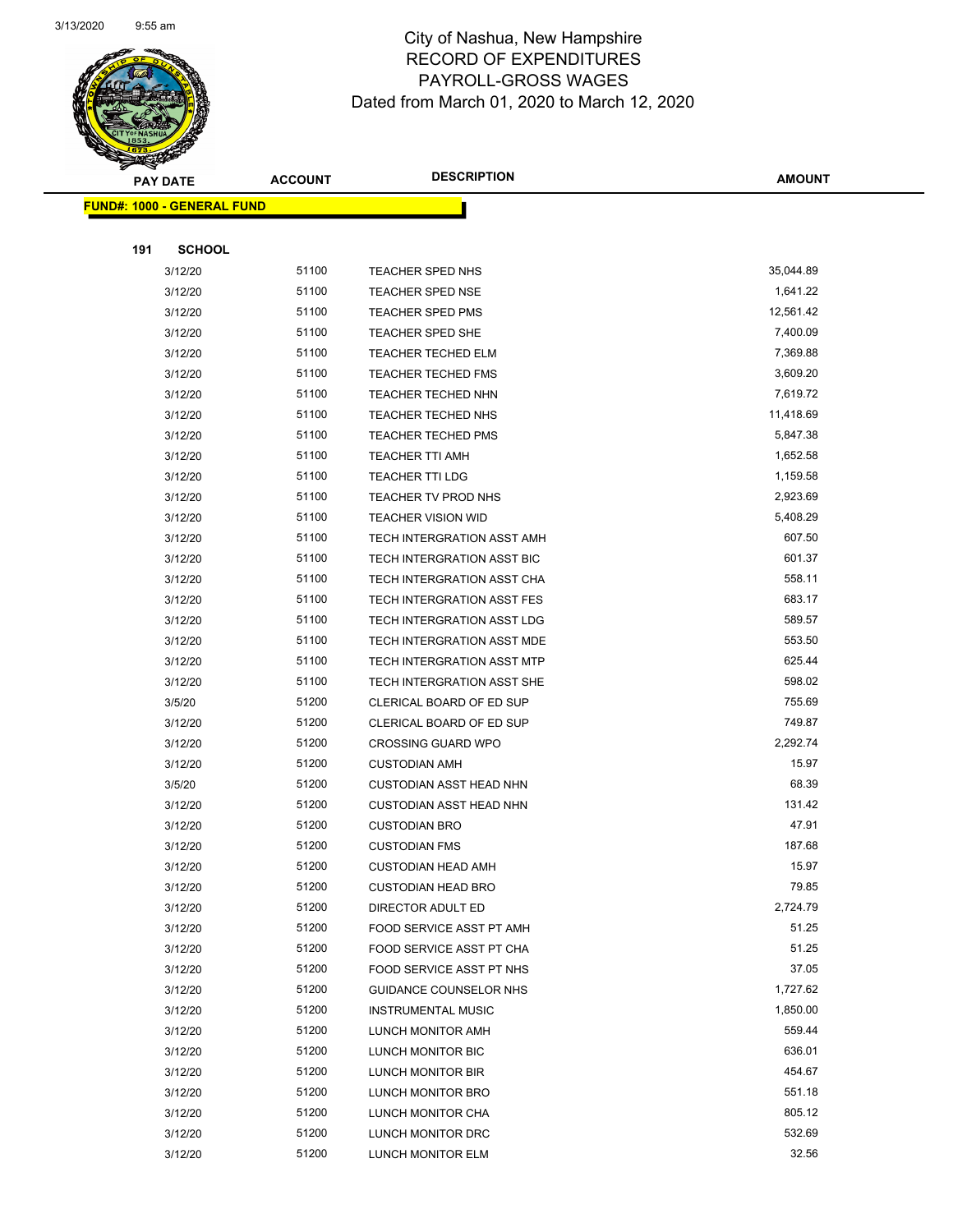

Page 76 of 97

| <b>PAY DATE</b>                   | <b>ACCOUNT</b> | <b>DESCRIPTION</b>          | <b>AMOUNT</b> |
|-----------------------------------|----------------|-----------------------------|---------------|
| <b>FUND#: 1000 - GENERAL FUND</b> |                |                             |               |
|                                   |                |                             |               |
| 191<br><b>SCHOOL</b>              |                |                             |               |
| 3/12/20                           | 51200          | LUNCH MONITOR FES           | 749.89        |
| 3/12/20                           | 51200          | LUNCH MONITOR FMS           | 277.62        |
| 3/12/20                           | 51200          | LUNCH MONITOR LDG           | 588.38        |
| 3/12/20                           | 51200          | LUNCH MONITOR MDE           | 488.40        |
| 3/12/20                           | 51200          | LUNCH MONITOR MTP           | 367.04        |
| 3/12/20                           | 51200          | LUNCH MONITOR NHN           | 444.00        |
| 3/12/20                           | 51200          | LUNCH MONITOR NHS           | 420.32        |
| 3/12/20                           | 51200          | LUNCH MONITOR NSE           | 473.60        |
| 3/12/20                           | 51200          | LUNCH MONITOR PMS           | 337.40        |
| 3/12/20                           | 51200          | LUNCH MONITOR SHE           | 534.40        |
| 3/12/20                           | 51200          | PARA PRE SCHOOL BIR         | 615.72        |
| 3/12/20                           | 51200          | PARA DW SPEC ED BIR         | 938.76        |
| 3/12/20                           | 51200          | PARA DW SPEC ED MDE         | 462.00        |
| 3/12/20                           | 51200          | PARA DW SPEC ED NSE         | 25.63         |
| 3/12/20                           | 51200          | PARA ELL FES                | 38.44         |
| 3/12/20                           | 51200          | PARA INST AMH               | 947.90        |
| 3/12/20                           | 51200          | PARA INST BIC               | 443.74        |
| 3/12/20                           | 51200          | PARA INST BIR               | 25.63         |
| 3/12/20                           | 51200          | PARA INST DRC               | 64.58         |
| 3/12/20                           | 51200          | PARA INST FES               | 38.44         |
| 3/12/20                           | 51200          | PARA INST FMS               | 25.63         |
| 3/12/20                           | 51200          | PARA INST LDG               | 12.81         |
| 3/12/20                           | 51200          | PARA INST MDE               | 12.81         |
| 3/12/20                           | 51200          | PARA INST NHN               | 315.04        |
| 3/12/20                           | 51200          | PARA INST PMS               | 64.68         |
| 3/12/20                           | 51200          | PARA INST SHE               | 225.06        |
| 3/12/20                           | 51200          | PARA LIB PMS                | 312.10        |
| 3/12/20                           | 51200          | PARA PRE SCH BIC            | 1,657.61      |
| 3/12/20                           | 51200          | PARA PRE SCH BRO            | 3,812.11      |
| 3/12/20                           | 51200          | PARA PRE SCH NSE            | 4,424.22      |
| 3/5/20                            | 51200          | PARA SCI NHS                | 20.00         |
| 3/12/20                           | 51200          | PARA TTI LDG                | 79.85         |
| 3/12/20                           | 51200          | SCHOOL PSYCHOLOGIST WID     | 3,938.08      |
| 3/12/20                           | 51200          | SPEECH LANG PATHOLOGIST WID | 5,452.24      |
| 3/12/20                           | 51200          | STUDENT ACTIVITY COORD NHS  | 1,093.01      |
| 3/5/20                            | 51200          | <b>SUB CLERICAL</b>         | 975.00        |
| 3/12/20                           | 51200          | <b>SUB CLERICAL</b>         | 929.50        |
| 3/12/20                           | 51200          | <b>SUB CROSSING GUARD</b>   | 71.87         |
| 3/12/20                           | 51200          | SUB FOOD SERVICE            | 80.01         |
| 3/12/20                           | 51200          | SUMMER SCHOOL PARA          | 7.18          |
| 3/12/20                           | 51200          | TEACHER ART FMS             | 2,040.02      |
| 3/12/20                           | 51200          | TEACHER ART NHS             | 994.78        |
| 3/12/20                           | 51200          | TEACHER BIO TEC NHN         | 562.61        |
| 3/12/20                           | 51200          | <b>TEACHER DWSE ELM</b>     | 50.00         |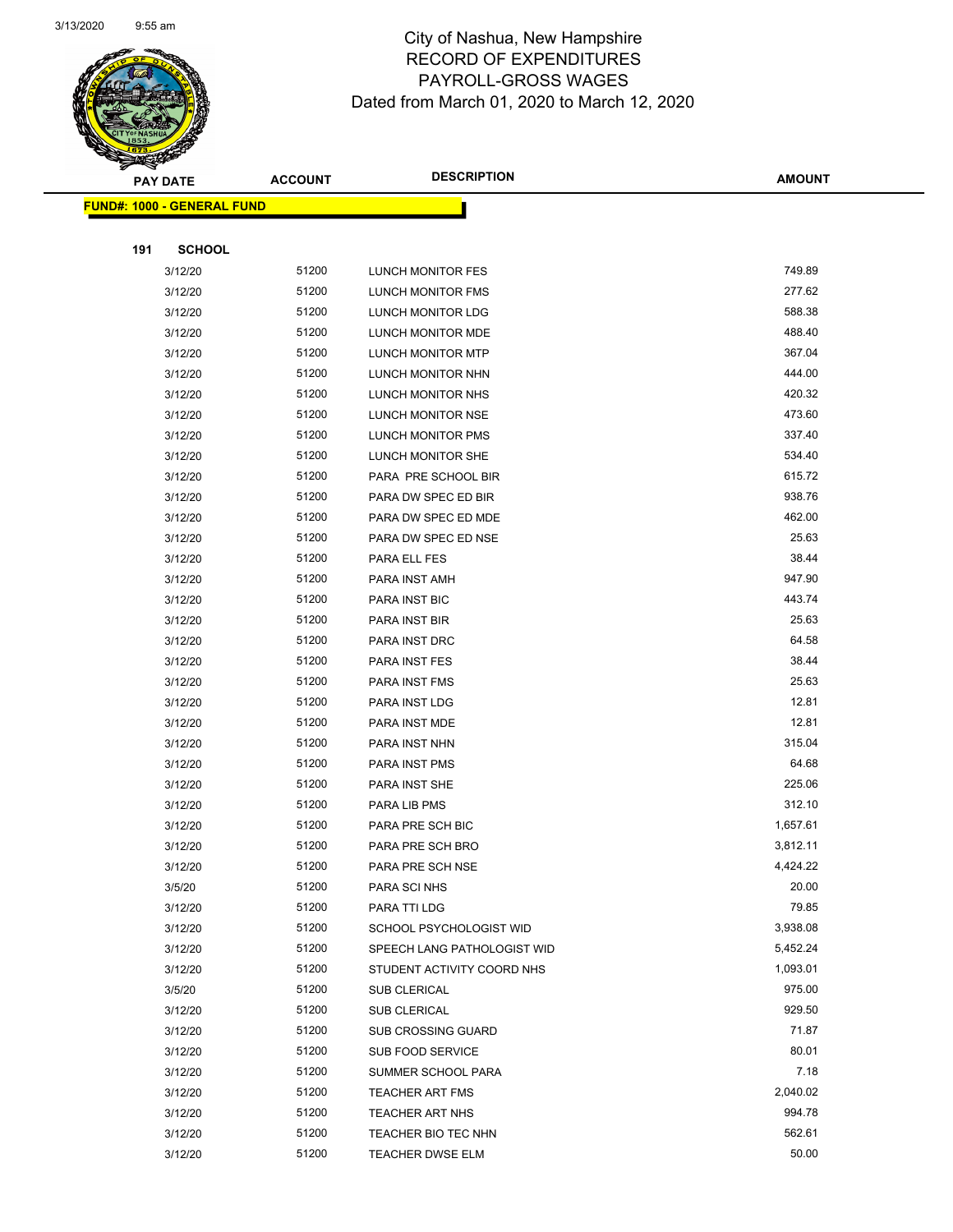

Page 77 of 97

| <b>PAY DATE</b>                   | <b>ACCOUNT</b> | <b>DESCRIPTION</b>              | <b>AMOUNT</b> |
|-----------------------------------|----------------|---------------------------------|---------------|
| <b>FUND#: 1000 - GENERAL FUND</b> |                |                                 |               |
|                                   |                |                                 |               |
| 191<br><b>SCHOOL</b>              |                |                                 |               |
| 3/12/20                           | 51200          | <b>TEACHER ELL NHS</b>          | 793.91        |
| 3/12/20                           | 51200          | <b>TEACHER ENGLISH NHN</b>      | 300.00        |
| 3/12/20                           | 51200          | <b>TEACHER ENGLISH NHS</b>      | 2,184.92      |
| 3/12/20                           | 51200          | <b>TEACHER FOREIGN LANG FMS</b> | 1,188.29      |
| 3/12/20                           | 51200          | <b>TEACHER GR1 MTP</b>          | 175.00        |
| 3/12/20                           | 51200          | TEACHER HEALTH NHS              | 180.00        |
| 3/12/20                           | 51200          | <b>TEACHER MUSIC AMH</b>        | 162.50        |
| 3/12/20                           | 51200          | <b>TEACHER MUSIC DRC</b>        | 200.00        |
| 3/12/20                           | 51200          | <b>TEACHER MUSIC ELM</b>        | 1,972.89      |
| 3/12/20                           | 51200          | <b>TEACHER MUSIC LDG</b>        | 50.00         |
| 3/12/20                           | 51200          | <b>TEACHER MUSIC MTP</b>        | 1,643.77      |
| 3/12/20                           | 51200          | TEACHER PE BIR                  | 500.00        |
| 3/12/20                           | 51200          | <b>TEACHER PE NHS</b>           | 828.00        |
| 3/12/20                           | 51200          | <b>TEACHER READ ELM</b>         | 1,727.61      |
| 3/12/20                           | 51200          | <b>TEACHER READ FMS</b>         | 150.00        |
| 3/12/20                           | 51200          | TEACHER SCIENCE NHS             | 36.00         |
| 3/12/20                           | 51200          | TEACHER SOCIAL STUDIES NHN      | 875.00        |
| 3/12/20                           | 51200          | TEACHER SOCIAL STUDIES NHS      | 120.00        |
| 3/12/20                           | 51200          | <b>TEACHER SPED ELM</b>         | 75.00         |
| 3/12/20                           | 51200          | TEACHER SPED LDG                | 31.25         |
| 3/12/20                           | 51200          | <b>TEACHER SPED NHN</b>         | 1,809.49      |
| 3/12/20                           | 51200          | TEACHER SPED NHS                | 1,461.83      |
| 3/12/20                           | 51200          | TEACHER VISION WID              | 818.83        |
| 3/5/20                            | 51200          | <b>TICKETSELLER</b>             | 100.00        |
| 3/5/20                            | 51200          | TTI PARA SHE                    | 250.00        |
| 3/12/20                           | 51300          | <b>CLERICAL CTE NHS</b>         | 24.47         |
| 3/5/20                            | 51300          | <b>CLERICAL HUMAN RESOURCES</b> | 119.71        |
| 3/12/20                           | 51300          | <b>CLERICAL HUMAN RESOURCES</b> | 212.01        |
| 3/5/20                            | 51300          | <b>CLERICAL PLANT OPS</b>       | 53.65         |
| 3/12/20                           | 51300          | CLERICAL PLANT OPS              | 61.29         |
| 3/12/20                           | 51300          | <b>CLERICAL PRINCIPAL AMH</b>   | 22.64         |
| 3/12/20                           | 51300          | CLERICAL PRINCIPAL BIC          | 16.32         |
| 3/12/20                           | 51300          | <b>CLERICAL PRINCIPAL BIR</b>   | 8.16          |
| 3/12/20                           | 51300          | <b>CLERICAL PRINCIPAL BRO</b>   | 16.32         |
| 3/12/20                           | 51300          | CLERICAL PRINCIPAL CHA          | 30.66         |
| 3/12/20                           | 51300          | <b>CLERICAL PRINCIPAL DRC</b>   | 23.04         |
| 3/12/20                           | 51300          | <b>CLERICAL PRINCIPAL LDG</b>   | 14.62         |
| 3/12/20                           | 51300          | CLERICAL PRINCIPAL MDE          | 8.04          |
| 3/12/20                           | 51300          | <b>CLERICAL PRINCIPAL MTP</b>   | 16.08         |
| 3/12/20                           | 51300          | CLERICAL PRINCIPAL NSE          | 8.16          |
| 3/12/20                           | 51300          | CLERICAL PRINCIPAL SHE          | 7.32          |
| 3/5/20                            | 51300          | CLERICAL SPECIAL ED SUP         | 6.96          |
| 3/12/20                           | 51300          | CLERICAL SPECIAL ED SUP         | 55.62         |
| 3/12/20                           | 51300          | <b>CUSTODIAN ASST HEAD ELM</b>  | 187.29        |
|                                   |                |                                 |               |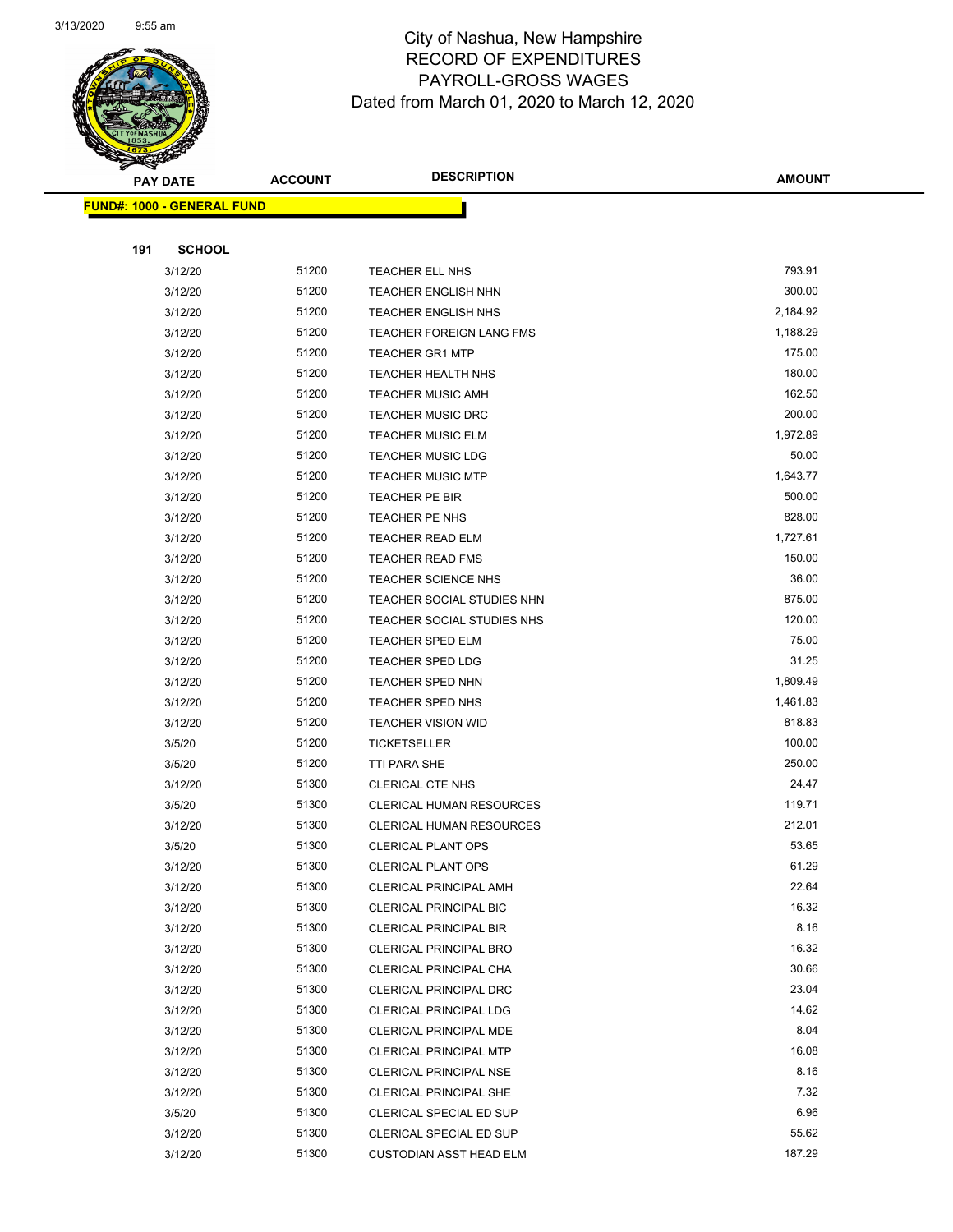

|     | <b>PAY DATE</b>                   | <b>ACCOUNT</b> | <b>DESCRIPTION</b>             | <b>AMOUNT</b> |
|-----|-----------------------------------|----------------|--------------------------------|---------------|
|     | <b>FUND#: 1000 - GENERAL FUND</b> |                |                                |               |
|     |                                   |                |                                |               |
| 191 | <b>SCHOOL</b>                     |                |                                |               |
|     | 3/5/20                            | 51300          | <b>CUSTODIAN ASST HEAD NHN</b> | 157.58        |
|     | 3/12/20                           | 51300          | <b>CUSTODIAN ASST HEAD NHN</b> | 646.06        |
|     | 3/5/20                            | 51300          | <b>CUSTODIAN ASST HEAD NHS</b> | 551.52        |
|     | 3/12/20                           | 51300          | <b>CUSTODIAN ASST HEAD NHS</b> | 874.03        |
|     | 3/12/20                           | 51300          | <b>CUSTODIAN ASST HEAD PMS</b> | 312.16        |
|     | 3/12/20                           | 51300          | <b>CUSTODIAN BIR</b>           | 219.24        |
|     | 3/12/20                           | 51300          | <b>CUSTODIAN BRO</b>           | 301.46        |
|     | 3/12/20                           | 51300          | <b>CUSTODIAN CHA</b>           | 82.22         |
|     | 3/5/20                            | 51300          | <b>CUSTODIAN ELM</b>           | 328.87        |
|     | 3/12/20                           | 51300          | <b>CUSTODIAN ELM</b>           | 397.38        |
|     | 3/12/20                           | 51300          | <b>CUSTODIAN HEAD BIR</b>      | 54.63         |
|     | 3/5/20                            | 51300          | <b>CUSTODIAN HEAD BRO</b>      | 171.69        |
|     | 3/12/20                           | 51300          | <b>CUSTODIAN HEAD BRO</b>      | 327.77        |
|     | 3/12/20                           | 51300          | <b>CUSTODIAN HEAD DRC</b>      | 421.40        |
|     | 3/5/20                            | 51300          | <b>CUSTODIAN HEAD ELM</b>      | 480.87        |
|     | 3/12/20                           | 51300          | <b>CUSTODIAN HEAD ELM</b>      | 332.91        |
|     | 3/5/20                            | 51300          | <b>CUSTODIAN HEAD LDG</b>      | 132.66        |
|     | 3/12/20                           | 51300          | <b>CUSTODIAN HEAD MDE</b>      | 249.72        |
|     | 3/5/20                            | 51300          | <b>CUSTODIAN HEAD NHS</b>      | 111.60        |
|     | 3/12/20                           | 51300          | <b>CUSTODIAN HEAD NHS</b>      | 111.60        |
|     | 3/5/20                            | 51300          | <b>CUSTODIAN HEAD SHE</b>      | 624.30        |
|     | 3/12/20                           | 51300          | <b>CUSTODIAN MDE</b>           | 109.62        |
|     | 3/5/20                            | 51300          | <b>CUSTODIAN NHN</b>           | 829.01        |
|     | 3/12/20                           | 51300          | <b>CUSTODIAN NHN</b>           | 800.63        |
|     | 3/5/20                            | 51300          | <b>CUSTODIAN NHS</b>           | 484.84        |
|     | 3/12/20                           | 51300          | <b>CUSTODIAN NHS</b>           | 761.90        |
|     | 3/12/20                           | 51300          | <b>CUSTODIAN PMS</b>           | 274.05        |
|     | 3/5/20                            | 51300          | <b>CUSTODIAN WID</b>           | 219.24        |
|     | 3/12/20                           | 51300          | MAINTENANCE ALARM WPO          | 305.28        |
|     | 3/12/20                           | 51300          | <b>MAINTENANCE HVAC WPO</b>    | 147.66        |
|     | 3/12/20                           | 51300          | PARA DW SPEC ED MDE            | 199.24        |
|     | 3/12/20                           | 51300          | PARA DW SPEC ED NHS            | 37.58         |
|     | 3/12/20                           | 51300          | PARA DW SPEC ELM               | 38.88         |
|     | 3/12/20                           | 51300          | PARA VOC NHS                   | 5.49          |
|     | 3/12/20                           | 51300          | <b>SECURITY MONITOR NHS</b>    | 274.05        |
|     | 3/5/20                            | 51400          | <b>CUSTODIAN TEMP</b>          | 1,388.80      |
|     | 3/12/20                           | 51400          | <b>CUSTODIAN TEMP</b>          | 1,805.44      |
|     | 3/12/20                           | 51412          | <b>CROSSING GUARD WPO</b>      | 131.19        |
|     | 3/12/20                           | 51412          | GUIDANCE COUNSELOR NHS         | 181.25        |
|     | 3/12/20                           | 51412          | PARA DW SPEC ED BRO            | 74.00         |
|     | 3/12/20                           | 51412          | PARA DW SPEC ED FMS            | 58.00         |
|     | 3/12/20                           | 51412          | PARA DW SPEC ED MTP            | 15.00         |
|     | 3/12/20                           | 51412          | PARA DW SPEC ED NHN            | 8.00          |
|     | 3/12/20                           | 51412          | PARA DW SPEC ED NSE            | 15.00         |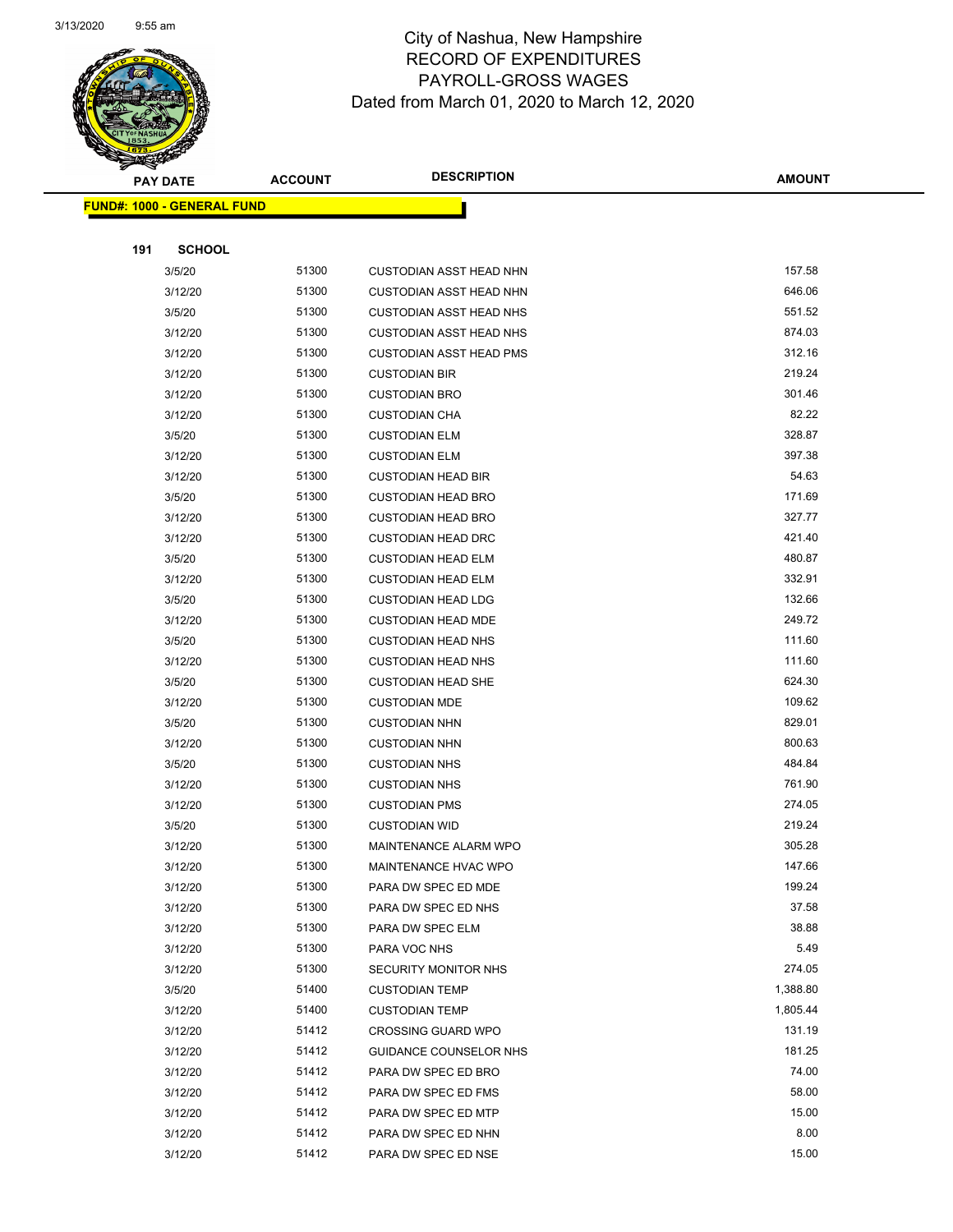

Page 79 of 97

|     | <b>PAY DATE</b>                   | <b>ACCOUNT</b> | <b>DESCRIPTION</b>         | <b>AMOUNT</b> |
|-----|-----------------------------------|----------------|----------------------------|---------------|
|     | <b>FUND#: 1000 - GENERAL FUND</b> |                |                            |               |
|     |                                   |                |                            |               |
| 191 | <b>SCHOOL</b>                     |                |                            |               |
|     | 3/12/20                           | 51412          | PARA DW SPEC ED PMS        | 38.00         |
|     | 3/12/20                           | 51412          | PARA DW SPEC ELM           | 1,093.00      |
|     | 3/12/20                           | 51412          | PARA ELL FMS               | 20.00         |
|     | 3/12/20                           | 51412          | PARA INST AMH              | 97.00         |
|     | 3/12/20                           | 51412          | PARA INST BIC              | 58.00         |
|     | 3/12/20                           | 51412          | PARA INST BIR              | 76.00         |
|     | 3/12/20                           | 51412          | PARA INST BRO              | 120.00        |
|     | 3/12/20                           | 51412          | PARA INST CHA              | 64.00         |
|     | 3/12/20                           | 51412          | PARA INST DRC              | 121.00        |
|     | 3/12/20                           | 51412          | PARA INST ELM              | 609.00        |
|     | 3/12/20                           | 51412          | PARA INST FES              | 27.00         |
|     | 3/12/20                           | 51412          | PARA INST FMS              | 1,022.00      |
|     | 3/12/20                           | 51412          | PARA INST LDG              | 5.00          |
|     | 3/12/20                           | 51412          | PARA INST MDE              | 74.00         |
|     | 3/12/20                           | 51412          | PARA INST MTP              | 73.00         |
|     | 3/12/20                           | 51412          | PARA INST NHN              | 9.00          |
|     | 3/12/20                           | 51412          | PARA INST NHS              | 18.00         |
|     | 3/12/20                           | 51412          | PARA INST NSE              | 123.00        |
|     | 3/12/20                           | 51412          | PARA INST PMS              | 38.00         |
|     | 3/12/20                           | 51412          | PARA INST SHE              | 161.00        |
|     | 3/12/20                           | 51412          | PARA KIND AMH              | 5.00          |
|     | 3/12/20                           | 51412          | PARA KIND BRO              | 24.00         |
|     | 3/12/20                           | 51412          | PARA KIND CHA              | 13.00         |
|     | 3/12/20                           | 51412          | PARA KIND MDE              | 8.00          |
|     | 3/12/20                           | 51412          | PARA PRE SCH BRO           | 10.00         |
|     | 3/12/20                           | 51412          | PARA PRE SCH NSE           | 111.00        |
|     | 3/12/20                           | 51412          | PARA TTI AMH               | 30.00         |
|     | 3/12/20                           | 51412          | PARA TTI LDG               | 16.00         |
|     | 3/12/20                           | 51412          | PARA TTI MTP               | 574.00        |
|     | 3/12/20                           | 51412          | PARA VOC NHS               | 166.00        |
|     | 3/5/20                            | 51412          | SUB CLERICAL               | 52.00         |
|     | 3/12/20                           | 51412          | SUB CLERICAL               | 1,482.00      |
|     | 3/12/20                           | 51412          | <b>SUB LUNCH MONITOR</b>   | 1,186.96      |
|     | 3/12/20                           | 51412          | <b>SUB NURSE</b>           | 200.00        |
|     | 3/12/20                           | 51412          | SUB PARA PROFESSIONAL      | 2,801.83      |
|     | 3/12/20                           | 51412          | <b>SUB TEACHER</b>         | 11,882.79     |
|     | 3/5/20                            | 51412          | SUB TEACHER LONG TERM      | 350.00        |
|     | 3/12/20                           | 51412          | SUB TEACHER LONG TERM      | 6,695.00      |
|     | 2/27/20                           | 51412          | SUMMER SCH STUD MENT K-5   | (402.00)      |
|     | 3/12/20                           | 51412          | SUMMER SCHOOL PARA         | 287.10        |
|     | 3/12/20                           | 51412          | TEACHER ELECTRICAL NHS     | 387.12        |
|     | 3/12/20                           | 51412          | TEACHER ELL NHS            | 16.75         |
|     | 3/12/20                           | 51412          | <b>TEACHER SCIENCE FMS</b> | 25.00         |
|     | 3/12/20                           | 51412          | TEACHER SOCIAL STUDIES FMS | 75.00         |
|     |                                   |                |                            |               |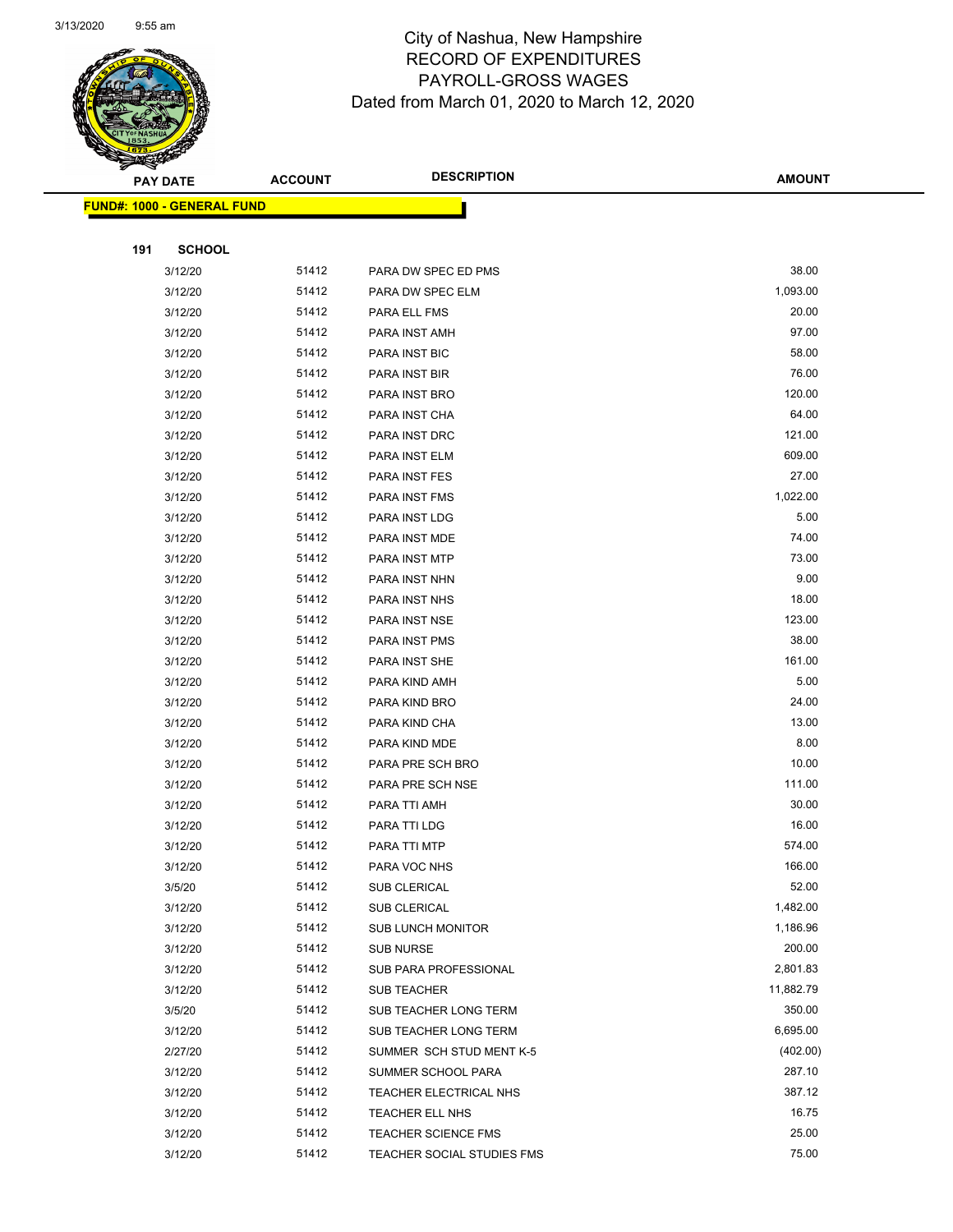

Page 80 of 97

| <b>PAY DATE</b>                   | <b>ACCOUNT</b> | <b>DESCRIPTION</b>                | <b>AMOUNT</b>        |
|-----------------------------------|----------------|-----------------------------------|----------------------|
| <b>FUND#: 1000 - GENERAL FUND</b> |                |                                   |                      |
|                                   |                |                                   |                      |
| 191<br><b>SCHOOL</b>              |                |                                   |                      |
| 3/12/20                           | 51412          | TEACHER SPED NHS                  | 412.50               |
| 3/12/20                           | 51412          | TITLE ONE PARA FES                | 126.00               |
| 3/12/20                           | 51650          | <b>ACCESS ADMINISTRATOR</b>       | 75.00                |
| 3/12/20                           | 51650          | PARA DW SPEC ED NHN               | 599.02               |
| 3/12/20                           | 51650          | PARA ELL LDG                      | 9.92                 |
| 3/12/20                           | 51650          | PARA INST LDG                     | 73.91                |
| 3/12/20                           | 51650          | PARA KIND LDG                     | 19.84                |
| 3/12/20                           | 51650          | PARA TTI LDG                      | 81.82                |
| 3/12/20                           | 51650          | SCHOOL PSYCHOLOGIST WID           | 1,278.45             |
| 3/5/20                            | 51650          | SUB TEACHER                       | 822.78               |
| 3/12/20                           | 51650          | <b>SUB TEACHER</b>                | 822.78               |
| 3/12/20                           | 51650          | TEACHER COSMETOLOGY NHN           | 25.00                |
| 3/12/20                           | 51650          | <b>TEACHER ELL FMS</b>            | 25.00                |
| 3/12/20                           | 51650          | TEACHER ELL LDG                   | 900.00               |
| 3/12/20                           | 51650          | TEACHER ELL NHS                   | 125.00               |
| 3/12/20                           | 51650          | <b>TEACHER FACS NHN</b>           | 100.00               |
| 3/12/20                           | 51650          | <b>TEACHER SCIENCE NHN</b>        | 50.00                |
| 3/12/20                           | 51650          | <b>TEACHER SCIENCE NHS</b>        | 50.00                |
| 3/12/20                           | 51650          | TEACHER SOCIAL STUDIES NHS        | 50.00                |
| 3/12/20                           | 51700          | <b>7PAR CTE NHN</b>               | 1,460.00             |
| 3/12/20                           | 51700          | BASKETBALL FRESHMAN BOYS NHS      | 2,172.00             |
| 3/12/20                           | 51700          | BASKETBALL JR VARSITY GIRL NHN    | 2,199.00             |
| 3/12/20                           | 51700          | CHEERLEADER JR VARSITY NHN        | 930.00               |
| 3/12/20                           | 51700          | CHEERLEADER JR VARSITY NHS        | 788.00               |
| 3/12/20                           | 51700          | CHEERLEADER VARSITY NHN           | 1,585.00             |
| 3/12/20                           | 51700          | CLERICAL GUIDANCE NHN             | 1,512.25             |
| 3/12/20                           | 51700          | CROSS COUNTRY BOYS PMS            | 4,979.00             |
| 3/12/20                           | 51700          | <b>CUSTODIAN HEAD MDE</b>         | 2,859.00             |
| 3/5/20                            | 51700          | E-BLOCK TECHNICAL PARA            | 250.00               |
| 3/12/20                           | 51700          | <b>GUIDANCE COUNSELOR BIR</b>     | 69.23                |
| 3/12/20                           | 51700          | <b>GUIDANCE COUNSELOR ELM</b>     | 69.23                |
| 3/12/20                           | 51700          | <b>GUIDANCE COUNSELOR NHN</b>     | 1,935.00             |
| 3/12/20                           | 51700          | <b>GYMNASTICS NHS</b>             | 1,892.00             |
| 3/12/20                           | 51700          | HOCKEY ASST VARSITY NHN           | 2,044.00             |
| 3/12/20                           | 51700          | HOCKEY ASST VARSITY NHS           | 2,007.00<br>3,285.00 |
| 3/12/20                           | 51700<br>51700 | <b>HOCKEY VARSITY NHN</b>         | 3,533.00             |
| 3/12/20                           |                | <b>HOCKEY VARSITY NHS</b>         | 81.81                |
| 3/12/20<br>3/12/20                | 51700<br>51700 | <b>LIBRARIAN NHS</b><br>NURSE ELM | 81.81                |
| 3/5/20                            | 51700          | PARA PRE SCHOOL BIR               | 750.00               |
| 3/5/20                            | 51700          | PARA ALT AMH                      | 250.00               |
| 3/5/20                            | 51700          | PARA ALT DRC                      | 250.00               |
| 3/5/20                            | 51700          | PARA ALT LDG                      | 250.00               |
| 3/5/20                            | 51700          | PARA ALT MTP                      | 250.00               |
|                                   |                |                                   |                      |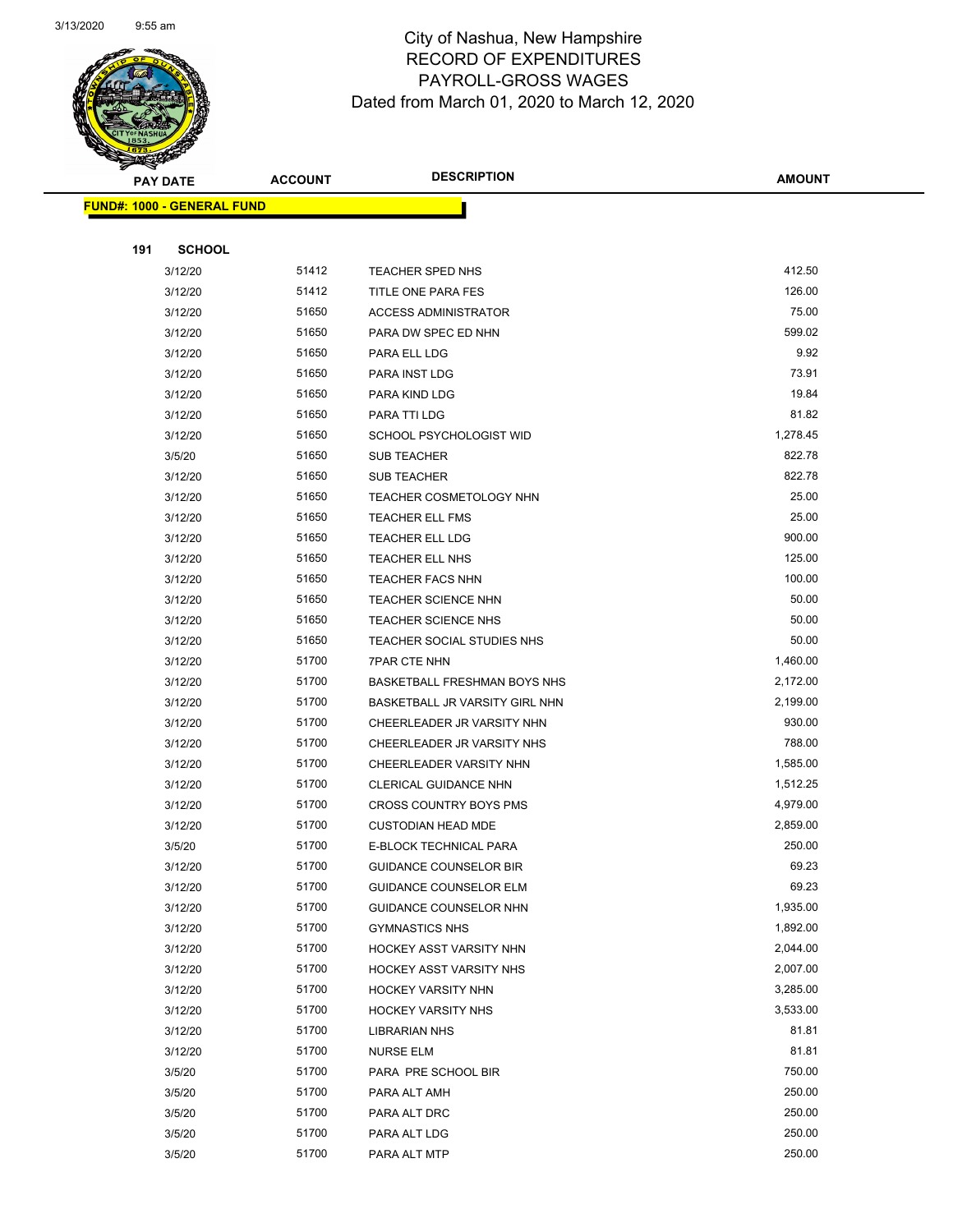

Page 81 of 97

|     | <b>PAY DATE</b>                    | <b>ACCOUNT</b> | <b>DESCRIPTION</b>  | <b>AMOUNT</b> |
|-----|------------------------------------|----------------|---------------------|---------------|
|     | <u> FUND#: 1000 - GENERAL FUND</u> |                |                     |               |
|     |                                    |                |                     |               |
| 191 | <b>SCHOOL</b>                      |                |                     |               |
|     | 3/5/20                             | 51700          | PARA DW SPEC ED AMH | 4,750.00      |
|     | 3/5/20                             | 51700          | PARA DW SPEC ED BIR | 500.00        |
|     | 3/5/20                             | 51700          | PARA DW SPEC ED BRO | 1,250.00      |
|     | 3/5/20                             | 51700          | PARA DW SPEC ED CHA | 2,000.00      |
|     | 3/5/20                             | 51700          | PARA DW SPEC ED FMS | 3,250.00      |
|     | 3/5/20                             | 51700          | PARA DW SPEC ED LDG | 250.00        |
|     | 3/5/20                             | 51700          | PARA DW SPEC ED MDE | 3,500.00      |
|     | 3/5/20                             | 51700          | PARA DW SPEC ED MTP | 250.00        |
|     | 3/5/20                             | 51700          | PARA DW SPEC ED NHN | 1,250.00      |
|     | 3/5/20                             | 51700          | PARA DW SPEC ED NHS | 1,500.00      |
|     | 3/5/20                             | 51700          | PARA DW SPEC ED NSE | 750.00        |
|     | 3/5/20                             | 51700          | PARA DW SPEC ED PMS | 500.00        |
|     | 3/5/20                             | 51700          | PARA DW SPEC ED SHE | 2,750.00      |
|     | 3/5/20                             | 51700          | PARA DW SPEC ED WID | 250.00        |
|     | 3/5/20                             | 51700          | PARA DW SPEC ELM    | 2,000.00      |
|     | 3/5/20                             | 51700          | PARA ELL DRC        | 250.00        |
|     | 3/5/20                             | 51700          | PARA ELL FES        | 250.00        |
|     | 3/5/20                             | 51700          | PARA ELL LDG        | 500.00        |
|     | 3/5/20                             | 51700          | PARA ELL MTP        | 250.00        |
|     | 3/5/20                             | 51700          | PARA ELL SHE        | 250.00        |
|     | 3/5/20                             | 51700          | PARA INST AMH       | 1,500.00      |
|     | 3/5/20                             | 51700          | PARA INST BIC       | 1,500.00      |
|     | 3/5/20                             | 51700          | PARA INST BIR       | 1,250.00      |
|     | 3/5/20                             | 51700          | PARA INST BRO       | 500.00        |
|     | 3/5/20                             | 51700          | PARA INST CHA       | 2,250.00      |
|     | 3/5/20                             | 51700          | PARA INST DRC       | 1,500.00      |
|     | 3/5/20                             | 51700          | PARA INST ELM       | 1,000.00      |
|     | 3/5/20                             | 51700          | PARA INST FES       | 2,500.00      |
|     | 3/5/20                             | 51700          | PARA INST FMS       | 2,000.00      |
|     | 3/5/20                             | 51700          | PARA INST LDG       | 2,000.00      |
|     | 3/5/20                             | 51700          | PARA INST MDE       | 500.00        |
|     | 3/5/20                             | 51700          | PARA INST MTP       | 1,750.00      |
|     | 3/5/20                             | 51700          | PARA INST NHN       | 250.00        |
|     | 3/5/20                             | 51700          | PARA INST NHS       | 1,000.00      |
|     | 3/5/20                             | 51700          | PARA INST NSE       | 1,000.00      |
|     | 3/5/20                             | 51700          | PARA INST PMS       | 750.00        |
|     | 3/5/20                             | 51700          | PARA INST SHE       | 1,000.00      |
|     | 3/12/20                            | 51700          | PARA INST SHE       | 250.00        |
|     | 3/5/20                             | 51700          | PARA KIND AMH       | 500.00        |
|     | 3/5/20                             | 51700          | PARA KIND BIC       | 500.00        |
|     | 3/5/20                             | 51700          | PARA KIND BIR       | 250.00        |
|     | 3/5/20                             | 51700          | PARA KIND CHA       | 250.00        |
|     | 3/5/20                             | 51700          | PARA KIND DRC       | 250.00        |
|     | 3/5/20                             | 51700          | PARA KIND FES       | 500.00        |
|     |                                    |                |                     |               |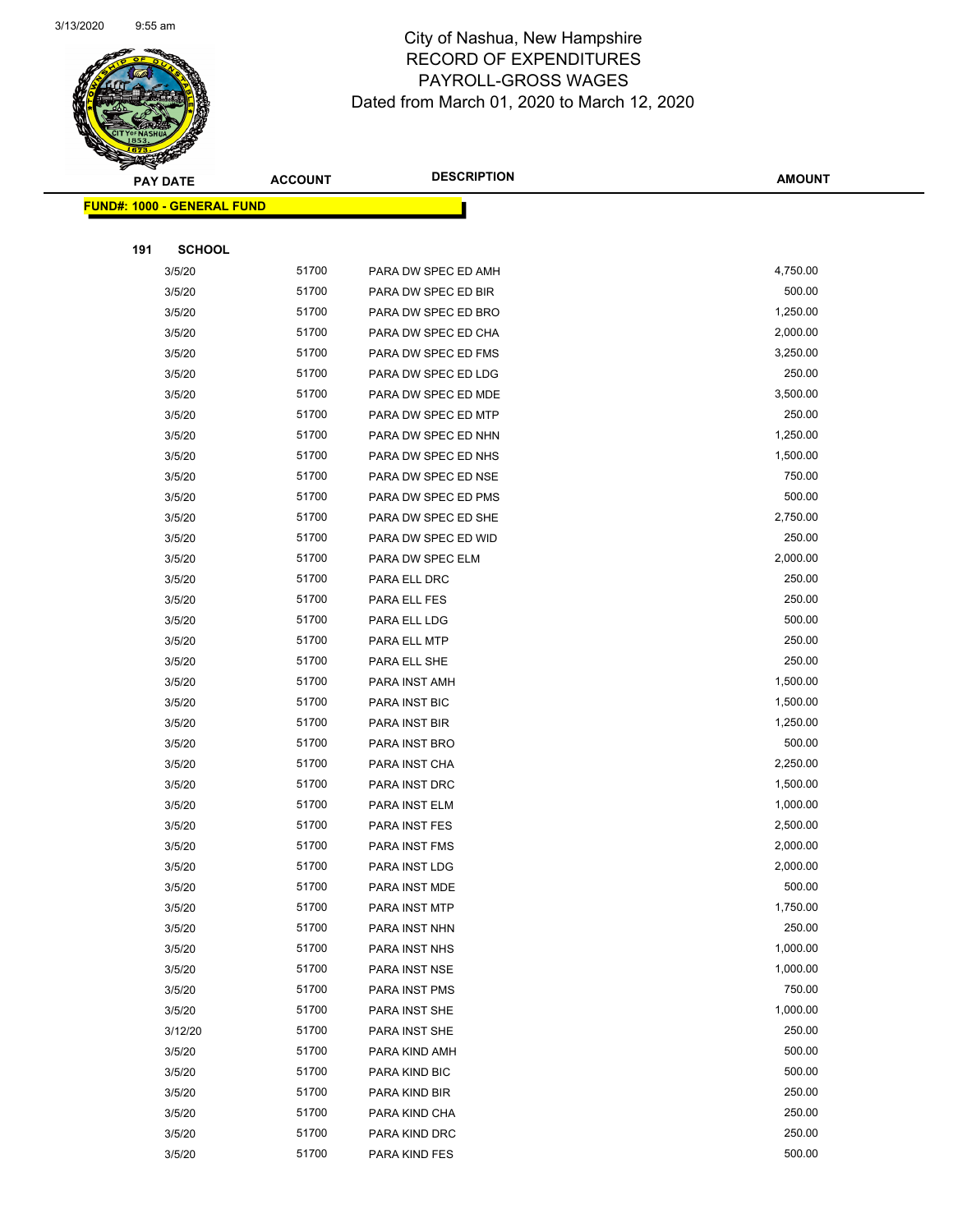

|     | <b>PAY DATE</b>                    | <b>ACCOUNT</b> | <b>DESCRIPTION</b>            | <b>AMOUNT</b> |
|-----|------------------------------------|----------------|-------------------------------|---------------|
|     | <u> FUND#: 1000 - GENERAL FUND</u> |                |                               |               |
|     |                                    |                |                               |               |
| 191 | <b>SCHOOL</b>                      |                |                               |               |
|     | 3/5/20                             | 51700          | PARA KIND LDG                 | 500.00        |
|     | 3/5/20                             | 51700          | PARA KIND MDE                 | 500.00        |
|     | 3/5/20                             | 51700          | PARA KIND MTP                 | 250.00        |
|     | 3/5/20                             | 51700          | PARA KIND NSE                 | 250.00        |
|     | 3/5/20                             | 51700          | PARA KIND SHE                 | 500.00        |
|     | 3/5/20                             | 51700          | PARA LIB NHN                  | 250.00        |
|     | 3/5/20                             | 51700          | PARA LIB NHS                  | 250.00        |
|     | 3/5/20                             | 51700          | PARA LIB PMS                  | 250.00        |
|     | 3/5/20                             | 51700          | PARA MEDIA NHN                | 250.00        |
|     | 3/5/20                             | 51700          | PARA MEDIA NHS                | 500.00        |
|     | 3/5/20                             | 51700          | PARA PRE SCH BIC              | 1,250.00      |
|     | 3/5/20                             | 51700          | PARA PRE SCH BRO              | 2,250.00      |
|     | 3/5/20                             | 51700          | PARA PRE SCH MTP              | 250.00        |
|     | 3/5/20                             | 51700          | PARA PRE SCH NSE              | 2,500.00      |
|     | 3/5/20                             | 51700          | PARA SCI NHS                  | 250.00        |
|     | 3/5/20                             | 51700          | PARA SPED FES                 | 250.00        |
|     | 3/5/20                             | 51700          | PARA TTI AMH                  | 750.00        |
|     | 3/5/20                             | 51700          | PARA TTI LDG                  | 1,750.00      |
|     | 3/5/20                             | 51700          | PARA TTI MTP                  | 2,250.00      |
|     | 3/5/20                             | 51700          | PARA TTI NURSERY              | 500.00        |
|     | 3/5/20                             | 51700          | PARA VOC NHS                  | 250.00        |
|     | 3/12/20                            | 51700          | SCHOOL PSYCHOLOGIST WID       | 69.23         |
|     | 3/12/20                            | 51700          | SKI ASST VARSITY NHN          | 2,053.00      |
|     | 3/12/20                            | 51700          | <b>SKI VARSITY NHN</b>        | 2,859.00      |
|     | 3/12/20                            | 51700          | SKIING ASST VARSITY NHS       | 1,768.00      |
|     | 3/12/20                            | 51700          | <b>SKIING VARSITY NHS</b>     | 2,507.00      |
|     | 3/12/20                            | 51700          | SPEECH LANG PATHOLOGIST WID   | 69.23         |
|     | 3/12/20                            | 51700          | SWIM ASST VARSITY NHS         | 1,406.00      |
|     | 3/12/20                            | 51700          | <b>SWIM VARSITY NHN</b>       | 2,252.00      |
|     | 3/12/20                            | 51700          | <b>SWIM VARSITY NHS</b>       | 4,462.00      |
|     | 3/12/20                            | 51700          | TEACHER ART CHA               | 34.61         |
|     | 3/12/20                            | 51700          | TEACHER ART NHS               | 34.61         |
|     | 3/12/20                            | 51700          | <b>TEACHER BUSINESS NHS</b>   | 69.23         |
|     | 3/12/20                            | 51700          | <b>TEACHER DWSE ELM</b>       | 319.23        |
|     | 3/12/20                            | 51700          | <b>TEACHER ENGLISH NHN</b>    | 69.23         |
|     | 3/12/20                            | 51700          | <b>TEACHER ENGLISH NHS</b>    | 3,311.87      |
|     | 3/12/20                            | 51700          | TEACHER FOREIGN LANG NHN      | 69.23         |
|     | 3/12/20                            | 51700          | TEACHER FOREIGN LANG NHS      | 69.23         |
|     | 3/12/20                            | 51700          | <b>TEACHER GR6 ELM</b>        | 69.23         |
|     | 3/12/20                            | 51700          | <b>TEACHER GR6 FMS</b>        | 69.23         |
|     | 3/12/20                            | 51700          | <b>TEACHER GR6 PMS</b>        | 69.23         |
|     | 3/12/20                            | 51700          | TEACHER HEALTH NHN            | 2,192.00      |
|     | 3/12/20                            | 51700          | TEACHER IN SCH SUSPENSION NHN | 1,303.67      |
|     | 3/12/20                            | 51700          | <b>TEACHER MATH ELM</b>       | 1,432.81      |
|     |                                    |                |                               |               |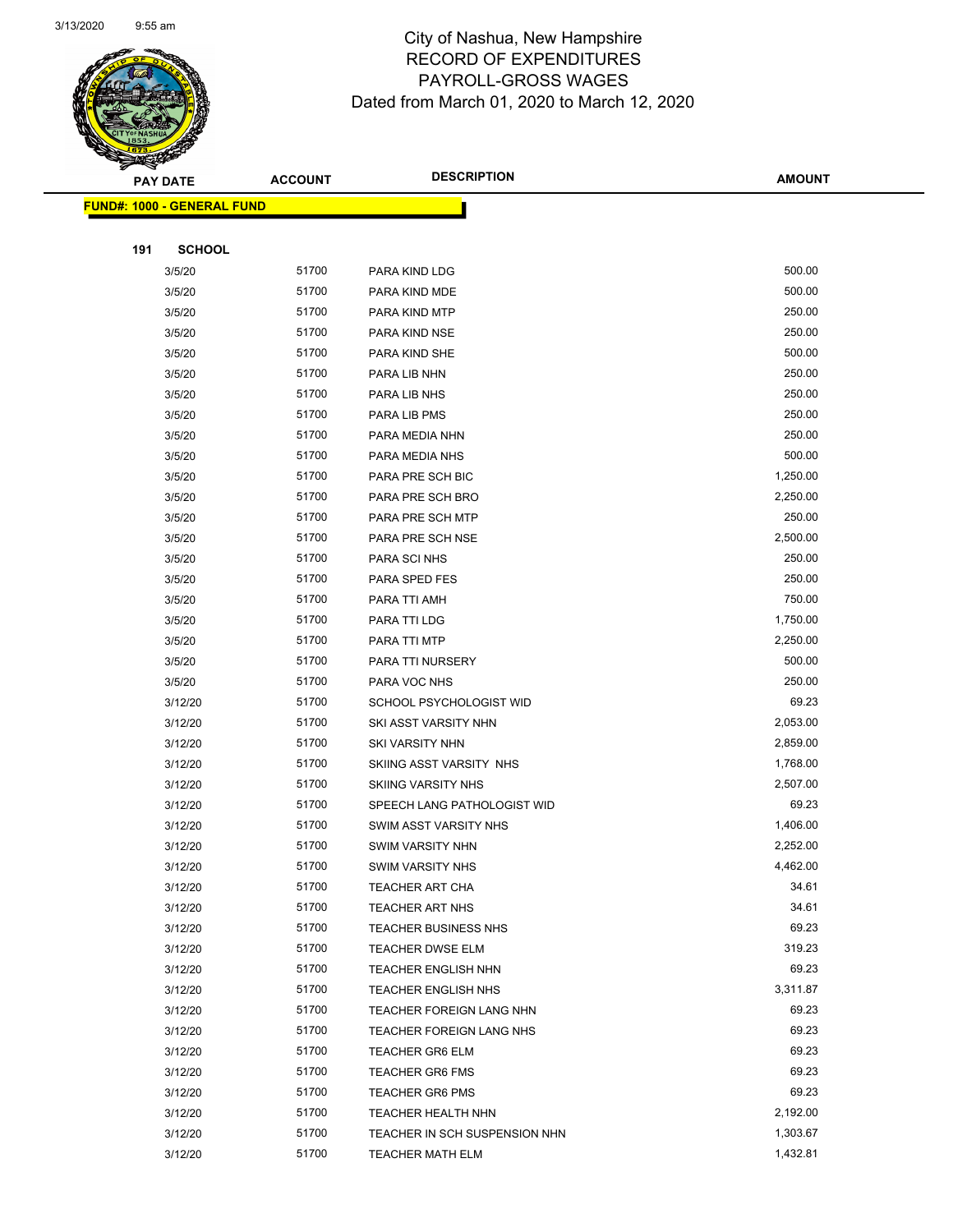

Page 83 of 97

| <b>PAY DATE</b>                   | <b>ACCOUNT</b>                        | <b>DESCRIPTION</b>           | <b>AMOUNT</b>  |
|-----------------------------------|---------------------------------------|------------------------------|----------------|
| <b>FUND#: 1000 - GENERAL FUND</b> |                                       |                              |                |
|                                   |                                       |                              |                |
| 191<br><b>SCHOOL</b>              |                                       |                              |                |
| 3/12/20                           | 51700                                 | <b>TEACHER MATH FMS</b>      | 69.23          |
| 3/12/20                           | 51700                                 | <b>TEACHER MATH NHN</b>      | 4,524.23       |
| 3/12/20                           | 51700                                 | <b>TEACHER MATH NHS</b>      | 2,363.23       |
| 3/12/20                           | 51700                                 | <b>TEACHER MATH PMS</b>      | 69.23          |
| 3/12/20                           | 51700                                 | <b>TEACHER MUSIC FMS</b>     | 69.23          |
| 3/12/20                           | 51700                                 | TEACHER PE ELM               | 3,735.00       |
| 3/12/20                           | 51700                                 | <b>TEACHER PE MDE</b>        | 34.61          |
| 3/12/20                           | 51700                                 | TEACHER PE NHN               | 5,013.61       |
| 3/12/20                           | 51700                                 | TEACHER PE NHS               | 1,757.00       |
| 3/12/20                           | 51700                                 | <b>TEACHER SCIENCE ELM</b>   | 319.23         |
| 3/12/20                           | 51700                                 | <b>TEACHER SCIENCE FMS</b>   | 69.23          |
| 3/12/20                           | 51700                                 | <b>TEACHER SCIENCE NHN</b>   | 69.23          |
| 3/12/20                           | 51700                                 | TEACHER SCIENCE NHS          | 577.63         |
| 3/12/20                           | 51700                                 | <b>TEACHER SCIENCE PMS</b>   | 69.23          |
| 3/12/20                           | 51700                                 | TEACHER SOCIAL STUDIES ELM   | 69.23          |
| 3/12/20                           | 51700                                 | TEACHER SOCIAL STUDIES FMS   | 69.23          |
| 3/12/20                           | 51700                                 | TEACHER SOCIAL STUDIES NHN   | 69.23          |
| 3/12/20                           | 51700                                 | TEACHER SOCIAL STUDIES NHS   | 69.23          |
| 3/12/20                           | 51700                                 | TEACHER SOCIAL STUDIES PMS   | 69.23          |
| 3/12/20                           | 51700                                 | TEACHER SPED NHN             | 2,484.23       |
| 3/12/20                           | 51700                                 | TEACHER SPED NHS             | 1,724.23       |
| 3/12/20                           | 51700                                 | <b>TEACHER TECHED NHN</b>    | 69.23          |
| 3/5/20                            | 51700                                 | TITLE ONE PARA FES           | 1,000.00       |
| 3/12/20                           | 51700                                 | TRACK ASST VS INDR BOYS NHS  | 1,379.00       |
| 3/12/20                           | 51700                                 | TRACK ASST VS INDR GRLS NHS  | 1,487.00       |
| 3/12/20                           | 51700                                 | TRACK VS INDR BOYS NHN       | 1,433.00       |
| 3/12/20                           | 51700                                 | TRACK VS INDR GIRLS NHS      | 2,081.00       |
| 3/12/20                           | 51700                                 | TRACK VS OUTDR BOYS NHS      | 2,081.00       |
| 3/12/20                           | 51700                                 | WRESTLING JR VARSITY NHN     | 1,437.00       |
| 3/12/20                           | 51700                                 | WRESTLING JR VARSITY NHS     | 1,578.00       |
| 3/12/20                           | 51700                                 | <b>WRESTLING VARSITY NHS</b> | 3,735.00       |
| 3/12/20                           | 51750                                 | <b>CLERICAL CTE NHS</b>      | 23,978.27      |
| 3/12/20                           | 51750                                 | <b>CUSTODIAN FMS</b>         | 1,655.17       |
| 3/12/20                           | 51750                                 | <b>CUSTODIAN NHS</b>         | 1,425.93       |
| 2/28/20                           | 55118                                 | TELEPHONE-CELLULAR           | (80.00)        |
| <b>TOTAL 191 - SCHOOL</b>         |                                       |                              | \$3,298,987.37 |
|                                   | <b>TOTAL FUND 1000 - GENERAL FUND</b> |                              | \$5,249,562.19 |

**FUND#: 2100 - FOOD SERVICES FUND**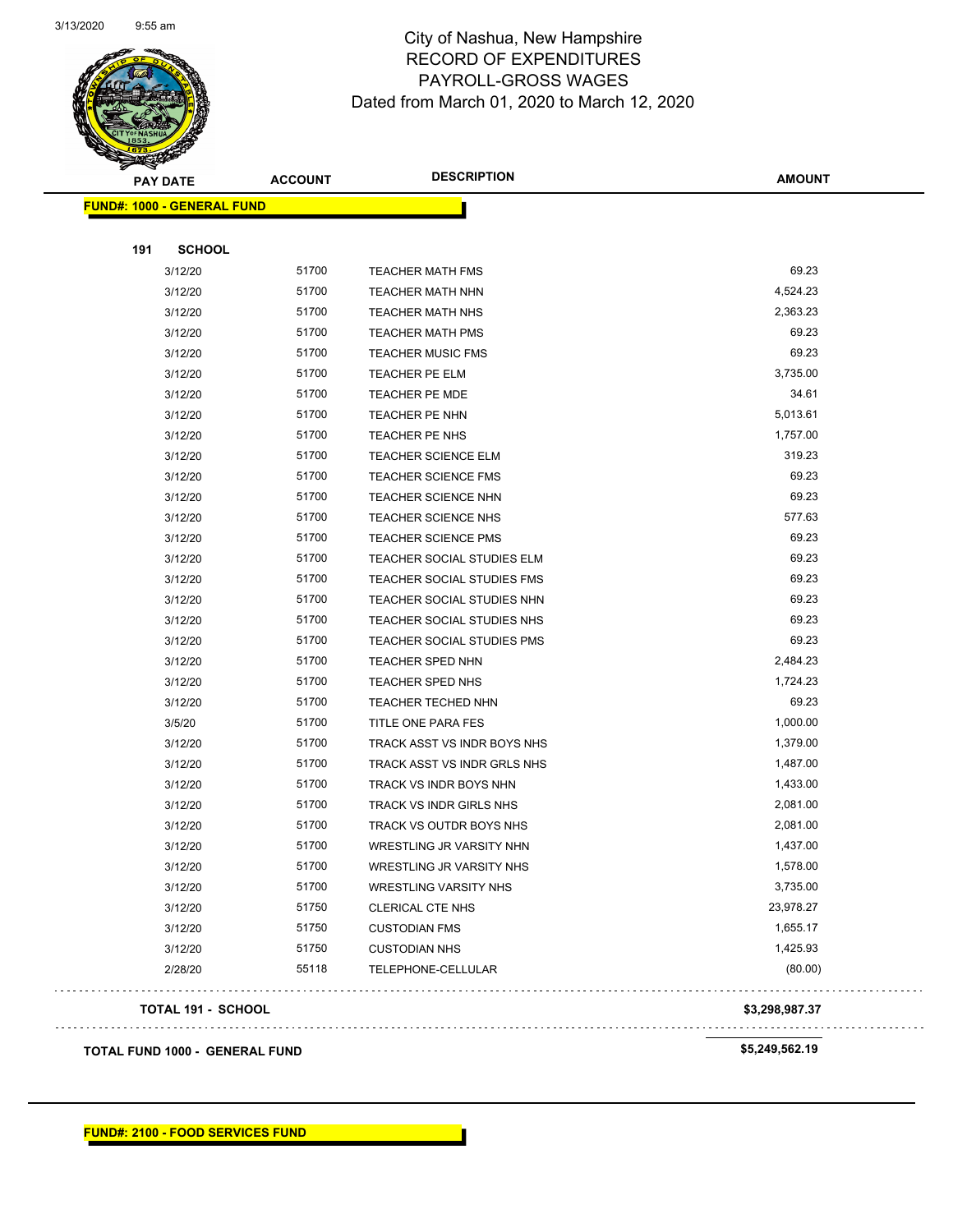

Page 84 of 97

| <b>PAY DATE</b>                         | <b>ACCOUNT</b> | <b>DESCRIPTION</b>                                   | <b>AMOUNT</b>       |
|-----------------------------------------|----------------|------------------------------------------------------|---------------------|
| <b>FUND#: 2100 - FOOD SERVICES FUND</b> |                |                                                      |                     |
|                                         |                |                                                      |                     |
| 3/5/20                                  | 51100          | CLERICAL FOOD SERVICE NHS                            | 804.39              |
| 3/12/20                                 | 51100          | CLERICAL FOOD SERVICE NHS                            | 804.40              |
| 3/12/20                                 | 51100          | DELIVERY DRIVER FOOD SERVICE                         | 752.75              |
| 3/12/20                                 | 51100          | DIRECTOR FOOD SERVICE                                | 2,956.70            |
| 3/12/20                                 | 51100          | <b>FOOD SERVICE BUSINESS MANAGER</b>                 | 2,275.21            |
| 3/12/20                                 | 51100          | FOOD SERVICE COOK AMH                                | 518.35              |
| 3/12/20                                 | 51100          | FOOD SERVICE COOK BIC                                | 530.95              |
| 3/12/20                                 | 51100          | FOOD SERVICE COOK BIR                                | 535.85              |
| 3/12/20                                 | 51100          | FOOD SERVICE COOK BRO                                | 530.95              |
| 3/12/20                                 | 51100          | FOOD SERVICE COOK CHA                                | 532.02              |
| 3/12/20                                 | 51100          | FOOD SERVICE COOK DRC                                | 535.85              |
| 3/12/20                                 | 51100          | FOOD SERVICE COOK ELM                                | 1,026.56            |
| 3/12/20                                 | 51100          | FOOD SERVICE COOK FES                                | 535.85              |
| 3/12/20                                 | 51100          | <b>FOOD SERVICE COOK FMS</b>                         | 529.55              |
| 3/12/20                                 | 51100          | FOOD SERVICE COOK LDG                                | 513.45              |
| 3/12/20                                 | 51100          | FOOD SERVICE COOK MDE                                | 518.35              |
| 3/12/20                                 | 51100          | FOOD SERVICE COOK NHN                                | 1,146.60            |
| 3/12/20                                 | 51100          | FOOD SERVICE COOK NHS                                | 1,096.55            |
| 3/12/20                                 | 51100          | FOOD SERVICE COOK NSE                                | 530.95<br>547.05    |
| 3/12/20                                 | 51100          | FOOD SERVICE COOK PMS                                |                     |
| 3/12/20                                 | 51100          | FOOD SERVICE COOK SHE                                | 518.35              |
| 3/12/20                                 | 51100<br>51100 | FOOD SERVICE SITE CORD                               | 12,480.99<br>513.45 |
| 3/12/20                                 | 51200          | <b>FOOD SERVICECOOK MTP</b>                          | 621.75              |
| 3/12/20<br>3/12/20                      | 51200          | FOOD SERVICE ASST PT AMH<br>FOOD SERVICE ASST PT BIC | 561.99              |
| 3/12/20                                 | 51200          | FOOD SERVICE ASST PT BIR                             | 383.70              |
| 3/12/20                                 | 51200          | <b>FOOD SERVICE ASST PT BRO</b>                      | 384.00              |
| 3/12/20                                 | 51200          | FOOD SERVICE ASST PT CHA                             | 583.35              |
| 3/12/20                                 | 51200          | FOOD SERVICE ASST PT DRC                             | 983.20              |
| 3/12/20                                 | 51200          | FOOD SERVICE ASST PT ELM                             | 1,771.60            |
| 3/12/20                                 | 51200          | FOOD SERVICE ASST PT FES                             | 955.57              |
| 3/12/20                                 | 51200          | FOOD SERVICE ASST PT FMS                             | 2,498.26            |
| 3/12/20                                 | 51200          | FOOD SERVICE ASST PT LDG                             | 996.60              |
| 3/12/20                                 | 51200          | FOOD SERVICE ASST PT MDE                             | 593.47              |
| 3/12/20                                 | 51200          | <b>FOOD SERVICE ASST PT MTP</b>                      | 516.22              |
| 3/5/20                                  | 51200          | FOOD SERVICE ASST PT NHN                             | (31.06)             |
| 3/12/20                                 | 51200          | FOOD SERVICE ASST PT NHN                             | 4,712.38            |
| 3/12/20                                 | 51200          | FOOD SERVICE ASST PT NHS                             | 4,547.86            |
| 3/12/20                                 | 51200          | FOOD SERVICE ASST PT NSE                             | 352.62              |
| 3/12/20                                 | 51200          | FOOD SERVICE ASST PT PMS                             | 2,666.12            |
| 3/12/20                                 | 51200          | FOOD SERVICE ASST PT SHE                             | 597.80              |
| 3/12/20                                 | 51300          | FOOD SERVICE COOK BIR                                | 137.79              |
| 3/12/20                                 | 51300          | FOOD SERVICE COOK BRO                                | 147.91              |
| 3/12/20                                 | 51300          | FOOD SERVICE COOK CHA                                | 11.48               |
| 3/12/20                                 | 51300          | FOOD SERVICE COOK DRC                                | 132.05              |
|                                         |                |                                                      |                     |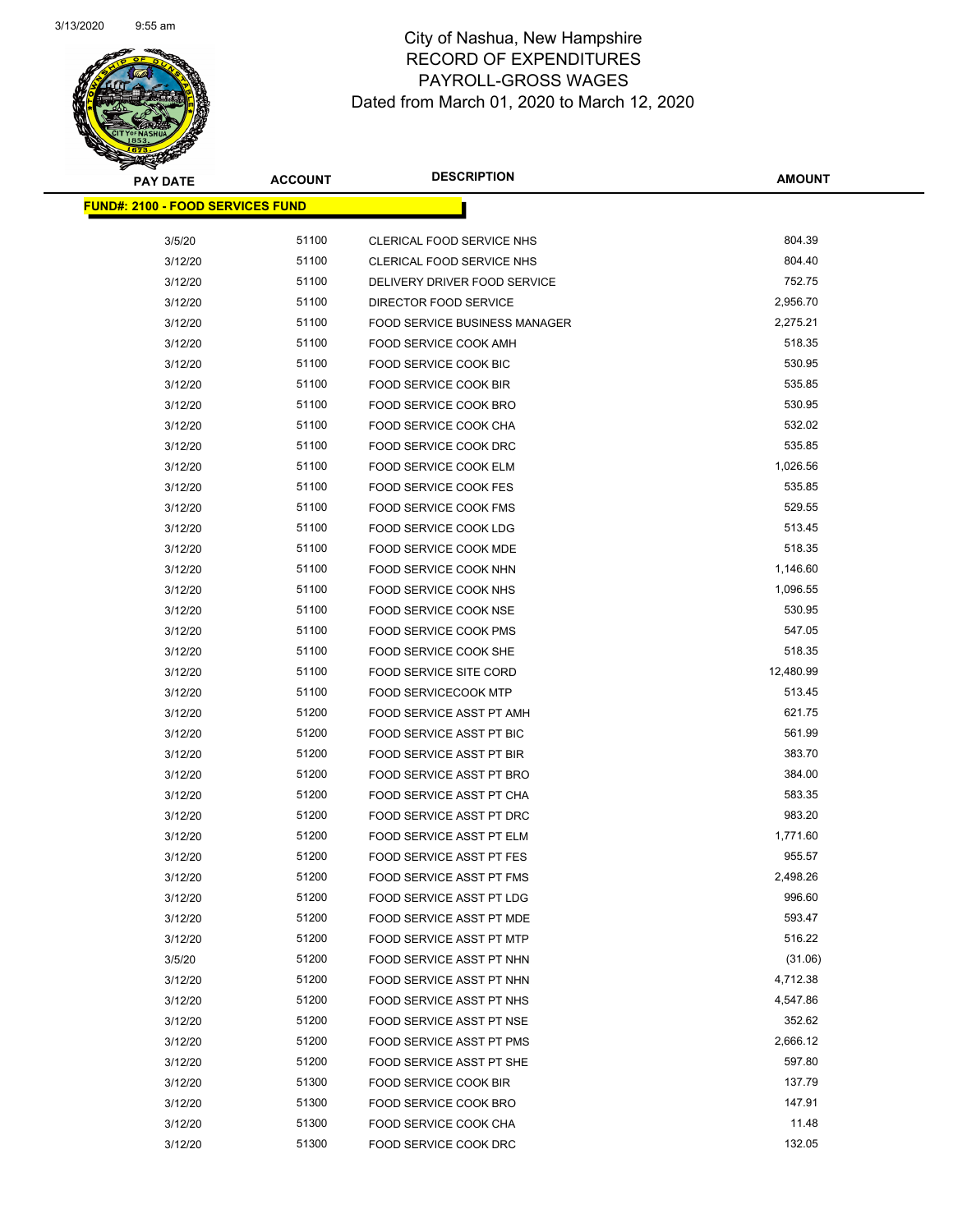

Page 85 of 97

| <b>PAY DATE</b> | <b>ACCOUNT</b>                              | <b>DESCRIPTION</b>                   | <b>AMOUNT</b> |  |
|-----------------|---------------------------------------------|--------------------------------------|---------------|--|
|                 | <b>FUND#: 2100 - FOOD SERVICES FUND</b>     |                                      |               |  |
|                 | 3/12/20                                     | 51300<br>FOOD SERVICE COOK LDG       | 5.50          |  |
|                 | 3/12/20                                     | 51300<br>FOOD SERVICE COOK MDE       | 144.39        |  |
|                 | 3/12/20                                     | 51300<br>FOOD SERVICE COOK NHN       | 307.69        |  |
|                 | 3/12/20                                     | 51300<br>FOOD SERVICE COOK NHS       | 41.68         |  |
|                 | 3/12/20                                     | 51300<br>FOOD SERVICE COOK NSE       | 130.84        |  |
|                 | 3/12/20                                     | 51300<br>FOOD SERVICE COOK SHE       | 133.29        |  |
|                 | 3/12/20                                     | 51300<br><b>FOOD SERVICECOOK MTP</b> | 143.04        |  |
|                 | 3/12/20                                     | 51412<br>FOOD SERVICE ASST PT CHA    | 58.38         |  |
|                 | 3/12/20                                     | 51412<br><b>SUB FOOD SERVICE</b>     | 546.91        |  |
|                 | <b>TOTAL FUND 2100 - FOOD SERVICES FUND</b> |                                      | \$56,371.50   |  |
|                 |                                             |                                      |               |  |

## **FUND#: 2201 - DRIVERS EDUCATION FUND**

| TAI-FIIND 2201 - DRIVERS EDIICATION FIIND |       |                           | \$2.793.27 |
|-------------------------------------------|-------|---------------------------|------------|
| 3/12/20                                   | 51300 | CLERICAL ADULT ED NHN     | 48.27      |
| 3/12/20                                   | 51200 | <b>TEACHER TECHED PMS</b> | 350.00     |
| 3/12/20                                   | 51200 | <b>TEACHER TECHED ELM</b> | 280.00     |
| 3/12/20                                   | 51200 | <b>TEACHER ELL FES</b>    | 140.00     |
| 3/12/20                                   | 51200 | <b>ELL TUTOR</b>          | 50.00      |
| 3/12/20                                   | 51200 | DRIVER INSTRUCTOR         | 1,225.00   |
| 3/5/20                                    | 51200 | DRIVER INSTRUCTOR         | 700.00     |
|                                           |       |                           |            |

#### **TOTAL FUND 2201 - DRIVERS EDUCATION FUND \$2,793.27**

|         |       |                             | \$1,791.27 |
|---------|-------|-----------------------------|------------|
| 3/12/20 | 51200 | TEACHER ELL NHS             | 75.00      |
| 3/12/20 | 51200 | TEACHER ART NHN             | 150.00     |
| 3/12/20 | 51200 | ADULT ED INSTRUCTOR         | 150.00     |
| 3/12/20 | 51200 | ADULT ED ENRICHMENT TEACHER | 125.00     |
| 3/12/20 | 51200 | ADULT ED ENRICHMENT INST    | 100.00     |
| 3/12/20 | 51100 | CLERICAL ADULT ED NHN       | 730.09     |
| 3/5/20  | 51100 | CLERICAL ADULT ED NHN       | 461.18     |

**FUND#: 2252 - DAY CARE**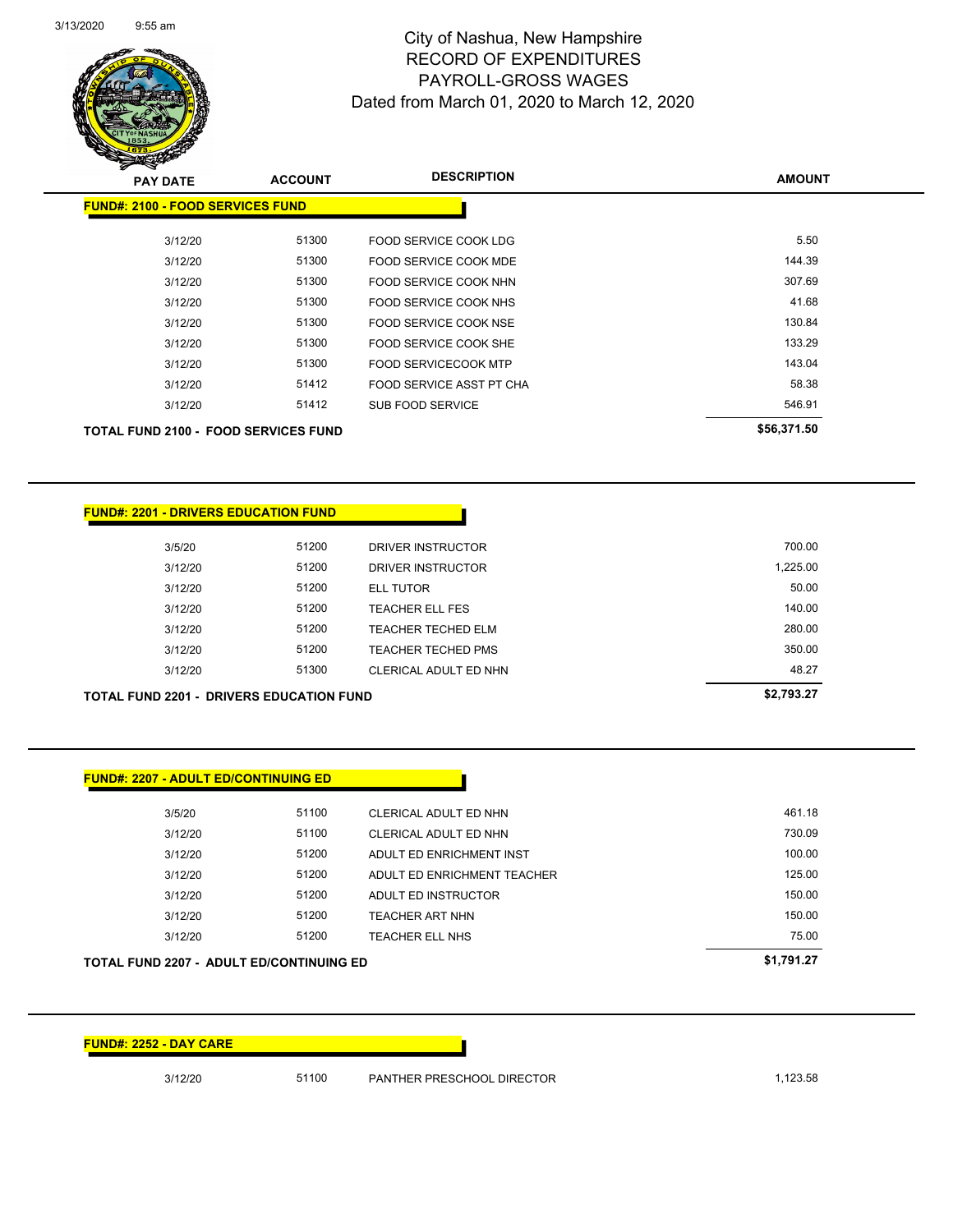|                                                        |                | City of Nashua, New Hampshire<br><b>RECORD OF EXPENDITURES</b> | Page 86 of 97        |
|--------------------------------------------------------|----------------|----------------------------------------------------------------|----------------------|
|                                                        |                | PAYROLL-GROSS WAGES                                            |                      |
|                                                        |                | Dated from March 01, 2020 to March 12, 2020                    |                      |
|                                                        |                |                                                                |                      |
|                                                        |                | <b>DESCRIPTION</b>                                             |                      |
| <b>PAY DATE</b>                                        | <b>ACCOUNT</b> |                                                                | <b>AMOUNT</b>        |
| <b>TOTAL FUND 2252 - DAY CARE</b>                      |                |                                                                | \$1,123.58           |
| <b>FUND#: 2257 - SPECIAL ED LOCAL</b>                  |                |                                                                |                      |
| 3/12/20                                                | 51100          | PARA DW SPEC ED MDE                                            | 450.60               |
| 3/12/20                                                | 51100          | PARA DW SPEC ED NHS                                            | 366.52               |
| 3/12/20                                                | 51100          | PARA DW SPEC ED WID                                            | 509.44               |
| TOTAL FUND 2257 - SPECIAL ED LOCAL                     |                |                                                                | \$1,326.56           |
|                                                        |                |                                                                |                      |
| <b>FUND#: 2503 - PARKS &amp; REC PROGRAMS FUND</b>     |                |                                                                |                      |
| 3/5/20                                                 | 51100          | PROGRAM COORDINATOR                                            | 390.95               |
| 3/12/20                                                | 51100          | PROGRAM COORDINATOR                                            | 390.95               |
|                                                        |                |                                                                |                      |
| 3/12/20                                                | 51300          | PROGRAM COORDINATOR                                            | 18.33                |
| <b>TOTAL FUND 2503 - PARKS &amp; REC PROGRAMS FUND</b> |                |                                                                | \$800.23             |
| FUND#: 2505 - PEG ACCESS CHANNELS FUND                 |                |                                                                |                      |
|                                                        |                |                                                                |                      |
| 3/5/20                                                 | 51100          | ECHANNEL ACCESS ADMINISTRATOR                                  | 1,184.00             |
| 3/12/20                                                | 51100          | ECHANNEL ACCESS ADMINISTRATOR                                  | 1,184.00             |
| 3/5/20<br>3/12/20                                      | 51100<br>51100 | PEG PROGRAM MANAGER<br>PEG PROGRAM MANAGER                     | 1,282.70<br>1,282.69 |
| 3/5/20                                                 | 51200          | <b>VIDEOGRAPHER</b>                                            | 900.00               |
| 3/12/20                                                | 51200          | <b>VIDEOGRAPHER</b>                                            | 1,140.00             |
| <b>TOTAL FUND 2505 - PEG ACCESS CHANNELS FUND</b>      |                |                                                                | \$6,973.39           |
|                                                        |                |                                                                |                      |
|                                                        |                |                                                                |                      |
| 3/5/20                                                 | 51100          | DOMESTIC VIOLENCE ADVOCATE                                     | 929.15               |
| 3/12/20                                                | 51100          | DOMESTIC VIOLENCE ADVOCATE                                     | 929.15               |
| 3/5/20                                                 | 51100          | PATROLMAN ALL RANKS                                            | 1,440.95             |
| 3/12/20                                                | 51100          | PATROLMAN ALL RANKS                                            | 1,440.95             |
| <b>FUND#: 3050 - POLICE GRANTS FUND</b><br>3/5/20      | 51300          | LIEUTENANT                                                     | 1,331.52             |
| 3/12/20                                                | 51300          | LIEUTENANT                                                     | 626.60               |
| 3/5/20                                                 | 51300          | PATROLMAN ALL RANKS                                            | 10,161.06            |
| 3/12/20                                                | 51300          | PATROLMAN ALL RANKS                                            | 5,943.79             |
| 3/5/20                                                 | 51300          | SERGEANT                                                       | 2,277.13             |

3/13/2020 9:55 am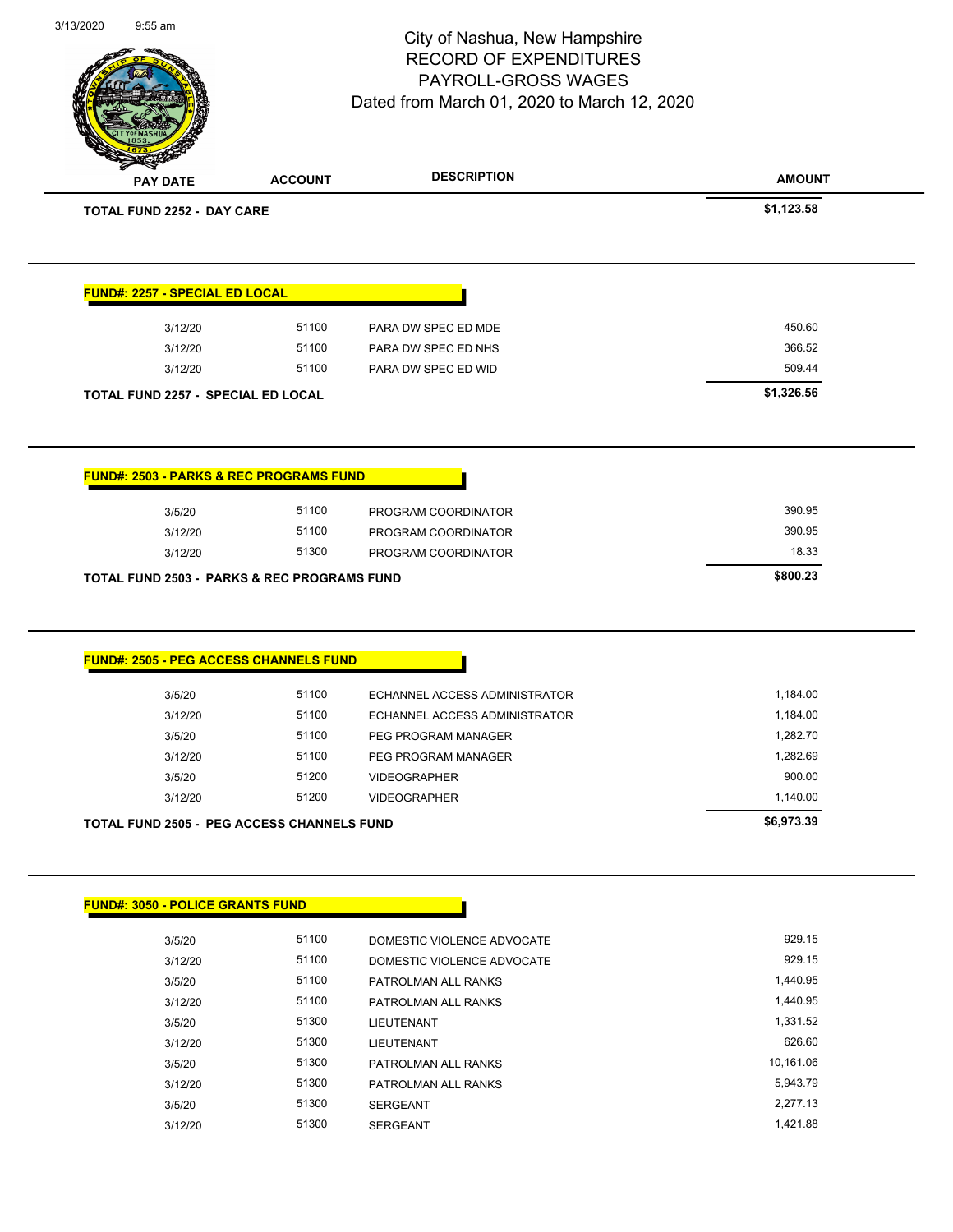

Page 87 of 97

| $\mathscr{D} \cong$<br><b>PAY DATE</b>              | <b>ACCOUNT</b> | <b>DESCRIPTION</b>                              | <b>AMOUNT</b> |
|-----------------------------------------------------|----------------|-------------------------------------------------|---------------|
| <b>TOTAL FUND 3050 - POLICE GRANTS FUND</b>         |                |                                                 | \$26,502.18   |
|                                                     |                |                                                 |               |
|                                                     |                |                                                 |               |
| <b>FUND#: 3068 - COMMUNITY SERVICES GRANTS FUND</b> |                |                                                 |               |
| 3/5/20                                              | 51100          | COMMUNITY SERVICES PROGRAM ADMINISTRATIVE ASSIS | 824.55        |
| 3/12/20                                             | 51100          | COMMUNITY SERVICES PROGRAM ADMINISTRATIVE ASSIS | 824.55        |
| 3/5/20                                              | 51100          | <b>EPIDEMIOLOGIST</b>                           | 154.90        |
| 3/12/20                                             | 51100          | <b>EPIDEMIOLOGIST</b>                           | 154.90        |
| 3/5/20                                              | 51100          | PROGRAM ASSISTANT COMMUNITY HEALTH              | 223.75        |
| 3/12/20                                             | 51100          | PROGRAM ASSISTANT COMMUNITY HEALTH              | 223.75        |
| 3/5/20                                              | 51100          | PUB HEALTH NURSE                                | 228.00        |
| 3/12/20                                             | 51100          | PUB HEALTH NURSE                                | 228.00        |
| 3/5/20                                              | 51100          | PUB HEALTH PREPAREDNESS COORD                   | 1,233.30      |
| 3/12/20                                             | 51100          | PUB HEALTH PREPAREDNESS COORD                   | 1,233.30      |
| 3/5/20                                              | 51100          | <b>SMP PROGRAM COORDINATOR</b>                  | 1,030.95      |

3/12/20 51100 SMP PROGRAM COORDINATOR 5 1,030.95 3/5/20 51300 COMMUNITY SERVICES PROGRAM ADMINISTRATIVE ASSIS 3/12/20 51300 COMMUNITY SERVICES PROGRAM ADMINISTRATIVE ASSIS

| <b>TOTAL FUND 3068 - COMMUNITY SERVICES GRANTS FUND</b> | \$7,414.09 |
|---------------------------------------------------------|------------|
|---------------------------------------------------------|------------|

## **FUND#: 3070 - COMMUNITY HEALTH GRANTS FUND**

| TOTAL FUND 3070 -  COMMUNITY HEALTH GRANTS FUND |       |                                    | \$5,086,02 |
|-------------------------------------------------|-------|------------------------------------|------------|
| 3/12/20                                         | 51750 | BILINGUAL COMM HEALTH WORKER       | 285.78     |
| 3/12/20                                         | 51412 | NURSE PER DIEM (PRACTIONER)        | 133.25     |
| 3/12/20                                         | 51100 | PUB HEALTH NURSE                   | 912.15     |
| 3/5/20                                          | 51100 | PUB HEALTH NURSE                   | 912.15     |
| 3/12/20                                         | 51100 | PROGRAM ASSISTANT COMMUNITY HEALTH | 671.75     |
| 3/5/20                                          | 51100 | PROGRAM ASSISTANT COMMUNITY HEALTH | 671.75     |
| 3/12/20                                         | 51100 | BILINGUAL COMM HEALTH WORKER       | 749.60     |
| 3/5/20                                          | 51100 | BILINGUAL COMM HEALTH WORKER       | 749.59     |
|                                                 |       |                                    |            |

| TUTAL FUND 3070 - COMMUNITE HEALTH GRANTS FUNI |  |  |  |
|------------------------------------------------|--|--|--|
|                                                |  |  |  |

| <b>FUND#: 3090 - URBAN PROGRAM GRANTS FUND</b> |  |
|------------------------------------------------|--|
|                                                |  |

| 3/5/20  | 51100 | CODE ENFORCEMENT OFFICER II  | 488.50   |
|---------|-------|------------------------------|----------|
| 3/12/20 | 51100 | CODE ENFORCEMENT OFFICER II  | 488.50   |
| 3/5/20  | 51100 | <b>GRANT MGMT SPECIALIST</b> | 1.103.65 |
| 3/12/20 | 51100 | <b>GRANT MGMT SPECIALIST</b> | 1.103.65 |
| 3/5/20  | 51100 | MANAGER URBAN PROGRAMS       | 1.677.35 |
| 3/12/20 | 51100 | MANAGER URBAN PROGRAMS       | 1.677.35 |
| 3/5/20  | 51100 | PROGRAM COORDINATOR LP&HH    | 1.282.35 |
|         |       |                              |          |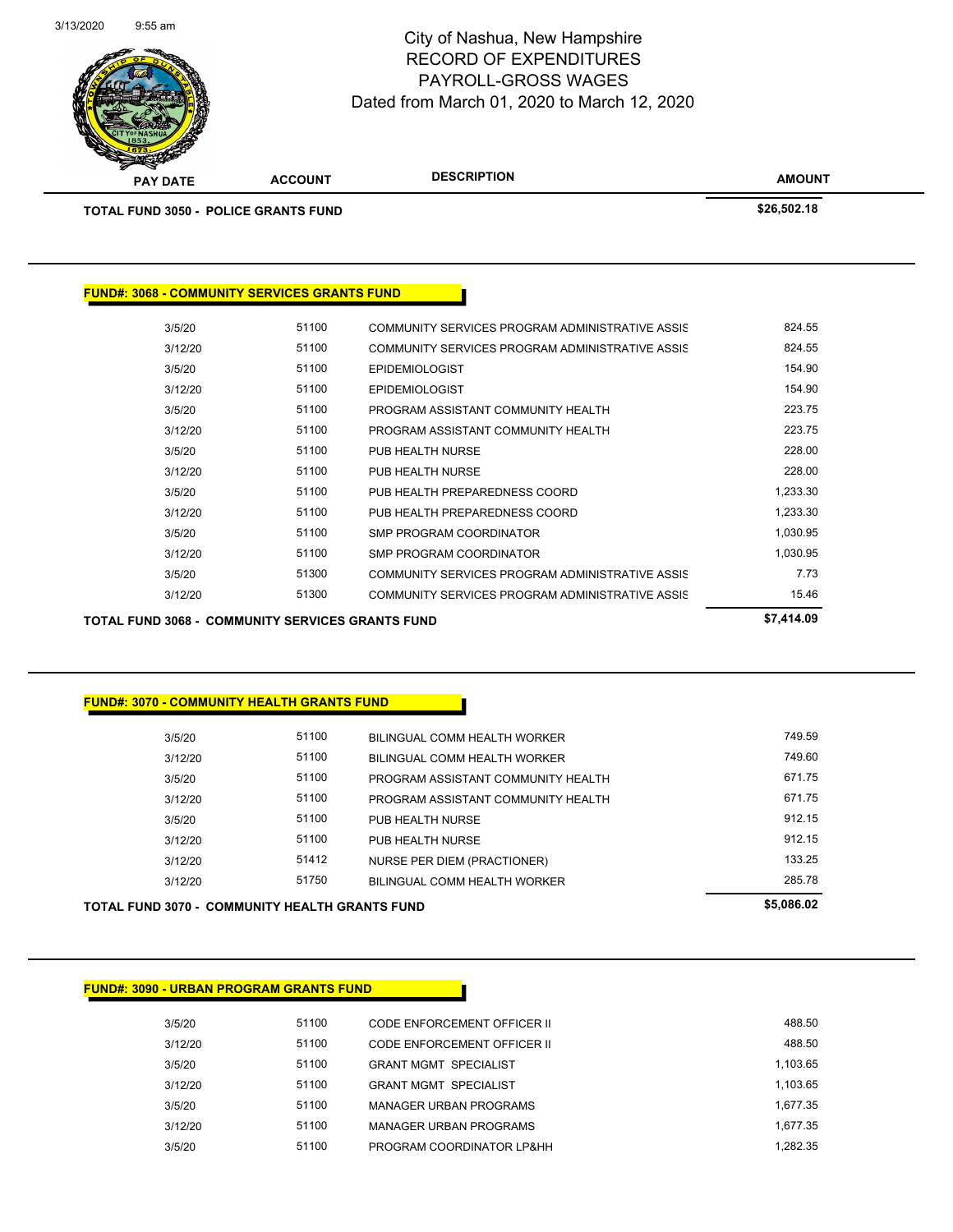

Page 88 of 97

| <b>PAY DATE</b>                                    | <b>ACCOUNT</b> | <b>DESCRIPTION</b>             | <b>AMOUNT</b> |
|----------------------------------------------------|----------------|--------------------------------|---------------|
| <b>FUND#: 3090 - URBAN PROGRAM GRANTS FUND</b>     |                |                                |               |
| 3/12/20                                            | 51100          | PROGRAM COORDINATOR LP&HH      | 1.282.35      |
| 3/5/20                                             | 51100          | PROJECT ADMINISTRATOR          | 1,334.15      |
| 3/12/20                                            | 51100          | PROJECT ADMINISTRATOR          | 1,334.15      |
| 3/5/20                                             | 51100          | PROJECT ADMINISTRATOR LP&HH    | 1.257.20      |
| 3/12/20                                            | 51100          | PROJECT ADMINISTRATOR LP&HH    | 1.257.20      |
| 3/5/20                                             | 51100          | PROJECT SPECIALIST URBAN PROGR | 1,196.35      |
| 3/12/20                                            | 51100          | PROJECT SPECIALIST URBAN PROGR | 1,196.35      |
| <b>TOTAL FUND 3090 - URBAN PROGRAM GRANTS FUND</b> |                |                                | \$16,679.10   |

## **FUND#: 3120 - TRANSIT GRANTS FUND**

|         | <b>TOTAL FUND 3120 - TRANSIT GRANTS FUND</b> |       |                                       | \$19,501.45 |
|---------|----------------------------------------------|-------|---------------------------------------|-------------|
| 3/5/20  |                                              | 51300 | <b>TRANSIT UTILITY SERVICE WORKER</b> | 27.33       |
| 3/12/20 |                                              | 51100 | <b>TRANSPORTATION DEPT MANAGER</b>    | 1,776.05    |
| 3/5/20  |                                              | 51100 | <b>TRANSPORTATION DEPT MANAGER</b>    | 1,776.05    |
| 3/12/20 |                                              | 51100 | <b>TRANSIT UTILITY SERVICE WORKER</b> | 1,473.65    |
| 3/5/20  |                                              | 51100 | <b>TRANSIT UTILITY SERVICE WORKER</b> | 1,473.65    |
| 3/12/20 |                                              | 51100 | <b>TRANSIT OPERATIONS COORDINATOR</b> | 990.90      |
| 3/5/20  |                                              | 51100 | <b>TRANSIT OPERATIONS COORDINATOR</b> | 990.90      |
| 3/12/20 |                                              | 51100 | <b>TRANSIT MECHANICS</b>              | 2,001.65    |
| 3/5/20  |                                              | 51100 | <b>TRANSIT MECHANICS</b>              | 2,001.65    |
| 3/12/20 |                                              | 51100 | <b>TRANSIT FLEET FACILITIES SUPV</b>  | 1,103.64    |
| 3/5/20  |                                              | 51100 | <b>TRANSIT FLEET FACILITIES SUPV</b>  | 1,103.65    |
| 3/12/20 |                                              | 51100 | <b>TRANSIT FINANCE COORDINATOR</b>    | 1,308.00    |
| 3/5/20  |                                              | 51100 | <b>TRANSIT FINANCE COORDINATOR</b>    | 1,308.00    |
| 3/12/20 |                                              | 51100 | <b>COMMUNICATION SPEC</b>             | 1,083.17    |
| 3/5/20  |                                              | 51100 | <b>COMMUNICATION SPEC</b>             | 1,083.16    |
|         |                                              |       |                                       |             |

| <b>FUND#: 3800 - SCHOOL GRANTS FUND</b> |       |                                |          |
|-----------------------------------------|-------|--------------------------------|----------|
| 3/12/20                                 | 51100 | 21 CENTURY ASST COORDINATOR    | 1,971.20 |
| 3/12/20                                 | 51100 | 21 CENTURY ELEM MFAM RES COORD | 8,146.08 |
| 3/12/20                                 | 51100 | ASSISTANT PRINCIPAL AMH        | 1,581.77 |
| 3/12/20                                 | 51100 | ASSISTANT PRINCIPAL BIR        | 1,509.61 |
| 3/12/20                                 | 51100 | ASSISTANT PRINCIPAL DR CRSP    | 1,646.49 |
| 3/12/20                                 | 51100 | <b>ASSISTANT PRINCIPAL MTP</b> | 1.437.50 |
| 3/12/20                                 | 51100 | ASSISTANT PRINCIPAL SHE        | 1.461.51 |
| 3/12/20                                 | 51100 | <b>CLERICAL 21 CENTURY</b>     | 799.03   |
| 3/12/20                                 | 51100 | <b>DIRECTOR TITLE 1</b>        | 3,329.40 |
| 3/12/20                                 | 51100 | ELL OUTREACH WORKER HOURLY     | 868.75   |
| 3/12/20                                 | 51100 | <b>HOMELESS LIASION</b>        | 1.446.40 |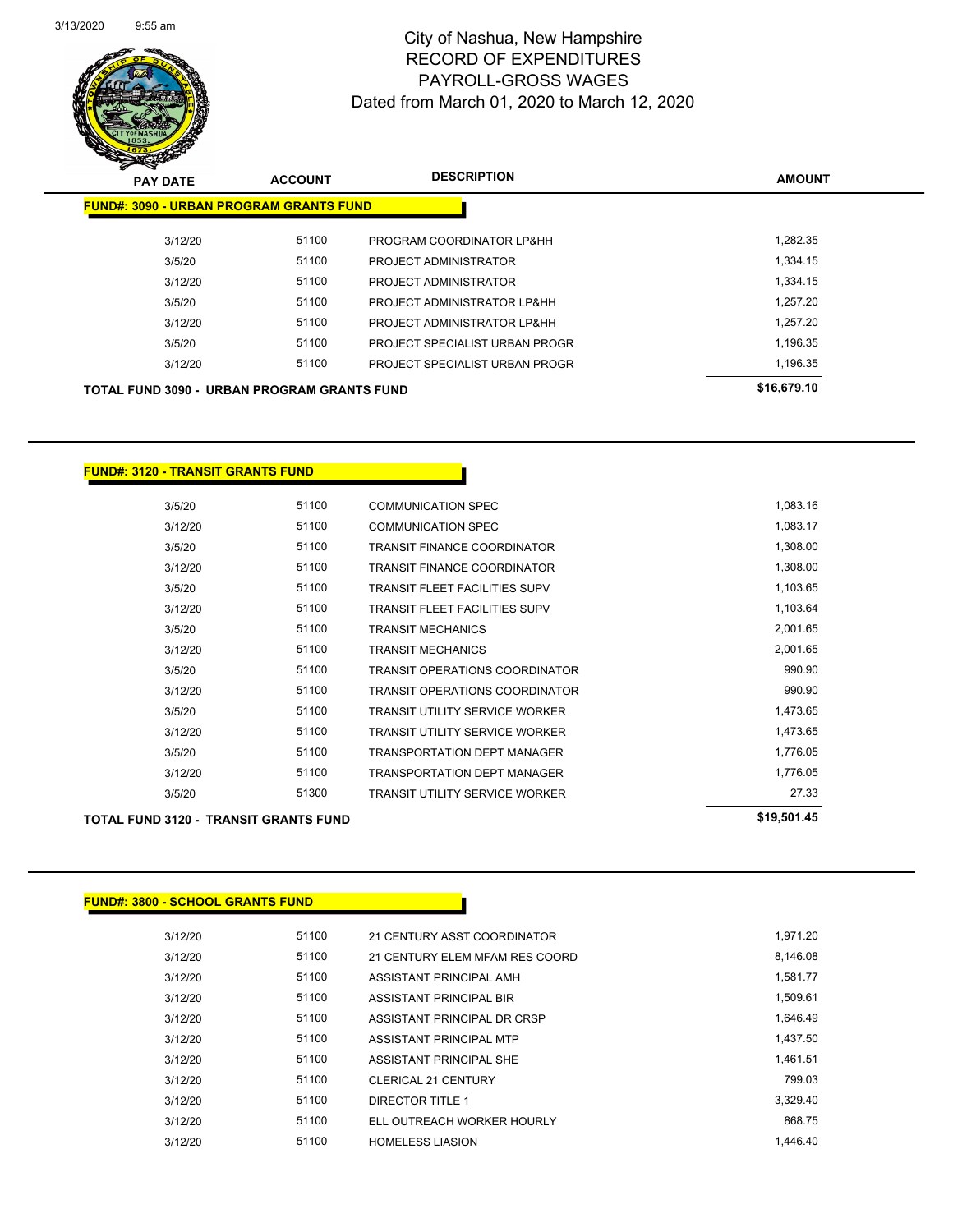

Page 89 of 97

| <b>PAY DATE</b>                         | <b>ACCOUNT</b> | <b>DESCRIPTION</b>                                 | <b>AMOUNT</b>        |
|-----------------------------------------|----------------|----------------------------------------------------|----------------------|
| <b>FUND#: 3800 - SCHOOL GRANTS FUND</b> |                |                                                    |                      |
|                                         |                |                                                    |                      |
| 3/12/20                                 | 51100          | <b>INTRUCTIONAL LEADER FES</b>                     | 3,074.41             |
| 3/12/20                                 | 51100          | LICENSED PRACTICAL NURSE NHS                       | 1,681.81             |
| 3/12/20                                 | 51100          | OFFICE MANAGER TITLE 1                             | 1,583.80             |
| 3/12/20                                 | 51100          | PARA INST SHE                                      | 445.65               |
| 3/12/20                                 | 51100          | PARA TTI AMH                                       | 1,039.89             |
| 3/12/20                                 | 51100          | PARA TTI LDG                                       | 4,386.60             |
| 3/12/20                                 | 51100          | PARA TTI MTP                                       | 3,878.08             |
| 3/12/20                                 | 51100          | PARA TTI NURSERY                                   | 1,032.61             |
| 3/12/20                                 | 51100          | PEER COACH                                         | 15,616.44            |
| 3/12/20                                 | 51100          | SIGN LANGUAGE INTERPRETER                          | 1,259.20             |
| 3/12/20                                 | 51100          | SOCIAL WORKER                                      | 13,005.97            |
| 3/12/20                                 | 51100<br>51100 | <b>TEACHER BEHAVIOR SPEC WID</b>                   | 2,923.70             |
| 3/12/20                                 |                | <b>TEACHER DWSE BRO</b><br><b>TEACHER DWSE CHA</b> | 1,833.00             |
| 3/12/20                                 | 51100          |                                                    | 4,091.39<br>1,858.10 |
| 3/12/20                                 | 51100          | TEACHER DWSE ELM                                   |                      |
| 3/12/20                                 | 51100          | TEACHER DWSE NHS                                   | 4,968.16<br>2,712.88 |
| 3/12/20                                 | 51100          | <b>TEACHER PRESCHOOL NHS</b>                       |                      |
| 3/12/20                                 | 51100          | TEACHER SPED AMH                                   | 2,123.49             |
| 3/12/20                                 | 51100<br>51100 | TEACHER SPED BIC                                   | 2,123.08<br>1,736.80 |
| 3/12/20                                 | 51100          | <b>TEACHER SPED BRO</b>                            |                      |
| 3/12/20                                 | 51100          | <b>TEACHER SPED DRC</b>                            | 1,844.18<br>3,574.39 |
| 3/12/20                                 | 51100          | <b>TEACHER SPED ELM</b><br><b>TEACHER SPED FES</b> | 3,308.70             |
| 3/12/20<br>3/12/20                      | 51100          | <b>TEACHER SPED FMS</b>                            | 1,736.80             |
| 3/12/20                                 | 51100          | <b>TEACHER SPED LDG</b>                            | 1,835.61             |
| 3/12/20                                 | 51100          | <b>TEACHER SPED MDE</b>                            | 4,031.02             |
| 3/12/20                                 | 51100          | <b>TEACHER SPED NHN</b>                            | 11,370.01            |
| 3/12/20                                 | 51100          | <b>TEACHER SPED NHS</b>                            | 6,402.92             |
| 3/12/20                                 | 51100          | TEACHER SPED NSE                                   | 6,564.52             |
| 3/12/20                                 | 51100          | <b>TEACHER SPED PMS</b>                            | 3,962.41             |
| 3/12/20                                 | 51100          | <b>TEACHER TECHED NHN</b>                          | 346.01               |
| 3/12/20                                 | 51100          | TITLE ONE PARA FES                                 | 2,254.20             |
| 3/12/20                                 | 51100          | TTI PARA SHE                                       | 450.14               |
| 3/12/20                                 | 51200          | 21 CENTURY PROGRAM ASSISTANT                       | 3,852.70             |
| 3/12/20                                 | 51200          | 21ST CENTURY INSTRUCTOR                            | 131.40               |
| 3/12/20                                 | 51200          | <b>ACCESS ADMINISTRATOR</b>                        | 400.00               |
| 3/12/20                                 | 51200          | <b>FAMILY LIAISON</b>                              | 381.25               |
| 3/12/20                                 | 51200          | HOME SCHOOL CORD TTI                               | 2,961.38             |
| 3/12/20                                 | 51200          | <b>INTERPRETER</b>                                 | 162.50               |
| 3/12/20                                 | 51200          | LUNCH MONITOR NHN                                  | 100.00               |
| 3/12/20                                 | 51200          | PARA DW SPEC ED BIR                                | 34.56                |
| 3/12/20                                 | 51200          | PARA ELL SHE                                       | 59.49                |
| 3/12/20                                 | 51200          | PARA INST BIR                                      | 78.62                |
| 3/12/20                                 | 51200          | PARA INST CHA                                      | 89.24                |
| 3/12/20                                 | 51200          | PARA INST SHE                                      | 119.88               |
|                                         |                |                                                    |                      |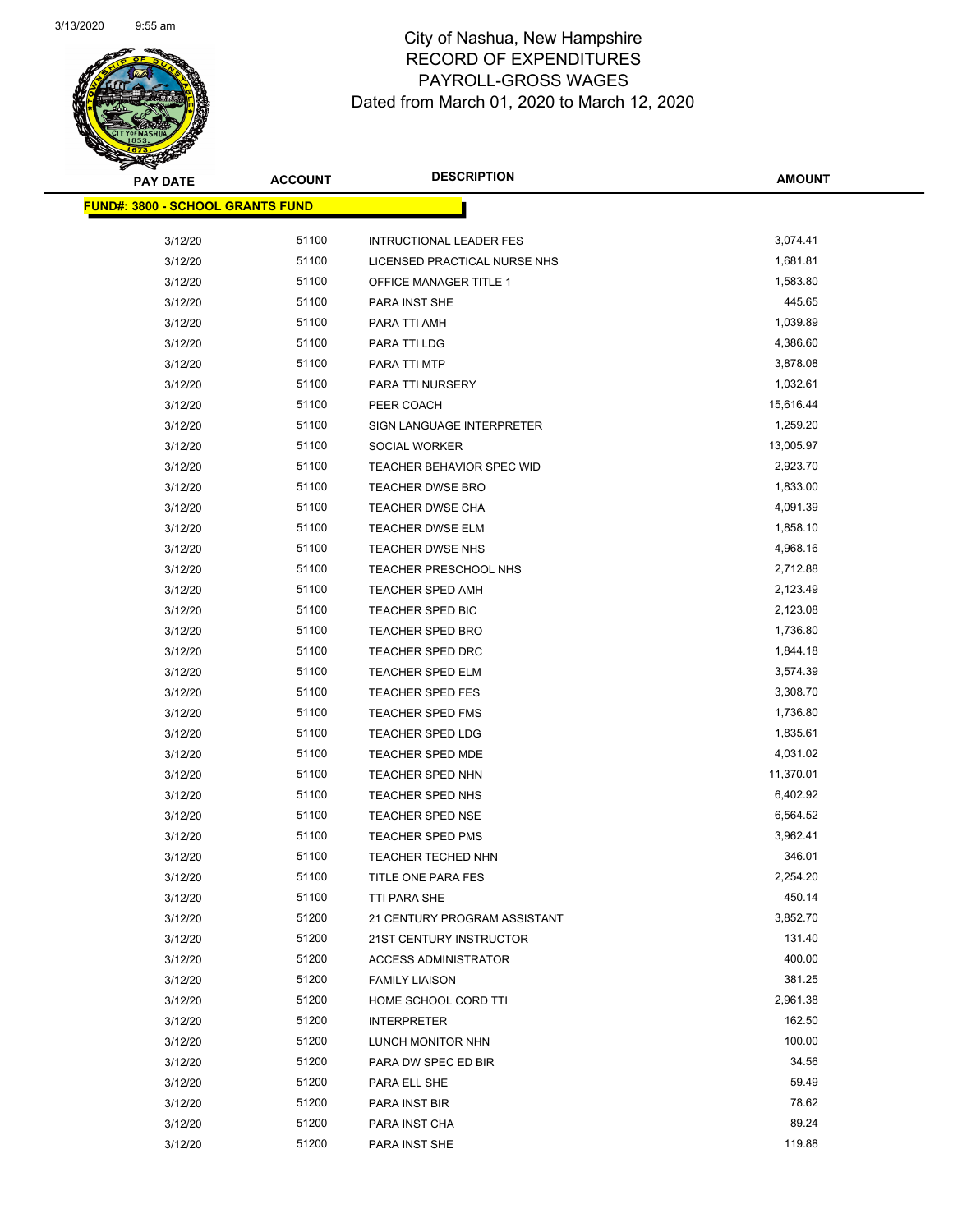

Page 90 of 97

| <b>PAY DATE</b>                         | <b>ACCOUNT</b> | <b>DESCRIPTION</b>                                 | <b>AMOUNT</b>   |
|-----------------------------------------|----------------|----------------------------------------------------|-----------------|
| <b>FUND#: 3800 - SCHOOL GRANTS FUND</b> |                |                                                    |                 |
|                                         |                |                                                    |                 |
| 3/12/20                                 | 51200          | TEACHER ELL BIR                                    | 50.00           |
| 3/12/20                                 | 51200          | TEACHER ELL DRC                                    | 25.00           |
| 3/12/20                                 | 51200          | TEACHER ELL ELM                                    | 156.25          |
| 3/12/20                                 | 51200          | TEACHER ELL FMS                                    | 75.00           |
| 3/12/20                                 | 51200          | <b>TEACHER ELL LDG</b>                             | 950.00          |
| 3/12/20                                 | 51200          | TEACHER ELL SHE                                    | 75.00           |
| 3/12/20                                 | 51200          | <b>TEACHER GR1 DRC</b>                             | 50.00           |
| 3/12/20                                 | 51200          | <b>TEACHER GR1 FES</b>                             | 75.00<br>281.25 |
| 3/12/20                                 | 51200          | <b>TEACHER GR1 LDG</b>                             | 75.00           |
| 3/12/20                                 | 51200          | <b>TEACHER GR2 FES</b>                             |                 |
| 3/12/20                                 | 51200          | <b>TEACHER GR3 CHA</b>                             | 112.50          |
| 3/12/20                                 | 51200          | <b>TEACHER GR3 DRC</b>                             | 350.00          |
| 3/12/20                                 | 51200          | <b>TEACHER GR3 LDG</b>                             | 125.00          |
| 3/12/20                                 | 51200          | <b>TEACHER GR4 DRC</b>                             | 350.00          |
| 3/12/20                                 | 51200          | <b>TEACHER GR4 LDG</b>                             | 250.00          |
| 3/12/20                                 | 51200          | <b>TEACHER GR5 BIC</b>                             | 50.00           |
| 3/12/20                                 | 51200          | <b>TEACHER GR5 DRC</b>                             | 225.00          |
| 3/12/20                                 | 51200<br>51200 | <b>TEACHER GR5 LDG</b>                             | 50.00<br>50.00  |
| 3/12/20                                 | 51200          | <b>TEACHER GR6 ELM</b>                             | 50.00           |
| 3/12/20<br>3/12/20                      | 51200          | <b>TEACHER GR6 FMS</b>                             | 100.00          |
| 3/12/20                                 | 51200          | <b>TEACHER MATH FMS</b><br><b>TEACHER READ FMS</b> | 25.00           |
| 3/12/20                                 | 51200          | <b>TEACHER READ LDG</b>                            | 175.00          |
| 3/12/20                                 | 51200          | <b>TEACHER TTI AMH</b>                             | 8,831.01        |
| 3/12/20                                 | 51200          | TEACHER TTI BIR                                    | 2,412.62        |
| 3/12/20                                 | 51200          | <b>TEACHER TTI FES</b>                             | 1,408.48        |
| 3/12/20                                 | 51200          | <b>TEACHER TTI LDG</b>                             | 11,764.96       |
| 3/12/20                                 | 51200          | <b>TEACHER TTI MTP</b>                             | 10,507.67       |
| 3/12/20                                 | 51200          | <b>TEACHER TTI NURSERY</b>                         | 4,675.82        |
| 3/12/20                                 | 51200          | <b>TEACHER TTI SHE</b>                             | 2,338.97        |
| 3/12/20                                 | 51200          | <b>TEACHER TTIDRC</b>                              | 6,293.99        |
| 3/12/20                                 | 51200          | TECH INTERGRATION ASST LDG                         | 285.48          |
| 3/12/20                                 | 51200          | <b>TITLE ONE TUTOR</b>                             | 1,062.50        |
| 3/12/20                                 | 51650          | ADULT ED DIPOLMA TEACHER                           | 600.00          |
| 3/12/20                                 | 51650          | ADULT ED INSTRUCTOR                                | 150.00          |
| 3/12/20                                 | 51650          | ASSISTANT PRINCIPAL NHS                            | 75.00           |
| 3/12/20                                 | 51650          | <b>DIRECTOR GUIDANCE</b>                           | 50.00           |
| 3/12/20                                 | 51650          | GUIDANCE COUNSELOR NHN                             | 100.00          |
| 3/12/20                                 | 51650          | GUIDANCE COUNSELOR NHS                             | 500.00          |
| 3/5/20                                  | 51650          | <b>INTERPRETER</b>                                 | 50.00           |
| 3/12/20                                 | 51650          | <b>INTERPRETER</b>                                 | 300.00          |
| 3/12/20                                 | 51650          | <b>LIBRARIAN NHN</b>                               | 25.00           |
| 3/12/20                                 | 51650          | TEACHER COMPUTER NHN                               | 100.00          |
| 3/12/20                                 | 51650          | <b>TEACHER ELL NHS</b>                             | 125.00          |
| 3/12/20                                 | 51650          | <b>TEACHER ENGLISH NHN</b>                         | 300.00          |
|                                         |                |                                                    |                 |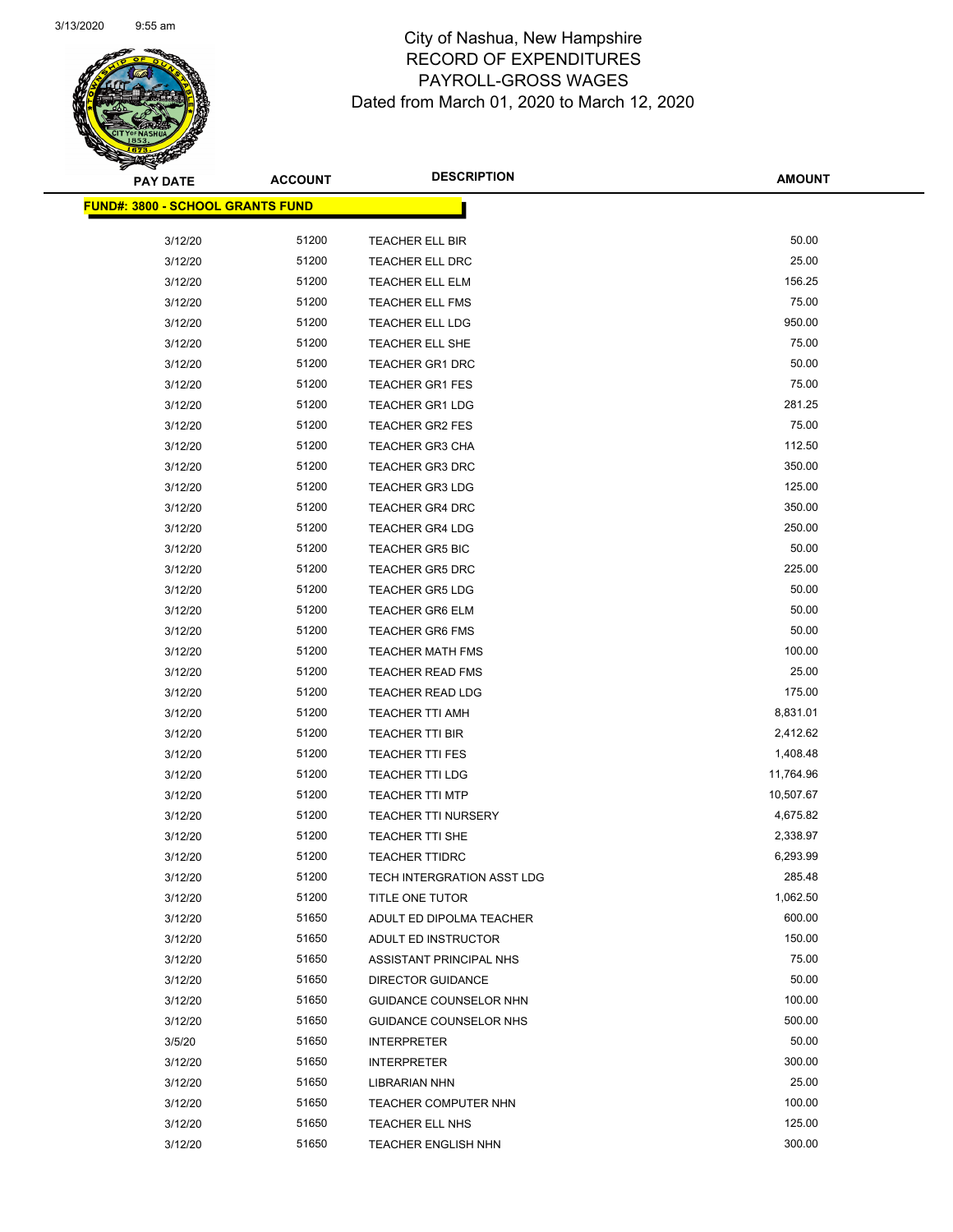Page 91 of 97

| <b>PAY DATE</b>                             | <b>ACCOUNT</b> | <b>DESCRIPTION</b>         | <b>AMOUNT</b> |
|---------------------------------------------|----------------|----------------------------|---------------|
| <b>FUND#: 3800 - SCHOOL GRANTS FUND</b>     |                |                            |               |
| 3/12/20                                     | 51650          | <b>TEACHER ENGLISH NHS</b> | 325.00        |
| 3/12/20                                     | 51650          | TEACHER MATH NHS           | 687.50        |
| 3/12/20                                     | 51650          | TEACHER SCIENCE NHN        | 300.00        |
| 3/12/20                                     | 51650          | TEACHER SCIENCE NHS        | 300.00        |
| 3/12/20                                     | 51650          | TEACHER SOCIAL STUDIES NHN | 300.00        |
| 3/12/20                                     | 51650          | TEACHER SOCIAL STUDIES NHS | 400.00        |
| 3/12/20                                     | 51650          | TEACHER SPED NHN           | 200.00        |
| 3/12/20                                     | 51650          | <b>TEACHER SPED NHS</b>    | 1,100.00      |
| 3/12/20                                     | 51650          | TITLE ONE TUTOR            | 150.00        |
| 3/12/20                                     | 51700          | TEACHER DWSE ELM           | 57.69         |
| <b>TOTAL FUND 3800 - SCHOOL GRANTS FUND</b> |                |                            | \$211,126.42  |
|                                             |                |                            |               |

## **FUND#: 3810 - FOOD SERVICE GRANTS FUND**

|         |       |                          | 0.01700 |
|---------|-------|--------------------------|---------|
| 3/12/20 | 51650 | LUNCH MONITOR LDG        | 49.16   |
| 3/12/20 | 51650 | FOOD SERVICE ASST PT SHE | 107.54  |
| 3/12/20 | 51650 | FOOD SERVICE ASST PT PMS | 93.62   |
| 3/12/20 | 51650 | FOOD SERVICE ASST PT MTP | 122.90  |
| 3/12/20 | 51650 | FOOD SERVICE ASST PT FMS | 106.40  |
| 3/12/20 | 51650 | FOOD SERVICE ASST PT FES | 107.54  |
| 3/12/20 | 51650 | FOOD SERVICE ASST PT DRC | 107.54  |
| 3/12/20 | 51650 | FOOD SERVICE ASST PT CHA | 122.90  |

<u> 1999 - Jan James</u>

### **TOTAL FUND 3810 - FOOD SERVICE GRANTS FUND \$817.60**

| <u> FUND#: 4005 - TRAFFIC VIOLATIONS FUNDI</u> |  |
|------------------------------------------------|--|
|------------------------------------------------|--|

| 3/5/20  | 51100 | <b>MVR CLERK I</b>               | 299.20   |
|---------|-------|----------------------------------|----------|
| 3/12/20 | 51100 | <b>MVR CLERK I</b>               | 299.20   |
| 3/5/20  | 51100 | <b>MVR CLERK II</b>              | 327.95   |
| 3/12/20 | 51100 | <b>MVR CLERK II</b>              | 327.95   |
| 3/5/20  | 51100 | ORDINANCE VIOLATIONS COORDINATOR | 449.35   |
| 3/12/20 | 51100 | ORDINANCE VIOLATIONS COORDINATOR | 449.35   |
| 3/5/20  | 51100 | PARKING MANAGER                  | 315.85   |
| 3/12/20 | 51100 | <b>PARKING MANAGER</b>           | 315.85   |
| 3/5/20  | 51200 | <b>MVR CLERK I</b>               | 489.89   |
| 3/12/20 | 51200 | <b>MVR CLERK I</b>               | 486.15   |
| 3/5/20  | 51200 | PARKING ENFORCEMENT SPECIALIST   | 1,212.80 |
| 3/12/20 | 51200 | PARKING ENFORCEMENT SPECIALIST   | 1.237.46 |
| 3/5/20  | 51300 | <b>MVR CLERK I</b>               | 2.81     |
| 3/5/20  | 51300 | <b>MVR CLERK II</b>              | 27.68    |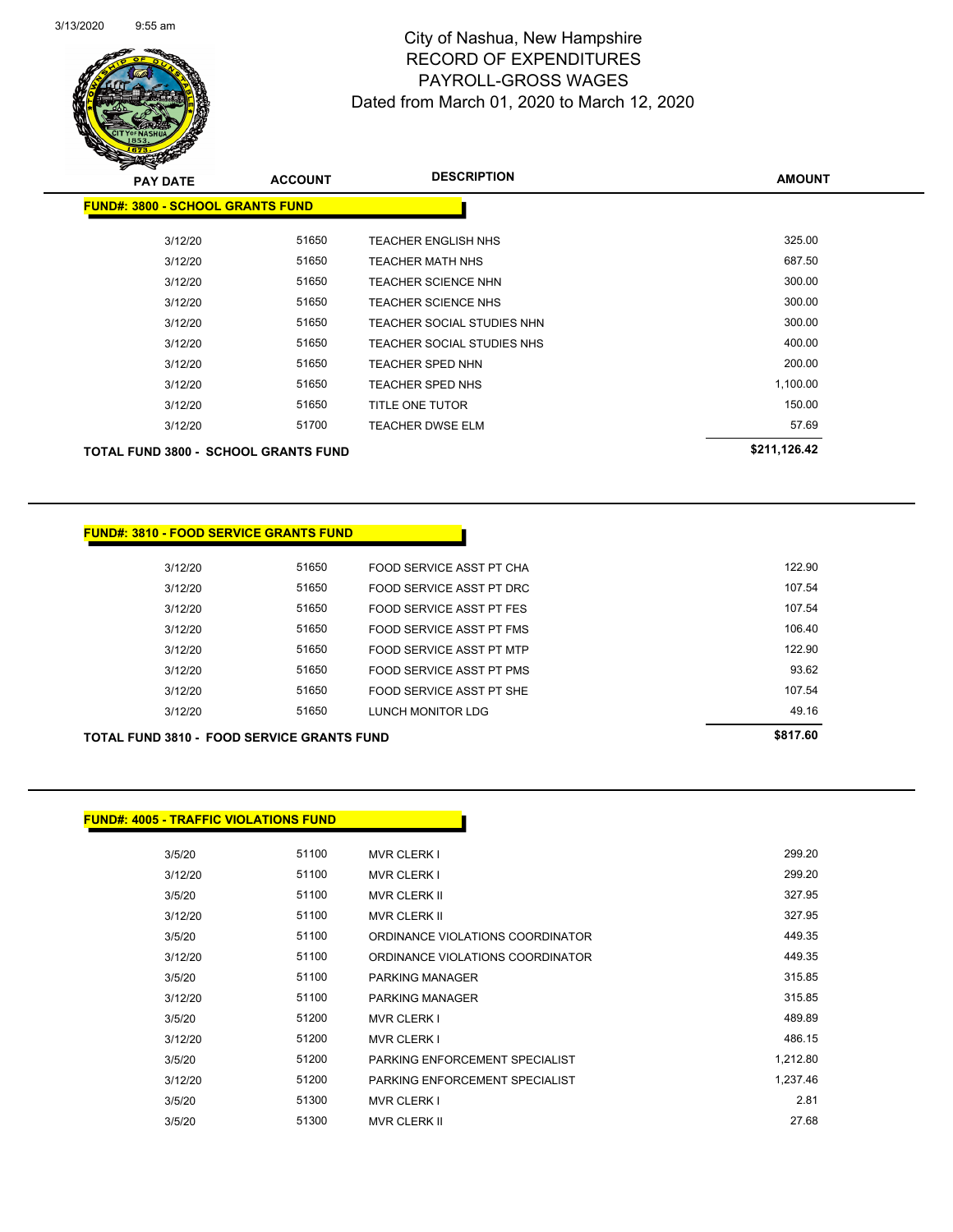|                 |                                                       | City of Nashua, New Hampshire<br><b>RECORD OF EXPENDITURES</b><br>PAYROLL-GROSS WAGES<br>Dated from March 01, 2020 to March 12, 2020 | Page 92 of 97 |
|-----------------|-------------------------------------------------------|--------------------------------------------------------------------------------------------------------------------------------------|---------------|
| <b>PAY DATE</b> | <b>ACCOUNT</b>                                        | <b>DESCRIPTION</b>                                                                                                                   | <b>AMOUNT</b> |
|                 | TOTAL FUND 4005 - TRAFFIC VIOLATIONS FUND             |                                                                                                                                      | \$6,241.49    |
|                 | <b>FUND#: 4010 - MOTOR VEHICLE ADMIN FUND</b>         |                                                                                                                                      |               |
| 3/5/20          | 51100                                                 | <b>MVR CLERK I</b>                                                                                                                   | 299.15        |
| 3/12/20         | 51100                                                 | <b>MVR CLERK I</b>                                                                                                                   | 299.15        |
| 3/5/20          | 51300                                                 | <b>MVR CLERK I</b>                                                                                                                   | 2.80          |
|                 | TOTAL FUND 4010 - MOTOR VEHICLE ADMIN FUND            |                                                                                                                                      | \$601.10      |
|                 | FUND#: 4030 - POLICE SPECIAL DETAILS FUND             |                                                                                                                                      |               |
| 3/5/20          | 51710                                                 | PATROLMAN ALL RANKS                                                                                                                  | 2,014.05      |
| 3/12/20         | 51710                                                 | PATROLMAN ALL RANKS                                                                                                                  | 1,072.05      |
| 3/5/20          | 51712                                                 | LIEUTENANT                                                                                                                           | 304.20        |
| 3/12/20         | 51712                                                 | LIEUTENANT                                                                                                                           | 304.20        |
| 3/12/20         | 51712                                                 | PATROLMAN ALL RANKS                                                                                                                  | 763.20        |
| 3/5/20          | 51712                                                 | <b>SERGEANT</b>                                                                                                                      | 733.50        |
| 3/12/20         | 51712                                                 | <b>SERGEANT</b>                                                                                                                      | 1,085.40      |
|                 | <b>TOTAL FUND 4030 - POLICE SPECIAL DETAILS FUND</b>  |                                                                                                                                      | \$6,276.60    |
|                 |                                                       |                                                                                                                                      |               |
|                 | <b>FUND#: 4035 - POLICE OVERTIME BILLING FUND</b>     |                                                                                                                                      |               |
| 3/5/20          | 51300                                                 | PATROLMAN ALL RANKS                                                                                                                  | 1,012.71      |
| 3/12/20         | 51300                                                 | PATROLMAN ALL RANKS                                                                                                                  | 763.50        |
| 3/5/20          | 51300                                                 | <b>SERGEANT</b>                                                                                                                      | 35.12         |
|                 | <b>TOTAL FUND 4035 - POLICE OVERTIME BILLING FUND</b> |                                                                                                                                      | \$1,811.33    |
|                 | <b>FUND#: 4600 - ECON DEV-GREATER NASHUA RLF</b>      |                                                                                                                                      |               |
| 3/5/20          | 51100                                                 | DWNTWN SPCLST & OED PGRM COOR                                                                                                        | 197.35        |
| 3/12/20         | 51100                                                 | DWNTWN SPCLST & OED PGRM COOR                                                                                                        | 197.35        |
|                 | TOTAL FUND 4600 - ECON DEV-GREATER NASHUA RLF         |                                                                                                                                      | \$394.70      |
|                 | <b>FUND#: 4610 - ECON DEV-BROWNFIELDS RLF</b>         |                                                                                                                                      |               |
| 3/5/20          | 51100                                                 | DWNTWN SPCLST & OED PGRM COOR                                                                                                        | 197.35        |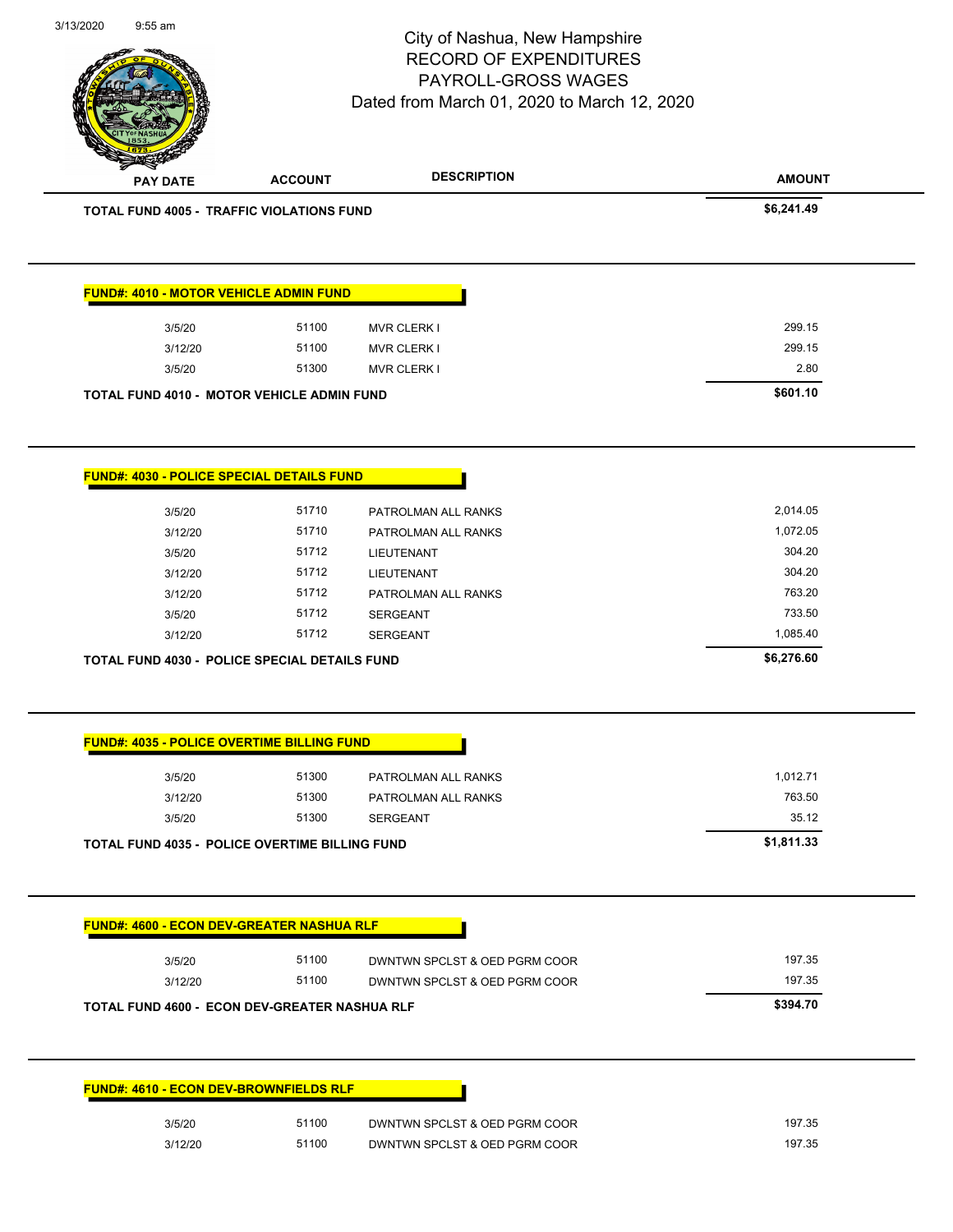

**AMOUNT PAY DATE ACCOUNT DESCRIPTION TOTAL FUND 4610 - ECON DEV-BROWNFIELDS RLF \$394.70 FUND#: 6000 - SOLID WASTE FUND** 3/5/20 51100 ADMINISTRATIVE ASSISTANT II 1,637.54 3/12/20 51100 ADMINISTRATIVE ASSISTANT II 1,609.04

| 01 U LU |       |                                      |          |
|---------|-------|--------------------------------------|----------|
| 3/12/20 | 51100 | ADMINISTRATIVE ASSISTANT II          | 1,609.04 |
| 3/5/20  | 51100 | ASSISTANT DIRECTOR OF PUBLIC WORKS   | 213.90   |
| 3/12/20 | 51100 | ASSISTANT DIRECTOR OF PUBLIC WORKS   | 213.90   |
| 3/5/20  | 51100 | AUTOMATED TRASH COLLECTION OPR       | 4,898.00 |
| 3/12/20 | 51100 | AUTOMATED TRASH COLLECTION OPR       | 4,898.00 |
| 3/5/20  | 51100 | <b>CITY ENGINEER</b>                 | 350.25   |
| 3/12/20 | 51100 | <b>CITY ENGINEER</b>                 | 350.25   |
| 3/5/20  | 51100 | <b>COLLECTION EQUIP OPR</b>          | 8,337.60 |
| 3/12/20 | 51100 | COLLECTION EQUIP OPR                 | 8,337.60 |
| 3/5/20  | 51100 | <b>COLLECTION EQUIP OPR LANDFILL</b> | 1,940.80 |
| 3/12/20 | 51100 | <b>COLLECTION EQUIP OPR LANDFILL</b> | 1,940.80 |
| 3/5/20  | 51100 | DEP TREASURER TAX COLLECTOR          | 266.40   |
| 3/12/20 | 51100 | DEP TREASURER TAX COLLECTOR          | 266.40   |
| 3/5/20  | 51100 | DEPUTY CITY ENGINEER                 | 86.70    |
| 3/12/20 | 51100 | DEPUTY CITY ENGINEER                 | 86.70    |
| 3/5/20  | 51100 | <b>DIRECTOR PUBLIC WORKS</b>         | 276.30   |
| 3/12/20 | 51100 | DIRECTOR PUBLIC WORKS                | 276.30   |
| 3/5/20  | 51100 | DPW BILLING ACCOUNTANT               | 509.80   |
| 3/12/20 | 51100 | DPW BILLING ACCOUNTANT               | 509.80   |
| 3/5/20  | 51100 | DPW COLLECTIONS SPEC III             | 414.80   |
| 3/12/20 | 51100 | DPW COLLECTIONS SPEC III             | 414.80   |
| 3/5/20  | 51100 | DPW CONTRACT ADMINISTRATOR           | 124.30   |
| 3/12/20 | 51100 | DPW CONTRACT ADMINISTRATOR           | 124.30   |
| 3/5/20  | 51100 | <b>ENVIRONMENTAL ENGINEER</b>        | 1,565.25 |
| 3/12/20 | 51100 | <b>ENVIRONMENTAL ENGINEER</b>        | 1,565.25 |
| 3/5/20  | 51100 | <b>EQUIPMENT OPR LANDFILL</b>        | 5,916.00 |
| 3/12/20 | 51100 | <b>EQUIPMENT OPR LANDFILL</b>        | 5,916.00 |
| 3/5/20  | 51100 | <b>EXECUTIVE ASSISTANT</b>           | 173.76   |
| 3/12/20 | 51100 | <b>EXECUTIVE ASSISTANT</b>           | 173.75   |
| 3/5/20  | 51100 | <b>FINANCE AND ADMIN MANAGER</b>     | 444.00   |
| 3/12/20 | 51100 | FINANCE AND ADMIN MANAGER            | 444.00   |
| 3/5/20  | 51100 | FLEET MANAGER STREET DEPT            | 352.25   |
| 3/12/20 | 51100 | FLEET MANAGER STREET DEPT            | 352.25   |
| 3/5/20  | 51100 | LICENSED SCALE OPERATOR              | 1,760.75 |
| 3/12/20 | 51100 | LICENSED SCALE OPERATOR              | 1,760.75 |
| 3/5/20  | 51100 | PUBLIC RELATIONS ADMINISTRATOR       | 173.75   |
| 3/12/20 | 51100 | PUBLIC RELATIONS ADMINISTRATOR       | 173.75   |
| 3/5/20  | 51100 | RECYCLING COORDINATOR                | 1,218.50 |
| 3/12/20 | 51100 | RECYCLING COORDINATOR                | 1,218.51 |
| 3/5/20  | 51100 | <b>SENIOR STAFF ENGINEER</b>         | 152.00   |
|         |       |                                      |          |

Page 93 of 97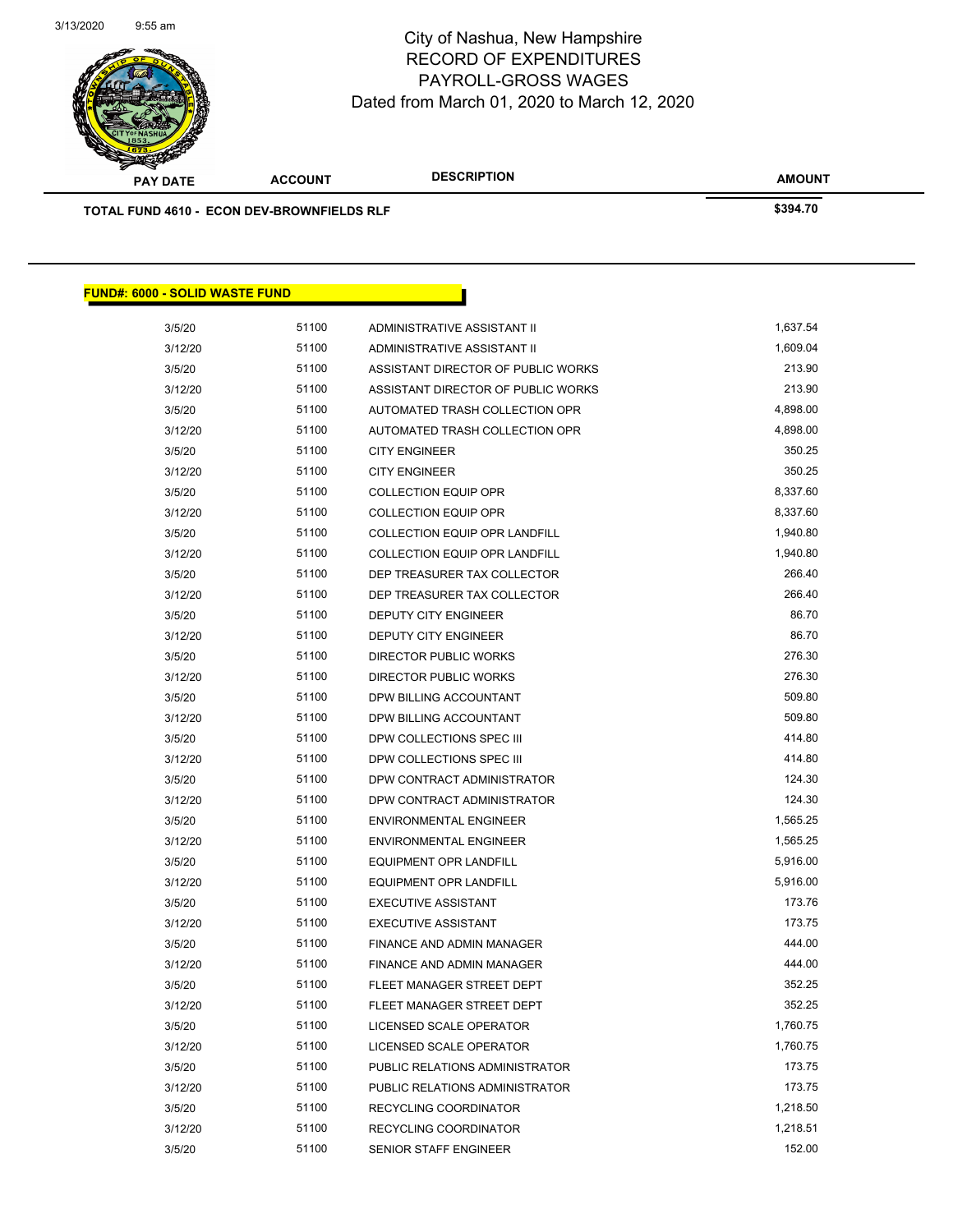

Page 94 of 97

| <b>PAY DATE</b>                           | <b>ACCOUNT</b> | <b>DESCRIPTION</b>             | <b>AMOUNT</b> |
|-------------------------------------------|----------------|--------------------------------|---------------|
| <b>FUND#: 6000 - SOLID WASTE FUND</b>     |                |                                |               |
|                                           |                |                                |               |
| 3/12/20                                   | 51100          | SENIOR STAFF ENGINEER          | 152.00        |
| 3/5/20                                    | 51100          | <b>SOLID WASTE FOREMAN</b>     | 2,649.20      |
| 3/12/20                                   | 51100          | <b>SOLID WASTE FOREMAN</b>     | 2,649.19      |
| 3/5/20                                    | 51100          | SOLID WASTE TECHNICIAN         | 1,184.00      |
| 3/12/20                                   | 51100          | SOLID WASTE TECHNICIAN         | 1,184.00      |
| 3/5/20                                    | 51100          | SR MGR ACCT FIN REPORTING      | 197.30        |
| 3/12/20                                   | 51100          | SR MGR ACCT FIN REPORTING      | 197.30        |
| 3/5/20                                    | 51100          | SUPERINTENDENT OF SOLID WASTE  | 1,907.15      |
| 3/12/20                                   | 51100          | SUPERINTENDENT OF SOLID WASTE  | 1,907.15      |
| 3/5/20                                    | 51300          | ADMINISTRATIVE ASSISTANT II    | 197.41        |
| 3/12/20                                   | 51300          | ADMINISTRATIVE ASSISTANT II    | 42.77         |
| 3/5/20                                    | 51300          | AUTOMATED TRASH COLLECTION OPR | 224.85        |
| 3/12/20                                   | 51300          | AUTOMATED TRASH COLLECTION OPR | 431.68        |
| 3/5/20                                    | 51300          | <b>COLLECTION EQUIP OPR</b>    | 460.53        |
| 3/12/20                                   | 51300          | <b>COLLECTION EQUIP OPR</b>    | 281.40        |
| 3/5/20                                    | 51300          | COLLECTION EQUIP OPR LANDFILL  | 186.30        |
| 3/12/20                                   | 51300          | COLLECTION EQUIP OPR LANDFILL  | 214.18        |
| 3/5/20                                    | 51300          | <b>EQUIPMENT OPR LANDFILL</b>  | 1,113.01      |
| 3/12/20                                   | 51300          | <b>EQUIPMENT OPR LANDFILL</b>  | 1,100.76      |
| 3/5/20                                    | 51300          | LICENSED SCALE OPERATOR        | 291.43        |
| 3/12/20                                   | 51300          | LICENSED SCALE OPERATOR        | 362.83        |
| 3/5/20                                    | 51300          | <b>SOLID WASTE FOREMAN</b>     | 658.17        |
| 3/12/20                                   | 51300          | <b>SOLID WASTE FOREMAN</b>     | 273.20        |
| <b>TOTAL FUND 6000 - SOLID WASTE FUND</b> |                |                                | \$79,310.61   |

## **FUND#: 6200 - WASTEWATER FUND**

| 3/5/20  | 51100 | ADMINISTRATIVE ASSISTANT II        | 760.20   |
|---------|-------|------------------------------------|----------|
| 3/12/20 | 51100 | ADMINISTRATIVE ASSISTANT II        | 760.20   |
| 3/5/20  | 51100 | ANALYTICAL CHEMIST                 | 880.50   |
| 3/12/20 | 51100 | <b>ANALYTICAL CHEMIST</b>          | 880.50   |
| 3/5/20  | 51100 | ASSISTANT DIRECTOR OF PUBLIC WORKS | 213.95   |
| 3/12/20 | 51100 | ASSISTANT DIRECTOR OF PUBLIC WORKS | 213.95   |
| 3/5/20  | 51100 | <b>CITY ENGINEER</b>               | 817.30   |
| 3/12/20 | 51100 | <b>CITY ENGINEER</b>               | 817.30   |
| 3/5/20  | 51100 | <b>COLLECTION SYSTEMS OPERATOR</b> | 1,861.24 |
| 3/12/20 | 51100 | COLLECTION SYSTEMS OPERATOR        | 1.861.24 |
| 3/5/20  | 51100 | COLLECTION SYSTEMS TECHNICIAN      | 2,103.20 |
| 3/12/20 | 51100 | COLLECTION SYSTEMS TECHNICIAN      | 2,103.20 |
| 3/5/20  | 51100 | DEP TREASURER TAX COLLECTOR        | 266.40   |
| 3/12/20 | 51100 | DEP TREASURER TAX COLLECTOR        | 266.40   |
| 3/5/20  | 51100 | <b>DEPUTY CITY ENGINEER</b>        | 867.15   |
| 3/12/20 | 51100 | <b>DEPUTY CITY ENGINEER</b>        | 867.15   |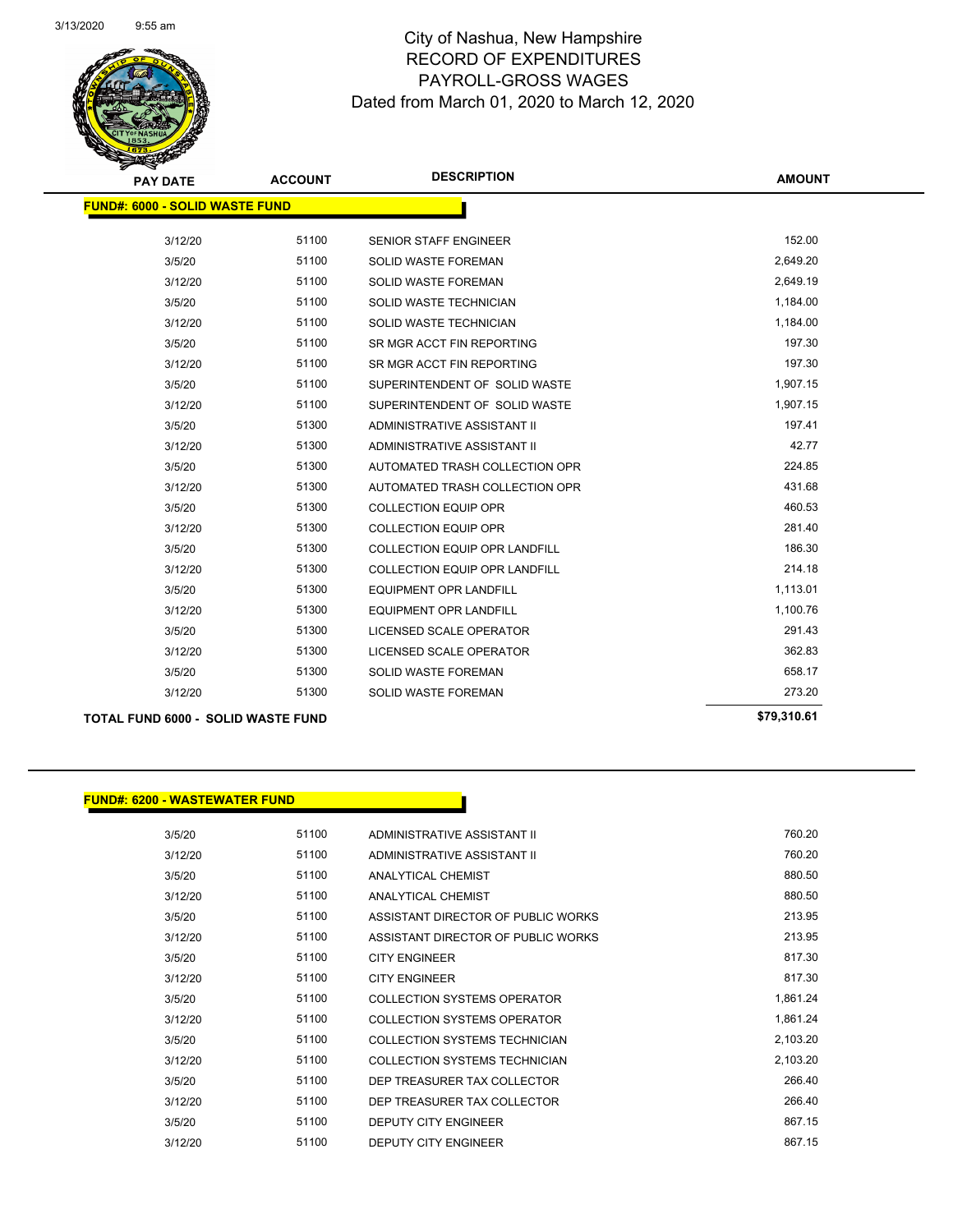Page 95 of 97

| <b>PAY DATE</b>                      | <b>ACCOUNT</b> | <b>DESCRIPTION</b>                             | <b>AMOUNT</b> |
|--------------------------------------|----------------|------------------------------------------------|---------------|
| <b>FUND#: 6200 - WASTEWATER FUND</b> |                |                                                |               |
|                                      | 51100          |                                                | 552.50        |
| 3/5/20<br>3/12/20                    | 51100          | DIRECTOR PUBLIC WORKS<br>DIRECTOR PUBLIC WORKS | 552.50        |
|                                      | 51100          | DPW BILLING ACCOUNTANT                         | 509.75        |
| 3/5/20<br>3/12/20                    | 51100          | DPW BILLING ACCOUNTANT                         | 509.75        |
| 3/5/20                               | 51100          | DPW COLLECTIONS SPEC III                       | 414.85        |
| 3/12/20                              | 51100          | DPW COLLECTIONS SPEC III                       | 414.85        |
| 3/5/20                               | 51100          | DPW CONTRACT ADMINISTRATOR                     | 745.70        |
| 3/12/20                              | 51100          | DPW CONTRACT ADMINISTRATOR                     | 745.70        |
| 3/5/20                               | 51100          | ELECTRICAL DIAGNOSTIC TECH I                   | 1,120.00      |
| 3/12/20                              | 51100          | ELECTRICAL DIAGNOSTIC TECH I                   | 1,120.00      |
| 3/5/20                               | 51100          | ENVIRONMENTAL PERMIT & PROGRAMS COORDINATOR    | 1,360.80      |
| 3/12/20                              | 51100          | ENVIRONMENTAL PERMIT & PROGRAMS COORDINATOR    | 1,360.80      |
| 3/5/20                               | 51100          | <b>EXECUTIVE ASSISTANT</b>                     | 173.74        |
| 3/12/20                              | 51100          | <b>EXECUTIVE ASSISTANT</b>                     | 173.75        |
| 3/5/20                               | 51100          | FINANCE AND ADMIN MANAGER                      | 444.00        |
| 3/12/20                              | 51100          | FINANCE AND ADMIN MANAGER                      | 444.00        |
| 3/5/20                               | 51100          | FLEET MANAGER STREET DEPT                      | 117.40        |
| 3/12/20                              | 51100          | FLEET MANAGER STREET DEPT                      | 117.40        |
| 3/5/20                               | 51100          | <b>GIS SPECIALIST</b>                          | 719.60        |
| 3/12/20                              | 51100          | <b>GIS SPECIALIST</b>                          | 719.60        |
| 3/5/20                               | 51100          | <b>MECHANIC WWTP 1ST CLASS</b>                 | 4,315.20      |
| 3/12/20                              | 51100          | MECHANIC WWTP 1ST CLASS                        | 4,315.20      |
| 3/5/20                               | 51100          | OPERATOR II WWTP 1st                           | 4,293.60      |
| 3/12/20                              | 51100          | OPERATOR II WWTP 1st                           | 4,293.60      |
| 3/5/20                               | 51100          | OPERATOR II WWTP 2nd                           | 2,172.80      |
| 3/12/20                              | 51100          | OPERATOR II WWTP 2nd                           | 2,172.80      |
| 3/5/20                               | 51100          | OPERATOR II WWTP 3rd                           | 2,180.84      |
| 3/12/20                              | 51100          | OPERATOR II WWTP 3rd                           | 2,180.82      |
| 3/5/20                               | 51100          | OPERATOR III WWTP 1st                          | 3,390.80      |
| 3/12/20                              | 51100          | OPERATOR III WWTP 1st                          | 3,390.81      |
| 3/5/20                               | 51100          | PLANT OPERATIONS SUPERVISOR                    | 1,523.20      |
| 3/12/20                              | 51100          | PLANT OPERATIONS SUPERVISOR                    | 1,523.20      |
| 3/5/20                               | 51100          | PROCESS CHEMIST                                | 977.44        |
| 3/12/20                              | 51100          | PROCESS CHEMIST                                | 1,002.51      |
| 3/5/20                               | 51100          | PUBLIC RELATIONS ADMINISTRATOR                 | 231.65        |
| 3/12/20                              | 51100          | PUBLIC RELATIONS ADMINISTRATOR                 | 231.65        |
| 3/5/20                               | 51100          | SENIOR STAFF ENGINEER                          | 2,380.91      |
| 3/12/20                              | 51100          | SENIOR STAFF ENGINEER                          | 2,380.90      |
| 3/5/20                               | 51100          | SR MGR ACCT FIN REPORTING                      | 394.70        |
| 3/12/20                              | 51100          | SR MGR ACCT FIN REPORTING                      | 394.70        |
| 3/5/20                               | 51100          | <b>STAFF ENGINEER</b>                          | 702.87        |
| 3/12/20                              | 51100          | <b>STAFF ENGINEER</b>                          | 702.87        |
| 3/5/20                               | 51100          | SUPERINTENDENT OF WASTEWATER                   | 1,998.10      |
| 3/12/20                              | 51100          | SUPERINTENDENT OF WASTEWATER                   | 1,998.10      |
| 3/5/20                               | 51100          | <b>SUPV LABORATORY</b>                         | 1,237.60      |
|                                      |                |                                                |               |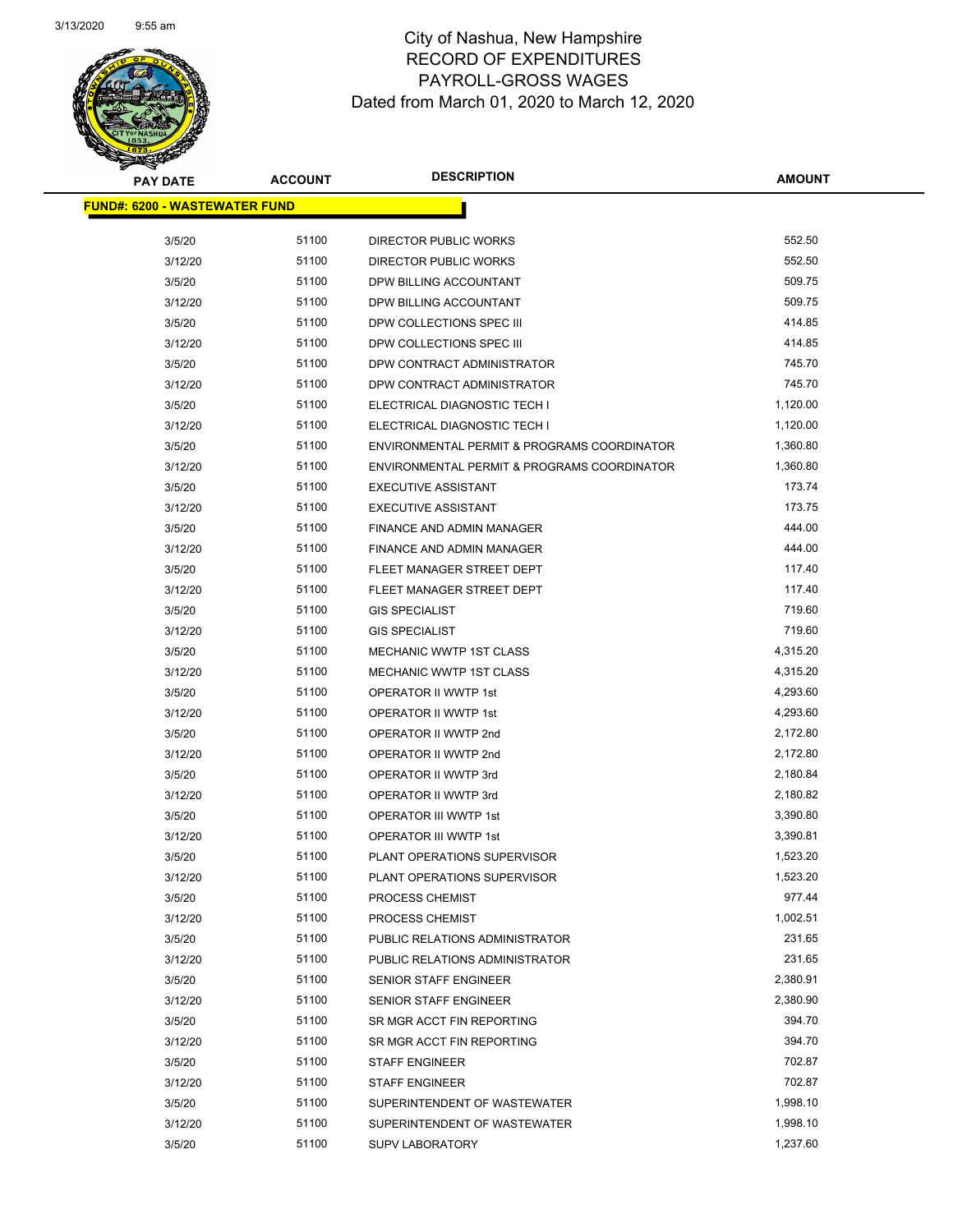

Page 96 of 97

| <b>PAY DATE</b>                          | <b>ACCOUNT</b> | <b>DESCRIPTION</b>                   | <b>AMOUNT</b> |  |  |
|------------------------------------------|----------------|--------------------------------------|---------------|--|--|
| <b>FUND#: 6200 - WASTEWATER FUND</b>     |                |                                      |               |  |  |
| 3/12/20                                  | 51100          | <b>SUPV LABORATORY</b>               | 1,237.60      |  |  |
| 3/5/20                                   | 51100          | TRUCK DRIVER STREET REPAIR           | 896.40        |  |  |
| 3/12/20                                  | 51100          | TRUCK DRIVER STREET REPAIR           | 913.60        |  |  |
|                                          | 51100          |                                      | 1,792.80      |  |  |
| 3/5/20                                   |                | <b>WASTEWATER ASSISTANT</b>          |               |  |  |
| 3/12/20                                  | 51100          | <b>WASTEWATER ASSISTANT</b>          | 1,792.80      |  |  |
| 3/5/20                                   | 51100          | <b>WASTEWATER FOREMAN</b>            | 2,649.20      |  |  |
| 3/12/20                                  | 51100          | <b>WASTEWATER FOREMAN</b>            | 2,649.20      |  |  |
| 3/5/20                                   | 51100          | <b>WASTEWATER PROJECT ENGINEER</b>   | 1,578.70      |  |  |
| 3/12/20                                  | 51100          | <b>WASTEWATER PROJECT ENGINEER</b>   | 1,578.70      |  |  |
| 3/12/20                                  | 51300          | <b>COLLECTION SYSTEMS TECHNICIAN</b> | 236.62        |  |  |
| 3/5/20                                   | 51300          | ELECTRICAL DIAGNOSTIC TECH I         | 126.86        |  |  |
| 3/5/20                                   | 51300          | MECHANIC WWTP 1ST CLASS              | 656.88        |  |  |
| 3/12/20                                  | 51300          | <b>MECHANIC WWTP 1ST CLASS</b>       | 486.33        |  |  |
| 3/5/20                                   | 51300          | <b>OPERATOR II WWTP 1st</b>          | 992.34        |  |  |
| 3/12/20                                  | 51300          | <b>OPERATOR II WWTP 1st</b>          | 10.04         |  |  |
| 3/5/20                                   | 51300          | OPERATOR II WWTP 2nd                 | 327.13        |  |  |
| 3/12/20                                  | 51300          | OPERATOR II WWTP 2nd                 | 20.38         |  |  |
| 3/12/20                                  | 51300          | <b>OPERATOR III WWTP 1st</b>         | 10.77         |  |  |
| 3/12/20                                  | 51300          | PROCESS CHEMIST                      | 150.38        |  |  |
| 3/12/20                                  | 51300          | TRUCK DRIVER STREET REPAIR           | 105.26        |  |  |
| 3/5/20                                   | 51300          | <b>WASTEWATER FOREMAN</b>            | 521.57        |  |  |
| 3/12/20                                  | 51300          | <b>WASTEWATER FOREMAN</b>            | 447.06        |  |  |
| <b>TOTAL FUND 6200 - WASTEWATER FUND</b> |                |                                      | \$97,424.06   |  |  |

### **FUND#: 6500 - PROPERTY & CASUALTY FUND**

| 3/5/20  | 51100 | <b>PROGRAM SUPV</b>             | 1,424.80 |
|---------|-------|---------------------------------|----------|
| 3/12/20 | 51100 | PROGRAM SUPV                    | 1,424.80 |
| 3/5/20  | 51100 | PROPERTY AND CASUALTY ADJUSTER  | 2,491.15 |
| 3/12/20 | 51100 | PROPERTY AND CASUALTY ADJUSTER  | 2.491.15 |
| 3/5/20  | 51100 | <b>RISK MANAGER</b>             | 1,911.60 |
| 3/12/20 | 51100 | <b>RISK MANAGER</b>             | 1,911.60 |
| 3/5/20  | 51100 | SAFETY LOSS PREVENTION SPEC     | 1,161.44 |
| 3/12/20 | 51100 | SAFETY LOSS PREVENTION SPEC     | 1,161.45 |
| 3/5/20  | 59207 | WORKERS COMPENSATION CLAIMS     | 8,611.56 |
| 3/12/20 | 59207 | WORKERS COMPENSATION CLAIMS     | 8,518.45 |
| 3/5/20  | 59225 | <b>GENERAL LIABILITY CLAIMS</b> | 968.67   |
| 3/12/20 | 59225 | <b>GENERAL LIABILITY CLAIMS</b> | 968.67   |
| 3/5/20  | 59290 | LONG TERM DISABILITY CLAIMS     | 2,192.54 |
| 3/12/20 | 59290 | LONG TERM DISABILITY CLAIMS     | 2.588.14 |